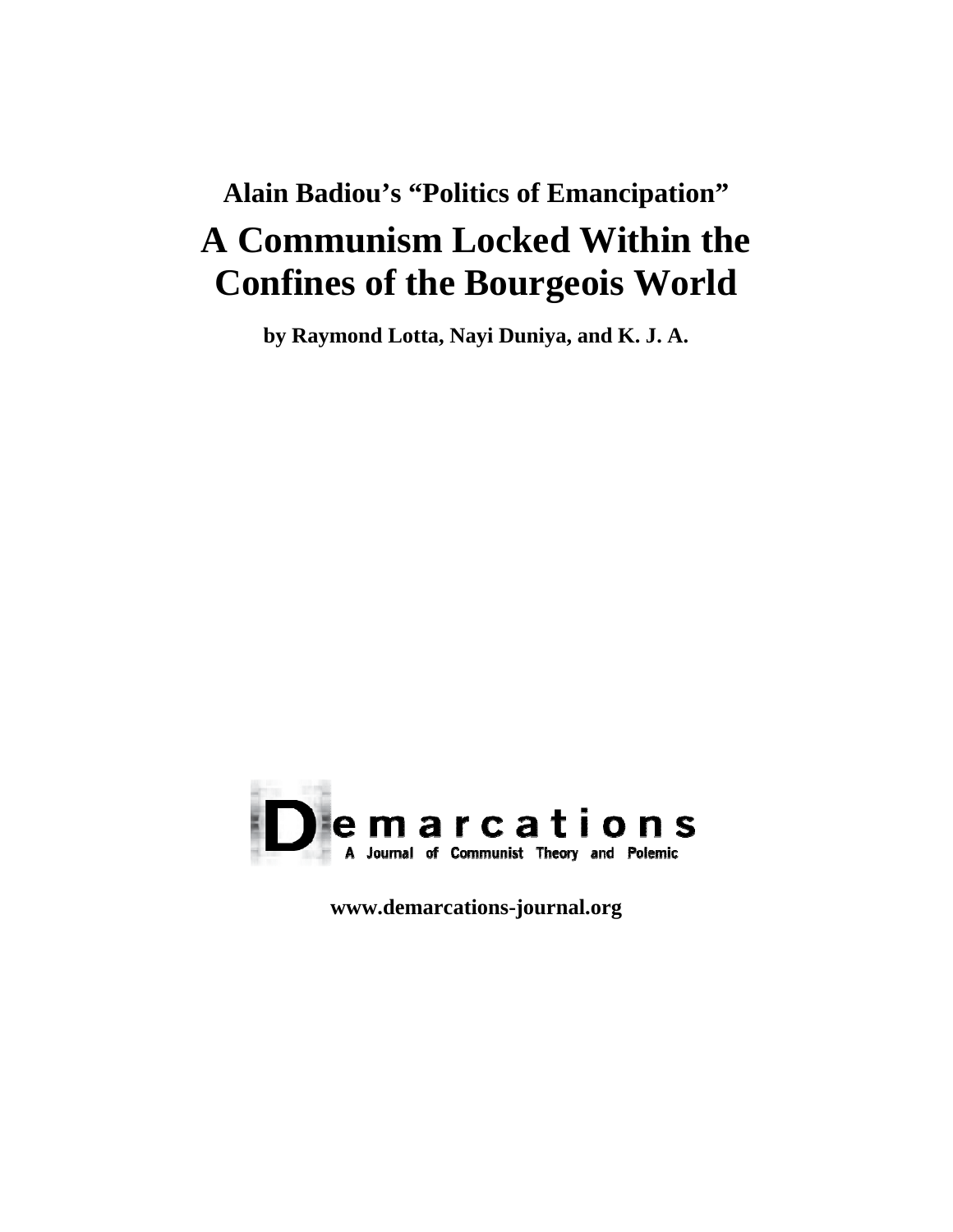# **Table of Contents**

| I.                                                                                                                    |                                                                                                                                              |  |  |
|-----------------------------------------------------------------------------------------------------------------------|----------------------------------------------------------------------------------------------------------------------------------------------|--|--|
| П.                                                                                                                    |                                                                                                                                              |  |  |
|                                                                                                                       |                                                                                                                                              |  |  |
|                                                                                                                       | <b>CHAPTER I: WHY ALAIN BADIOU IS A ROUSSEAUIST, AND WHY</b>                                                                                 |  |  |
| $\mathbf{I}$ .                                                                                                        | Introduction: Two Different Frameworks and Two Different Projects7                                                                           |  |  |
| П.                                                                                                                    | Staying Within the Framework of Equality, or Moving Beyond the Narrow                                                                        |  |  |
|                                                                                                                       | Alain Badiou's (Mis)Reading of the French Revolution 15<br>2.<br>3.<br>How Communism Goes Beyond Equality and Why it Must 20<br>4.           |  |  |
|                                                                                                                       | End Note: Brief Observations on Badiou's Method and Communism as a                                                                           |  |  |
|                                                                                                                       | <b>CHAPTER II: A POST-MARXIST POLITICS IN SEARCH OF A SUBJECT,</b><br>OR ALAIN BADIOU ABANDONS THE SCIENTIFIC CONCEPT OF CLASS 26            |  |  |
| I.                                                                                                                    | To Abandon Class Analysis Is to Abandon the Masses to the Bourgeoisie26                                                                      |  |  |
| П.                                                                                                                    |                                                                                                                                              |  |  |
|                                                                                                                       | The Revolutionary Subject: Particularity and Universality 30<br>1.                                                                           |  |  |
|                                                                                                                       | III. The World Has Changed but Proletarian Revolution Is Needed<br>"Tis The Final Conflict" or "Tis The Final Reconciliation"? 34<br>$1_{-}$ |  |  |
| <b>CHAPTER III: ALAIN BADIOU AND THE DICTATORSHIP OF THE</b><br>PROLETARIAT, OR WHY THE REJECTION OF THE "PARTY-STATE |                                                                                                                                              |  |  |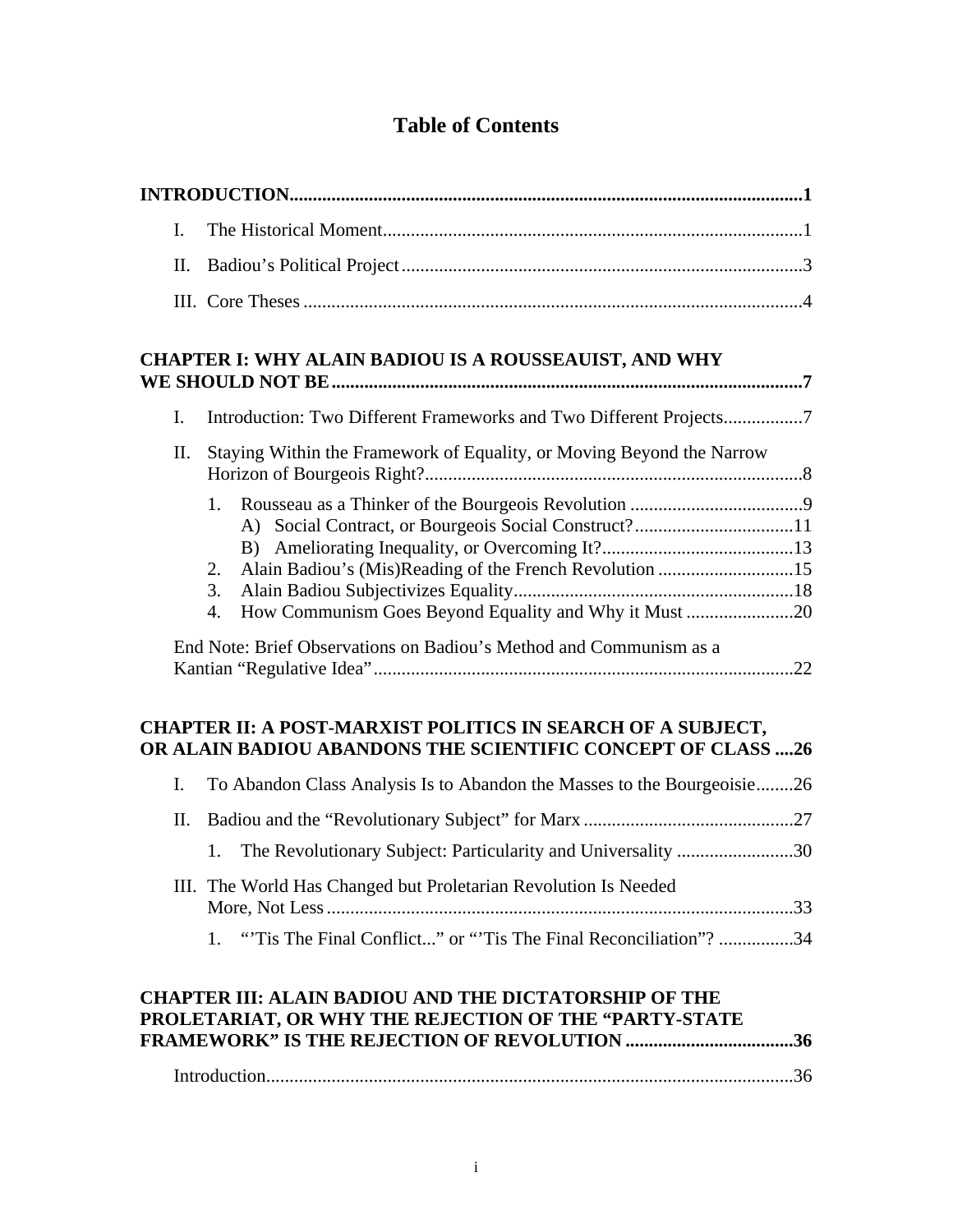|             | 1.                                                                                                                 |  |
|-------------|--------------------------------------------------------------------------------------------------------------------|--|
|             | Alain Badiou's Gloss on the Historical Achievements of<br>2.                                                       |  |
|             | 3.                                                                                                                 |  |
| П.          | The Party in Socialist Society: "Ill-Adapted" or a Tool of Liberation?50                                           |  |
|             | 1.                                                                                                                 |  |
|             | "Classless Bureaucratic Submission," or Again, Is Line Decisive? 57<br>2.                                          |  |
|             | 3.<br>Institutionalized Communist Leadership, the Leadership-Led                                                   |  |
|             |                                                                                                                    |  |
|             |                                                                                                                    |  |
|             | <b>CHAPTER IV: REREADING THE CULTURAL REVOLUTION IN ORDER</b>                                                      |  |
|             |                                                                                                                    |  |
|             |                                                                                                                    |  |
|             |                                                                                                                    |  |
| I.          | Alain Badiou Wants a Different Cultural RevolutionAgainst                                                          |  |
|             |                                                                                                                    |  |
|             | A Brief Aside on Stalin: Badiou's Idealism Versus Mao's<br>1.                                                      |  |
|             |                                                                                                                    |  |
|             | 2.                                                                                                                 |  |
|             | 3.                                                                                                                 |  |
| П.          |                                                                                                                    |  |
|             | 1.                                                                                                                 |  |
|             | 2.                                                                                                                 |  |
|             | Mao's Revolutionary Criticisms of the Shanghai Commune;<br>3.                                                      |  |
|             |                                                                                                                    |  |
|             | Badiou's "Egalitarian Maxim" Conceals Class Contradictions and<br>4.                                               |  |
|             |                                                                                                                    |  |
|             | 5. Summing Up: Changing the World or Hunkering on the Margins?89                                                   |  |
|             |                                                                                                                    |  |
|             | <b>CHAPTER V: A FALSE POLITICS OF EMANCIPATION: CONCILIATING</b><br>THE STATE WHILE PASSIVELY AWAITING THE "EVENT" |  |
|             |                                                                                                                    |  |
| $I_{\cdot}$ | "Politics at a Distance From the State"—Or Internalizing the Dictates of                                           |  |
|             | Once Again, For Badiou Line Does Not Matter, and What Kind of<br>1.                                                |  |
|             |                                                                                                                    |  |
|             | Maoist Base Areas and Soviets: at a "Distance from the State" or<br>2.                                             |  |
|             |                                                                                                                    |  |
|             | 3.                                                                                                                 |  |
|             |                                                                                                                    |  |

I. What the Socialist State Is Good For, How it Will Wither Away, and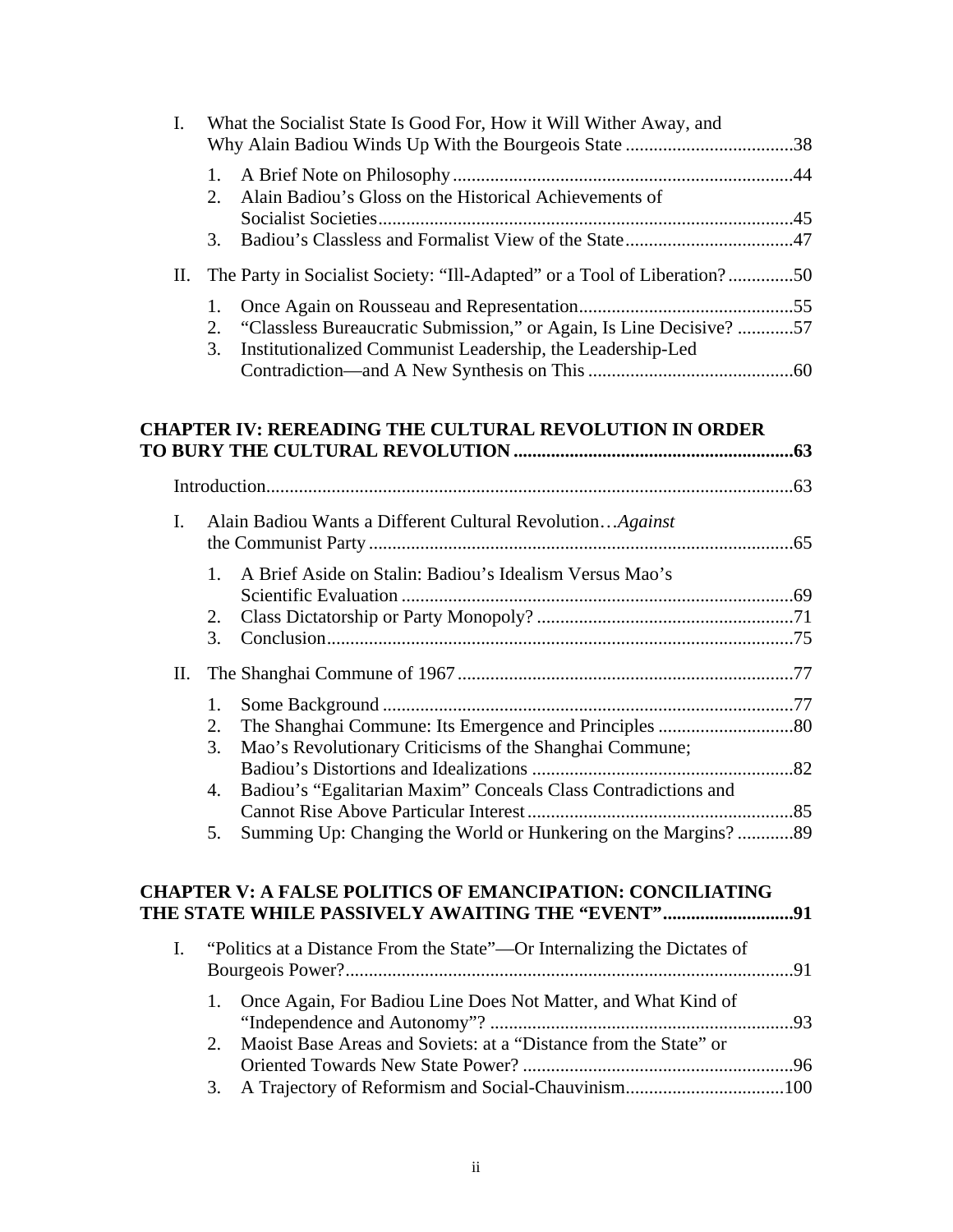| II. Alain Badiou and "The Event"—Radical Rupture or (Not So)     |  |
|------------------------------------------------------------------|--|
|                                                                  |  |
| 2. Passivity and Spontaneity Versus Hastening While Awaiting:    |  |
|                                                                  |  |
|                                                                  |  |
| 4. October 1917 and May 1968: The Decisive Role of Leadership112 |  |
|                                                                  |  |
|                                                                  |  |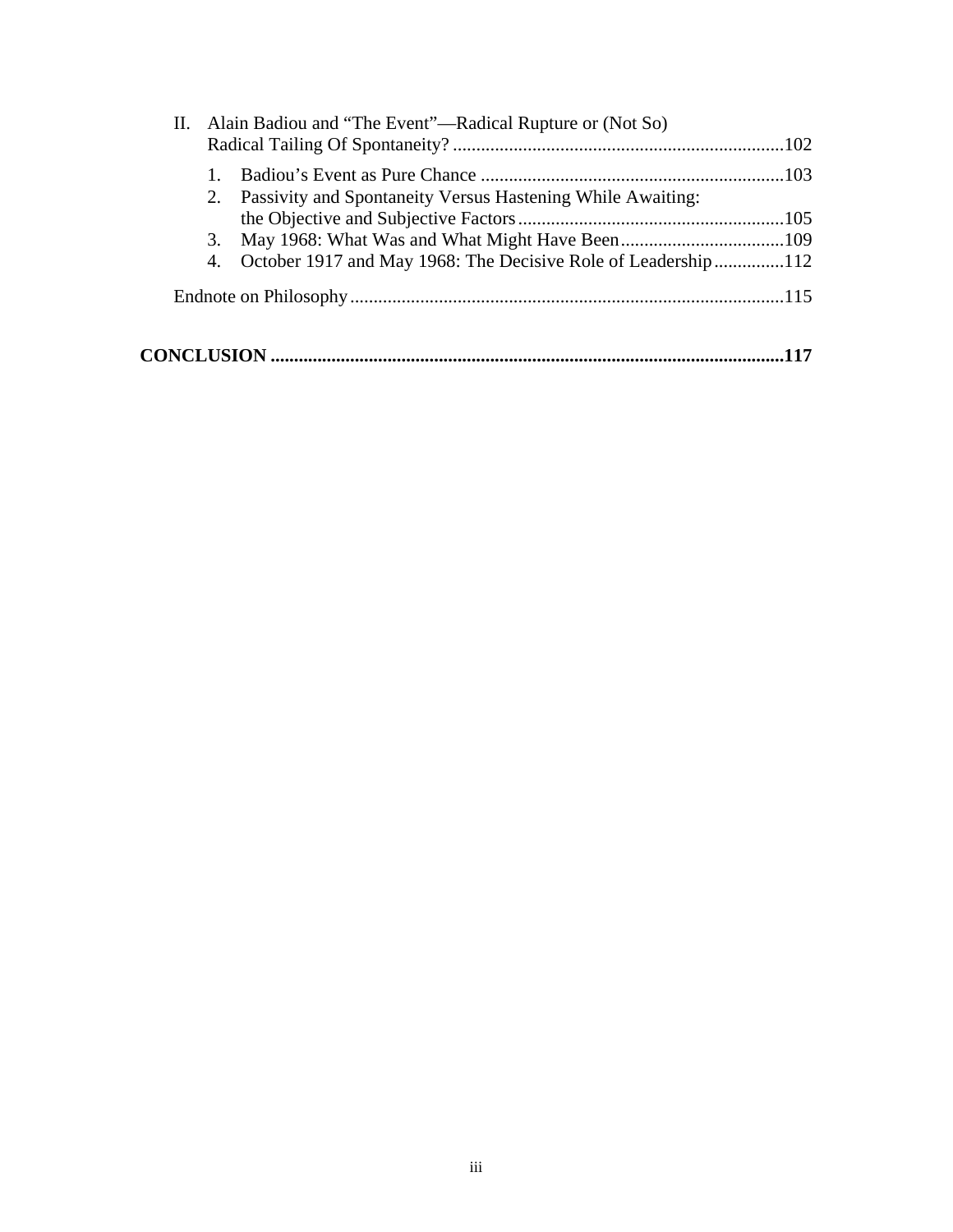# **INTRODUCTION**

Alain Badiou is attracting a great deal of attention from some circles of progressives and radicals, within academia and beyond. As a philosopher and a social theorist, he is considered to be "politically clear-sighted and courageously polemical," putting "notions of truth and universality back on the agenda."

Badiou's political philosophy flows from his summation of past revolutions and attempts at radical change, centrally the Cultural Revolution in China. Inspired by the massive rebellion of May '68 in his native France and remaining faithful to its spirit, Alain Badiou continues to shun elections and parliaments. At a moment of severely lowered sights about the possibility and desirability of radical change, Badiou comes across as someone rescuing "communism"—by "unburdening" it of the past experiences and theory of revolutions, socialist states, and parties, and instead fashioning a "politics of emancipation" singled out as radical, and radically new.

In this polemic, we examine Alain Badiou's political project. We ask, throughout, "Will this lead to emancipation?" Our answer is that it will not and cannot. What follows is analysis and argumentation as to why.

# **The Historical Moment**

Alain Badiou's perspectives and stand are part of a larger ideological and political trajectory of our times—a response to a historical moment.

Communism, and the communist project, is at a crossroads.

With the restoration of capitalism in China in 1976, the first wave of socialist revolutions and societies that began with the short-lived Paris Commune in 1871 and the Russian revolution in 1917 has come to an end. The end of the first stage of socialist revolutions, which has entrained what might be described as 30 years of counter-revolution, along with extensive changes in the world, is throwing up monumental questions and tasks. It is posing world-historic challenges for the communist movement, and others who consider themselves broadly supportive of this project of human emancipation.

What are the correct and incorrect lessons to be drawn from the rich experience of this first wave of socialist revolutions? What is the framework for a new stage of communism, for going forward with this project for the emancipation of humanity? Is Marxism—communism—still valid as a science? In the most fundamental sense, the question comes down to this: Can you make revolution in today's world, a genuinely emancipating communist revolution—or is that no longer possible, or even desirable?

 $\overline{a}$ 1. Terry Eagleton, *Figures of Dissent* (London: Verso, 2005), p. 253.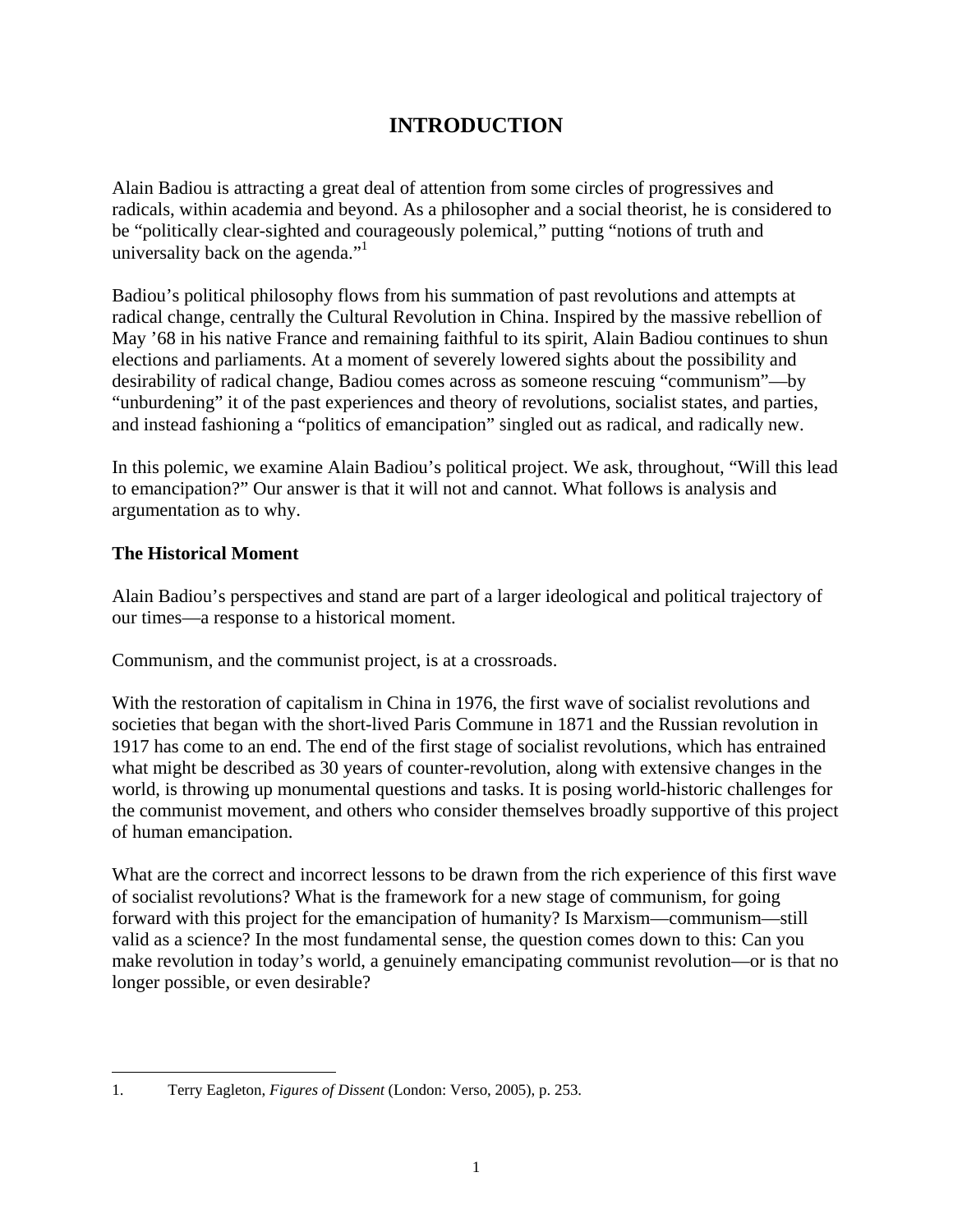As described in *Communism: The Beginning of a New Stage, A Manifesto from the Revolutionary Communist Party, USA,* there are three main and essential responses to this  $moment<sup>2</sup>$ :

First, there are those who do not have a critical approach to the experience and theory of the first wave of socialist revolutions of the  $20<sup>th</sup>$  century, both the advances and the problems and shortcomings, but who instead are circling the wagons and not moving forward. As the RCP, USA's Manifesto describes, among those with this line, "it is common to find the phenomena of insistence upon 'class truth'<sup>3</sup> and related reification of the proletariat, and generally an approach to communist theory and principles as some kind of dogma, akin to religious catechism—in essence: 'We know all we need to know, we have all the fundamentals that are required, it's just a matter of carrying out the handed-down wisdom.'"

Second, there are those who reject real scientific analysis of the contradictions of the socialist transition and distance themselves from the unprecedented breakthroughs in human emancipation represented by the Bolshevik and Chinese revolutions. They look for inspiration and orientation even further back into the past—to the  $18<sup>th</sup>$  century and the proclaimed democratic and egalitarian ideals and social models of the bourgeois epoch, to philosophers like Jean-Jacques Rousseau and Immanuel Kant and to political theorists like Thomas Jefferson. In some cases, they discard the very term communism; in other cases, they affix the label "communism" to a political project that situates itself firmly within the bounds of bourgeoisdemocratic principles.

Third, there is what Bob Avakian has been doing. He is not only the leader of the Revolutionary Communist Party, USA, which has its sights set on the revolutionary seizure of power and the radical transformation of society, but is also a visionary theorist. Since the defeat of the Chinese Revolution in 1976, he has been applying himself to the challenges of making revolution in today's world, acting on the understanding that communist revolution is the only way forward, out of the madness and horror that is social existence on this planet. Bob Avakian has been "learning from the rich historical experience since the time of Marx, upholding the fundamental objectives and principles of communism, which have been shown to be fundamentally correct, criticizing and discarding aspects that have been shown to be incorrect, or no longer applicable, and establishing communism even more fully and firmly on a scientific foundation."<sup>4</sup> He has defended from reactionary assault and upheld the extraordinary breakthroughs of the Russian

<u>.</u>

<sup>2.</sup> *Communism: The Beginning of a New Stage, A Manifesto from the Revolutionary Communist Party, USA* (Chicago: RCP Publications, 2008), pp. 30-33. Hereafter cited as *Communism: The Beginning of a New Stage*. Online at revcom.us

<sup>3. &</sup>quot;Class truth" refers to the view, which has had considerable currency in the international communist movement, that truth—especially in the realm of the social sciences—is not objective but rather specific and relative to different classes, i.e., the bourgeoisie has its truth and the proletariat has its truth. But what is true is objectively true: it either corresponds to or does not correspond to reality in its motion and development. "Class truth" overlaps with the erroneous idea that people of proletarian background have a special purchase on the truth by virtue of their social position. But truth is truth no matter who articulates it; and getting at the truth, for proletarians as well as people of other social and class origins, requires the grasp and application of a scientific approach to society and the world.

<sup>4.</sup> *Communism: The Beginning of a New Stage*, p. 24.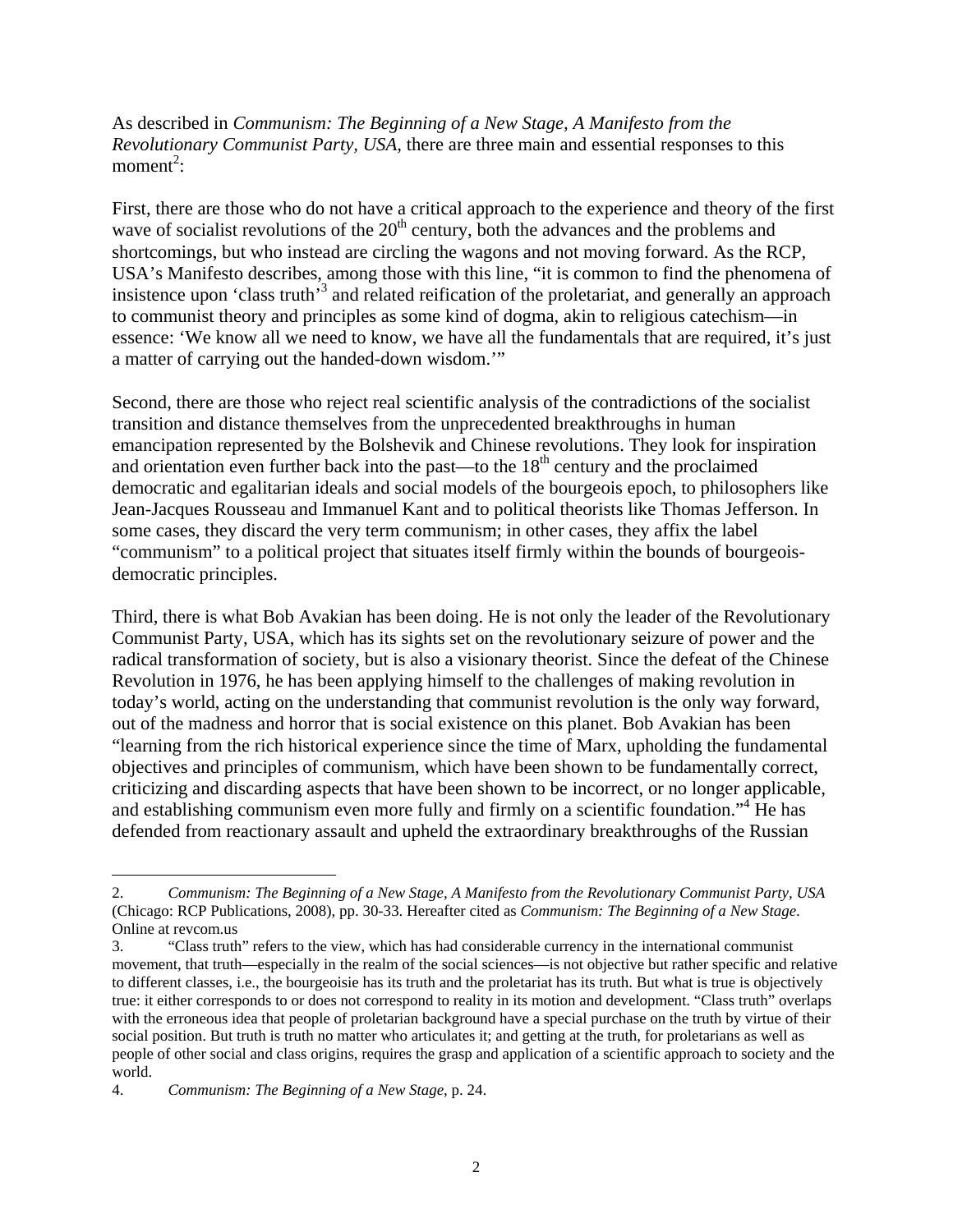Revolution (1917-56) and the Chinese Revolution (1949-76). For Avakian, while there is principally continuity with the first wave of socialist revolutions in the  $20<sup>th</sup>$  century, whose highwater mark was the Great Proletarian Cultural Revolution in China, there is also rupture with wrong conceptions and methodology.

On the basis of this approach, Bob Avakian has forged a new synthesis comprehending pathbreaking developments in the realms of philosophy and method, internationalism, the character of the socialist transition to communism, and in the strategic approach to revolution. As a qualitative development in the science of communism, this synthesis "embodies a continuation of Mao's ruptures with Stalin but also in some aspects a rupture beyond the ways in which Mao himself was influenced, even though secondarily, by what had become the dominant mode of thinking in the communist movement under the leadership of Stalin."5

# **Badiou's Political Project**

We are no longer in a situation in which there is a clear distinction between two opposed political orientations—as was the case in the 20th century. Not everyone agreed on what the exact nature of these opposed politics were, but everyone agreed that there was an opposition between a classical democratic bourgeois politics and another, revolutionary, option…Today, there is no agreement concerning the existence of a fundamental opposition of this sort, and as a result the link between philosophy and politics has become more complex and more obscure.6 — Alain Badiou, 2007

The political project of Alain Badiou is a concentrated expression of the second pole identified here: the retreat to the  $18<sup>th</sup>$  century. As opposed to the dialectical materialist new synthesis brought forward by Bob Avakian, Badiou's approach represents an idealist and undialectical response to the objective phenomenon of the End of a Stage. Badiou is seeking to conjure up a "new synthesis" not by building on, while at the same time advancing further from, communism as a science, as it has developed from Marx through Lenin to Mao, but by going back before Marx to come up with a different "idea" of "communism."

A pivot point of Alain Badiou's political theory and project is his negative and unscientific summation of the first wave of socialist revolutions. This flies in the face of the reality of these revolutions, their overwhelmingly positive achievements. Yes, there are serious criticisms to be made. But on what foundation and with what method: going deeply and all-sidedly into this experience, in order to carry forward communist revolution in the new situation; or taking up the stand of bourgeois-democracy?

Alain Badiou holds that the emancipatory potential of the revolutions in the Soviet Union and China was constrained and ultimately destroyed by the party-state framework, the

<sup>1</sup> 5. *Communism: The Beginning of a New Stage*, p. 25.

<sup>6.</sup> Filippo Del Lucchese and Jason Smith, "We Need a Popular Discipline: Contemporary Politics and the Crisis of the Negative," Interview with Alain Badiou, Los Angeles, 2/07/07; *Critical Inquiry*, Vol. 34, No. 4, Summer 2008, p. 646.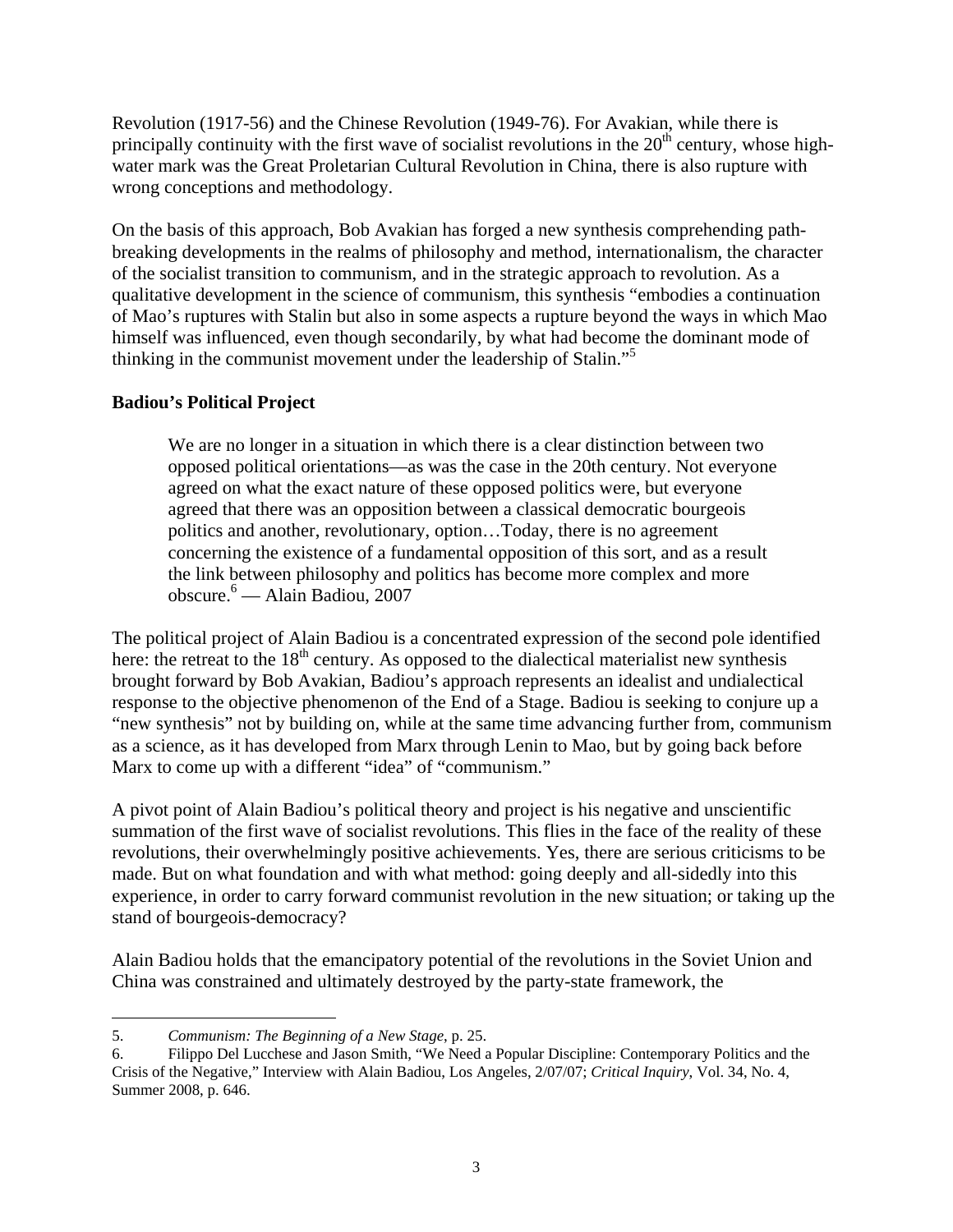institutionalized leadership of the vanguard party, and the exercise of socialist state power. In his view, the party-state developed into a new form of "authoritarianism," marked by "police coercion" and "internal bureaucratic inertia," and the Cultural Revolution represents and, more than that, proves "the end of the party-state as the central production of revolutionary political activity."

His conclusion is two-fold: "the politics of emancipation can no longer be subject to the paradigm of revolution nor remain prisoner to the party-form"; and "the age of revolutions" is over.

In framing this polemic, and in developing its arguments, we have drawn extensively from Bob Avakian's new synthesis, $\frac{7}{1}$  especially in the advances in conception of the socialist state as a radically different state in transition to communism, a more materialist and emancipatory conception of communist leadership, and a new strategic conception of making revolution in advanced imperialist countries.

As part of this new synthesis, Avakian has excavated unscientific notions of pure and classless and ever-perfectible democracy. This is highly relevant to the historical moment and to our polemic against Alain Badiou. In major critiques of liberal democratic theory, Avakian has examined the theories of Rousseau, Locke, and Jefferson, among others, including contemporary "antitotalitarian" theorists, like Hannah Arendt. At the same time, he has identified problems, secondary though at times quite pronounced, in the international communist movement since its origins, in not drawing a clear enough demarcation between communist and bourgeoisdemocratic principles.

# **Core Theses**

 $\overline{a}$ 

In this polemic, we engage with Alain Badiou's political philosophy and theory. This involves three key and interrelated sets of issues and arguments.

*First*, Badiou's politics of emancipation is a "radical politics of equality." This finds its roots in Rousseau's "egalitarian maxim" and the ideals of the French Revolution, as concentrated in the radical democratic program of Robespierre, Saint Just, and the Jacobins. This politics of egalitarianism stands in stark idealist contrast to what Marx referred to as the "4 Alls": the

<sup>7.</sup> Avakian's critical explorations of bourgeois-democratic theory and his theorization of the need for communism to more fully and deeply rupture with democracy are addressed in pivotal works that include *Conquer the World? The International Proletariat Must and Will* (Chicago: RCP Publications, 1981); the polemic "Democracy: More Than Ever We Can and Must Do Better Than That," which appears as an appendix to Avakian's *Phony Communism Is Dead...Long Live Real Communism!* 2nd edition (Chicago: RCP Publications, 2004), online at revcom.us; *Democracy: Can't We Do Better Than That?* (Chicago: Banner Press, 1985); *Communism and Jeffersonian Democracy* (Chicago: RCP Publications, 2008), (revcom.us); *The Basis, The Goals, and the Methods of Communist Revolution* (revcom.us); and *Views on Socialism and Communism: A Radically New Kind of State, A Radically Different and Far Greater Vision of Freedom* (revcom.us).

In writings on the international communist movement, including *Conquer the World? The International Proletariat Must and Will*, Bob Avakian has pointed to tendencies in the international communist movement to view the communist revolution as the true upholder of democracy, which was especially pronounced during the Stalin period with political orientations such as the "united front against fascism."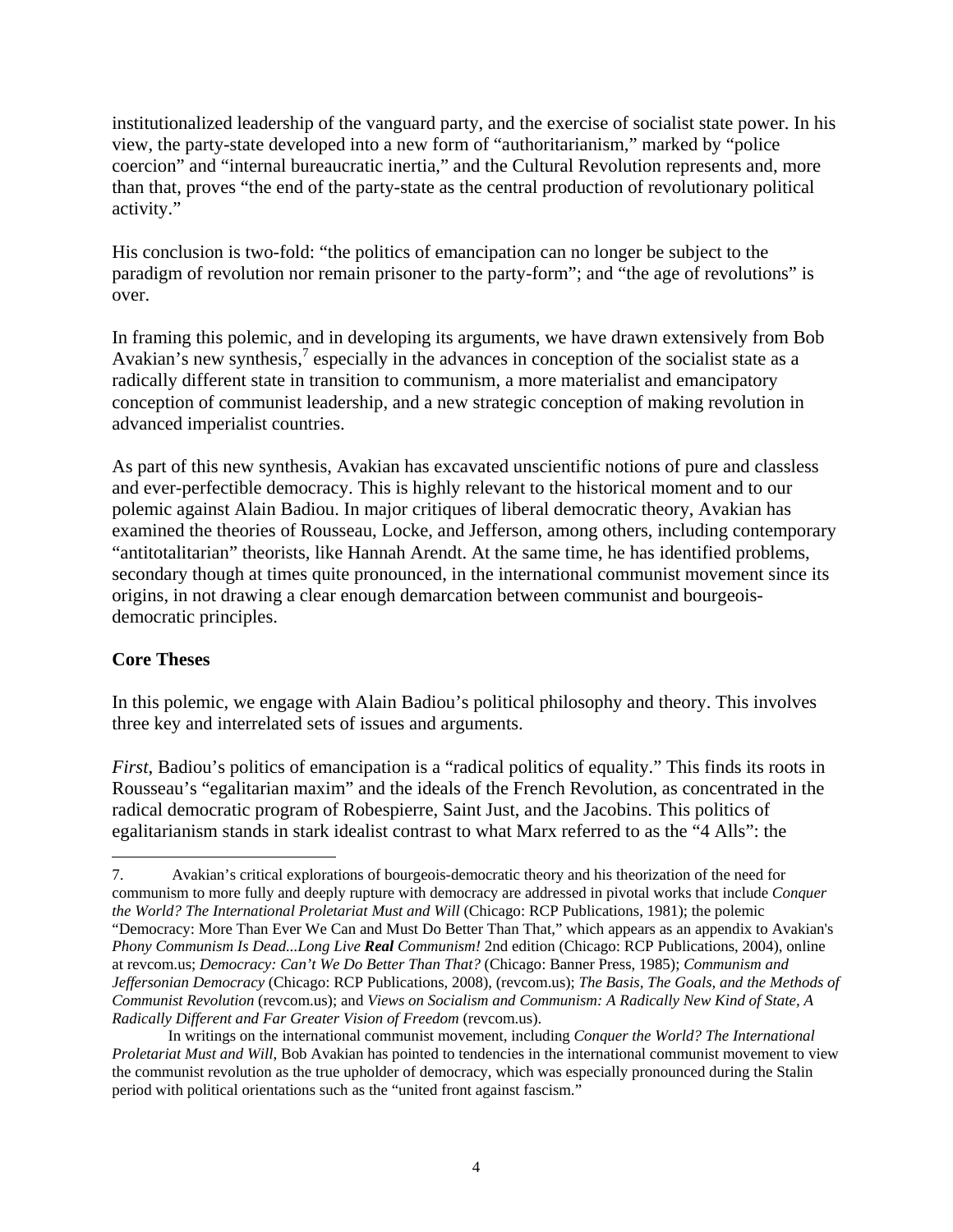abolition of all class distinctions, of all the production relations on which those class distinctions rest, of all the social relations that correspond to those production relations, and the revolutionizing of all the ideas that correspond to those social relations.

Badiou's radical politics of equality can neither overcome social inequality nor transcend what Marx called the narrow horizon of "bourgeois right" (commodity relations and inequalities within socialist society, which are left over from the old society, and their reflections in law, policy, and ideology).

*Second*, Badiou's "idea of communism" involves the repudiation of the dictatorship of the proletariat: the leading role of a vanguard party, the seizure of state power, and creation of a radically different type of state. He argues that the "party-state" framework—a construction to win power and secure victory against imperialism—is *saturated*. By "saturation" he means this framework can no longer give rise to fruitful solutions and outcomes or "decisive investigations of itself," but rather is a cause of bureaucratic authoritarianism and must be rejected. This is premised on a renunciation of the scientific concept of class, a formalistic view of democracy and the state, and an inability to recognize the material bases for why communist leadership is necessary, the indispensable role it can and must play, and the actual basis to overcome the contradiction between leadership and led.

While renowned for his sympathy for and engagement with the Cultural Revolution, in reality Alain Badiou concentrates a methodological tendency, identified in the Manifesto *Communism, the Beginning of a New Stage*:

Never taking up—or never engaging in any systematic way with—a scientific summation of the previous stage of the communist movement, and in particular Mao Tsetung's path-breaking analysis concerning the danger of and basis for capitalist restoration in socialist society. Thus, while...[people who take this approach] may uphold—or may in the past have upheld—the Cultural Revolution in China, they lack any real, or profound, understanding of why this Cultural Revolution was necessary and why and with what principles and objectives Mao initiated and led this Cultural Revolution.<sup>8</sup>

*Third*, Alain Badiou posits that truly radical change is a product of a thoroughly unexpected "event" of "pure chance." In the political realm, this ultimately reduces to passively waiting for a ruptural moment, the so-called "event." What he "prescribes" in waiting for the event is a politics "at a distance from the state," of "local struggles" and making "prescriptions of the state" (a concept we will explore in later sections of this polemic). It is in the end a recipe for reformism, an ineffectual hanging on at the margins, in opposition to the revolutionary overthrow of the existing order as the first, necessary leap in the process of bringing about an actual emancipation, ultimately of humanity as a whole, from all relations of exploitation and oppression, throughout the world.

 $\overline{a}$ 8. *Communism: The Beginning of a New Stage*, p.32.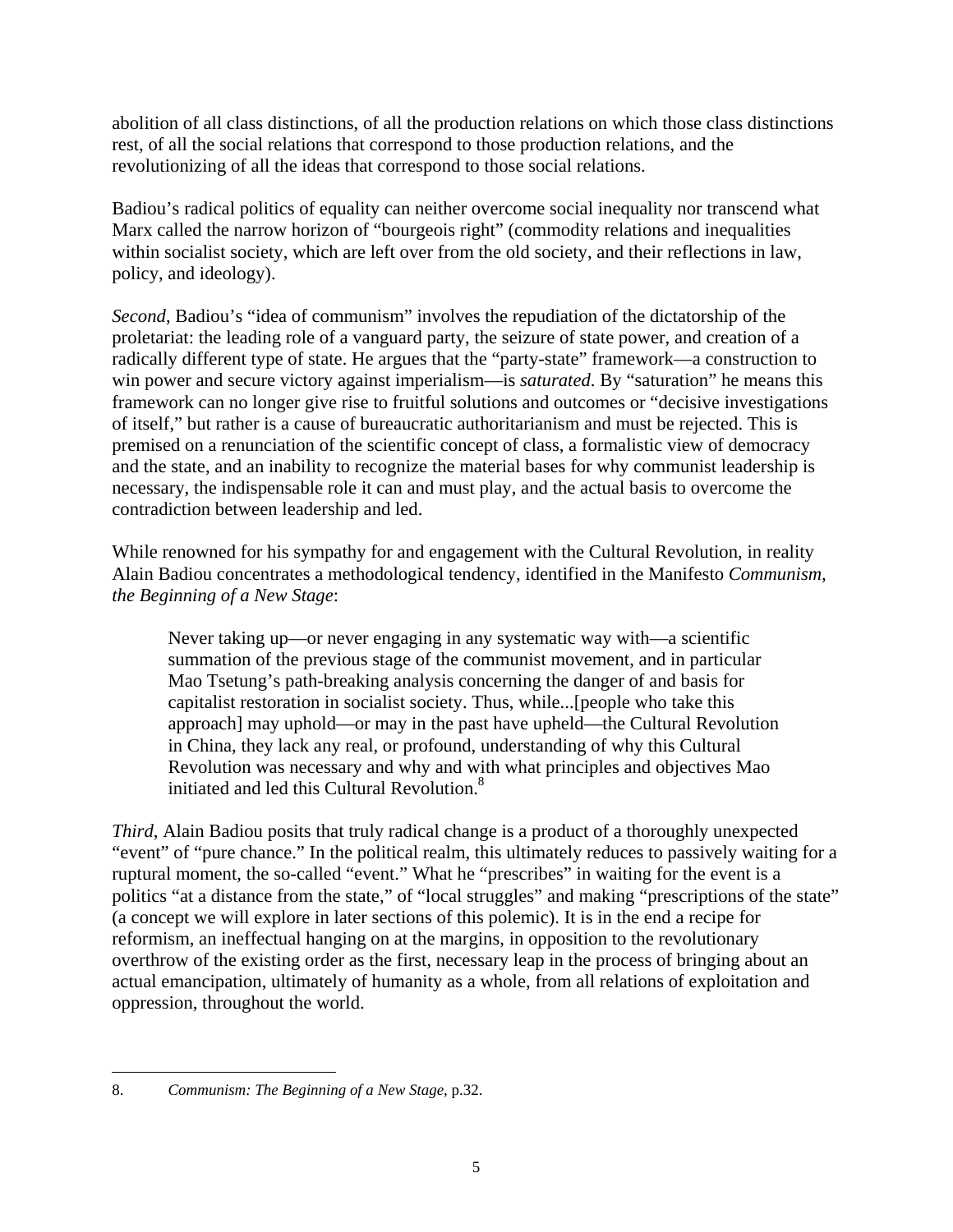In constructing this polemic, we have sought to identify and argue with core and "best" arguments. But it must be recognized that Badiou's theories come wrapped in layers of obfuscation that, while seeming to invest his enterprise with stature, mask its non- and antirevolutionary character.

The purpose of this polemic is to reveal what Alain Badiou's "politics of emancipation" actually represents. In doing so, we draw a sharp line of demarcation between this line and that of genuine emancipation: the science, revolutionary political movement, and goal of communism.

This polemic is aimed at those who are concerned about the future of humanity and who yearn for a radically different future—and who are seeking out theory adequate to the challenges of our times. It is aimed at enabling people to compare and contrast two opposed lines, and to understand why one, whatever the intentions of its author, remains captive to and would objectively lock us in to the world as it is; while the other offers a way forward and out of this madness.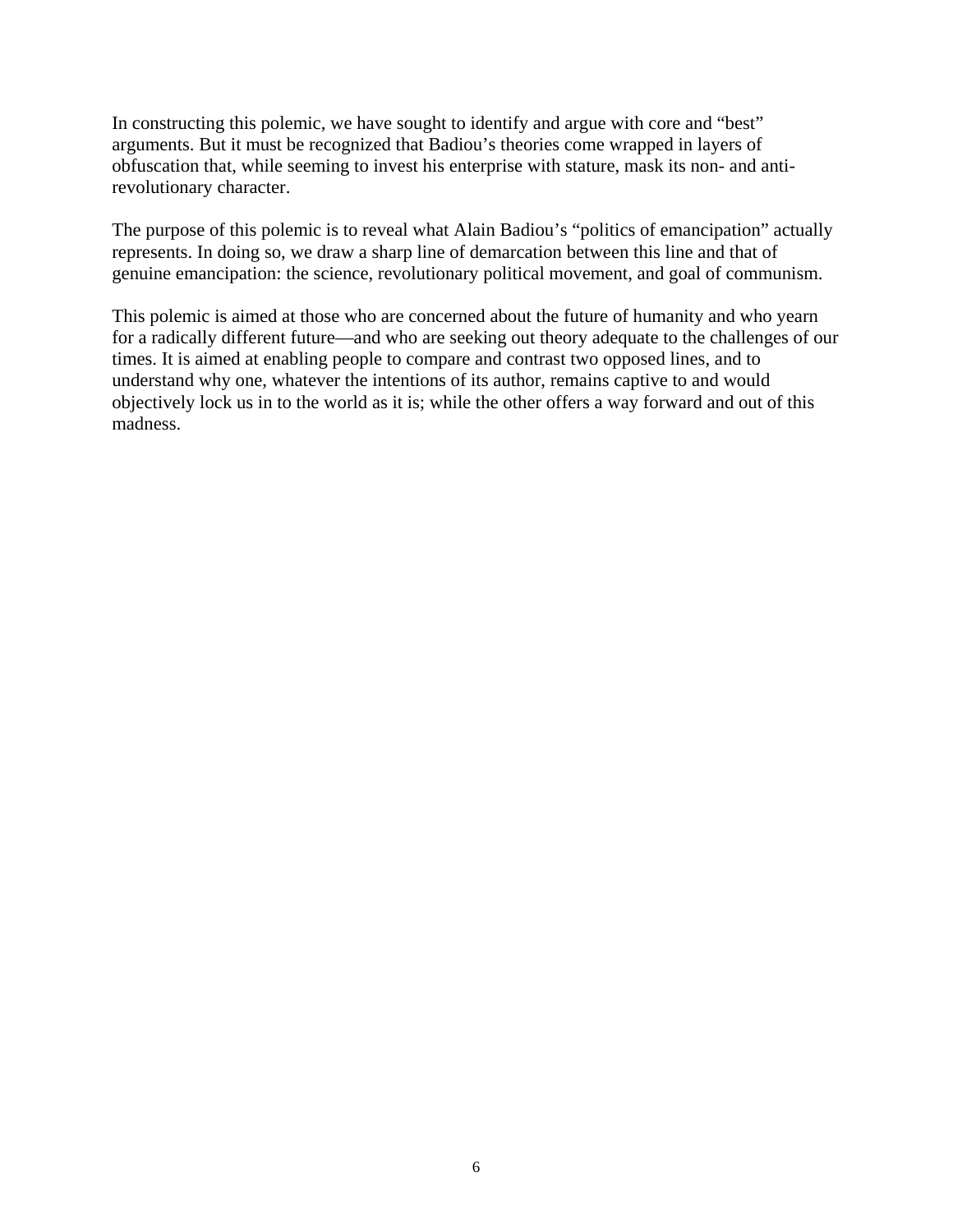# **CHAPTER I: WHY ALAIN BADIOU IS A ROUSSEAUIST**… **AND WHY WE SHOULD NOT BE**

#### **Introduction: Two Different Frameworks and Two Different Projects**

Equality is a first principle, an axiom, in Alain Badiou's politics of emancipation. He has stated: "the philosophical embrace of emancipatory politics is to be carried out through the name of a radical politics of equality,"<sup>9</sup> the "egalitarian maxim [is] proper to every politics of emancipation."<sup>10</sup> He has enshrined equality as "the principle of principles."<sup>11</sup> In one of his observations, Badiou has noted:

Equality neither presumes closure, nor qualifies the terms it embraces, nor prescribes a territory for its exercise. Equality is immediately prescriptive, and the current resolve to denounce its utopian character is a good sign, a sign that the word has recovered its force of rupture.<sup>12</sup>

He has gone further still, and redefined communism as any popular struggle for equality, in any historical period, against state coercion. Here is Badiou in "The Communist Invariant":

*As a pure Idea of equality, the communist hypothesis has no doubt existed since the beginnings of the state.* As soon as mass action opposes state coercion in the name of egalitarian justice, rudiments or fragments of the hypothesis start to appear. $^{13}$  [emphasis ours]

Badiou places the demand and prescription for equality at the core of the communist project. The "problem" in human society is thus the condition of inequality; the "solution," the essence of communism as Badiou sees it, resides in the quest for equality as "immediate prescription" and "axiom of action."

But real communism is something far different, far more radical, and far loftier than equality. Describing the content and goal of communism and the socialist transition to communism—and distinguishing it from utopian and ultimately reformist socialism, Marx writes:

Socialism is the *declaration of the permanence of revolution*, the *class dictatorship* of the proletariat as the necessary transit point to the *abolition of class distinctions generally*, the abolition of all the relations of production on

<sup>9.</sup> Alain Badiou, *Conditions* (London: Continuum, 2008), p. 173.

<sup>10.</sup> Alain Badiou, *Metapolitics* (London: Verso, 2005), p. 149.

<sup>11.</sup> Badiou, *Polemics*, p. 96.

<sup>12.</sup> Badiou, *Conditions*, p. 173.

<sup>13.</sup> Alain Badiou, "The Communist Hypothesis," *New Left Review*, January-February 2008 (49), p. 35; http://newleftreview.org/?getpdf=NLR28302&pdflang=en.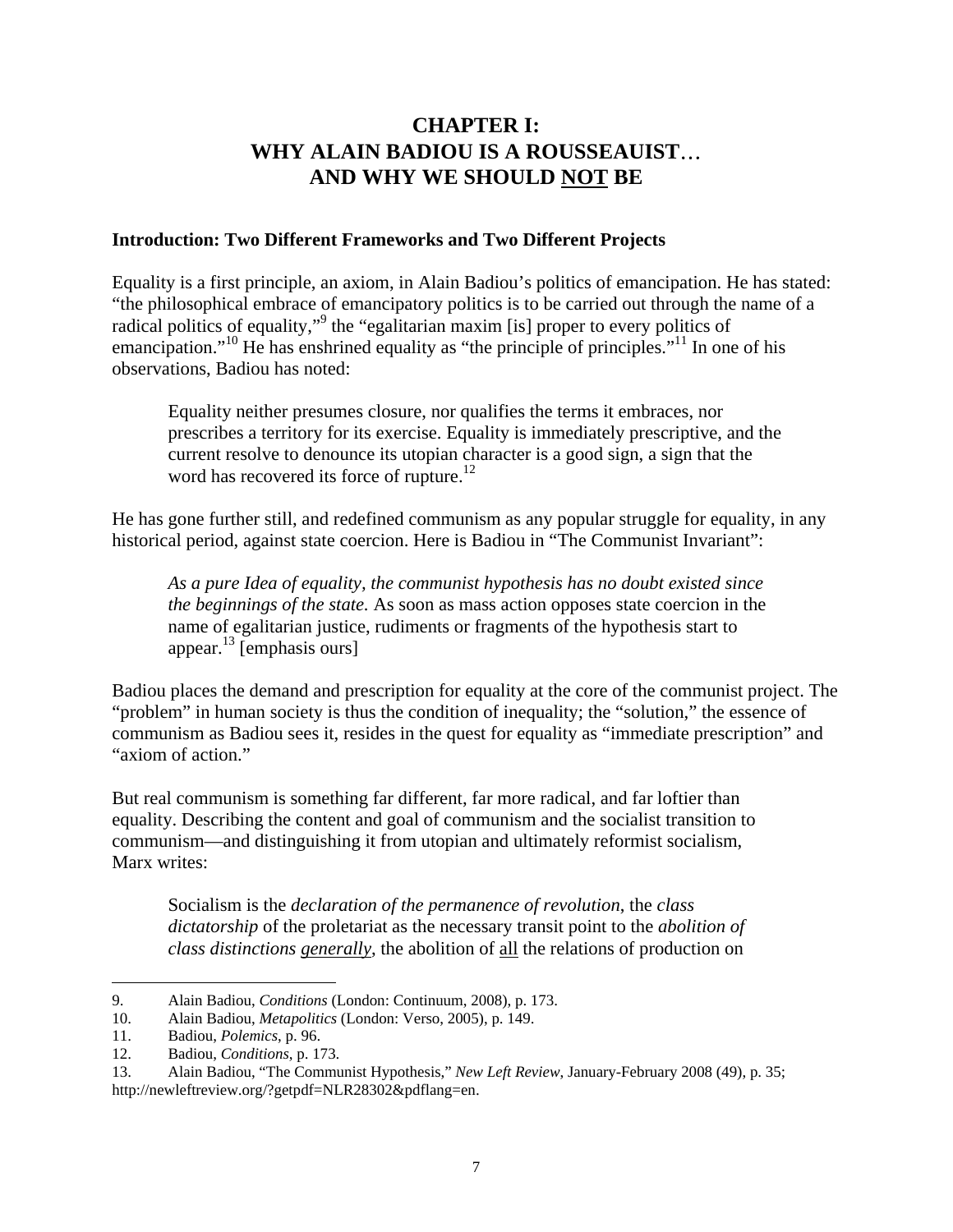which they rest, to the abolition of all the social relations that correspond to these relations of production, to the revolutionizing of all the ideas that result from these social relations.<sup>14</sup> [emphasis in original, underscoring ours]

Consider what is being gotten at, in this vision of overcoming "4 Alls" which Marx has formulated in this statement. The communist revolution involves the transformation of people and their thinking, and requires the most radical transformation of economic, political, and social relations and institutions. This revolution is aimed not at attenuating the extremes of polarization but overcoming all forms of exploitation and abolishing classes.

This is a "total revolution," although not in a utopian sense. The material and social development of human society has created the basis for a revolution wholly unprecedented in human history: to create a world society of freely associating human beings who are consciously and voluntarily changing the world and changing themselves.

Has Alain Badiou captured the essence of communism with his "pure idea of equality"? No. Is this a creative development that possibly enriches the concept of communism? No again. What we will see is that this is not the "communist invariant"… but communism as a variant of bourgeois democracy.

# **Staying Within the Framework of Equality, or Moving Beyond the Narrow Horizon of Bourgeois Right?**

At first glance—and this is part of Alain Badiou's appeal—he seems to be pulling the lens back in calling for "mass action oppos[ing] state coercion in the name of egalitarian justice," a radical politics of equality that guides historic and righteous rebellions against the state. Shouldn't emancipation be about achieving equality, and shouldn't equality be "immediately prescriptive"?

Overcoming inequality plays a crucial role in relation to achieving the "4 Alls." The deep-rooted inequalities of modern bourgeois society include those of class division, the division between mental and manual labor, the oppressive relations between men and women, as well as between dominant and minority nationalities, and the contradictions between town and country, among other key contradictions and divisions.

But equality is not a free-standing principle. As a concrete social relation or as a politicalphilosophical category, equality has a class character and is historically limited. It is generally linked with the economic relations and political institutions of the bourgeois epoch.

<sup>14.</sup> Karl Marx, "The Class Struggles in France, 1848-1850," *Marx/Engels Selected Works* (hereafter cited as MESW), Vol 1. (Moscow: Progress Publishers, 1969), p. 282.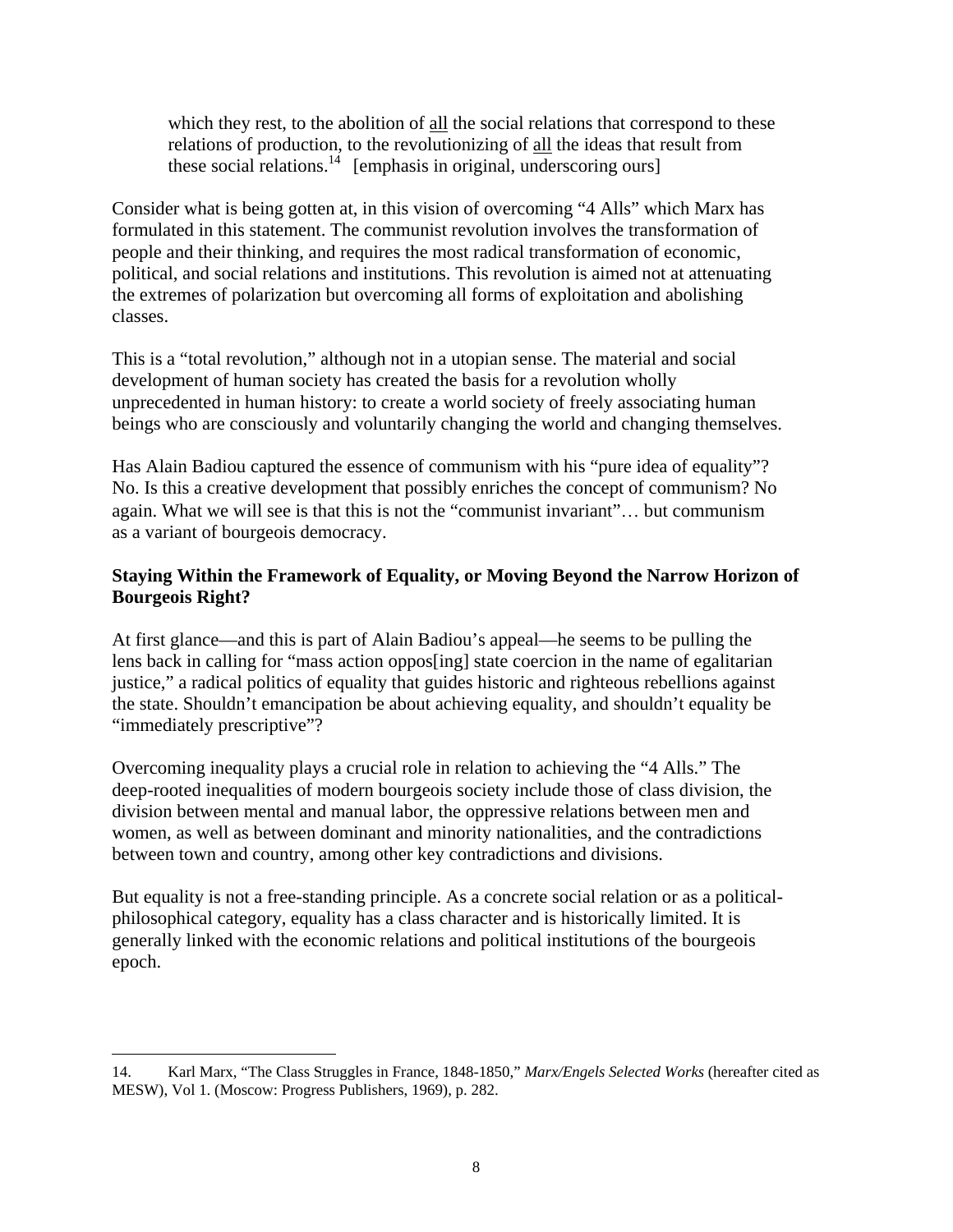Further, as we will show, to pursue equality as an end itself will not lead to emancipation: *It will not strike at the relations of exploitation and the division of society into exploiting and exploited classes that is the taproot of inequality.*

In overcoming inequality, the communist revolution actually moves beyond equality (and democracy); indeed, in communist society, equality ceases to have meaning.

#### *Rousseau as a Thinker of the Bourgeois Revolution*

Alain Badiou's axiomatic approach to equality finds its roots in and marks a return to the  $18<sup>th</sup>$ century, to the constructs of Jean Jacques Rousseau<sup>15</sup> and the ideals of the French Revolution of 1789. Here is an excerpt from a "Meditation" on Rousseau in Badiou's influential work *Being and Event*:

Rousseau's acuity extends to his perception that the norm of general will is *equality*. This is a fundamental point. General will is a relationship of cobelonging of the people to itself. It is therefore only effective from all the people to all the people. Its forms of manifestation – laws—are: 'a relation … between the entire object from one point of view and the entire object from another point of view, with no division of the whole.'

…Rousseau thinks the essential modern link between the existence of politics and the egalitarian norm. Yet it is not quite exact to speak of a norm. As an intrinsic qualification of general will, equality *is* politics, such that *a contrario*, any inegalitarian statement, whatever it be, is anti-political. The most remarkable thing about the *Social Contract* is that it establishes an intimate connection between politics and equality by an articulated recourse to an evental foundation and a procedure of the indiscernible.<sup>16</sup> [emphasis in original, underscoring ours]

Equality *qua* equality is the ultimate standard of Badiou's politics of emancipation, with the Rousseau-ian "egalitarian maxim" as central and defining. Let's examine this more closely and unpack some critical aspects of Badiou's return to Rousseau.

First, one has to ask, is it possible to speak, as Badiou does, of society, or the will of society, with "no division of the whole"? Can there be an undivided whole on a planet in which billions are exploited and dispossessed and in thrall to those relative few who control the means of production and enforce that control with arsenals of war and destruction?

The fact is that with the historical development of the capacity of human society to produce a social surplus (more than is needed for basic subsistence and the reproduction of society at a

<sup>15.</sup> Jean-Jacques Rousseau (1712-78) was a political philosopher whose writings, such as *The Social Contract* and *A Discourse Upon the Origin and Foundation of the Inequality Among Mankind*, profoundly influenced the ideologues of the French, American, and other bourgeois revolutions. His thinking continues to exert influence on contemporary political thought.

<sup>16.</sup> Alain Badiou, *Being and Event* (London: Continuum, 2007), p. 347.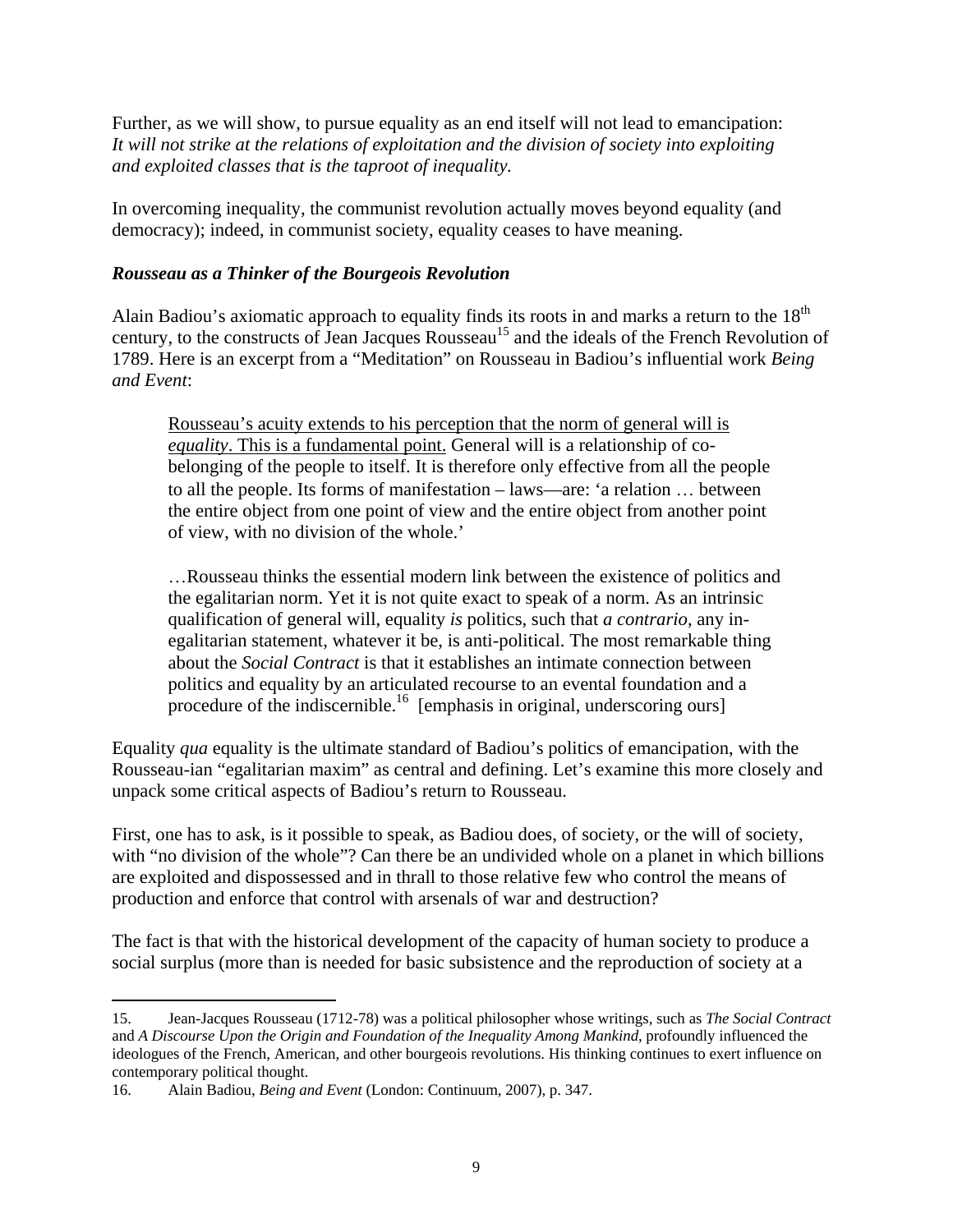level of basic subsistence) and with the associated separation of mental from manual labor and emergence of patriarchy and private property, human society has been divided into antagonistic classes.

This is not to say there is no cohesiveness to society. There is, and it is grounded in the character and regulating mechanisms of the dominant mode of production and in the position occupied and role played by different social groups in the process of social production. But this social whole is riven by division and antagonism: between exploiters and exploited, and dominators and dominated. This whole could not "stay whole," as it were, without social institutions and relations, and values and ideas, along with the "force of habit," that act as a kind of "social glue." Decisively, this whole could not "stay whole" absent the repressive force of state power concentrating and safeguarding the interests of the economically dominant class in society.

Rousseau's view of equality was bound up with private property—indeed, Rousseau's social contract was a guarantor of private property. Rousseau's vision of an egalitarian society was premised on petty producers of commodities as self-sufficient and self-determining, each with commensurate means of production in a small city-state-type community whose basic cell was the *patriarchal* household. Moreover, Rousseau saw his local republic as an organic, *patriotic* community of equals. Patriotism and patriarchy—have we not seen enough of this? In class terms, Rousseau was a petit-bourgeois republican. Badiou knows all of this, but the "maxim of equality" trumps all.

The forms and content of equality in bourgeois society correspond to a certain mode of production: capitalism, based on commodity production and the interactions it engenders; private ownership; production for profit not need; and exploitation of wage-labor. Commodity production is governed by the exchange of equivalents, the measure of the labor time socially necessary to produce these commodities; that is, by an equal standard.

The capitalist mode of production generalizes commodity relations, central to which is the transformation of labor power itself into a commodity to be bought and sold. The laborer is free in a double sense: "freed" of ownership of means of production, and free to be exploited by this or that capitalist.

In *Capital*, Marx analyzes the forging of the modern proletariat and its historical basis in the *violent* separation of the producers from the means of production: mass uprooting and expulsion of peasants from the land, brutal enforcement of decrees forbidding vagabondage (the wandering poor). The condition of wage-slavery is one in which the producer is compelled to sell his or her labor power on the continuing basis of separation from the means of production.

The most fundamental exchange that takes place under capitalism is the exchange of labor power according to its value (the cost of maintaining and reproducing labor power) for wages and the use of this labor power, its exploitation, by capital in the sphere of production, yielding value in excess of wages (again, the costs of maintaining and reproducing this labor power). This is the "dirty little secret" of capitalist production. The production of surplus value based on the exploitation of wage labor is at the heart of capitalism. But this is disguised—it occurs through the exchange of equivalents and is masked by juridical (formal) equality.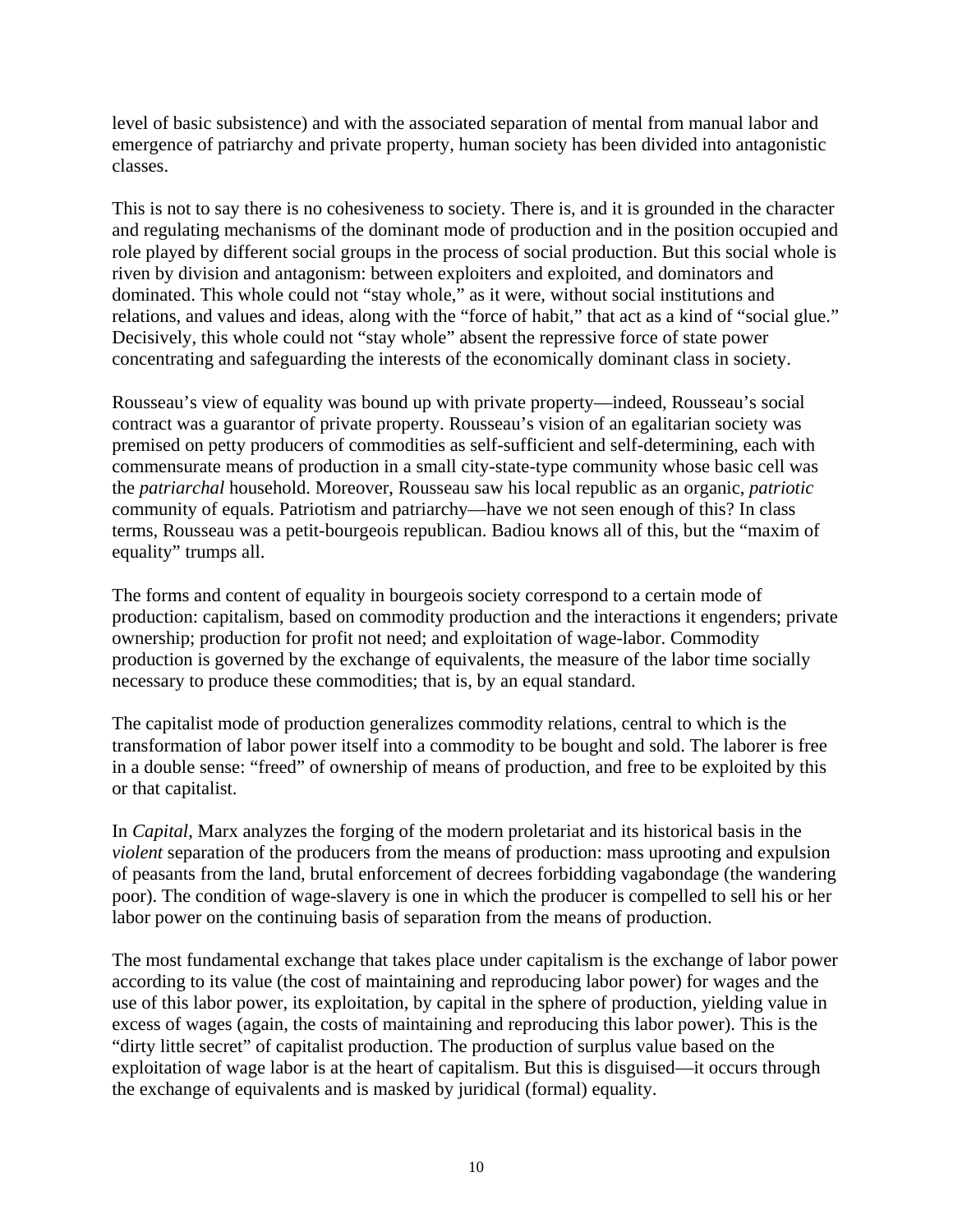Rousseau's "revolutionary idea" of equality and democracy is rooted in a profound transformation in production and class relations that takes place with the rise and development of capitalism—and this idea reflects, and is confined within, the framework of capitalist relations, which inevitably result in profound inequalities, and embody deep-seated exploitation and oppression.

Alain Badiou wants to bracket all of this. He wants to detach Rousseau's vision of equality from the social and class relations out of which it arose. He wants to detach this vision from the bourgeois relations to which it gave ideological impetus. On this basis, he extracts from Rousseau a political model of equality "in the absence of any economic connotations."17 But such a model is unrealizable in the real world, and can exist only in the minds of thinkers, like Badiou, who are in thrall to notions of equality which are in reality the reflection of very definite "economic connotations"—or in fact economic relations—of exploitation.

#### *Social Contract, or Bourgeois Social Construct?*

Rousseau's social contract posits a consensual view of the state: the modern (bourgeois) democratic state and civil society, originating in a willing accord, a social pact into which people enter in order to constitute a specific kind of "co-belonging."

The problem is that Rousseau's idyll of the "social contract" does not correspond to how states, even the most democratic state of the bourgeois epoch, historically evolved—or why states continue to exist. The state is not an institutional expression of a "social contract," embodying and guaranteeing the "general will." Rather, in its essence, the state—and in particular the state embodying and enforcing a system based on exploitation—is the machine for the suppression of one class by another and the maintenance and reproduction of the existing social order. Nothing in the historical and continuing development of capitalist society or in the institutional evolution of the capitalist state and its mechanisms of legitimation has altered this core relation of class domination and suppression.

Rousseau was articulating the interests of the rising bourgeois class and was bringing forward an ideal vision of state and society that served this rising class and the consolidation of the capitalist mode of production. Rousseau's vision fired the imaginations of the more radical ideologues of the French revolution. Key to this was the idea of a free collectivity—a republican social organism made up of citizens whose freedom lay in the shared establishment of and obedience to a general will-—concentrated in laws.

In the eyes of the ideologues of the bourgeois revolution, one of the main ways in which the old feudal order lacked legitimacy was the absence of popular sovereignty, no general will based on society—that is, emergent bourgeois society and its social-political representatives having a direct share in creating the laws and norms of society. This was taken up by the French revolutionaries as a rallying cry to smash the old and to create and legislate the new.

 $\overline{a}$ 17. Badiou, *Conditions*, p. 173.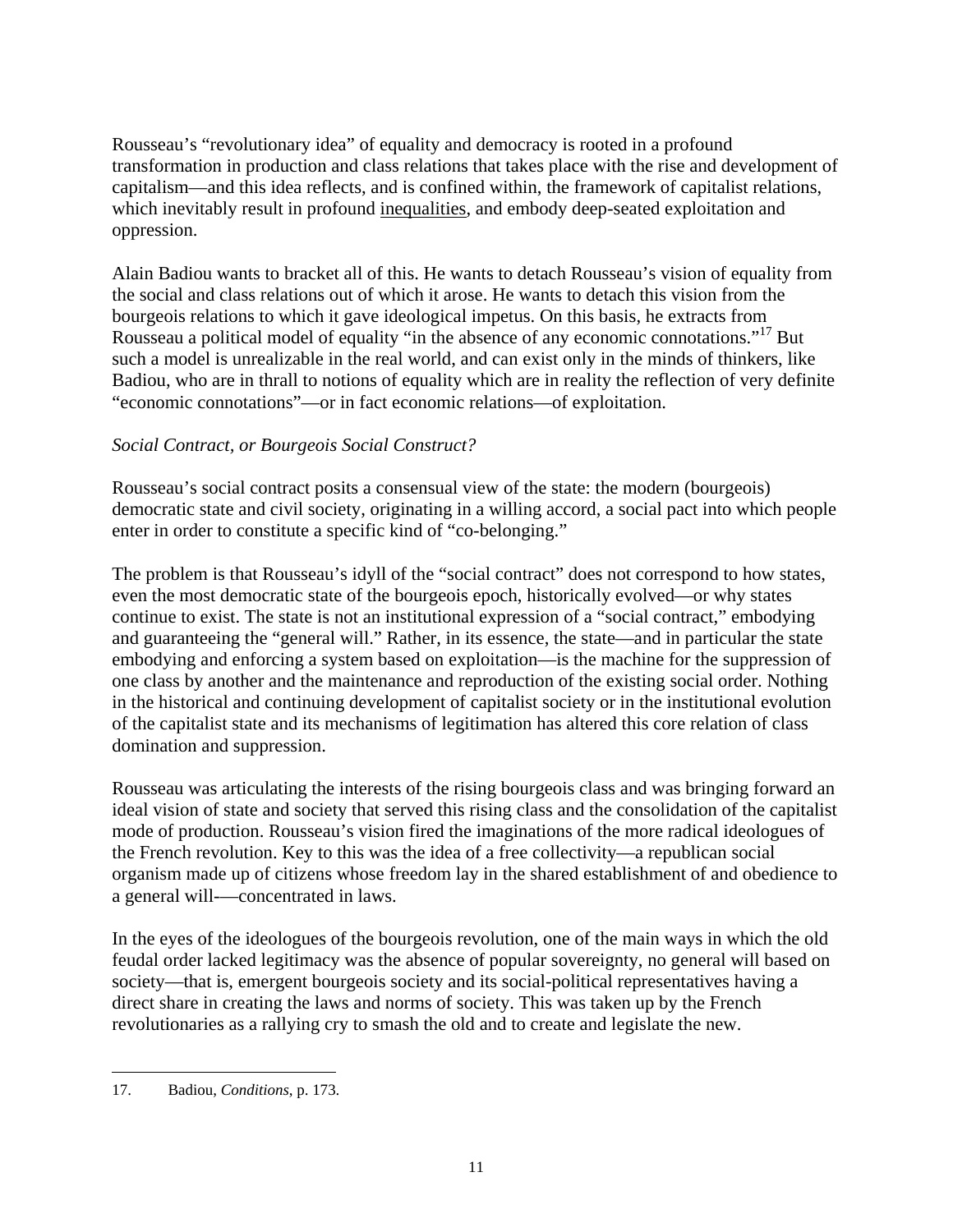Here is Badiou: "Rousseau's acuity extends to his perception that the norm of general will is equality. *This is a fundamental point*." Wrong. There is no abstract and transcendent "general will"<sup>18</sup> of equality reflecting the 'will' of slave-masters and slaves, landlords and peasants, capitalists and workers. What Rousseau was doing was to cast the particular class interests of the bourgeoisie, and the corresponding political-social structures that reflected and reinforced these interests, as the interests of society as a whole, embodying precisely what so seduces Badiou: the "norm of general will [to] equality." Rousseau's real "acuity," whatever his subjective intent, was to give the gloss of formal equality to the very real cleavages in class society between oppressors and oppressed—cleavages that are rooted in exploitative and oppressive capitalist production and social relations.

Rousseau's origin story of the bourgeois political order holds that "whichever way we look at it, we always return to the same conclusion: namely that the social pact established equality among the citizens in that they all pledge themselves under the same conditions and must all enjoy the same rights." $^{19}$ 

In reality, there is no "social contract" but rather a "social construct" that rationalizes bourgeois democracy and presents the dictatorship of the bourgeoisie as the consensual act of all. This—the fact that the social contract is what might be called a powerful "binding social fiction"—is "the most remarkable thing about the Social Contract"—and not, as Alain Badiou would have us believe, "that [it] establishes an intimate connection between politics and equality by an articulated recourse to an eventual foundation and a procedure of the indiscernible."

"Rousseau's acuity" was in asserting formal equality between exploiters and exploited ("its forms of manifestation [being] laws"), when in reality the class of exploiters exercises dictatorship over the class of exploited. The "general will" to equality as embodied in the social contract in reality is formal equality before the law in a bourgeois-democratic state.

However, equality before the law, in a society unequal and divided by social antagonisms, is decidedly not, as Badiou states in his reading of Rousseau, "a relation … between the entire object from one point of view and the entire object from another point of view." The social novelist Anatole France seems to know better than the political philosopher Alain Badiou: "The law, in its majestic equality, forbids the rich as well as the poor to sleep under bridges, to beg in the streets, and to steal bread."<sup>20</sup>

We are entering the realm of "bourgeois right." Bourgeois right refers, in the more restricted sense of the term, to economic and social relations, as concentrated in law and politics and ideology, that uphold formal equality but which actually contain and reinforce inequality.

<sup>18.</sup> As used by Rousseau, the "general will" denotes the will of society manifested in the Social Contract and its political institutions, but understood to be reflecting the "common good" and "welfare of the whole," transcending individual preferences.

<sup>19.</sup> Rousseau, *Social Contract*, Book 2, Chapter 4, p. 76; quoted in Avakian, *Democracy: Can't We Do Better Than That?*, p. 44.

<sup>20.</sup> Anatole France, *The Red Lily*, 1894, chapter 7 (Rockville, MD: Wildside Press, 2002).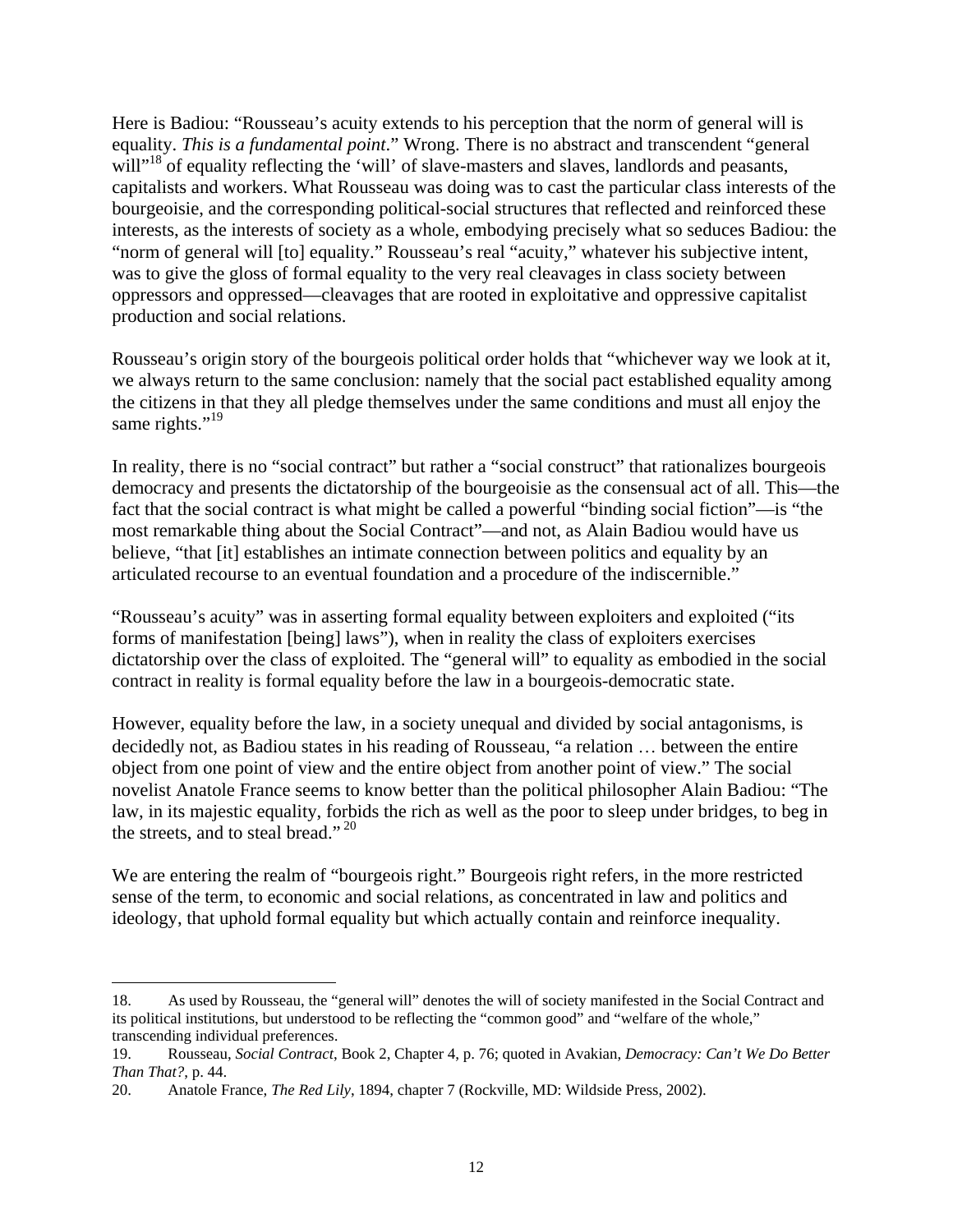Notions of bourgeois right define an entire epoch of human history borne of and dominated by commodity production and exchange, as well as the social relations and ideas that stem from it.

Some examples:

1

- The standard of "equality before the law" of bourgeois jurisprudence is a standard that serves the equal treatment of the capitalist property holders in a society governed by capitalist market relations. For the dispossessed, formal equality masks the condition of fundamental powerlessness.
- The equal "right to own" is premised on the right to exploit and the separation of the mass of producers from the means of production. This equal right to own facilitates the capitalist process of competitive accumulation and leads not to a world of small, co-equal commodity owners but to the absorption of the less profitable by the more profitable, that is, to the increasing concentration and centralization of capital, and to the increasing misery and toil of the mass of world humanity.
- The right of each and all to vote in a bourgeois democracy not only conceals and legitimizes control over state power by a bourgeois class, but is part of a matrix of ruling structures and mechanisms in the imperialist citadels that both rests on and serves to perpetuate the relations and privileges of empire and the division of the world into oppressor and oppressed nations.

# *Ameliorating Inequality, or Overcoming It?*

Rousseau's view of inequality stands in dialectical relation to his view of equality. That is, his critique of inequality was confined within the bounds of bourgeois society:

As for equality, this word must not be taken to imply that degrees of power and wealth should be absolutely the same for all, but rather that power shall stop short of violence and never be exercised except by virtue of authority and law, and, where wealth is concerned, that no citizen shall be rich enough to buy another and none so poor as to be forced to sell himself; this in turn implies that *the more exalted persons need moderation in goods and influence and the humbler persons moderation in avarice and covetousness*. 21 [emphasis ours]

Hence, Rousseau was opposed to outright slavery but did not advocate the end of exploitation, oppression, and all social inequalities.

Rousseau considers these social differences as being entirely acceptable insofar as the equality standard is maintained: these citizens are equal before the law. While Badiou might not align himself with Rousseau's formulation of the mutual responsibilities of the "humble" and "exalted" in the republican community, objectively he cannot actually escape its material and ideological bounds. Because that would require uprooting the relations of exploitation on which these inequalities rest.

<sup>21.</sup> Rousseau, *Social Contract*, Book 2, Chapter 11, p. 96; quoted in Avakian, *Democracy: Can't We Do Better Than That?* p. 44.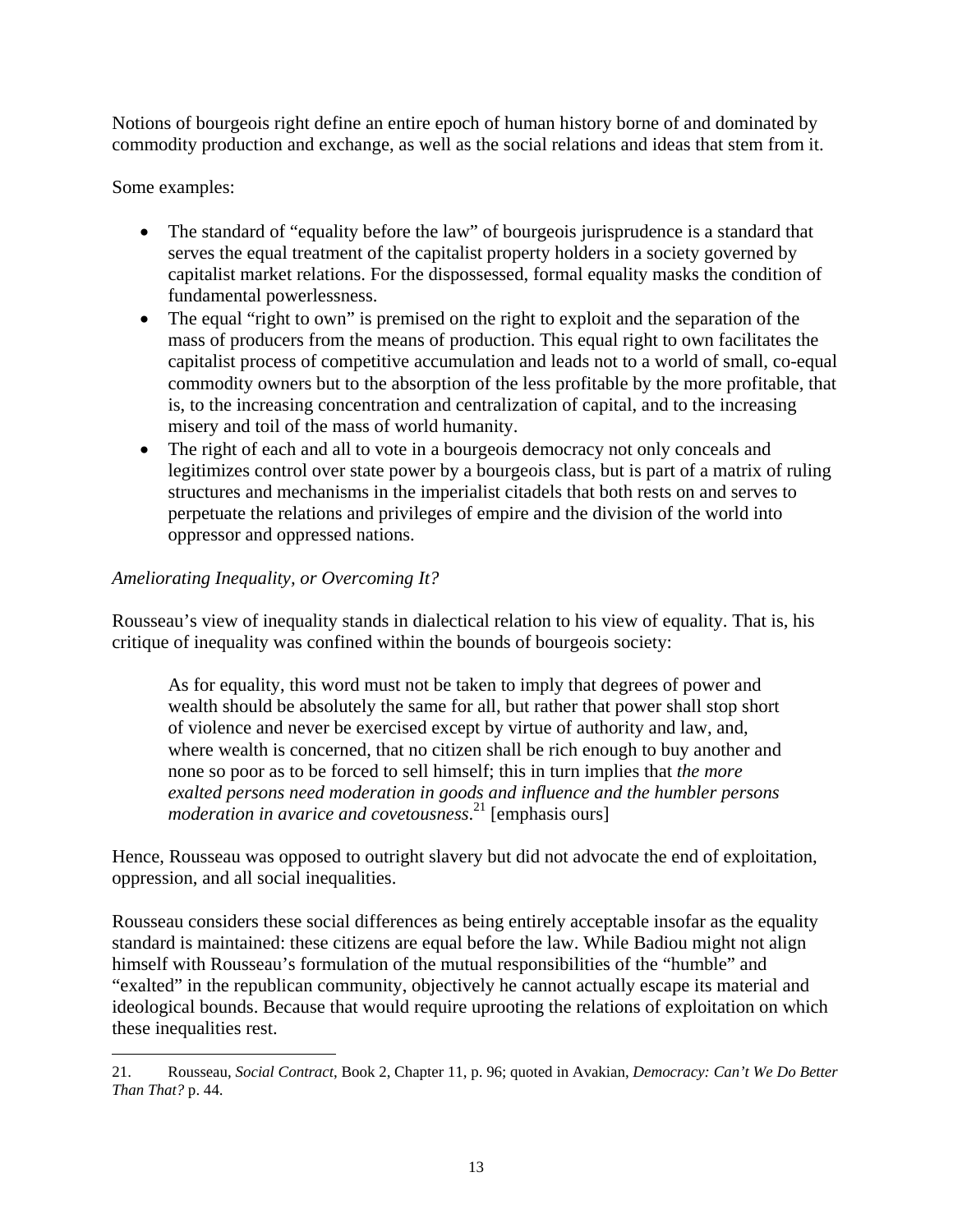The kind of egalitarian politics advanced by Alain Badiou can resonate among sections of democratic intellectuals and radicalized youth. We are living in a period of extreme and unprecedented polarization in the world, of vast and howling differences in wealth, security, and human welfare. There is a thirst for justice towards others and reciprocity on an equal footing in the times in which we live. But the grotesque inequalities that mark, and mar, the world are a product and manifestation of the division of society into classes, and of the exploitative production relations on which this rests. They are an expression, on a world scale, of the fundamental contradiction of capitalist society, between socialized production and private appropriation by the capitalist class.

Polarization may, to some degree, in some circumstances, be reduced with redistribution and reform, but it is impossible to overcome the profound inequalities of the "late imperialist" economic and social order without resolving this fundamental contradiction of capitalism, its exploitative core. These profound inequalities cannot be overcome without making revolution to transform the economic base and superstructure of society.

Alain Badiou is outraged by the state of the world but recoils from the scale and scope of the struggle and transformations required to bring a radically new world into being: proletarian revolution whose first great step is the seizure of state power. His claim that "the age of revolutions is over<sup>22</sup> and his rejection of the revolutionary seizure of power is reinforced by incorrect verdicts on the first wave of socialist revolution. He offers a political project of "pure equality" to be applied in a society divided into classes and in coexistence with bourgeois state power. He heralds this as a new politics of emancipation and declares that it embodies the interests of a "generic humanity" transcending class. But Badiou's "generic" is in fact quite "particular."

Alain Badiou is driven to a framework of understanding of the "problem" confronting humanity and its "solution" that corresponds to the class position and class outlook of a very definite segment of society, the radicalized petite bourgeoisie. He sees the problem of vast inequalities, but does not follow through to the taproots of exploitation in the economic base of society; he sees the solution as a "pure Idea of equality" in the political realm, not in achieving the "4 Alls."

In his work *The Eighteenth Brumaire of Louis Bonaparte*, Marx offers a profound and trenchant commentary on the outlook and illusions of the democratic intellectual:

…[O]ne must not form the narrow-minded notion that the petite bourgeoisie, on principle, wishes to enforce an egoistic class interest. Rather, it believes that the *special* conditions of its emancipation are the *general* conditions within the frame of which modern society can be saved and the class struggle avoided. Just as little must one imagine that the democratic representatives are indeed all shopkeepers or enthusiastic champions of shopkeepers. According to their education and their individual position they may be as far apart as heaven from earth. What makes

<sup>22.</sup> Quoted in Peter Hallward, *Badiou, A Subject to Truth* (Minneapolis: University of Minnesota, 2003), p. 226.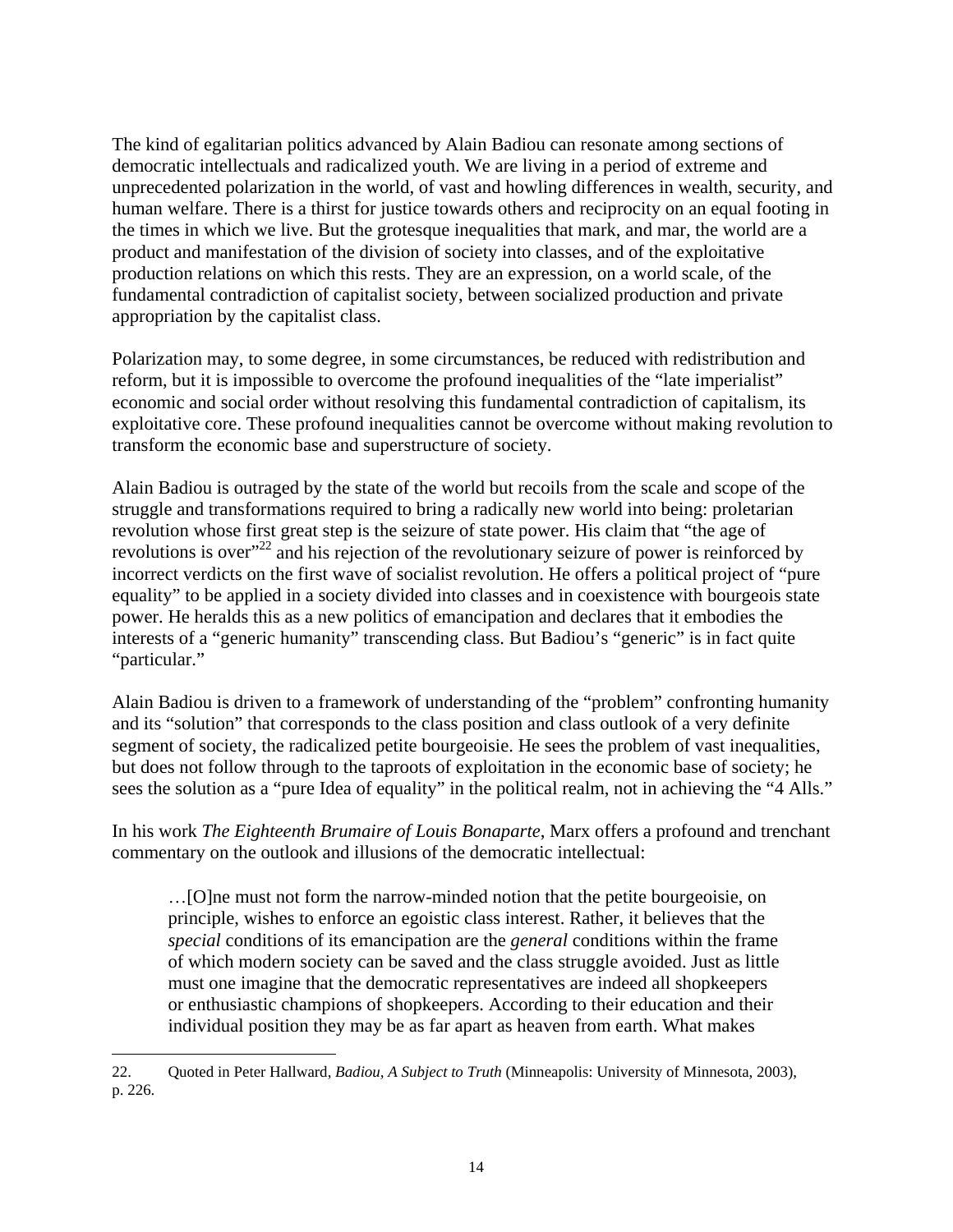them representatives of the petite bourgeoisie is the fact that in their minds they do not get beyond the limits which the latter do not get beyond in life, that they are consequently driven, theoretically, to the same problems and solutions to which material interest and social position drive the latter practically. This is, in general, the relationship between the *political* and *literary representatives* of a class and the class they represent.

But the democrat, because he represents the petite bourgeoisie, that is, a transition class, in which the interests of the two classes are simultaneously mutually blunted, imagines himself elevated above class antagonism generally.<sup>23</sup> [emphasis] in original]

Alain Badiou wants "equality" but shrinks from the complex process of making a revolution that not only overcomes social inequality but also achieves something far higher than equality.

# *Alain Badiou's (Mis)Reading of the French Revolution*

Badiou states: "With the French Revolution, the communist hypothesis then inaugurates the epoch of political modernity."<sup>24</sup>

This formulation is so lacking in historical materialist understanding as to almost defy credulity. It conflates the most radical of the bourgeois revolutions with communism. It conflates a revolution that enshrined bourgeois property relations and bourgeois right with one that aims to transcend all that. It conflates two different worlds: a communist world that puts an end to capitalism and to an entire human epoch marked by class division; and the bourgeois world of exploitation, wars of conquest, and misery—a world which, with the further development of capitalism into imperialism, refining its bourgeois-democratic structures, has become an even greater horror for humanity.

While Badiou's assessment of the French revolution is consistent with his maxim of egalitarianism as the essence of emancipation, it has nothing in common with real communism.

This calls to mind Marx's famous description of the communist revolution as involving the "two most radical ruptures," with "traditional property relations" and with "traditional ideas." The production and social relations instantiated by the French Revolution represent the past, not the future; the ideals of the French revolution represent the past, not the future. Yes, the French revolution was thoroughgoing. Yes, it proclaimed Year One as it radically swept away the feudal past—but this was about inscribing a new bourgeois property relation whose exploitative logic is … to make zeroes of the billions on this planet.

The bourgeois epoch announces itself as the removal of all artifice and barrier to individual freedom. The most important right in bourgeois society is a right to property—the right of capital to individual ownership and control over means of production workable and usable only by

<sup>1</sup> 23. Marx, *The Eighteenth Brumaire of Louis Bonaparte*, MESW, p. 126.

<sup>24.</sup> Badiou, "The Communist Hypothesis," p. 35.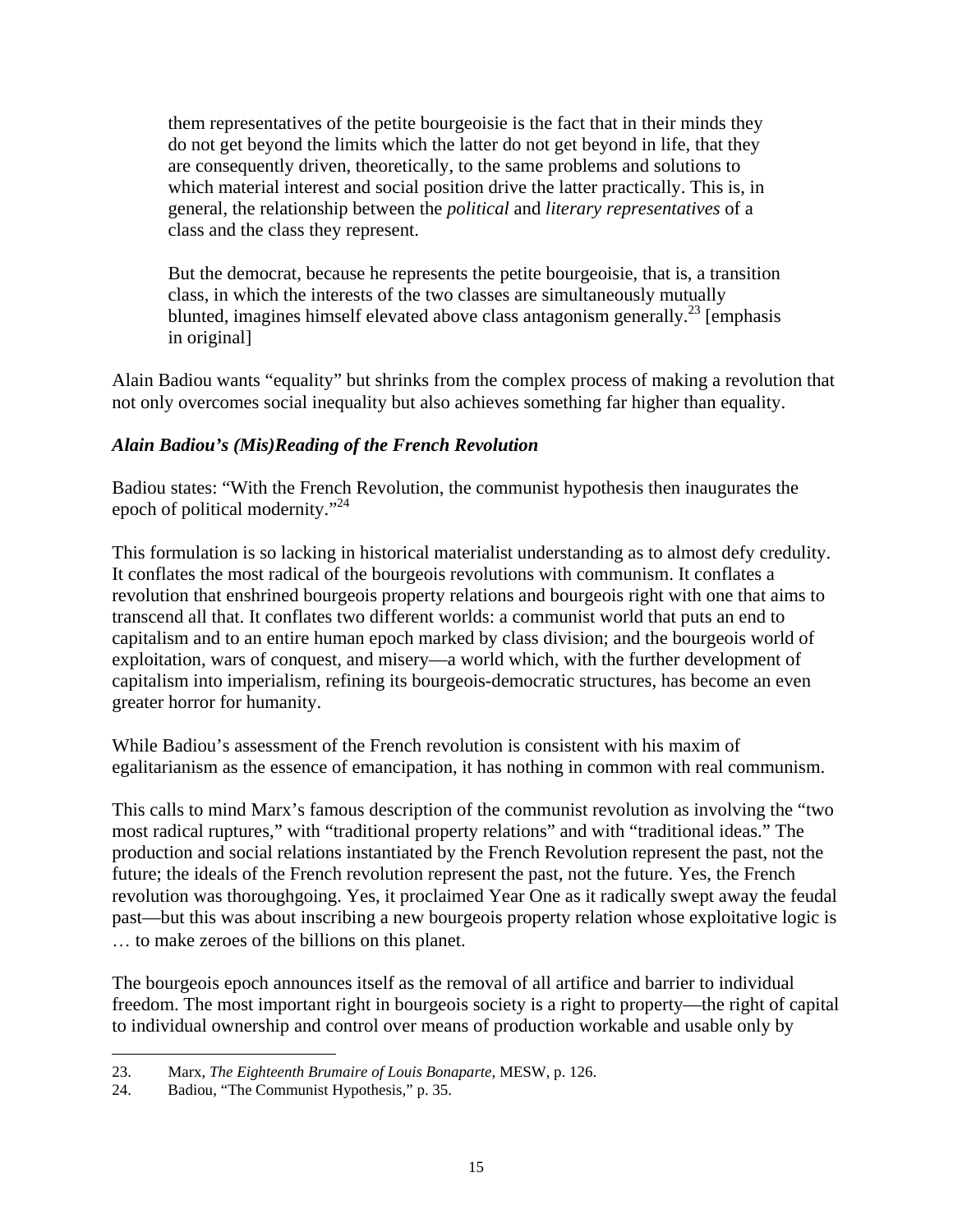social labor; it is the right of access to the labor power of others, the right of exploitation; it is the right to control this labor power once it is exchanged for wages. This kind of "freedom" did not exist in feudal society, where different property relations prevailed, where ownership had a hereditary stamp, where you did not have developed and integrated markets for "free labor," or mobility to enter and exit different spheres of production and combine means of production with labor power. The French revolution was giving this process of implanting capitalist relations, as opposed to feudal relations, full scope with a new institutional state framework.

Alain Badiou transmutes the French revolution into the "inauguration of the communist hypothesis" and basks in the boldness of his reformulation of communism. Sadly, this does not even have the virtue of originality. There is an entire and pathetic revisionist "communist" tradition of turning communism into the fulfillment of the ideals of the bourgeois revolution; this is a "communism" that conciliates with national chauvinism and imperial privilege. It is an ideological and political stance that massages away the need for revolution and puts the bourgeoisie on notice: there will be no revolution under our watch. And even within the international communist movement, there have been secondary tendencies to blur the distinction between communist and democratic principles.

Alain Badiou's "communist hypothesis" is itself part of the skein of "traditional ideas" with which the communist revolution must radically rupture.

The communist revolution aims for the abolition of the "4 Alls." The French Revolution, even in its most radical manifestations, decidedly was not about that; and objectively it could not put an end to all exploitation and oppression. As Engels so insightfully stated:

The great men, who in France prepared men's minds for the coming revolution, were themselves extreme revolutionists. They recognized no external authority of any kind whatever. Religion, natural science, society, political institutions everything was subjected to the most unsparing criticism: everything must justify its existence before the judgment-seat of reason or give up existence… Every form of society and government then existing, every old traditional notion was flung into the lumber-room as irrational; the world had hitherto allowed itself to be led solely by prejudices; everything in the past deserved only pity and contempt. Now, for the first time, appeared the light of day, the kingdom of reason; henceforth superstition, injustice, privilege, oppression, were to be superseded by eternal truth, eternal Right, equality based on Nature and the inalienable rights of man.

We know today that this kingdom of reason was nothing more than the idealized kingdom of the bourgeoisie; that this eternal Right found its realization in bourgeois justice; that this equality reduced itself to bourgeois equality before the law; that bourgeois property was proclaimed as one of the essential rights of man; and that the government of reason, the Contrat Social of Rousseau, came into being and only could come into being, as a democratic bourgeois republic. The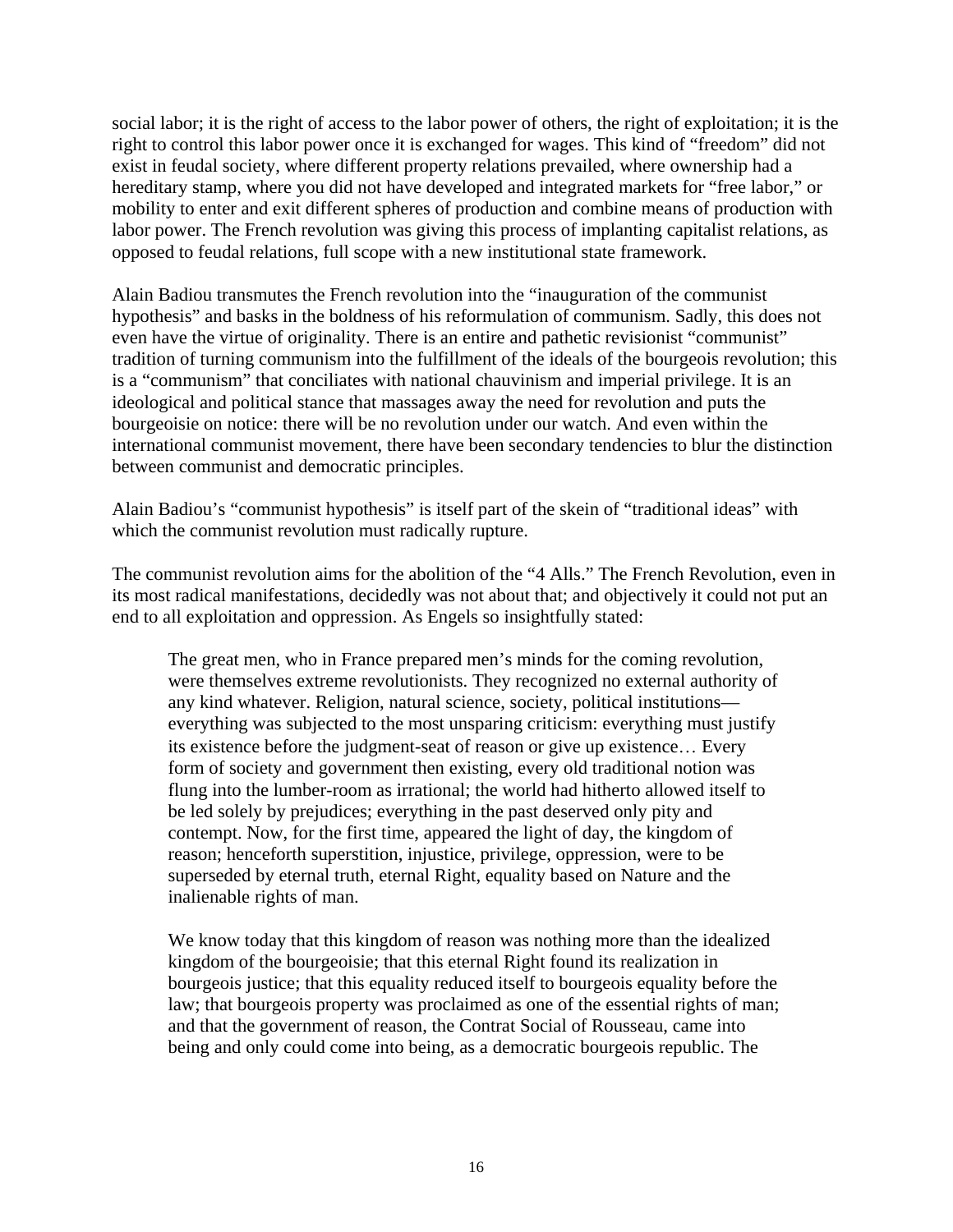great thinkers of the eighteenth century could, no more than their predecessors, go beyond the limits imposed upon them by their epoch. $^{25}$ 

This is the correct historical perspective and scientific understanding of the French Revolution. It was a bourgeois revolution. But these are the ideals that Badiou seeks to resurrect and rebrand as communism: "With the French Revolution, *the communist hypothesis* then inaugurates the epoch of political modernity." [emphasis ours]

Alain Badiou argues: "It is through Saint-Just and Robespierre that you enter into this singular truth unleashed by the French Revolution, and on the basis of which you form a knowledge..."<sup>26</sup> Let's examine the program of the Jacobins, Robespierre, and Saint-Just to get at the content of what Badiou considers to be the emergent "communist hypothesis."

Georges Lefebvre, a historian of the French Revolution with socialist leanings, correctly comments that Robespierre and other radical figures of the revolution:

regarded individual and hereditary property as an evil but declared it incurable…were hostile to 'opulence' and the 'rich', that is, to wealth that was believed to be excessive and conducive to idleness. *Robespierre, like Saint-Just, whose Republican Institutions were particularly explicit, followed Rousseau in considering that liberty and equality (both civil and political) disappeared for most citizens as social inequality increased.* Thus, the Republic owed it to itself, on the one hand, to limit fortunes and to increase the number of small landowners; and on the other, to provide everyone with the means of rising in society…. *The ideal remained a social democracy of small independent producers, peasants and artisans.*<sup>27</sup>[emphasis ours]

Lefebvre goes on to point out that this ideal cannot be realized. It is a point of analysis developed further and more scientifically by Bob Avakian:

At the heart of the matter was that Robespierre—and the Jacobins generally tried to institute a society that would realize the bourgeois ideals of equality, freedom and the universal rights of man, avoiding the extremes of wealth and poverty, monopolized power and mass powerlessness. The historic irony lies not in the fact—as is often alleged by bourgeois democrats and bourgeois historians generally—that in the attempt to do this they resorted to dictatorial and violent means and then themselves became the victims of this; rather, it lies in the fact that *this bourgeois ideal actually corresponds most to the position of the petite bourgeoisie* … and yet this class (or more accurately, these petit-bourgeois strata) are incapable of ruling society and reshaping it in their image. This is because the

 $\overline{a}$ 25. Friedrich Engels, "Socialism: Utopian and Scientific," MESW, p 116; quoted in Avakian, *Democracy*: p. 46.

<sup>26.</sup> Badiou, *Metapolitics*, p. 23.

<sup>27.</sup> Georges LeFebvre, *The French Revolution (from 1793 to 1799)* , Vol. II (New York: Columbia University Press, 1964), pp. 110-11.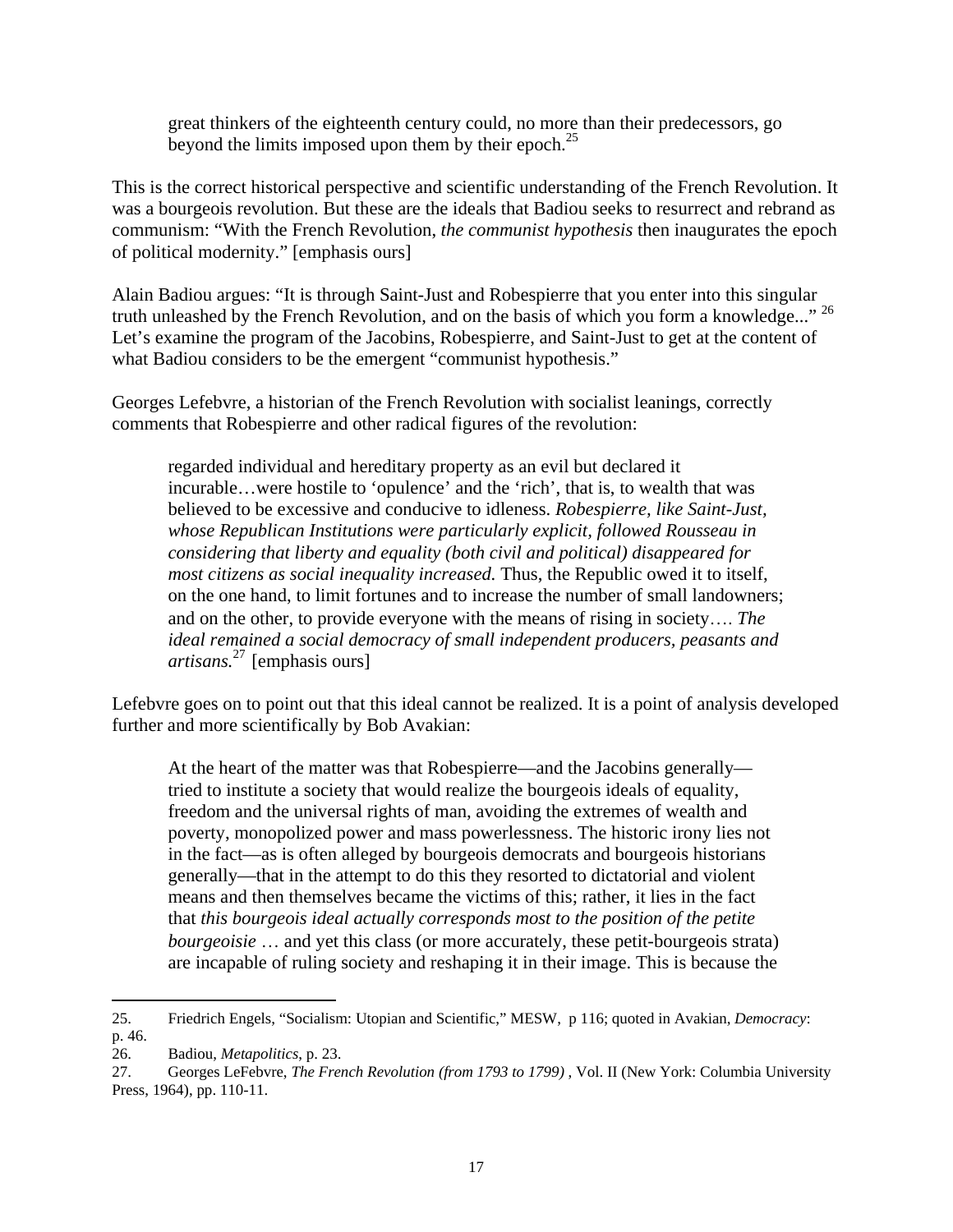very property relations—and even more, the laws of commodity production and exchange—of which these strata are an expression, and the whole process of accumulation in which they are enmeshed once bourgeois production relations take hold*, inexorably lead to the polarization of society* into a small number of big bourgeois and a large mass of propertyless proletarians—with these petitbourgeois strata caught in between. *One or the other of these two main forces must rule modern society.*<sup>28</sup> [emphasis ours]

With his "communist hypothesis," Alain Badiou conflates the radical upsurges, social upheaval, and enthusiasm of the popular masses during the French Revolution with the communist revolution to overturn the bourgeois order and to create a new world. And herein lies the historical significance of the proletarian revolution. In previous epochs and in previous social revolutions, the oppressed have fought oppression. They have yearned for an end to their misery. But the revolutions in which the have-nots and oppressed were enlisted under banners and watchwords of something better and different, and which stirred their dreams, stood on a certain foundation of society in its motion and development. These revolutions were led by class forces representing new relations of production … which were new exploitative relations of production.

The proletarian revolution is different. It is not a revolution to replace one set of exploitative relations with another but to end all exploitation. The development of human society has brought it to a threshold: the material and social basis exists to overcome scarcity and exploitation. Only this revolution, led by the scientific understanding of communism, can give full play to the hatred for oppression and the creative energies and enthusiasm of the "wretched of the earth" and mobilize the masses to bring a radically and different world into being.

# *Alain Badiou Subjectivizes Equality*

Badiou wants to press Rousseau's radical egalitarianism into modern service. He wants equality as the paramount standard. But what does that mean in a society divided into classes? This constitutes the crux of the problem with formalistic notions of equality that take the egalitarian maxim as the essence of the politics of emancipation and that, not so surprisingly, seek inspiration in the egalitarian ideals of the bourgeois epoch—whether articulated by Kant, Jefferson, or Rousseau.

The solution to this problem in the Badiou-ist framework is this. He turns away from actual social transformation and turns equality into a regulative idea that serves as a principle of thought and action. But to what end is this action directed? Wherein lies its effectivity in a society founded on profound class divisions rooted in exploitative production relations?

In *Infinite Thought*, Alain Badiou specifies what he means and does not mean by equality:

It is very important to note that 'equality' does not refer to anything objective. It is not a question of an equality of status, of income, of function, and even less of the supposedly egalitarian dynamics of contracts or reforms. Equality is

 $\overline{a}$ 28. Avakian, *Democracy*: p. 35.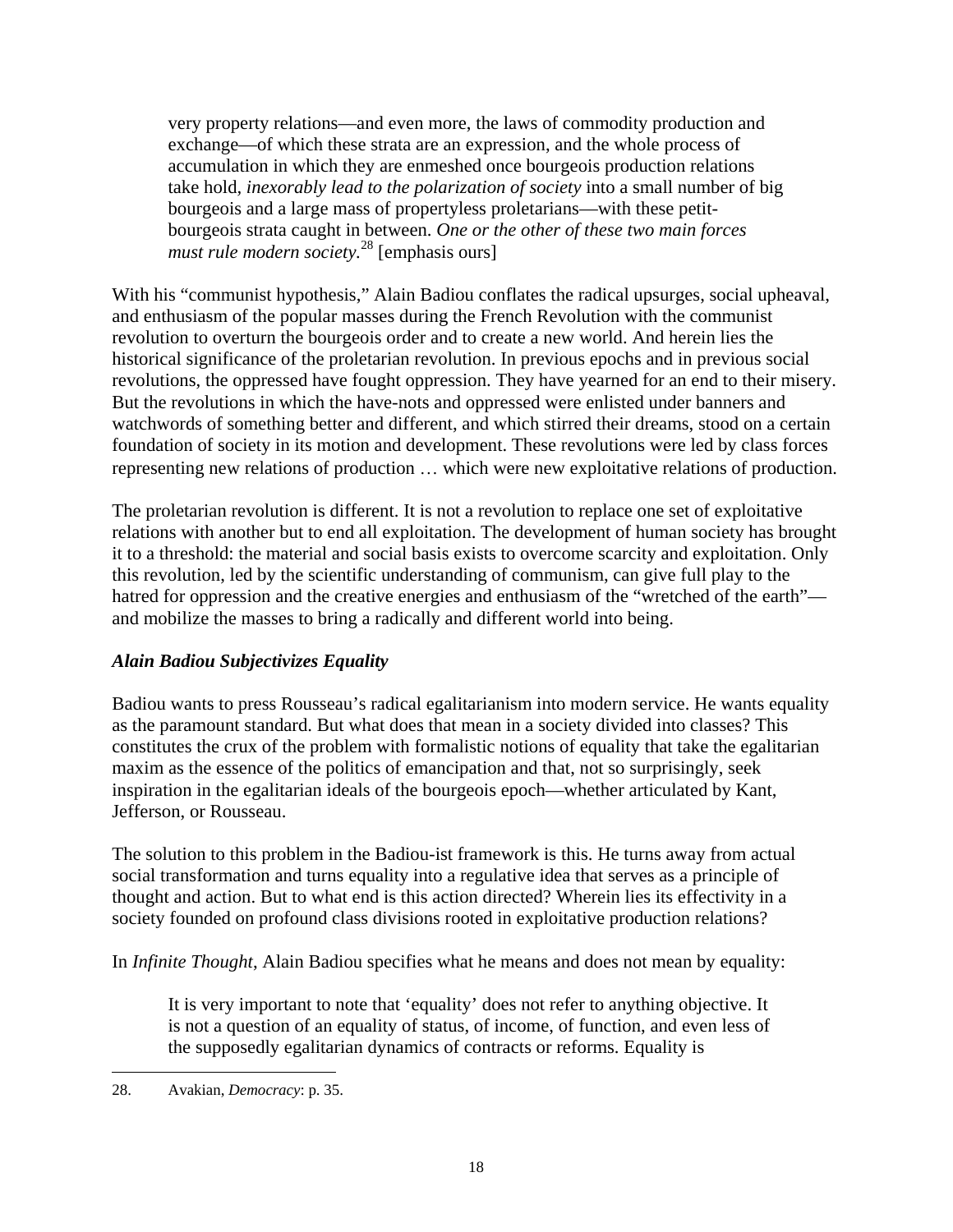subjective. It is equality with respect to public consciousness for Saint-Just, or with respect to political mass movement for Mao Tsetung. Such equality is in no way a social programme. Moreover, it has nothing to do with the social. It is a political maxim, a prescription.<sup>29</sup>

This seemingly radical stance, aglow in its absolutist insistence, is worth walking through on its own terms and in its best light. Equality, Badiou is telling us, is a matter of "subjective" engagement, of the capacity of the collective. The egalitarian maxim guides and inspires action. What Badiou in his broader writings evokes is that this act affirms the co-belonging of its collective protagonists and sparks visions of something higher; and, further, in extraordinary moments of political novelty and creativity, subjective equality produces new standards and frames of reference.

There may be something appealing in this. The problem, though, is that it does not correspond to the reality of this society, of bourgeois society—its class relations and its underlying relations of exploitation, as well as its political relations and structures of oppression and domination, and what, therefore, needs to be radically transformed and ruptured with for emancipation. Badiou privileges the subjective *experience* of equality over a scientifically guided project of revolutionary transformation. His maxim has been acted on and the criteria for the politics of equality have been met … but society, in its exploitative and oppressive structures and relations, has not been altered.

Listen to what Badiou says: issues of "status" and "function" are immaterial to equality as political prescription. Clearly, mass movements and upsurges, and revolutionary eruptions, engender new bonds and shared purpose. But how is it possible to overcome the inequality of women in society without transforming relations of "status" and "function," and doing so at the most profound level, which means taking in "all" of the "4 Alls"?

Badiou insists that equality is not "social programme." But to truly overcome inequality requires a "social programme" of radical transformation. It requires the overthrow of the bourgeois order, an overthrow which Badiou has foresworn ("the age of revolutions is over"), and the establishment of a new mode of production, socialism, based on social ownership, social planning, and bringing economic activity under conscious social direction; it requires a qualitatively different kind of state, the dictatorship of the proletariat, the instrument to carry forward a thorough-going and deep-going revolution aimed at abolishing all exploitation and at uprooting all inequalities and oppressive relations and their reflections in the realm of ideas and, with the achievement of these goals, throughout the world, the abolition of the state itself.

It is this revolution, a worldwide process of continuing revolution, that can uproot male supremacy, that can end the subjugation of minority nationalities, that can overcome the great divide between oppressor and oppressed nations in the world, and ultimately create a world community of humanity, no longer divided into antagonistic classes and separate national-states.

 $\overline{a}$ 29. Alain Badiou, *Infinite Thought* (London: Continuum, 2005), p. 54.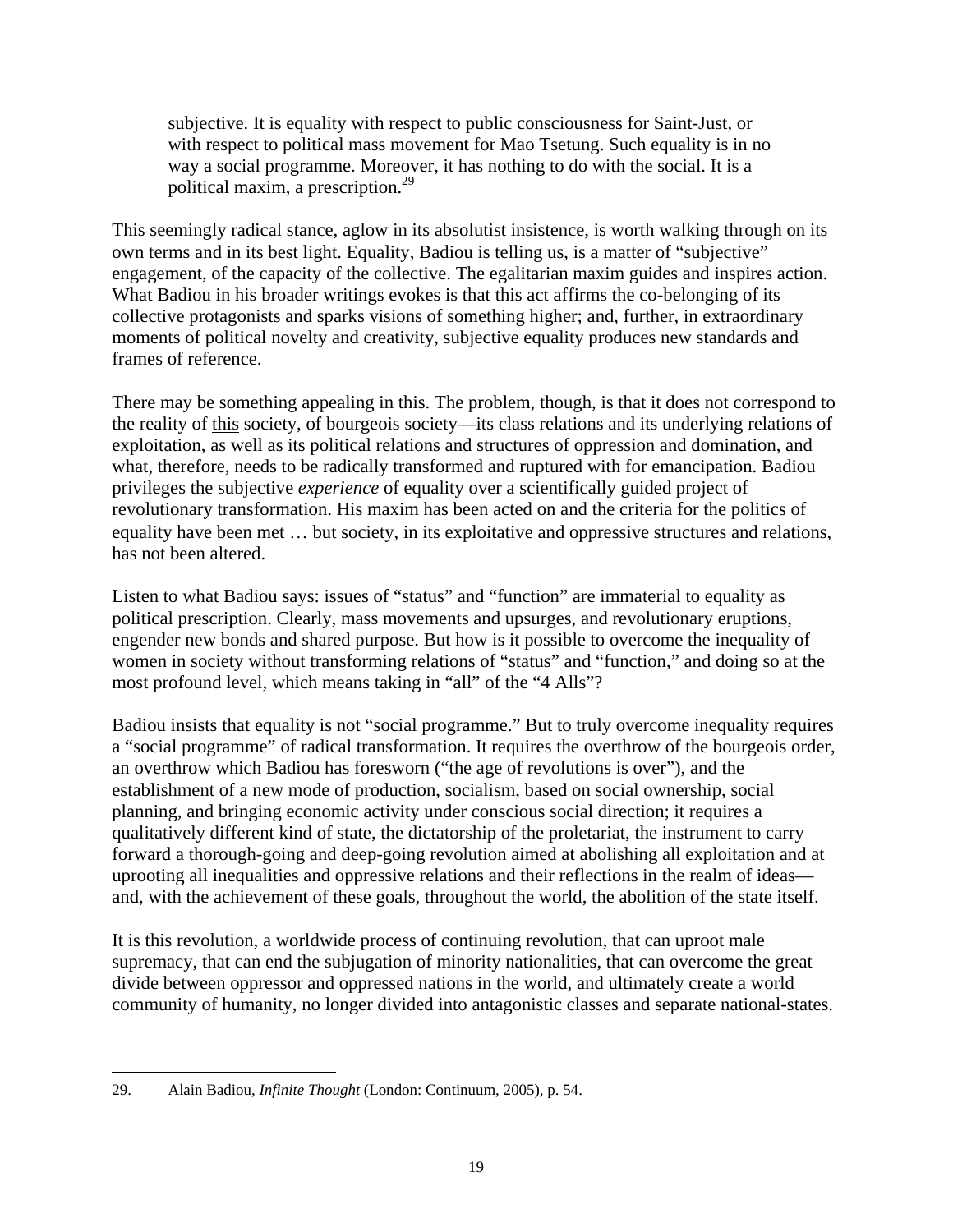Against the measure of proletarian revolution, Rousseau is puny. Even punier are the attempts by those like Badiou to embrace the outlook of the past and bedeck it in the costume of communism.

Badiou's characterization of Mao's orientation towards mass movements in the passage cited from *Infinite Thought* cannot go uncommented on. Badiou has morphed Mao into a radical populist, a Mao that simply trusts in the spontaneous wisdom of the masses. In fact, the masses, as Mao pointed out, divide into the advanced, intermediate, and backward at any given point which is to say, there is no spontaneous "equality of understanding." Moreover, Mao emphasized the need for leadership of mass movements, even those marked by intense solidarity, as was the case with the radical upsurges of the Cultural Revolution.

Yes, people have a capacity for truth (a criterion of equality for Badiou) but exactly in consequence of the divides and inequalities in society, this capacity does not translate into spontaneous gravitation towards or embrace of truth. This, once again, underscores the need for leadership—vanguard communist leadership, grounded in a scientific, dialectical materialist outlook and method—in order for the masses themselves to actually achieve the goal of radical emancipation, in the fullest sense.

# *How Communism Goes Beyond Equality and Why it Must*

At best, Alain Badiou's approach to the politics of emancipation, one in which the "egalitarian maxim" is overarching, remains strictly within what Marx called the "narrow horizon of bourgeois right." This yardstick of equality cannot constitute genuine emancipation—and left to itself and pursued as a goal unto itself will lead back to exploitation and inequality.

To further illustrate the limitations of Badiou's approach to equality, and why this does not represent genuine emancipation, let's take the far reaches of the egalitarian standard in the sphere of distribution. Let's take this standard in a society without exploitation and where the governing principle is "from each according to their ability to each according to their work." The amount of work performed is the (egalitarian) metric of payment or the amount of goods corresponding to payment according to work.

But different individuals have different capabilities and different needs, so this formal equal right masks real inequalities. In fact, this principle "from each according to their ability to each according to their work" governs socialist society. On the one hand, this represents a qualitative advance over capitalist society; this standard cannot be applied when capital extracts surplus labor from a proletariat separated from the means of production and thereby dependent on this exploitative wage relation to live. On the other hand, this standard remains a defect of socialist society and is part of the material and ideological soil engendering new bourgeois forces under socialism.

This problem and defect was first identified by Marx, and defined as part of the "narrow horizon of bourgeois right" that had to be transcended in order to overcome classes, oppressive social divisions and social antagonisms. Marx from *Critique of The Gotha Programme*: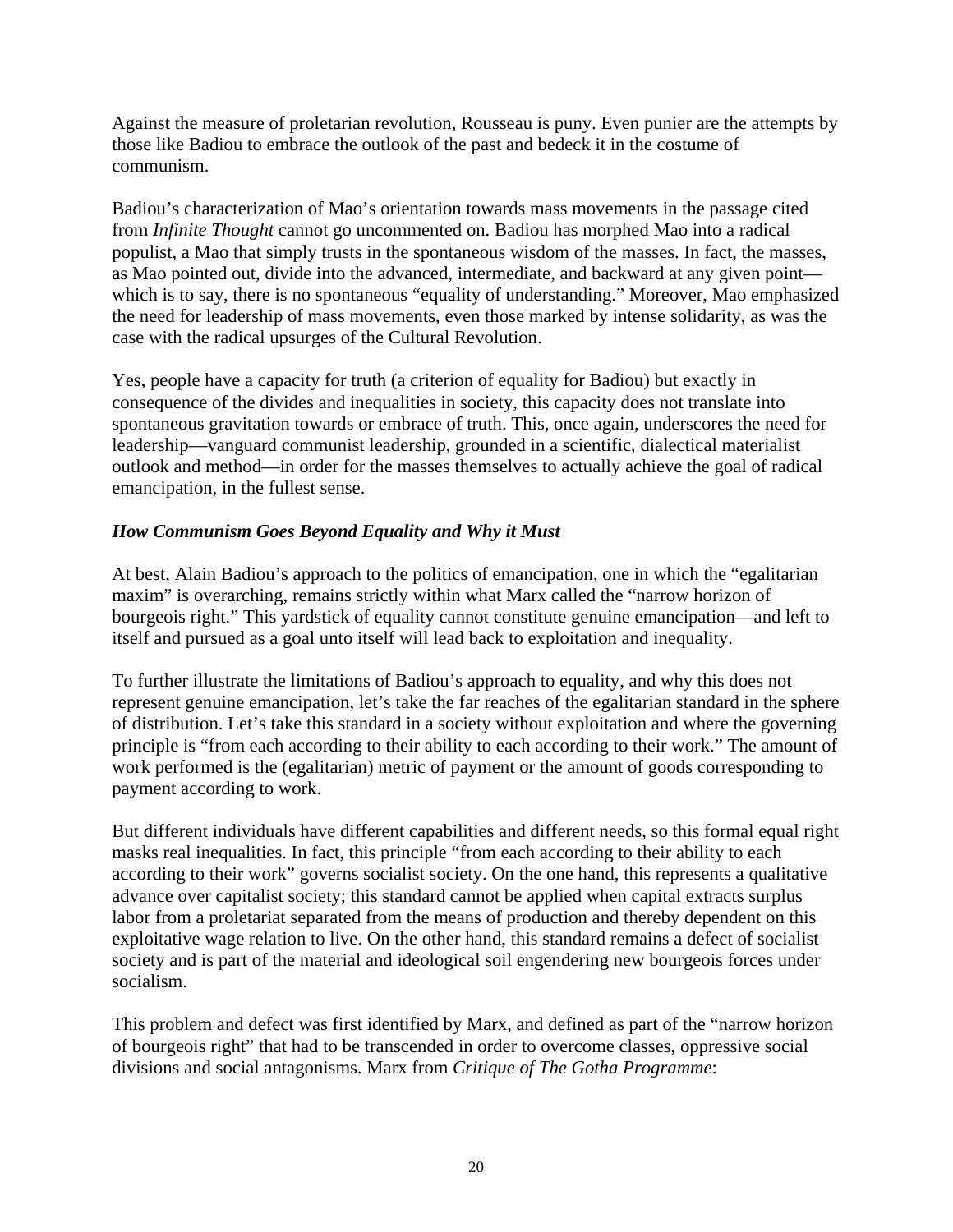Here ... [in the principle 'each according to his ability, to each according to his work' followed in socialism – ed.] …the same principle prevails as that which regulates the exchange of commodities, as far as this is exchange of equal values. '… *[E]qual right* here is still in principle—*bourgeois right*…' This *equal* right is an unequal right for unequal labor. It recognizes no class differences, because is only a worker like everyone else; but it tacitly recognizes unequal individual endowment and thus productive capacity as natural privileges. *It is, therefore a right of inequality, in its content, like every right*… [U]nequal individuals (and they would not be different individuals if they were not unequal) are measurable only by an equal standard in so far as they are brought under an equal point of view, are taken from one *definite* side only … are regarded *only as workers*.... To avoid all these defects, right instead of being equal would have to be unequal...

In … communist society, after the enslaving subordination of the individual to the division of labor and therewith also the antithesis between mental and physical labor, has vanished; after labour has become not only a means of life but life's prime want; after the productive forces have also increased with the all round development of the individual, and all the springs of co-operative wealth flow more abundantly—only then can the narrow horizon of bourgeois right be crossed in its entirety... $30$ 

In communist society, it becomes possible to implement a different principle of distribution: "from each according to their abilities, to each according to their needs." The all-around abilities of individuals will be shaped and promoted by a society that values diversity but no longer attaches advantage to differences in individual capability nor suffocates human potential; a richness of need arising out of a society of mutual flourishing will be met as part of the very fabric of society itself. There is no "equality" or "inequality" bound up with this standard.

"From each according to their abilities, to each according to their needs" requires that social productive forces on a world scale have reached an advanced and sustainable level of development. "From each according to their abilities, to each according to their needs" requires that a social consciousness and social morality is forged, and a scientific world outlook taken up, such that the individual in society deeply grasps his or her interconnectedness with society, and all those who make up society, and is motivated by mutual concern based on the striving for common social good.

Communism requires getting beyond the narrow horizon of bourgeois right as Mao used the term in the broader sense to describe the social differences (like the division between mental and manual labor) and economic relations (including commodity production and the divisions and separations it engenders) that carry over from bourgeois society into socialist society—along with their reflections in the political and ideological superstructure of society.<sup>31</sup>

1

<sup>30.</sup> Marx, "Critique of the Gotha Program," in *The Marx-Engels Reader*, Second Ed., ed. Robert Tucker (New York: W.W. Norton, 1978), pp. 530-31.

<sup>31.</sup> Avakian has deepened the scientific understanding of the whole question of bourgeois right, and getting beyond its narrow horizon, including in his recent talk, "Making Revolution and Emancipating Humanity," available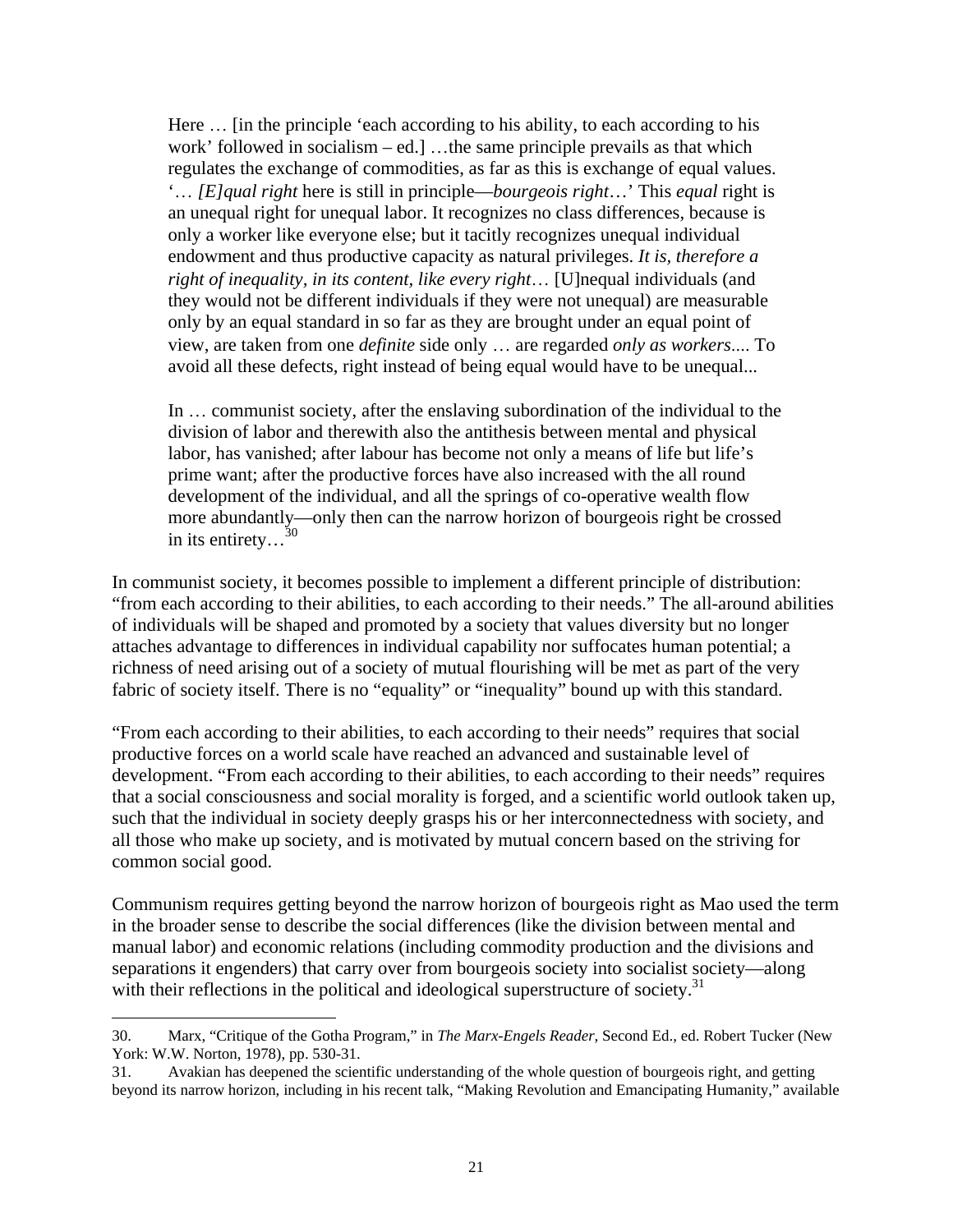If the restriction and overcoming of bourgeois right is not the perspective in the socialist transition to communism—if in place of that an egalitarian project and allied ideological discourse were to take hold—then the conditions in which some individuals obtain more than others, interacting with the corrosive ideological effects of "me-and-my-share," would ultimately result in the re-emergence of polarization, private accumulation, and private property in the means of production, and antagonistic class division.

This understanding flows out of a scientific approach to achieving the "4 Alls" and the project of truly emancipating all of humanity.

With the achievement of the "4 Alls" and the abolition of classes, with the passage of society through revolution to a new era in which one section of society no longer dominates and represses another through the instrumentality of a state—with this, "equality" and "rights" and "duties" cease to have any meaning. The very "right to equality" exists, and can only exist, in relation to real inequalities and their material-social bases. The existence of these rights requires a state to enforce them. Communism means and requires moving beyond equality and the rights associated with and attached to it. It means the withering away of a state to enforce these rights. Human social organization will have advanced to a higher level, in which humanity is consciously and voluntarily changing itself and the world.

Socialism is a transition from capitalism to communism. It will involve both fighting to eliminate social inequalities at every step of the way and enforcing rights of equality in socialist society while, at the same time, carrying forward the transformations necessary to transcend equality. Socialist society must be striving to move beyond equality and other manifestations of bourgeois right; and must, in any given stage of development of the socialist revolution, be actively transforming relations and ideas in this direction to the maximum degree possible.

Alain Badiou's "egalitarian maxim proper to every politics of emancipation" does not offer a pathway of moving beyond the narrow horizon of bourgeois right—nor open the possibility of eliminating the bases for class society, commodity production, and exploitative and oppressive relations. It is stuck in bourgeois society.

#### **End Note: Brief Observations on Badiou's Method and Communism as a Kantian "Regulative Idea"**

Alain Badiou begins his essay "The Communist Invariant" with a discussion of communism as set forth in the *Communist Manifesto*:

What is the communist hypothesis? In its generic sense, given in its canonic Manifesto, 'communist' means, first, that the logic of class—the fundamental subordination of labor to a dominant class, the arrangement that has persisted since Antiquity—is not inevitable; it can be overcome. The communist hypothesis is that a different collective organization is practicable, one that will eliminate the

 $\overline{a}$ in *Revolution and Communism: A Foundation and Strategic Orientation*. (revcom.us)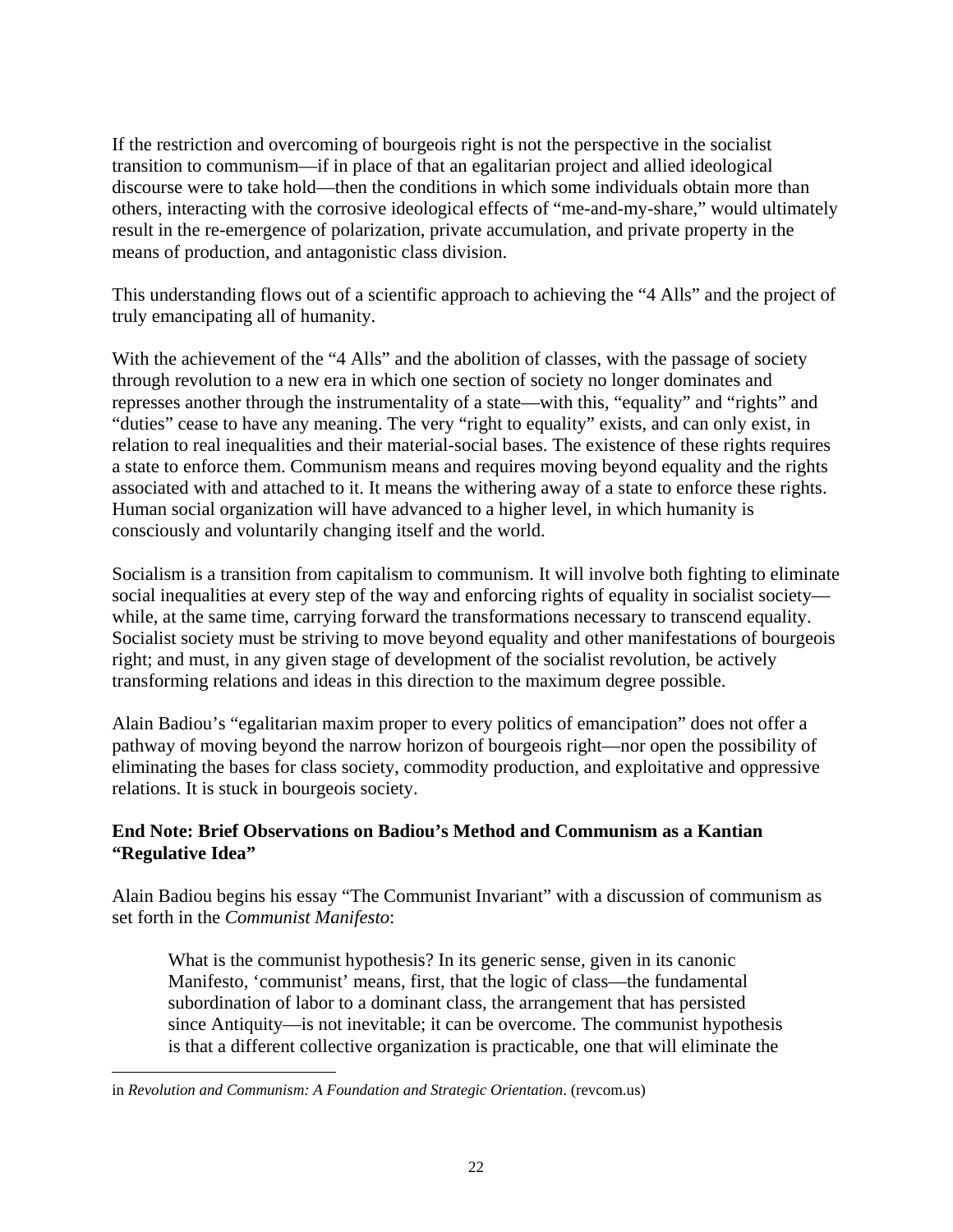inequality of wealth and even the division of labor. The private appropriation of massive fortunes and their transmission by inheritance will disappear. The existence of a coercive state, separate from civil society, will no longer appear a necessity: a long process of reorganization based on a free association of producers will see it withering away.<sup>32</sup>

Which he immediately follows with:

'Communism' as such denotes only this very general set of intellectual representations. It is what Kant called *an Idea, with a regulatory function*, rather than a programme....As a pure Idea of equality, the communist hypothesis has no doubt existed since the beginnings of the state. As soon as mass action opposes state coercion in the name of egalitarian justice, rudiments or fragments of the hypothesis start to appear. Popular revolts—the slaves led by Spartacus, the peasants led by Müntzer—might be identified as practical examples of this 'communist invariant.' [emphasis ours]

We have already quoted part of this passage. But let's look at the method and the outcome of this exposition. Badiou begins with an acknowledgement, and a certain characterization, of the Marxist concept of communism in relation to class, the social division of labor, accumulation of wealth, and private appropriation. The goal of genuine communism is then bracketed as a "very general set of intellectual representations." Having established this "general set," Badiou reconstitutes communism as a "pure idea of equality," and turns it into a "hypothesis" which has found expression in movements "since the beginnings of the state."

Badiou tells us that communism (the "communist hypothesis") is something akin to a Kantian "Idea, with a regulatory function." By this, Badiou means that communism should be understood as a guiding principle that does not necessarily correspond to or represent reality but rather serves as an organizing principle to regulate and guide thoughts and actions.<sup>33</sup>

The significance of these moves is this. In reconceiving communism as a Kantian regulative idea, Badiou is emptying communism of its essential character as a science, and in particular a scientific outlook, method, and approach to social transformation, and the revolutionary political movement founded on and guided by that science. He erases the specificity of communism in two senses: the historical and social conditions underlying its emergence, and the actual liberatory content of the communist revolution.

<sup>32.</sup> Badiou, "The Communist Hypothesis," pp. 34-35.

<sup>33.</sup> A Kantian regulatory idea, in the words of a leading Kant scholar, Allen Wood, may "instruct us how to inquire and what assumptions to use as the basis of our inquiries, but they do not guarantee the truth of these assumptions or guarantee that the world in its real constitution corresponds to them" (Allen W. Wood, Kant, Wiley-Blackwell, 2004, p. 96). As Kant first constructed it, and as Badiou employs it, a regulative Idea (in this sense of a "guiding principle") can also be the ultimate horizon towards which one ought to strive, though it may not be achievable—and is therefore an infinite task. As one of his sympathetic expositors, Peter Hallward, has described, for Badiou, "universal equality is not an objective state to be accomplished or approximated, but the guiding principle of a purely subjective mobilization." Peter Hallward, *Badiou, A Subject to Truth* (Minneapolis: University of Minnesota, 2003), p. 44.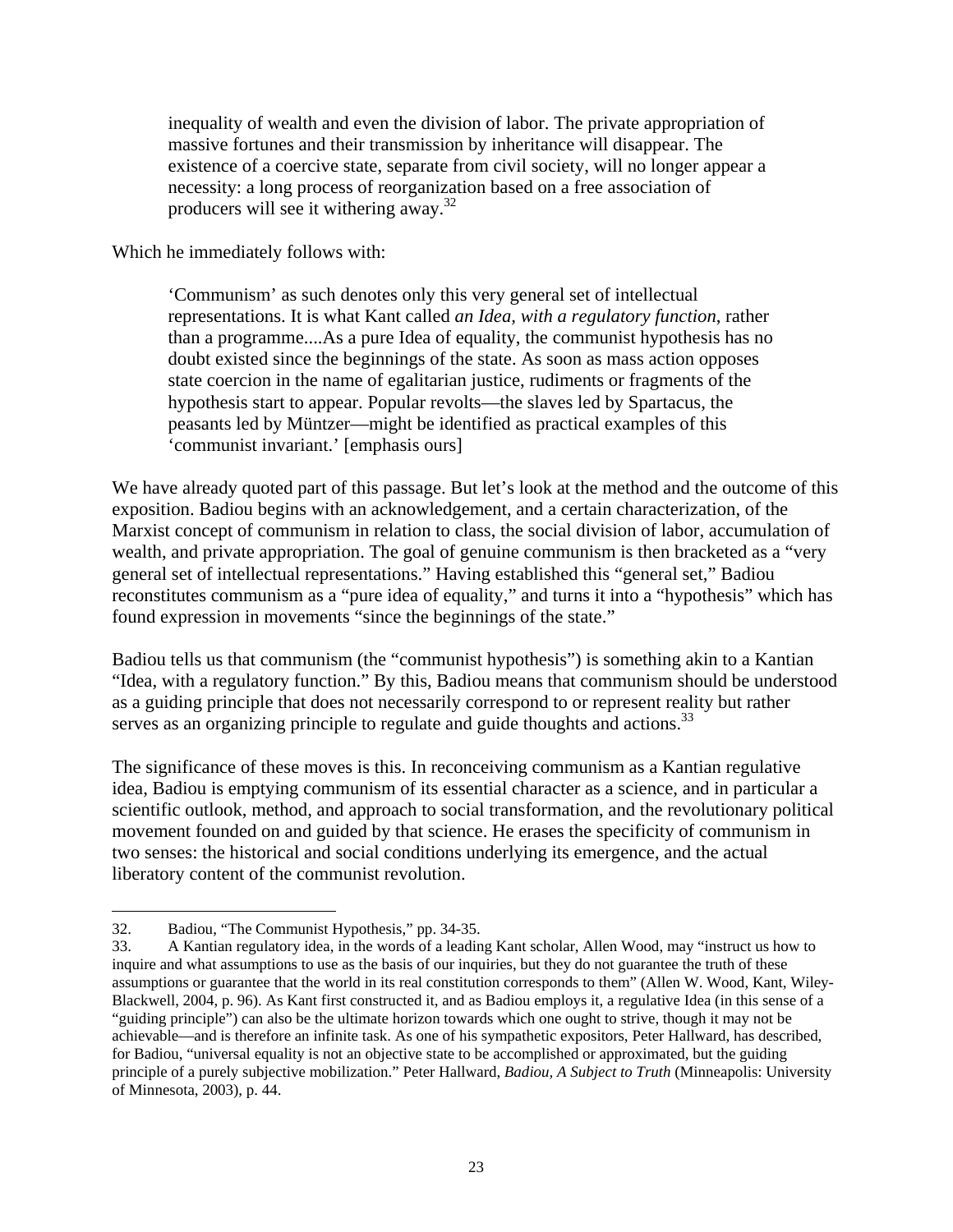Put another way, Badiou wants a communism without Marxism; indeed, he has explicitly stated that Marxism, among other essential components of the communist revolution, like the revolutionary vanguard party, "is no longer useful to us." And so we get a communism of "egalitarian justice"—what we have discussed in this chapter.

Communism, or scientific socialism, arose in specific historical conditions associated with the capitalist mode of production and the emergence of a class, the modern proletariat, linked to advanced productive forces and a highly socialized process of production.

The motion and development of human society have brought humanity to a historic threshold. For the first time, the material-social basis exists to put an end to exploitation, to overcome scarcity and meet the basic needs of everyone on this planet, and to allow for the all-around development of society and the individuals who make it up. But the realization of this potential requires proletarian revolution. This revolution resolves the fundamental contradiction of the capitalist system: between the socialized way production is carried out and the fact that this process of production, and what it produces, is controlled and appropriated privately. The proletariat embodies the potential to bring the relations of production into line with the productive forces and to move society forward beyond its division into classes—and to achieve the "4 Alls."

Let's look at Badiou's statement that "popular revolts—the slaves led by Spartacus, the peasants led by Muntzer—might be identified as practical examples of this 'communist invariant.'" Revolutionary communists firmly uphold these righteous rebellions. But to cast them as communist uprisings—because they confronted the state and exploitative relations and were inspired by egalitarian values and slogans—misses fundamental issues of mode of production, class, and ideology. These heroic rebellions did not have the social basis, the scientific understanding, and the vision to get to a world beyond exploitation and oppression. This was not even possible in those times and conditions, owing to the stage of development of human society, rooted in the development of the productive forces.

Badiou has folded the concept of communism into the "general principle" of equality and folded the revolutionary political movement for communism into the general class struggle of mass rebellion throughout history. Lenin famously commented on this mode of thinking:

For the theory of the class struggle was created *not* by Marx, *but* by the bourgeoisie *before* Marx, and, generally speaking, it is *acceptable* to the bourgeoisie. Those who recognizes *only* the class struggle are not yet Marxists; they may be found to be still within the bounds of bourgeois thinking and bourgeois politics. To confine Marxism to the doctrine of class struggle means curtailing Marxism, distorting it, reducing it to something acceptable to the bourgeoisie. Only he is a Marxist who *extends* the recognition of the class struggle to the recognition of the *dictatorship of the proletariat*. 34 [emphasis in original]

 $\overline{a}$ 34. V.I. Lenin, *The State and Revolution* (Peking: Foreign Language Press, 1973), p. 40.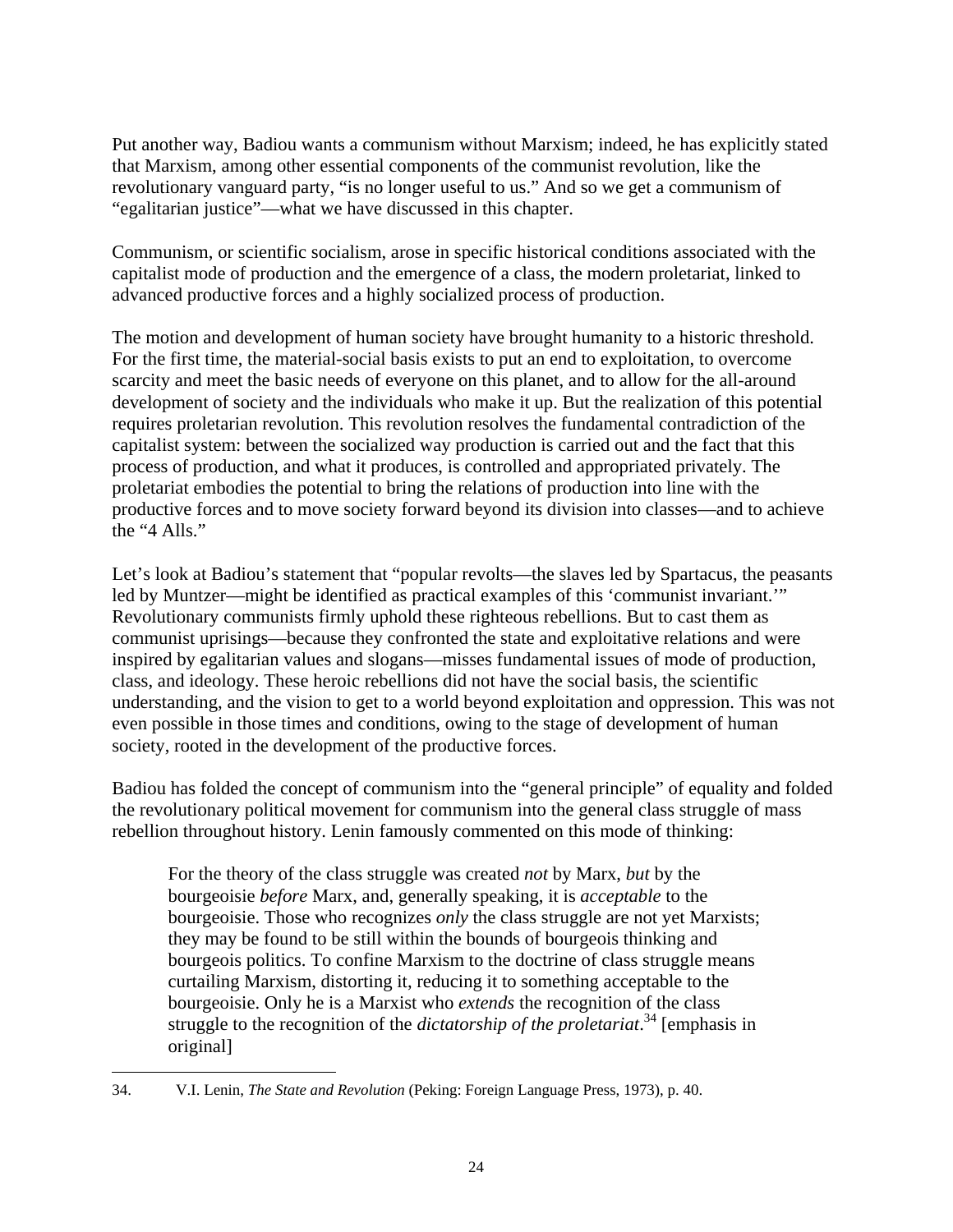The communist program flows from the reality of the world we live in and the world we could live in. This requires the continuous development and application of the science of communism, a thoroughly scientific method and approach, that seeks to know and transform reality to bring about a far better world, a classless society without exploitation, oppression, or social antagonism.

What the *Manifesto* of the Revolutionary Communist Party, USA has called the "long night"the ushering in of an epoch of human history in which human beings have been divided into masters and slaves, and in which the uprisings of those like Spartacus could not overcome such divisions and exploitation—this "long night" can finally be ended. And the establishment of the dictatorship of the proletariat represents the first giant step towards that.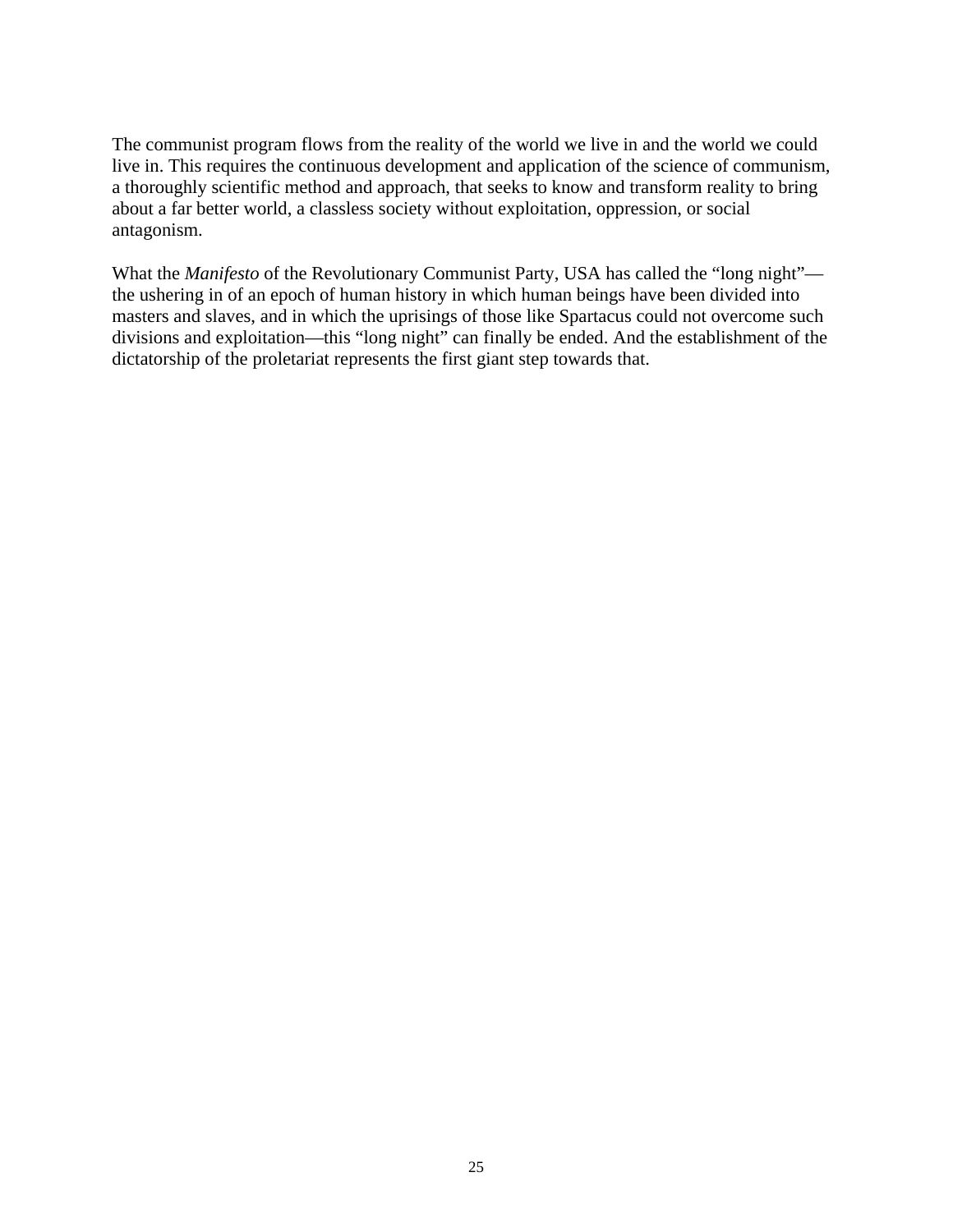# **CHAPTER II: A POST-MARXIST POLITICS IN SEARCH OF A SUBJECT, OR ALAIN BADIOU ABANDONS THE SCIENTIFIC CONCEPT OF CLASS**

Alain Badiou has set himself the task of affirming and elaborating a "politics of emancipation" that is both unmoored from class and severed from the "party-state" matrix of  $20<sup>th</sup>$  century communist theory and practice.

To be clear, Badiou is not offering a sophisticated, new mapping of the class structure of advanced capitalist societies in order to identify new configurations of revolutionary possibility. He proceeds along a different axis. He rejects a Marxist mode of political thinking cast in terms of class and more specifically the concept of a historically evolved class whose objective conditions of social life, anchored to a prevailing mode of production, form it into a "revolutionary subject" in the passage from the bourgeois epoch to the communist epoch.

He tells us that the "age of revolution is over," and that the role of the proletariat as a revolutionary class has been played out, or "saturated," through the experience of communism in the  $20<sup>th</sup>$  century. In that framework there is no basis, there is no urgency, to actually come to terms with complex challenges of forging the revolutionary analysis and strategy required to seize power, without which it is not possible to even have a chance at bringing about real emancipation.

# **To Abandon Class Analysis Is to Abandon the Masses to the Bourgeoisie**

In his rethinking of politics and class, Badiou argues that "politics is only thinkable through itself."<sup>35</sup> Badiou is rather explicit in the insistence that there is no longer a determinate articulation of politics and class. He disputes:

[T]he idea that politics *represents* objective groups that can be designated as classes… There may exist emancipatory politics or reactionary politics, but these cannot be rendered immediately transitive to a scientific, objective study of how class functions in society.<sup>36</sup> [emphasis in original]

This is another example of Badiou's idealist decoupling of politics from economics (in the broad sense of production relations and class)—much in the same way that he brackets the class interests represented by Rousseau and other bourgeois political theorists.

One is immediately tempted to ask of Alain Badiou with his bold reformulation of politics only thinkable through itself: Is there a ruling class in modern capitalist society? Can one make a "scientific, objective study of how class functions in society" with regard to ruling-class politics?

<sup>35.</sup> Badiou, *Metapolitics*, p. 49.

<sup>36.</sup> Quoted in Peter Hallward, *Badiou, A Subject to Truth* (Minneapolis: University of Minnesota, 2003), p. 44.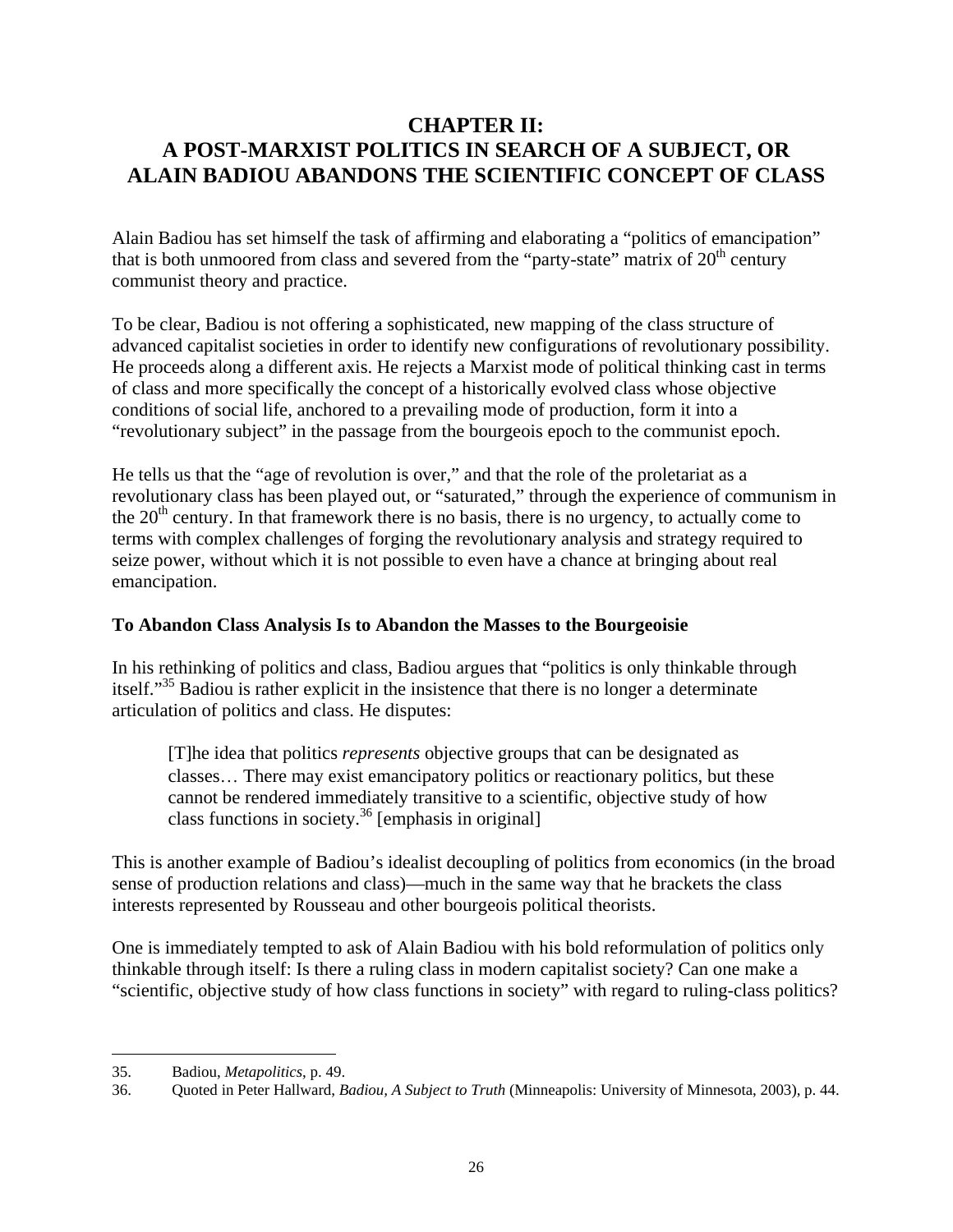As Lenin put it, "politics is a concentrated expression of economics."<sup>37</sup> Bourgeois class interests find concentrated expression in policy, leadership, party, and state. These class interests are fought out, forged and re-forged, articulated and rearticulated within and through a relatively autonomous political realm.

When Badiou says that "politics...cannot be rendered immediately transitive to a scientific, objective study of how class functions in society," he is not only misrepresenting the existence and dynamics of class...he is not only reinforcing his own illusions about the class relations in society...he is also offering up a politics that would indefinitely condemn the masses to the rule of the imperialists, to the dominance of bourgeois class interests.

As Lenin so aptly put it, "people always were and always will be foolish victims of deceit and self-deceit in politics until they learn to discover the *interests* of some class or other behind all moral, religious, political and social phrases, declarations, and promises."<sup>38</sup>

There can be no revolutionary movement unless the masses learn to recognize that their interests are in fundamental contrast and conflict with those of the bourgeoisie, and to have an understanding, too, of the class interests of other strata that are not part of the bourgeoisie but drawn to see the problems in society and the solution to these problems in bourgeois terms. The influence of the bourgeoisie is also exerted indirectly through the force of habit, tradition, and spontaneity which pull people in the direction of bourgeois class interest. For the masses to become emancipators of humanity, they must come to understand "how class functions in society"—and consciously act on that understanding.

Badiou's view on class and politics is a recipe for being buffeted by, and tailing, spontaneity and for conciliating with all manner of class interests—not least because different class forces have different notions of what is "reactionary" and "emancipatory." The irony is that this philosophical perspective on class and politics itself corresponds to the social position and outlook of a certain class in society, the petite bourgeoisie, which sees itself above the fray of contending class interests and struggles.

# **Badiou and the "Revolutionary Subject" for Marx**

Alain Badiou's idealist rendering of politics is very much in play in his treatment of "revolutionary subject." In an interview given in 2006, he offers his explanation of the significance of the proletariat to Marx:

The question of political processes is always a question that goes beyond identities. It's the question of finding something that is, paradoxically, a generic identity, identity of no-identity, the identity which is beyond all identities. For Marx, 'proletariat' was the name of something like that. In the *Manuscripts of 1844*, Marx writes that the very nature of the proletariat is to be generic. It's not

<sup>37.</sup> V.I. Lenin, "Once Again on the Trade Unions, the Present Situation and the Mistakes of Trotsky and Bukharin," *Selected Works* (New York: International Publishers, 1943), p. 354.

<sup>38.</sup> Quoted in Avakian, *Phony Communism Is Dead*, p. 122.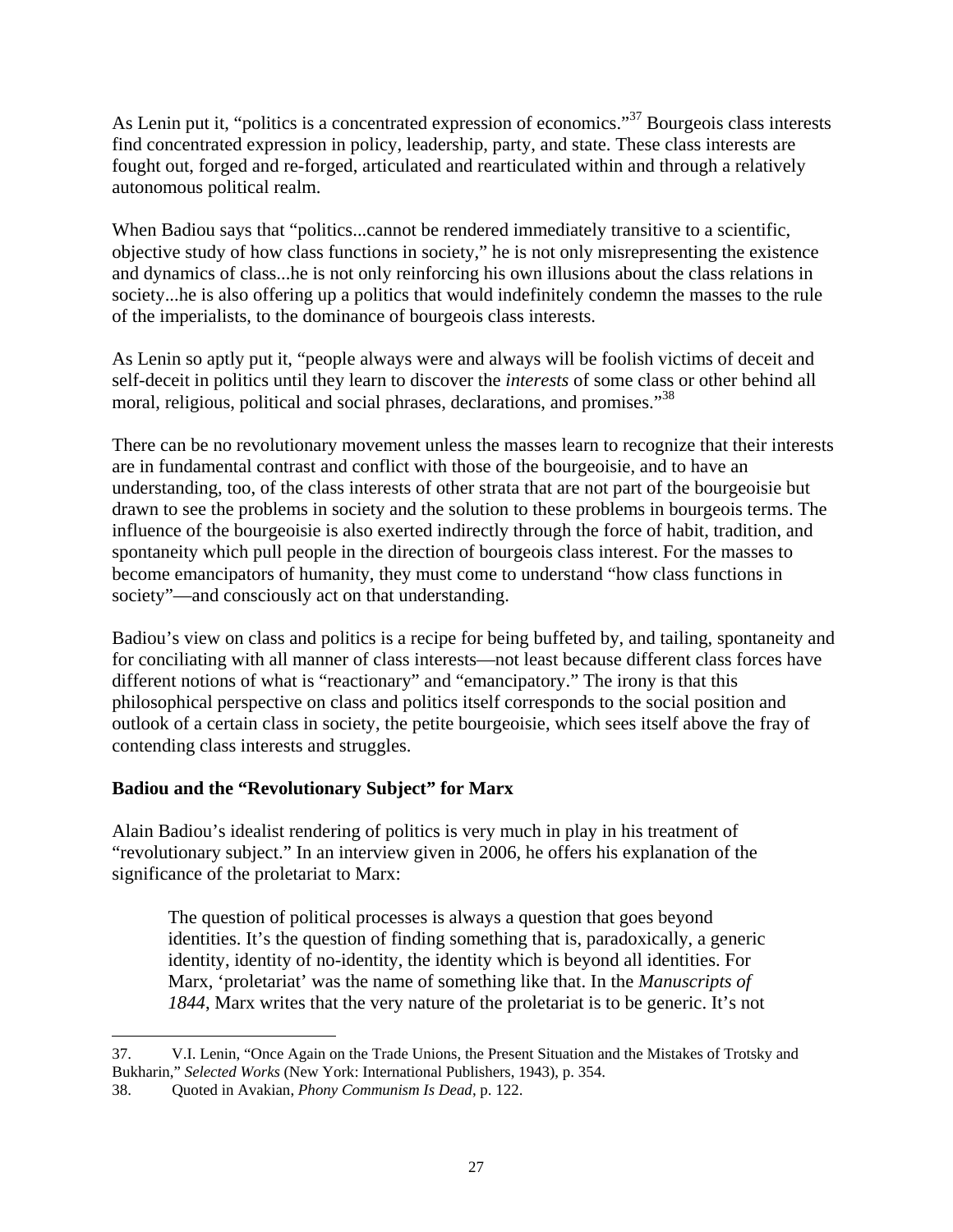an identity. It's something like an identity which is non-identity; *it's humanity as such*. That's why for Marx the liberation of the working class is liberation of humanity as such because the working class is something generic and not a pure identity. Probably that function of the working class is saturated.<sup>39</sup> [emphasis ours]

Badiou casts the proletariat here, or offers a Badiouist reading of the significance of the proletariat, in its "generic identity," or humanity as such. What we get is a formulation of "identity-non-identity" that effaces the revolutionary role of the proletariat and the content of the proletarian revolution.

Badiou is of course offering an exegesis of a concept of the proletariat as elaborated in the early Marx, the Marx who had not fully ruptured with the idealism that he took over from Hegel. This is the Marx yet to fully develop and synthesize historical materialism, with his discovery of the central role that the contradiction between the forces and relations of production plays in the motion and development of human society. Nor has this early Marx fully recognized the motive force of the class struggle in the transformation of society and the final achievement of communism. There is a tendency at this early stage in Marx's work and understanding to see the proletariat in relation to a return to an ideal non-estranged state corresponding to "man's species character." This is the source of much of Badiou's "humanity as such" rendering.

It is this early Marx, still working through his humanist Hegelian influences, that Badiou takes as his frame. But where Marx would develop a new, robust scientific framework of understanding, Badiou works through his early Marxist influences in the opposite direction: towards a humanism now taking the form of a "politics of emancipation" grounded in equality. As we have shown, this is a politics that will, and can only, remain confined within the framework of bourgeois society, with what are its inevitable, and profound, inequalities, and more fundamentally, its relations of exploitation.

In this regard, it is also revealing that Badiou's "politics of emancipation" not only seeks to break free of class inscription but is also, he emphasizes, a politics that disabuses itself of notions of "class interest." Badiou argues that there is nothing particularly unique about "interests" in the human condition—interests express the struggle for survival common to all living species. $40$ Rather, there are qualities and strivings, the highest of which is that for equality, embodied in different collectivities at different times. This is another example of Badiou's humanism.

In reality the significance of the proletariat resides in the *position of the proletariat as a class* (though this class is made up of real individuals) and in *where its interests lie as a class* that *opens up new possibility for humanity*. This is to say, the proletarian revolution brings about a qualitative leap in social relations. This is the new world that can be created by achieving the "4

 $\overline{a}$ 39. Diana George and Nic Veroli, *Interview with Alain Badiou*, 2006, *Carceraglio*.

Badiou gave this interview when he attended the "Is a History of the Cultural Revolution Possible?" conference at the Simpson Center for the Humanities at the University of Washington; hereafter cited as *University of Washington Interview*.(http://depts.washington.edu/uwch/katz/20052006/alain\_badiou.html)

<sup>40.</sup> Badiou, *Metapolitics*, p. 97.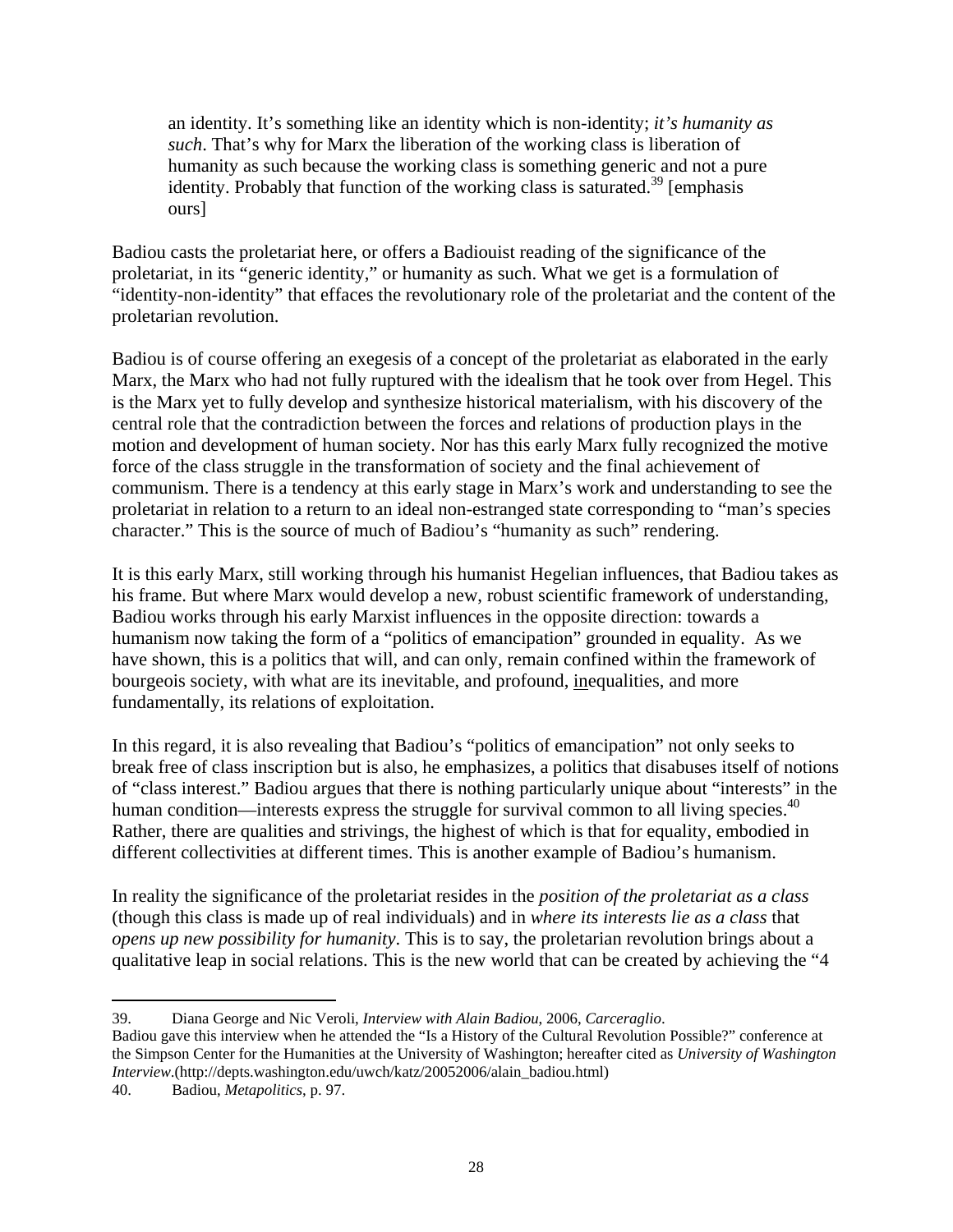Alls." It is the actual *social relations* bound up with the emergence, revolutionary struggle, and ultimate dissolution of the proletariat as a class that are at the heart of the matter.

There is something else that Marx identifies in the condition of the proletariat that imparts revolutionary agency to this class. It is what he called, in a polemic against Proudhon, the "revolutionary destructive aspect [of poverty]."41 This revolutionary destructiveness is bound up with its social conditions of existence and capacity to lead in the revolutionary overthrow of the old order and realization of new social relations.

In his treatment of the proletariat, Badiou moves far away from the matter of objective social relations. He combines a concept of the proletariat deriving from the early Marx with pragmatism (the proletariat as a useful or not-so-useful object of political representation):

The particularity of the working class was its location in a singular place; the working class was generic. The solution of the problem for Marxism was the human group which is not really an identity, which is beyond identity… Marx's solution is a sort of miracle: you find the group which is also the generic group. It was an extraordinary invention. The history of the Marxist invention, in its concrete political determination, was not so much the history of the generic group, of the working class as such, but rather the history of the representation of this generic group in a political organization: it was the history of the party. The crisis now is the crisis of representation, and also the crisis of the idea of the generic group. $42$ 

Badiou is suggesting that Marx was searching for a generic or universal subject—and, miracle of miracles, he found, no "invented," the proletariat. The proletariat becomes a subjective construct

<sup>41.</sup> Karl Marx, *The Poverty of Philosophy* (Peking: Foreign Language Press, 1977), p. 218. Marx in *Marx: On Proudhon (to J.B. Schweitzer)* states that Proudhon sees "in poverty nothing but poverty (instead of seeing in it the revolutionary, destructive aspect which will overthrow the old society.)"

In this light, it is worth considering Badiou's assessment of the recent uprisings of immigrant youth in the banlieues, the poor proletarian and immigrant ghetto neighborhoods outside Paris and other French cities: "The revolts of November 2005, therefore, are very significant, but nothing came from them. They remain a bitter and negative experience … Things will probably change, but for the moment this is the reason why nothing came of these revolts. And for the moment, all they do is revolt." "All they do is revolt?" The point is that a critical section of the masses is alienated from and in open antagonism to state authority—and has risen up in just rebellion, all pointing to the need and the potential for revolution in a highly developed capitalist imperialist country like France. Badiou, from his framework of having given up on revolution, "the age of revolutions is over," and what it will take to achieve that—communist ideology and vanguard leadership—misses all of this to arrive at a negative summation of these rebellions.

Badiou goes on to compare this with the urban rebellions of Black masses in the '60s in the U.S: "The repetition of these revolts—as was the case in the large cities of the U.S. in the 1960s—cannot be creative of any politics." Compare this orientation with Mao's famous statement in support of the uprisings of Black people in the United States in April 1968, which he described as "a new clarion call to all the exploited and oppressed people of the United States…"

Badiou quotes from Del Lucchese and Smith, "We Need a Popular Discipline: Contemporary Politics and the Crisis of the Negative," Interview with Alain Badiou, Los Angeles, 2/07/07, pp. 658-659.

<sup>42.</sup> Badiou, University of Washington Interview.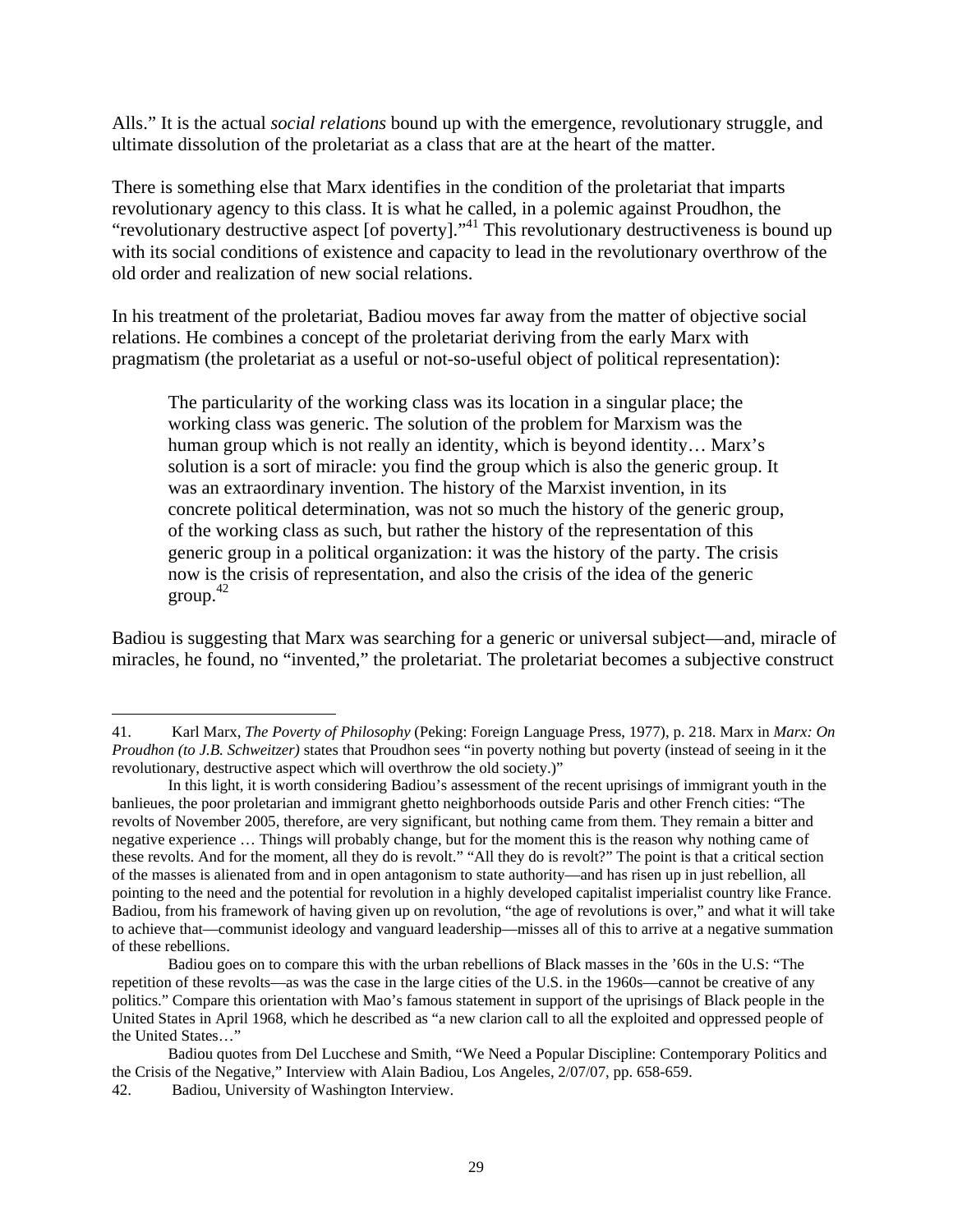to serve a pre-determined revolutionary politics that would find its highest incarnation in a practice of a politics of party representation and organization.

Badiou distorts Marx's method—and reality—in this accounting of the nature and identity (or non-identity) of the revolutionary subject.

The proletariat was formed historically. It emerges with the development of the capitalist mode of production. The significance of the proletariat in human history resides, again, in its potential to move society to a qualitatively different mode of production and social organization. This potential, however, can only be realized through revolutionary political organization and conscious political struggle aimed at emancipating all of humanity.

The point is this: The proletariat was not Marx's "invention" to codify a certain politics—no more so than Crick and Watson "invented" DNA to suit a certain practice of genetics. These are not constructs but scientific discoveries.

# *The Revolutionary Subject: Particularity and Universality*

In the interview cited above, Badiou asserts that part of the miracle of this "invention" of the proletariat as revolutionary class is that Marx is able to identify the proletariat as "non-identity" with "humanity as such." Badiou elaborates his thinking in discussing what he considers to be the challenge now before a post-Marxist politics:

We cannot substitute a mere collection of identities for the saturated generic identity of the working class. I think we have to find the political determination that integrates the identities, the principles of which are beyond identity. The great difficulty is to do that without something like the working class. Without something that was a connection *between particularity and universality*, because that's what the working class was. $43$  [emphasis ours]

Badiou is obscuring the historical particularity of the proletariat, what underlies its general class interests, and how it stands in relation to other classes.

Badiou uses the phrases "generic" and "strictly generic humanity" to describe what he calls the "common trait" of particular collectivities throughout human history founded not on self (and particular) interests but on a higher principle of generality. For Badiou, this principle of principles, as we have seen, is the idea of equality. Badiou's concept of the "generic" is a construct that erases class divisions and distinctions in the name of "a radically egalitarian homogeneity" (to use Peter Hallward's apt phrase).

The "generic" takes hold in new ways in singular political situations that "bring about a representation of the collective capacity on the basis of a rigorous equality between each of their

<sup>43.</sup> Ibid.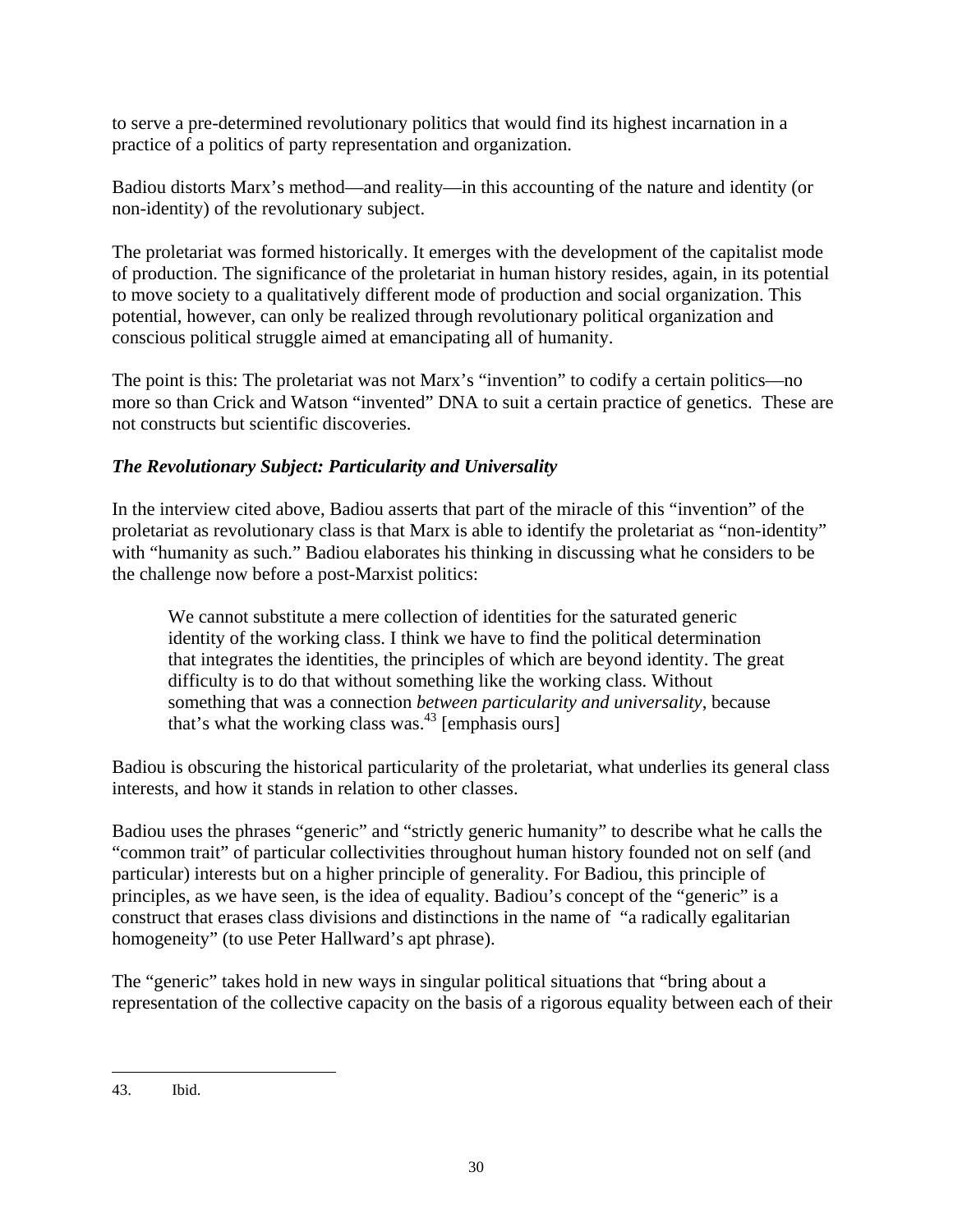agents."44 The proletariat in Badiou's schema was perhaps, or for a time, a species of this sort of "generic humanity."

Let's recast this in Marxist terms. What, from a scientific communist standpoint, is it about the proletariat, and the proletarian revolution, in its "particularity" that partakes of "universality" and why has the historic role of the proletariat not been "saturated"?

Capitalism has a universalizing tendency. It *binds the world together* in a single network of production and exchange—even as its mode of existence is private, as "many capitals" in competitive interaction. It tends towards the generalization of the capitalist wage relation on a world scale. It imposes its productive norms on local, regional, and national systems of production. This is a historical process that took a leap with the development of capitalism into capitalism-imperialism, and it continues to unfold.

This universalizing tendency does not unfold evenly; nor is it a process of simple flattening and homogenization. This universalizing tendency, and the accumulation of capital itself, operates through the division of the world into oppressor and oppressed nations; through national-state rivalry; and through highly concentrated and centralized aggregations of capital (monopoly). Further, capitalism generates new forms of differentiation and hierarchy and continues to utilize, while modifying, pre-capitalist relations of production (such as semi-feudal agriculture in Third World countries). Yet through all this contradictory motion, capital exerts a real tendency towards the universalization of its productive norms, of wage labor, and social relations.

The proletariat is, as an *international class*, linked to globally interconnected processes of production and *dispossessed of all property in means of production*. It is a universal class in that it lacks any particular-parochial interest to defend; it cannot, as a class, free itself without freeing all of humanity and abolishing the very division of society into classes. The proletarian revolution aims to *affect the whole world*. This revolution and only this revolution can speak to the *highest aspirations of world humanity* and forge the material and social conditions to actually emancipate it.

The proletariat is not, *contra* Badiou, one of many possible generic identities of no-identity, or one of many possible categories of the universal. It is born of real material and social processes. Its potential as "revolutionary subject" is founded on its objective position as the main exploited class in capitalism. It is the backbone of modern socialized production and the larger social division of labor flowing from that production involving other strata, like professionals, etc.

The objective position of the proletariat yields both a need, bound up with its conditions of servitude, and a capacity, bound up with its specific relation to advanced social productive forces and with the "revolutionary destructive aspect" of poverty, to make revolution—and instantiate new relations of production that enable humanity to cross a historic threshold.

Herein lie the proletariat's "general interests." The notion of proletarian *class interest* is neither a narrow trade-unionist calculus of material benefit, nor a modality, as Badiou suggests, of a

 $\overline{a}$ 44. Badiou, *Metapolitics*, p. 97.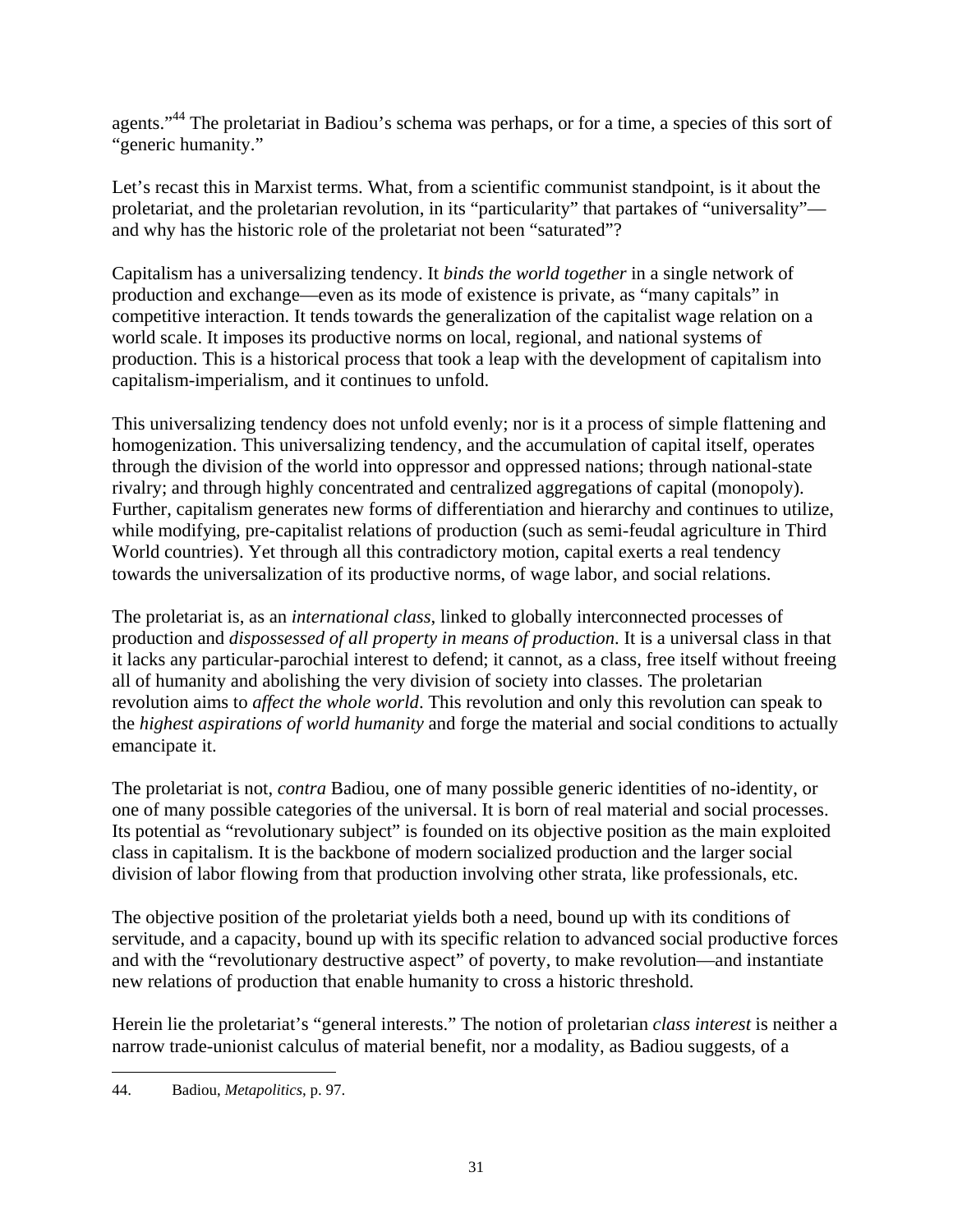struggle for survival. Rather, the proletariat has the potential to lead and give shape to a revolution (the seizure of power) and to an ongoing process of revolutionary transformation within society and on a world scale that make possible not just the elimination of one or another form of exploitation but all forms of exploitation and oppression, and of class distinctions generally.

It is important, however, not to confuse or directly identify the fundamental and strategic interests of the proletariat, as a class and in a historic sense, with the interests, or activity and state of consciousness and aspirations, of particular individuals or groupings of the "working class." Communism as a science, as a revolutionary political movement, and as a goal transcends particular individuals. At the same time, it encompasses the oppression and emancipation of particular individuals—even though this understanding is not necessarily manifested in individuals, including within the working class: either as a felt need, partisan ideology, or goal.

This "reification of the proletariat" has been a significant tendency in the international communist movement. It was especially pronounced in Stalin's approach to socialist society (for instance, the idea that simply by training people of proletarian background to become managers, you would necessarily be ensuring against bourgeois and petit-bourgeois influences); and was also a problem in China and the Cultural Revolution, where there were strong tendencies to equate class outlook with class origins (the notion that workers or peasants would necessarily be inclined towards revolutionary thinking). This problem of reification has been identified and extensively criticized by Bob Avakian. And it is indeed very necessary to do so now in order for communism to advance as a science and as a revolutionary movement; but, that needs to be done on a materialist, and dialectical, basis—not on the basis of a fundamental departure from materialism and dialectics. And therein lies Badiou's problem.

Criticizing reification is not the same as saying that there is no proletarian social base for revolution. There is, but it cannot be understood in economist terms, in terms of a trade union movement. Nor can it be understood without taking fully into account the phenomenon that Lenin analyzed—that with the development of imperialism, there occurs, particularly in the imperialist countries themselves, a split in the working class between, broadly speaking, its upper, more bourgeoisified strata and the lower, deeper sections of the proletariat, whose interests generally correspond to those of the proletariat as a class of modern wage slaves, and among whom the proletarian revolution must be based.

Nor, for that matter, will the proletarian revolution be identical with the struggle of the proletariat, as such, in some kind of one-to-one way. Such a revolution must and will involve broad numbers from among different strata of the people—and, among the proletariat itself, some will, at least for a time, be drawn to banners and programs representing in fact other class forces. But, through the whole process of the revolutionary struggle, the outlook and interests of the proletariat must be brought to the fore, truly massive numbers of people, particularly from the proletariat but from other strata as well, must be won to the cause embodying those interests and that outlook, and on that basis the revolution must be fought through. And the key link in all this—and in bringing forward a critical mass of proletarians as a backbone force in this revolution—is overall political-ideological work guided by a scientific communist outlook and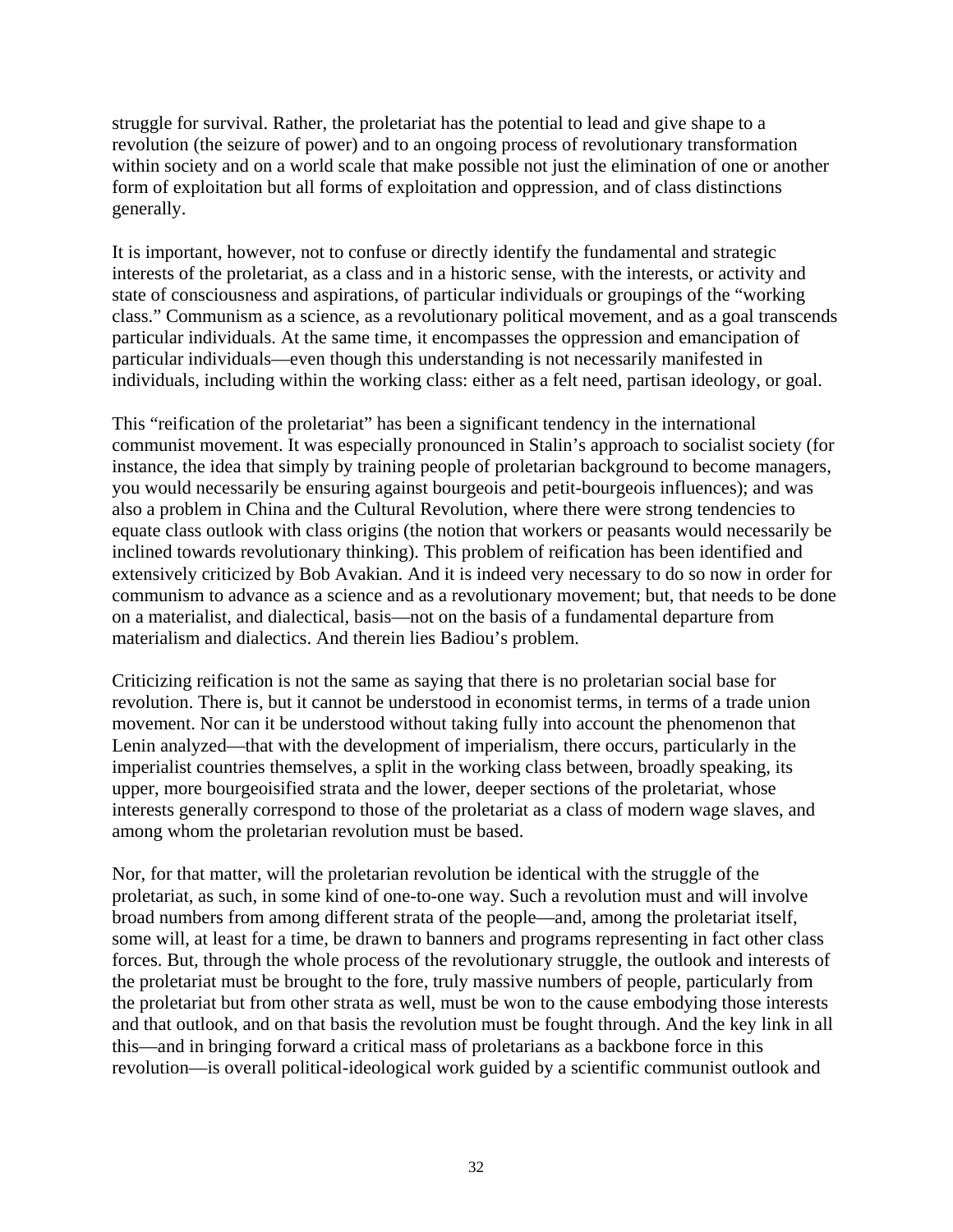method, and the lines and policies that are developed on the basis of applying that outlook and method.

Badiou argues that the "saturation" of the proletariat as "revolutionary subject," or at least Marx's subjective construct of such a class, throws up the challenge to find a new identity beyond identities—one that will not partake of the same kind of universalism linked to a particular social class.

But the need and basis of the proletariat, as a force in society and the world, that can take humanity to a whole other place, realizing the "4 Alls"—this has not been "saturated." It will not be saturated as long as capitalism exists in the world. It will not be saturated as long as the basis for the re-emergence of class society continues to exist in the world, including in socialist society.

# **The World Has Changed But Proletarian Revolution Is Needed More, Not Less**

There have been massive and significant restructurations of the proletariat since the end of World War 2 and, more recently, through a new wave of imperialist globalization following the restoration of capitalism in China in 1976 and the collapse of the Soviet social-imperialist bloc in 1989-91. There is heightened parasitism, de-proletarianization, and expansion of the middle strata in the imperial heartlands; shifts in the international division of labor leading to the emergence of new nodes and networks of capitalist production in the Third World; semiproletarianization and shantytown-ization in the cities of the Third World. In the U.S., the proletariat is highly stratified, with significant caste-like segmentations and divisions bound up with the oppression of Black people and other minority nationalities, and immigrants, and the subordination of women in society.

These and other developments pose major challenges for building a revolutionary movement, including the need to go deeper, among the most oppressed sections of the proletariat, and to go among wide sections of society, including and especially among all strata of youth, of women, and among intellectuals. These and other developments also have enormous implications for revolutionary strategy and the revolutionary seizure of power.

Badiou surveys the same changes in order to muster an argument that the concept of class is no longer "useful" and that revolution is no longer possible ("the age of revolutions is over").

But the world cries out for revolution more than ever.

The question—including in the imperialist countries—comes down to this: Are you going to make a revolution; will it be the kind of revolution that proceeds from the worldwide achievement of the "4 Alls"; and are you going to—on a scientific, materialist and dialectical basis—bring forward the social base and broader social forces for such a revolution? Or are you going to tinker and reform on the edges of the present society?

As we shall see through the course of this polemic, Alain Badiou has opted for the latter, awash in his egalitarian—and reformist—politics "at a distance from the state" (renouncing the seizure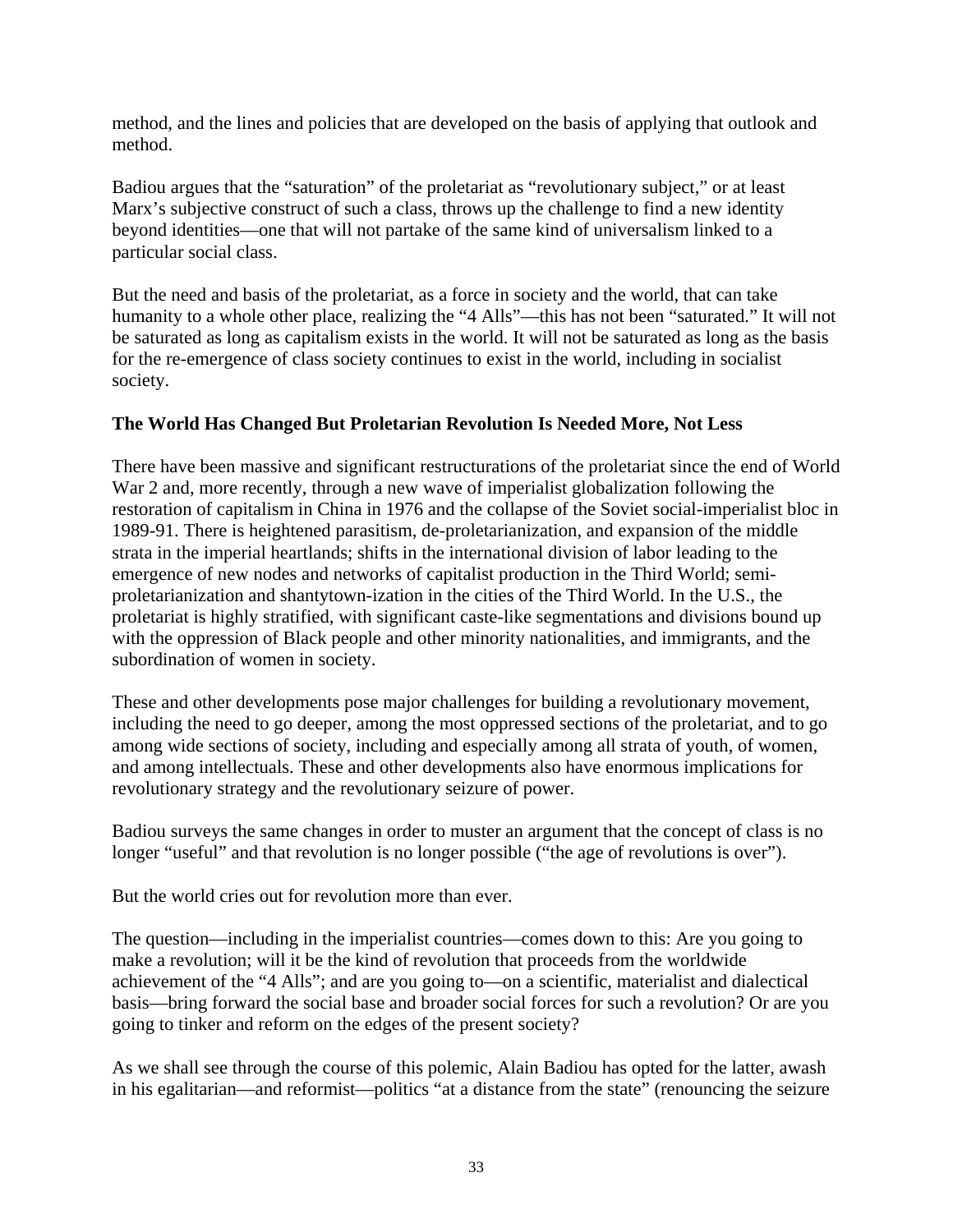of state power). This amounts to a *modus vivendi* with imperialism, the "space" for which is based on a profound inequality: the division between the oppressor and oppressed nations in this imperialist-dominated world. The relative stability of the imperialist social formations rests on international superexploitation and plunder—enforced by imperialist armies and interventions, neocolonial regimes, imperialist-dominated financial institutions, and torture chambers.

#### *"'Tis the Final Conflict..." or "'Tis the Final Reconciliation"?*

In a recent work, *The Century*, Alain Badiou reflects on what he calls the "second revolutionary sequence" of communist revolution as well as a social landscape of war and capitalist grotesqueries. He observes that the  $20<sup>th</sup>$  century was dominated by a "combative conception of existence"<sup>45</sup> and that the communist movement was characterized in its orientation by the elevation of social conflict. Badiou extols the Paris Commune and upholds the just violence of the oppressed. He speaks of the central role of struggle. But the paradigm of revolutionary conflict as the struggle for state power led by a vanguard party … this he concludes is also "saturated."

As we have indicated, Badiou insinuates a kind of humanism into his political philosophy:

The modern politics of emancipation freed from the dialectic scheme of classes and parties has as its aim something like a generic democracy, a promotion of the commonplace, of a quality abstracted from any predicate—so it's possible to speak of a generic politics, and a warfield of prose such as Samuel Beckett's, which tried by successive subtraction to designate the naked existence of generic humanity.<sup>46</sup>

Freed from the "the dialectic scheme of classes and parties," Badiou's "modern politics of emancipation" is also freed from reality: severed from the reality of classes, exploitative production relations, and the bourgeois state as the concentration point of organized violence. It is this network of social relations and the state power that enforces it, however, that constitutes the "problem" before the masses of oppressed humanity and ultimately all humanity—and it cannot be idealized away in the declaration of the "generic."

At best, Alain Badiou wants to transcend class without all the struggle and transformation, without all the revolutions, and without the dictatorship of the proletariat and an entire era of socialist transition that will be required to actually overcome class division and to achieve those "two most radical ruptures" that Marx identified: with traditional property relations and with traditional ideas.

Let us return again to Marx's profound and trenchant commentary on the outlook and illusions of the democratic intellectual:

46. Alain Badiou, *On the Truth-Process: An open lecture by Alain Badiou*, August 2002. Transcript of lecture at European Graduate School, EGS, Saas-Fee, Switzerland.

(http://www.egs.edu/faculty/badiou/badiou-truth-process-2002.html)

 $\overline{a}$ 45. Alain Badiou, *The Century* (Cambridge: Polity Press, 2007), p. 37.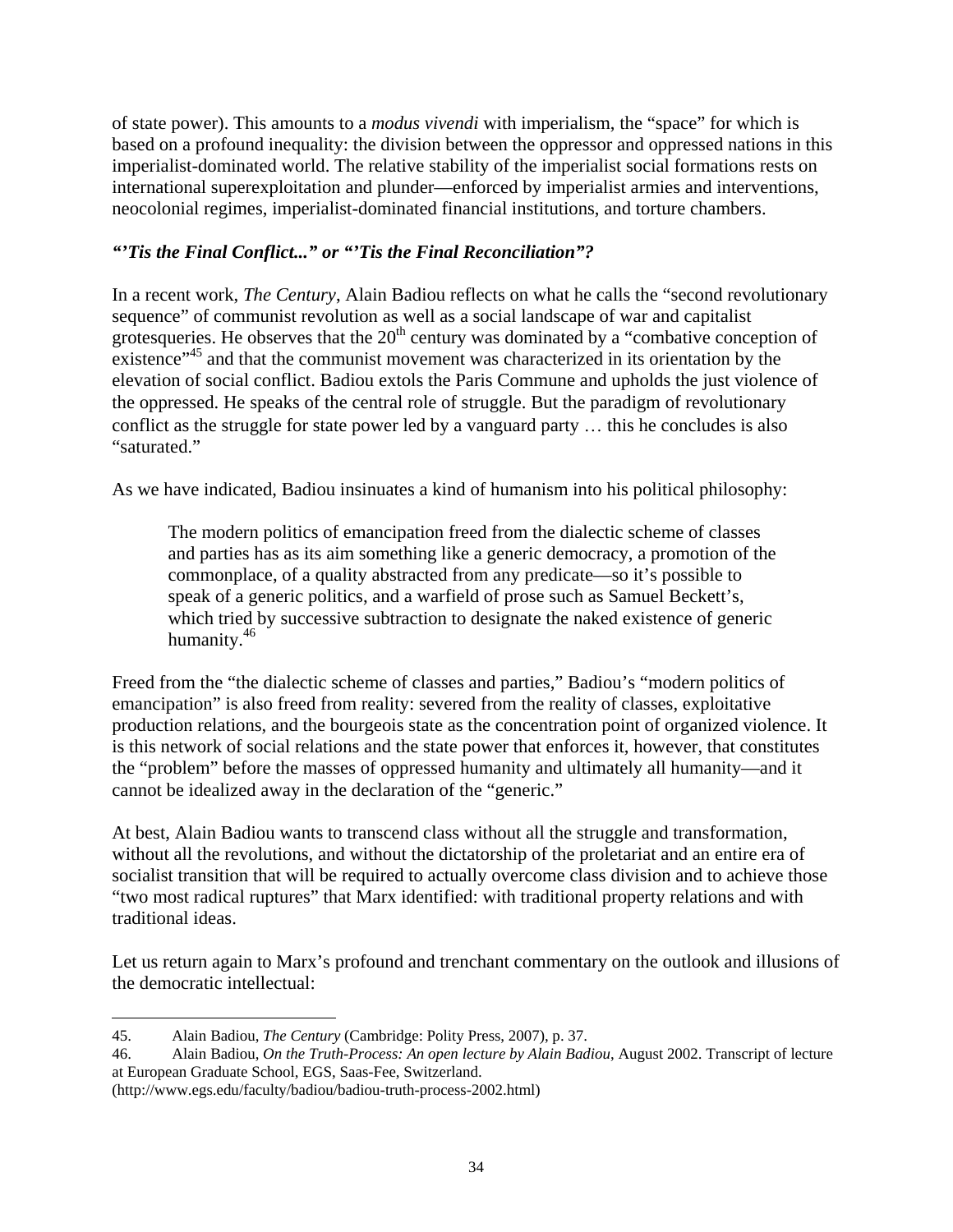…[O]ne must not form the narrow-minded notion that the petite bourgeoisie, on principle, wishes to enforce an egoistic class interest. Rather, it believes that the *special conditions* of its emancipation are the *general* conditions within the frame of which modern society can be saved and the class struggle avoided. Just as little must one imagine that the democratic representatives are indeed all shopkeepers or enthusiastic champions of shopkeepers. According to their education and their individual position they may be as far apart as heaven from earth. What makes them representatives of the petite bourgeoisie is the fact that in their minds they do not get beyond the limits which the latter do not get beyond in life, that they are consequently driven, theoretically, to the same problems and solutions to which material interest and social position drive the latter practically. This is, in general, the relationship between the *political* and *literary representatives* of a class and the class they represent.

But the democrat, because he represents the petite bourgeoisie, that is, a transition class, in which the interests of the two classes are simultaneously mutually blunted, imagines himself elevated above class antagonism generally.<sup>47</sup> [emphasis] in original]

Enter stage left, Alain Badiou the radical democratic intellectual of Maoist provenance. He gazes back at the  $20<sup>th</sup>$  century, appalled by the horrors perpetrated by the bourgeoisie but also by what he misperceives as the "bureaucratic authoritarianism" of proletarian rule. He is driven to a politics, and to formulating a philosophy of politics, of "generic equality" and "generic democracy," trumpeted as a new site and new project of emancipation. It is the realm of the imaginary posing as the general interests of humanity. Exit stage right.

1

<sup>47.</sup> Marx, "The Eighteenth Brumaire," p. 121.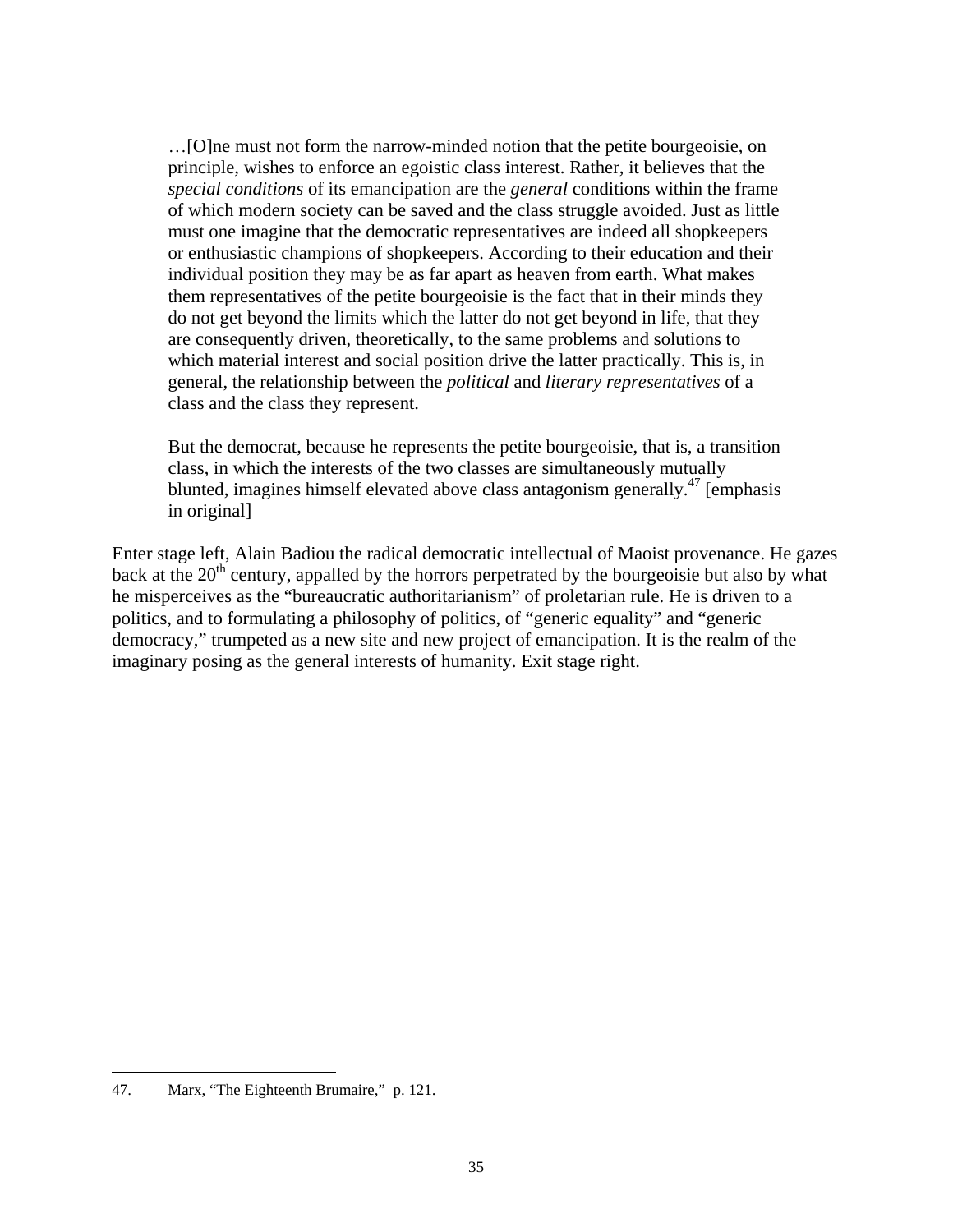# **CHAPTER III: ALAIN BADIOU AND THE DICTATORSHIP OF THE PROLETARIAT, OR WHY THE REJECTION OF THE "PARTY-STATE FRAMEWORK" IS THE REJECTION OF REVOLUTION**

#### **Introduction**

As addressed in the Introduction to this polemic, the communist project is at a crossroads. The first wave of socialist revolutions came to an end with the overthrow of proletarian power in China in 1976. At the same time, vast changes have taken place in the world imperialist system, affecting economic and social life. All of this is throwing up big questions about the historical experience of proletarian revolution and about what it means to make revolution—or whether it is possible, or desirable, to make revolution—in today's world.

The question of the dictatorship of the proletariat is a key concentration point of the issues and challenges thrown up at this crossroads moment. There is a sharp battle for summation: over the legacy and lessons of socialist revolution in the  $20<sup>th</sup>$  century; and a correct understanding of the need for, and the contradictions bound up with, a leading party and a new type of state under socialism.

*Communism: The Beginning of a New Stage—A Manifesto from the Revolutionary Communist Party, USA* presents this framework of evaluation and summation of historical experience:

The first stage of the communist revolution went a long way, and achieved incredibly inspiring things, in fighting to overcome the very real obstacles it faced and to advance toward a world where all relations of exploitation and oppression would be finally eliminated and people would enjoy a whole new dimension of freedom and would undertake the organization and continuing transformation of society, throughout the world, with a conscious and voluntary initiative unprecedented in history. But, not surprisingly, there were also shortcomings and real errors, sometimes very serious ones, both in the practical steps that were taken by those leading these revolutions and the new societies they brought forth, and in their conceptions and methods. These shortcomings and errors were not the *cause* of the defeats of the initial attempts at communist revolution, but they did contribute, even if secondarily, to that defeat; and, beyond that, this whole experience of the first stage—with both its truly inspiring achievements and its very real, at times very serious, even if overall secondary, errors and shortcomings—must be learned from deeply and all-sidedly, in order to carry forward the communist revolution in the new situation that has to be confronted, and to do even better this time.<sup>48</sup>

 $\overline{a}$ 48. *Communism: The Beginning of a New Stage*, p. 22.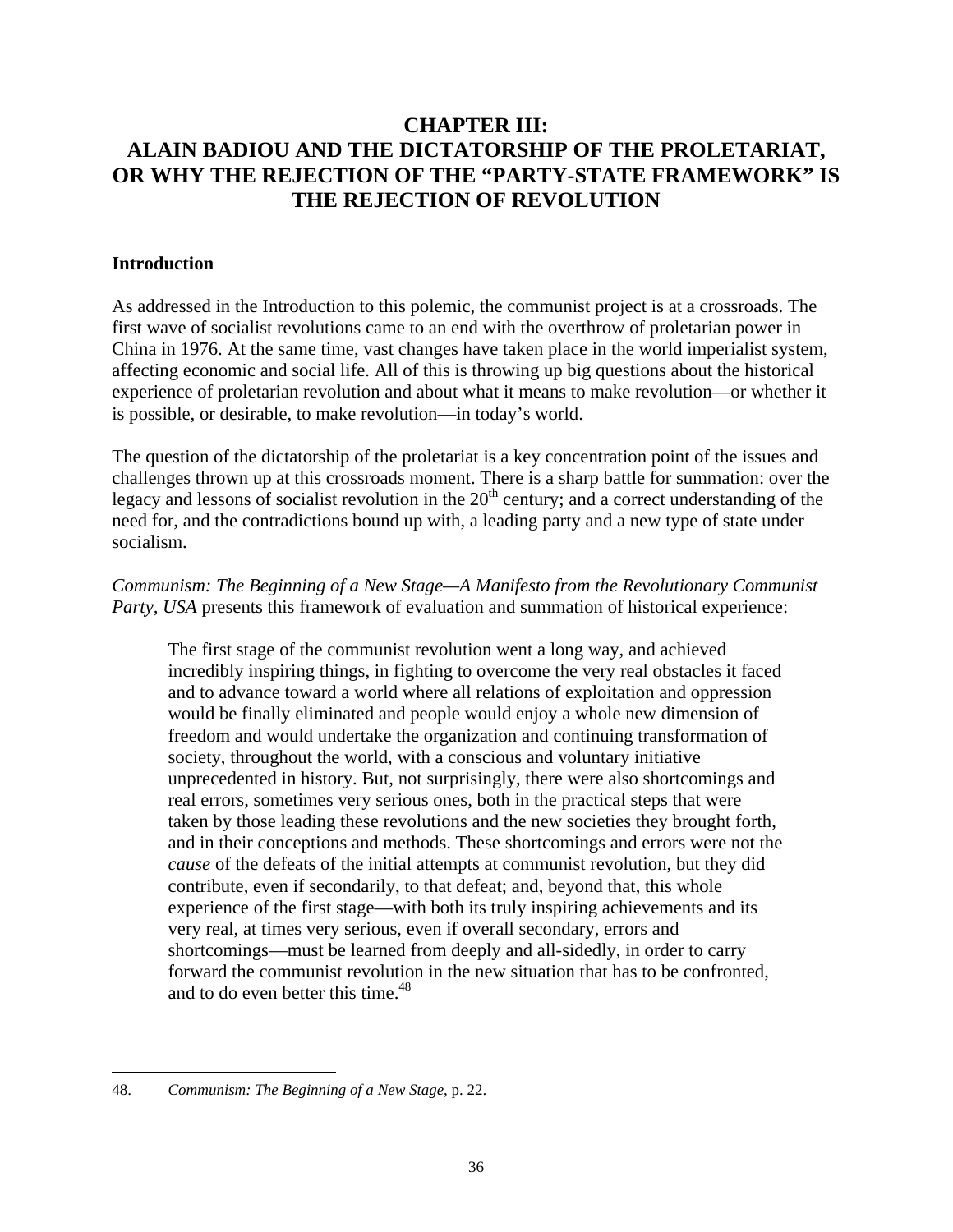The bourgeoisie, of course, has its evaluation: socialism was an unmitigated disaster, a false utopia turned nightmare. Not only does this utterly distort the goals, methods, and "lived reality" of these revolutions; it also conveniently screens out how imperialists and other reactionary forces sought to strangle these revolutions—whether through military encirclement and attack, unremitting economic pressure, or ideological bombardment.

The Bolshevik and Chinese revolutions were undertaking something as bold as it was untried to build societies free from exploitation and oppression—and doing so in conditions not of their own choosing. They made the transformation of the material reality and conditions of the masses their priority, and in so doing opened new horizons to literally hundreds of millions of people who, before those revolutions, had effectively been doomed to lives of grinding exploitation, misery, and early deaths. So the serious summation of both achievements and shortcomings that is called for and undertaken in the above-quoted *Manifesto*—founded on an understanding of what these revolutions actually accomplished, what they were setting out to do, and the methodological tools and assumptions they employed to carry through those transformations—is absolutely necessary.

But Alain Badiou does not provide such a summation. In recent works like *Polemics*, *The Century*, and *Logics of Worlds*, Badiou surveys the momentous upheavals of the 20<sup>th</sup> century, particularly the Bolshevik and Chinese revolutions. He recognizes the genuinely liberatory impulse driving these explosions; he recognizes that a genuinely revolutionary project informed their agendas. But—and this is his global summation—these revolutions proved in the end to be failures. And, even more importantly, these revolutions were doomed to failure.

Why? Because, according to Badiou, they were "imprisoned" within the "framework of the party-state," that is, the theory and practice of *seizing* state power through an insurrectionary politics and *constructing* a new state power, under the leadership of a vanguard communist party.

Stalin, in Badiou's eyes, gives to the "party-state framework" its most grotesque bureaucraticauthoritarian expression. Mao is different … but not so different. In Badiou's telling, Mao strains at the limits and "logic" of the party-state. He launches the Cultural Revolution that contains within it the potential to break the vise-grip of an oppressive "party-state" apparatus. But Mao pulls back and ultimately becomes the protector of this apparatus.

Badiou theorizes his anti-statist politics along two tracks. One track retains some conceptual vocabulary of Marxism and argues with reference to certain texts of Marx (and the authority of Marx). This track ferries the argument that upon victory, the Russian and Chinese revolutions should have immediately moved to scale down and quickly dissolve the repressive and governing apparatus of the state. Instead, the state was strengthened, in consequence of which political life was hemmed in and suffocated.

The other track, and the main one along which Badiou has transported his thinking in recent years, is that the very idea of taking power is problematical: state power is neither feasible (there can be no insurrectionary politics in today's world) nor desirable (the state—any state—is intrinsically oppressive).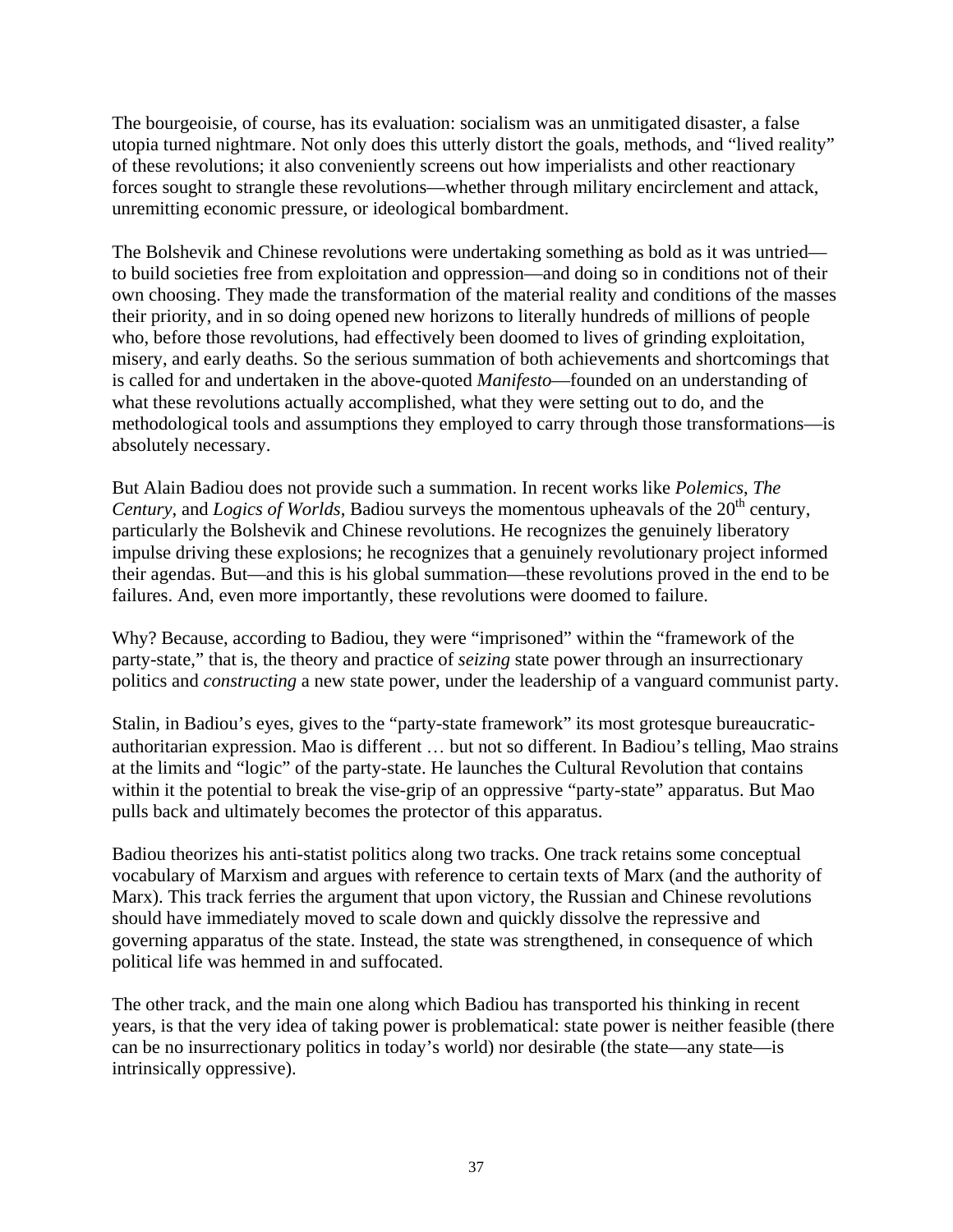Beginning with Marx, and based on soberly and rigorously summing up the experience of real attempts at revolution, communists have drawn the scientific conclusion that there is an indissoluble link between state power and revolution. One can offer up a radical politics, even call it "emancipatory," as is Badiou's wont. But absent the conquest of state power—that is, a real revolution that shatters the economic, political, and military power of the ruling exploiting class—there can be no fundamental and revolutionary transformation of society. This principle the dictatorship of the proletariat—has been, and remains, a crucial dividing line between revolutionary communism and reformism.

Today, with communism at the beginning of a new stage, and with the question of the dictatorship of the proletariat posed anew, Alain Badiou comes down this way:

Marxism, the workers' movement, mass democracy, Leninism, the proletarian party, the Socialist state—all these remarkable inventions of the twentieth century—are no longer of practical use. $49$ 

And as he put it in 2006:

For the sake of all of the world's revolutionaries, the Cultural Revolution effectively explored the limits of Leninism. It taught us that the politics of *emancipation can no longer work under the paradigm of revolution*, nor remain prisoner to the party-form.<sup>50</sup> [emphasis ours]

It has now become Badiou's habit to refer to the revolutionary upheavals of the  $20<sup>th</sup>$  century as constitutive of states and societies that turned into "monstrosities." In this, Alain Badiou joins the liberal anti-communist chorus in his summation of *communism in power*. But he sets himself apart by affixing the label communism to a radical democratic project (the Rousseau-ian, egalitarian ideal) operationalized "at a distance from the state." Thus, *a communism with no ambition for power* (the subject of Chapter 5 of this polemic).

In this chapter, we take on Badiou's view that the socialist state should begin to wither away immediately and that any strengthening of this state is antithetical to the achievement of communism; and Badiou's view that communist parties that organized revolutions to seize power proved ill-suited to becoming parties in power. We will show the remarkable lack of dialectics, materialism, and historical truth underlying Badiou's core arguments about the dictatorship of the proletariat and the vanguard party that must lead it. In the next chapter, we will directly address his analysis of the Great Proletarian Cultural Revolution.

### **What the Socialist State Is Good For, How It Will Wither Away, and Why Alain Badiou Winds Up With the Bourgeois State**

Karl Marx opened up a new scientific understanding of socialism, as a form of state and as a revolutionary transition:

<sup>49.</sup> Alain Badiou, *The Meaning of Sarkozy* (London: Verso, 2008), p. 113.

<sup>50.</sup> Badiou, *Logics of Worlds*, p. 518.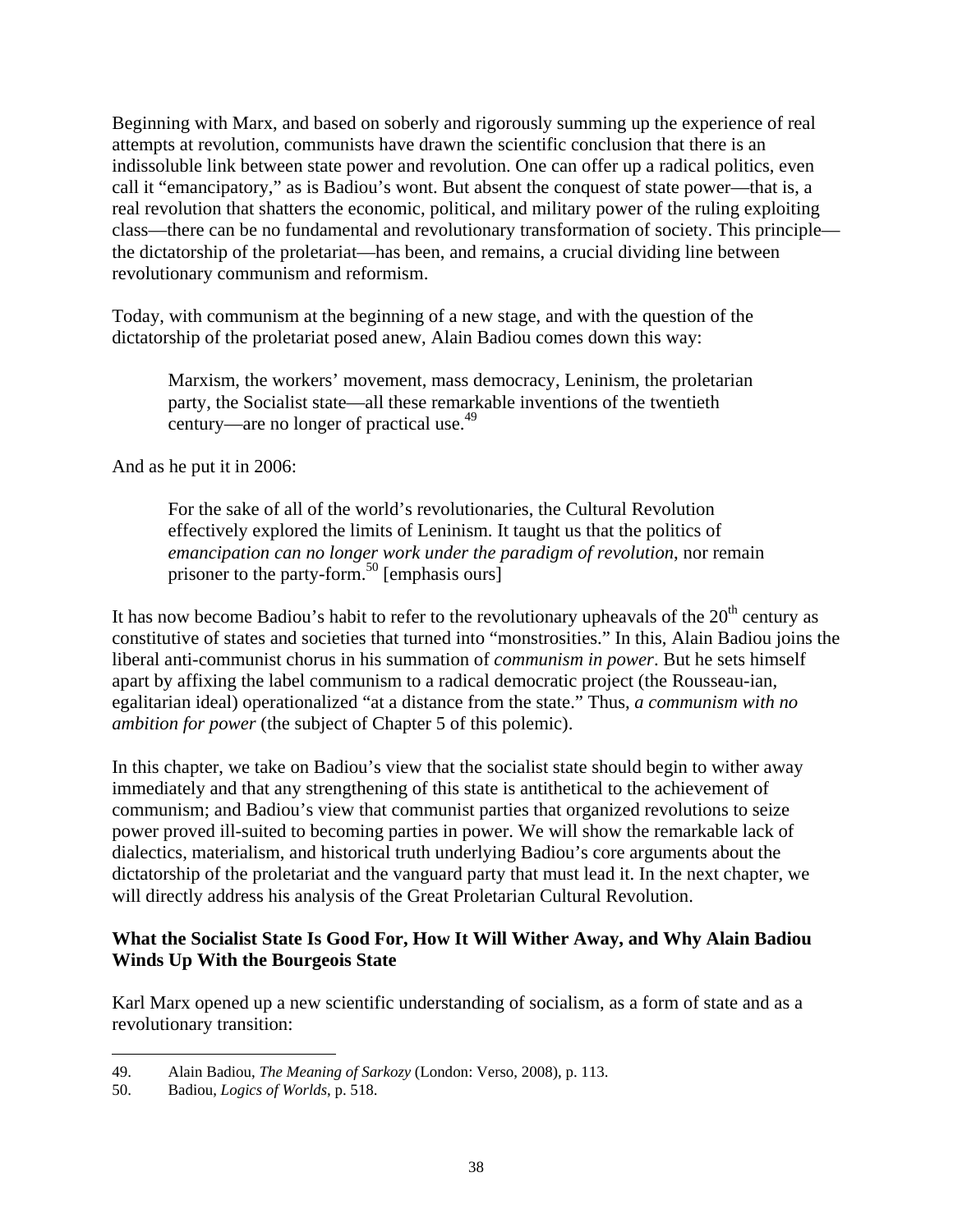Between capitalist and communist society lies the period of the revolutionary transformation of the one into the other. There corresponds to this also a political transition period in which the state can be nothing but *the revolutionary dictatorship of the proletariat*. 51 [emphasis in original]

The essence of the socialist period, as Marx also wrote, is that it is a "transition to the abolition of all classes and to a classless society."52 Socialism is an historical era and historical process the aim and purpose of which is to eliminate the basis for the division of society into classes: in underlying production relations, in social relations, and in the superstructure of politics, culture, and ideas (what the Chinese communists came to call the "4 Alls"). This is what the dictatorship of the proletariat serves. And through this process of revolutionary struggle and transformation, the necessity and bases for this class dictatorship, and for any kind of organized apparatus of repression by which one group in society dominates another, is also overcome.

The historical practice of proletarian revolution has provided inestimable experience for understanding the nature and challenges of this transition. Communist theory has advanced qualitatively. Mao, basing himself on a thorough analysis of both the Soviet and Chinese revolutions, analyzed that throughout the socialist period there would remain the material conditions posing the danger of defeat for the socialist revolution; he identified class struggle as the central task of the socialist transition; and he discovered the means for waging the class struggle under socialism: to continue the revolution against old and new bourgeois forces, and to carry forward the all-around transformation of society and people. Bob Avakian, founding his work on a deep study of Mao and going further into the contradictions inherent in socialist society as a period of revolutionary transformation to communism, has brought forward a model of socialist society with an even richer and more dynamic process of contestation, ferment, and experimentation in the context of and serving the worldwide revolutionary advance towards communism.

But for all these breakthroughs in the experience of proletarian revolution and in communist theory, what remains central about the dictatorship of the proletariat derives from Marx's original scientific insight: the socialist period is one of revolutionary transition and transformation to classless society, requiring a new kind of state.

Invoking the authority of Marx, Alain Badiou makes this argument about the state:

The party had been an appropriate tool for the overthrow of weakened reactionary regimes, but it proved ill-adapted for the construction of *the 'dictatorship of the* 

 $\overline{a}$ 51. Marx, "Critique of the Gotha Programme," p. 538.

<sup>52.</sup> In 1852, Marx wrote to Weydemeyer, "As to myself, no credit is due to me for discovering the existence of classes in modern society, nor yet the struggle between them. Long before me, bourgeois historians had described the historical development of this struggle of the classes, and bourgeois economists the economic anatomy of the classes. What I did that was new was to prove: 1) that the *existence of classes* is only bound up with *particular historical phases in the development of production*; 2) that the class struggle necessarily leads to the *dictatorship of the proletariat*; 3) that this dictatorship itself only constitutes the transition to the *abolition of all classes and to a classless society*." *The Marx-Engels Reader*, p. 220. [emphasis in original]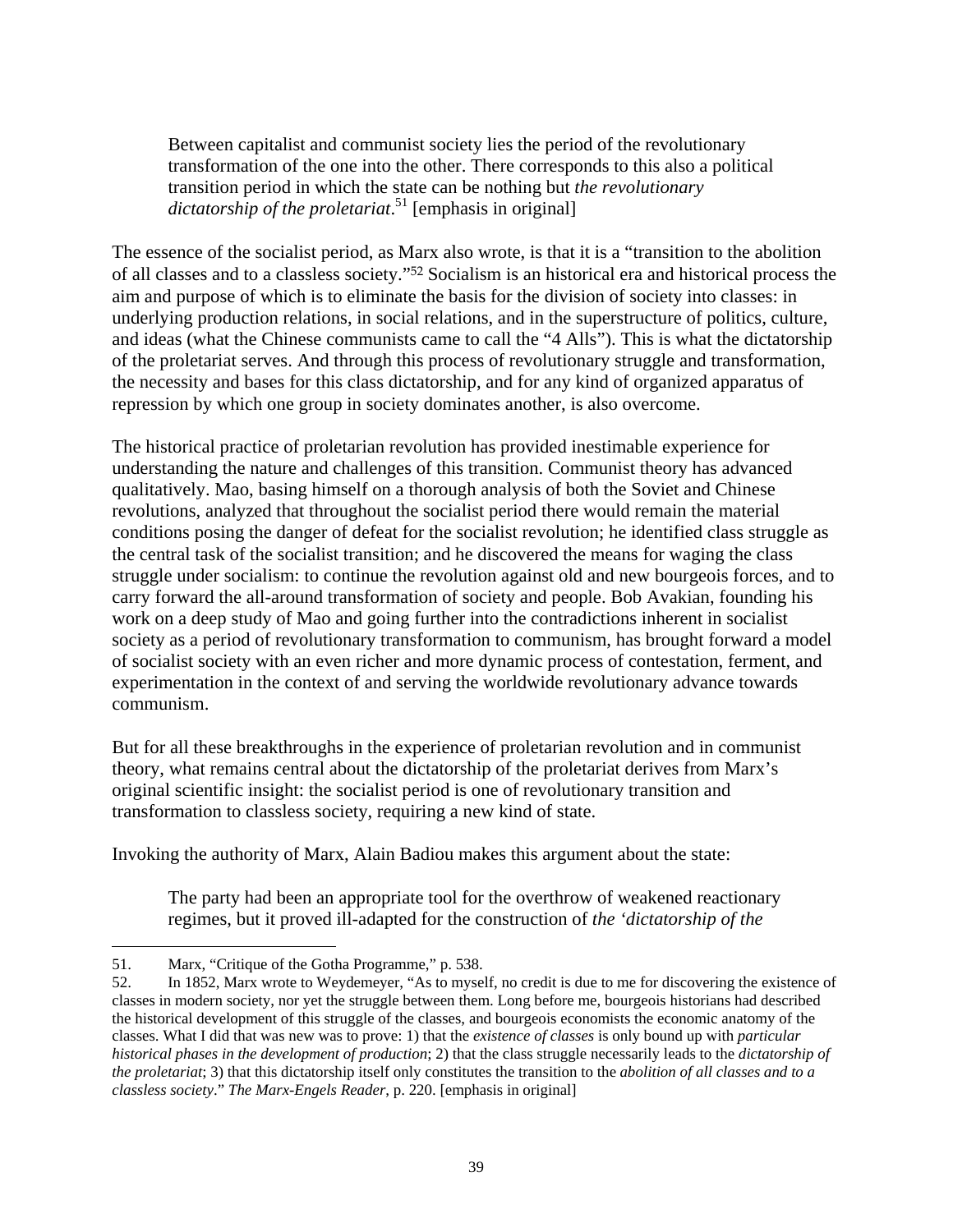*proletariat' in the sense that Marx had intended—that is, a temporary state, organizing the transition to the non-state: its dialectical 'withering away.*' 53 [emphasis ours]

Badiou's characterization of the socialist state is key both to his reading of the first wave of socialist revolution and to his explicitly post-Marxist, and in fact anti-Marxist, notion of a radical "politics at a distance from the state" (a concept which we address in Chapter 5).

First, the essential thing for Badiou, with his formulation of "*a temporary state, organizing the transition to the non-state,*" is that there must be a relatively immediate reduction, a kind of linear "draw-down," of socialist state power and function—a process to start soon after the conquest of power. Second, Badiou holds that any consolidation and strengthening of the dictatorship of the proletariat necessarily blocks the process through which the state will wither away and leads ineluctably to bureaucratic authoritarianism.

Badiou is correct about one thing. Marx did envision a relatively short period of socialist transition.

On the one hand, Marx anticipated the relatively rapid spread of proletarian revolution, especially in the advanced capitalist countries. But capitalism evolved into imperialism, which has greatly complicated the revolutionary process—in particular, retarding the development of revolution in the advanced capitalist countries at the same time that the principal locus of revolutionary upsurge shifted to the zones of the oppressed nations, where the productive forces have been less developed.

On the other hand, Marx foresaw that, after the proletariat seized power, there would be a relatively telescoped process of overcoming commodity production and exchange through money (these were expected as starting points of the transition). But this, too, has proved to be a more complicated process of deep-going material and ideological transformation.

What has been learned—and Mao broke new conceptual ground for communism—is that the still-existing gaps between mental and manual labor, between town and country, and other social differences and inequalities are the breeding ground for new privileged and bourgeois forces in socialist society. These inequalities and the emergence of new bourgeois forces in socialist society interact with the still dominant position of imperialism on a world scale.

We now understand, in a way that Marx and Engels (and even Lenin as the leader of the first socialist state) did not, that the process of achieving communism on a world scale will be a complex and protracted one, involving:

• Developing a planned, sustainable socialist economy to meet social need, to move beyond commodity production to production for direct social use, and to move towards ensuring a *common* material abundance to serve the needs of world humanity;

 $\overline{a}$ 53. Badiou, "The Communist Hypothesis," p. 36.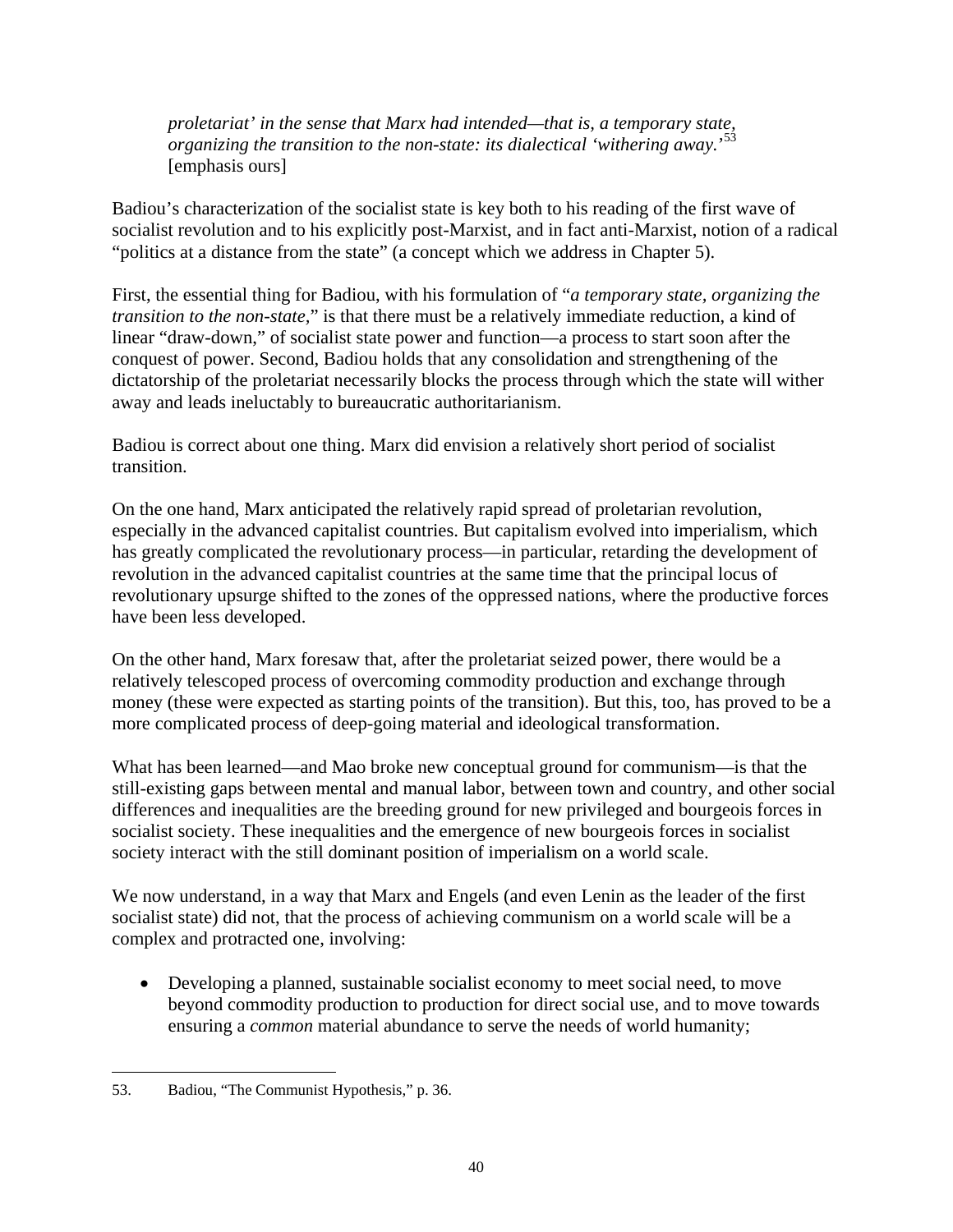- Uprooting all the vestiges and inequalities of class society carried over to socialist society, such as the division between mental and manual labor, town and country, and men and women—along with the reflections and reinforcements of all of this in the realm of ideas, values, and force of habit;
- Combating and preventing capitalist restoration;
- Advancing the world revolution and defeating world imperialism.

Alain Badiou's litmus test of "a temporary state organizing the transition to the non-state" is devoid of comprehension of the real world complexities and contradictions, and the monumental tasks, of the worldwide transition to communism.

This has particular relevance to the question of the standing army in socialist society. Alain Badiou has also spoken of an "obsession with victory" that marked the socialist revolutions of the  $20<sup>th</sup>$  century, and a singular failure on the part of the socialist states to draw down the repressive apparatus. A core element of his critique of Mao's conduct of the Cultural Revolution was that Mao did not move to disband, and explicitly opposed the disbanding of, the regular army (a point to which we return, in detail, in Chapter 4).

It is true that the state is concentrated in the monopoly of legitimate armed force (and the withering away of the state, what Badiou calls the "non-state," is marked by the disappearance of such instrumentalities). So the question is posed: Can you, in a short time after the seizure of power, disband the regular, standing army and dispense with its functions? This is not possible, for two fundamental reasons:

First, historical experience shows that any revolutionary state will be threatened constantly with imperialist invasion. We cannot believe that Badiou is unaware of the ways in which this has gone down: the invasion of the Soviet Union by over a dozen imperialist armies during the bitter civil war after the seizure of power; the brutal onslaught of the German *Wermacht* in World War 2; the U.S. moves towards invading China in the early stages of the Korean War, including consideration of the use of nuclear weapons, etc. Closely in league with imperialism have been the overthrown bourgeoisie and other exploiting classes within the socialist country itself, which, while subject to the "dictatorship of the proletariat" and prevented from organizing counterrevolutionary activities, are nevertheless fortified by imperialism worldwide and by their prior experience in ruling society, their connections with powerful ruling classes in other parts of the world, the continuing existence of significant remnants of the old society in both the economic base and the superstructure of the new socialist society, as well as by the force of habit and tradition, and other factors. To protect the new society and its transformations and to maintain it as a base area for further revolutionary advance, to stand up to these reactionary forces who attempt to strangle it from the time it is brought into being—this has proven to require a standing army with a significant degree of specialization and professionalization.

Second, bourgeois class forces continue to exist, and new bourgeois elements are constantly regenerated in socialist society. To attempt to "arm the whole people"—in place of a specialized military body, a standing army, under the leadership of the communist vanguard—would in fact lead to different armies taking shape under the command of different class forces, including the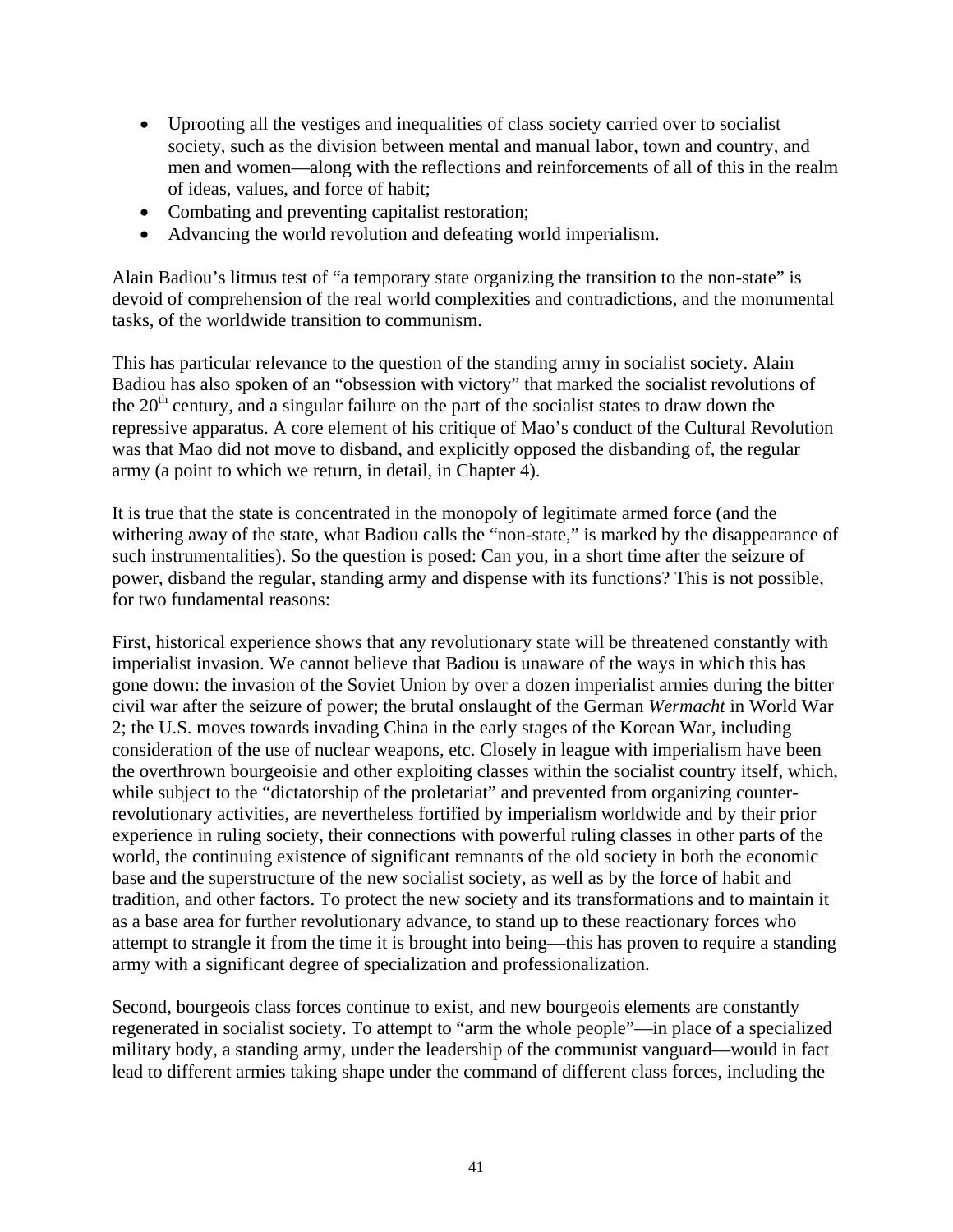bourgeoisie. And many of those forces would themselves seek out alliances with foreign imperialist powers and other reactionary states.

Bob Avakian spoke to this in some depth in "Democracy: More Than Ever We Can and Must Do Better Than That," a polemic against an earlier erstwhile Maoist, K. Venu, who mounted many arguments similar to those of Badiou. In this polemic, discussing the role of both the army and of militias in socialist society, Avakian wrote:

This, of course, does not mean that it is unimportant to arm the broad masses under socialism and that the standing army can be relied on by itself to safeguard the rule of the proletariat. In fact, both from the point of view of combating armed counterrevolutionary attacks (and imperialist aggression) *and* from the point of view of carrying out the revolutionary transformation of society toward the abolition of class divisions (and, with them, the state), it is necessary and vital to have a situation in which the broad masses are "in arms" and, more than that, are organized and trained, in a vast people's militia, alongside the standing army of the proletarian state (until such time as the standing army *can* be abolished).

But the decisive question, both with regard to the standing army and with regard to the people's militia, is whether the guns are in the hands of the masses *in actual fact* and *not just formally*. This question hinges on the nature of leadership that is exercised in the standing army and the militia. And, in turn, the nature of this leadership finds concentrated expression in *line*—both ideological and political line in its general expression and also its expression in concrete policies. This involves the internal relations within the armed forces (including the militia) and the relations between these armed forces and the masses of people; it also involves the formulation of the fundamental purpose and aim of these armed forces and the principles of fighting, doctrine, and so on that flow from this.<sup>54</sup>

The point is that socialist state power has been, and is, needed a) to defend the socialist society in transition and b) to make possible the revolutionary transformations that, in connection with the spread and deepening of proletarian revolution on a world scale and in promoting the advance of world revolution, will create the conditions to eliminate the need and basis for the state. The strengthening of the socialist state is the strengthening of the instrumentality required to actually carry forward the transition to classless society. But Badiou refuses to engage all this and instead seems to hope to declare it *passé* by lightly labeling concepts and principles painfully distilled from real historical experience as "saturated."

To be clear, the socialist state must be, and must increasingly become, a radically different kind of state. This has been stressed not just by Marx, but by Lenin and then especially Mao, even as they confronted the agonizingly complicated problems of building a new world when the old one was far from buried. And it forms a foundational point of departure in Avakian's new synthesis. While there have at times been tendencies, especially pronounced in Stalin, to see the withering away of the state as an almost built-in product of the continuous development of socialist society,

 $\overline{a}$ 54. Avakian, "Democracy: More Than Ever We Can and Must Do Better Than That," pp. 196-97.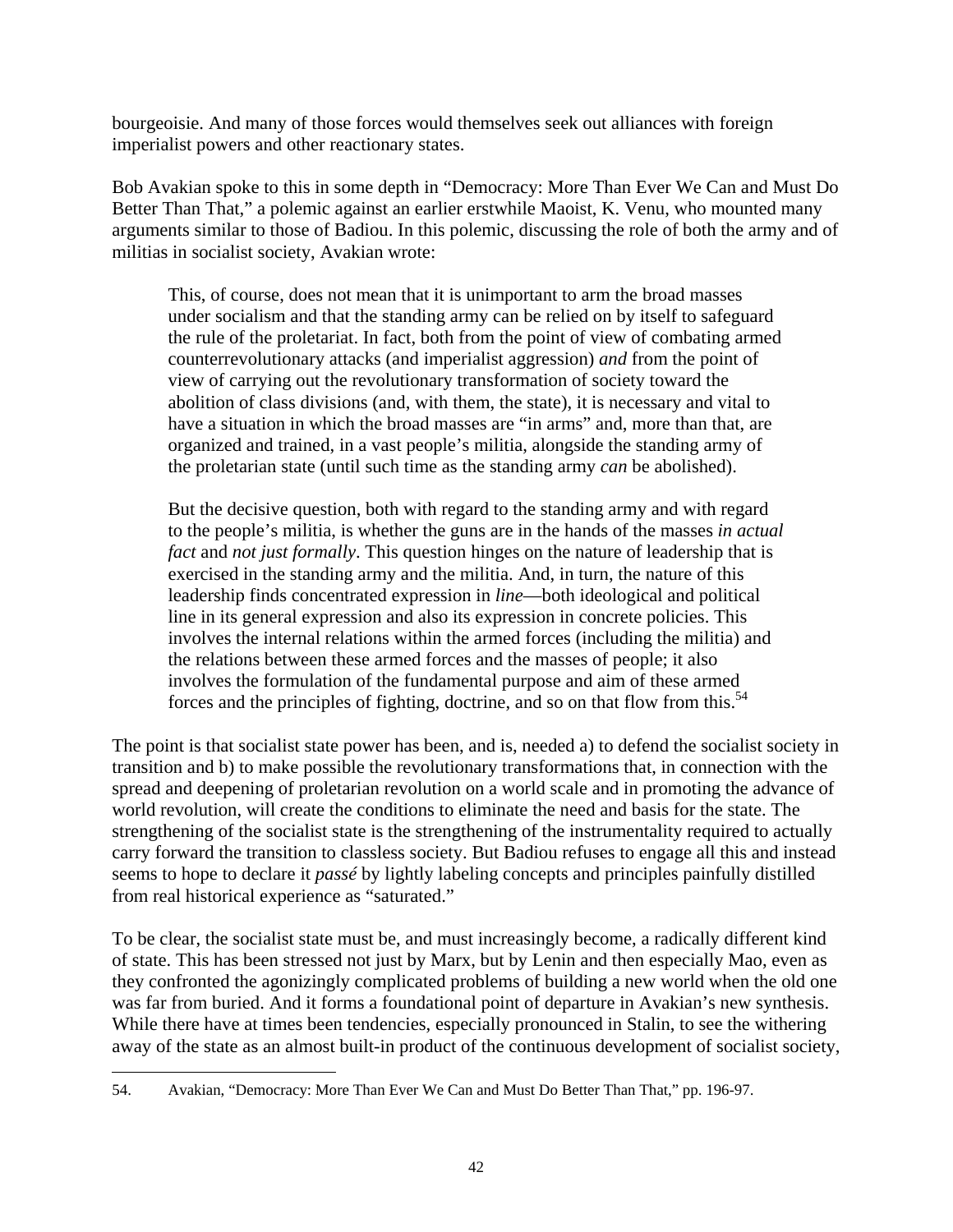it simply will not do for Badiou to turn a blind eye to the actual grappling with this question, including the actual search for practical forms, by those who have based themselves on and actually carried forward the real scientific insights on the state first formulated by Marx and Engels.

How then do we understand this process of the withering away of the state, if it is not, as Badiou suggests, the "temporary state organizing the transition to the non-state"? Bob Avakian has captured the real dialectics of this process in *Democracy: Can't We Do Better Than That?*:

…the withering away of the state, in turn, must be seen not as the "evaporation" or "dissolving" of the state apparatus one fine day, suddenly or all at once out of nowhere, but as the result of a dialectical process—and a determined struggle through which the relations and the people in society undergo revolutionary transformation. As Marx already emphasized, in summing up the historical experience of the first (and short-lived) proletarian state, the Paris Commune of 1871, the proletarians "in order to work out their own emancipation, and along with it that higher form to which present society is irresistibly tending by its own economical agencies...will have to pass through long struggles, through a series of historic processes, transforming circumstances and men." *This process*—*this struggle*—*is dialectical in a two-fold sense: it involves the dialectical relationship between dictatorship and democracy in socialist society…and it involves the dialectical relation*—*the unity and opposition*—*between strengthening the dictatorship of the proletariat and, at the same time, by the same means, creating step by step, but also through a series of revolutionary leaps, the conditions whereby the dictatorship of the proletariat will no longer be necessary*… *or possible.* The process—the struggle—involving the elimination of the inequalities and contradictions left over from and characteristic of capitalism and the bourgeois epoch is the path along which communism will finally be achieved worldwide, and the state—and along with it democracy—will finally wither away: the transformation of circumstances and people to achieve the elimination of "bourgeois right" and the division of labor attendant to class-divided society, in all their manifestations; the abolition of commodity production and exchange and the necessity of money as a medium of exchange, and their replacement by conscious planning of production and exchange—involving both unity and diversity, both centralized guidelines and widespread initiative—all in accordance with the basic principle "from each according to his ability to each according to his needs," the overcoming of inequalities and antagonisms between women and men, and between different nationalities and regions…the transcending of national as well as class divisions and the creation of a true world community of humanity, consciously uniting—and wrangling—to achieve the continuous allround development of human society and the human beings who comprise it.<sup>55</sup> [emphasis ours]

 $\overline{a}$ 55. Avakian, *Democracy: Can't We Do Better Than That?*, pp. 253-54.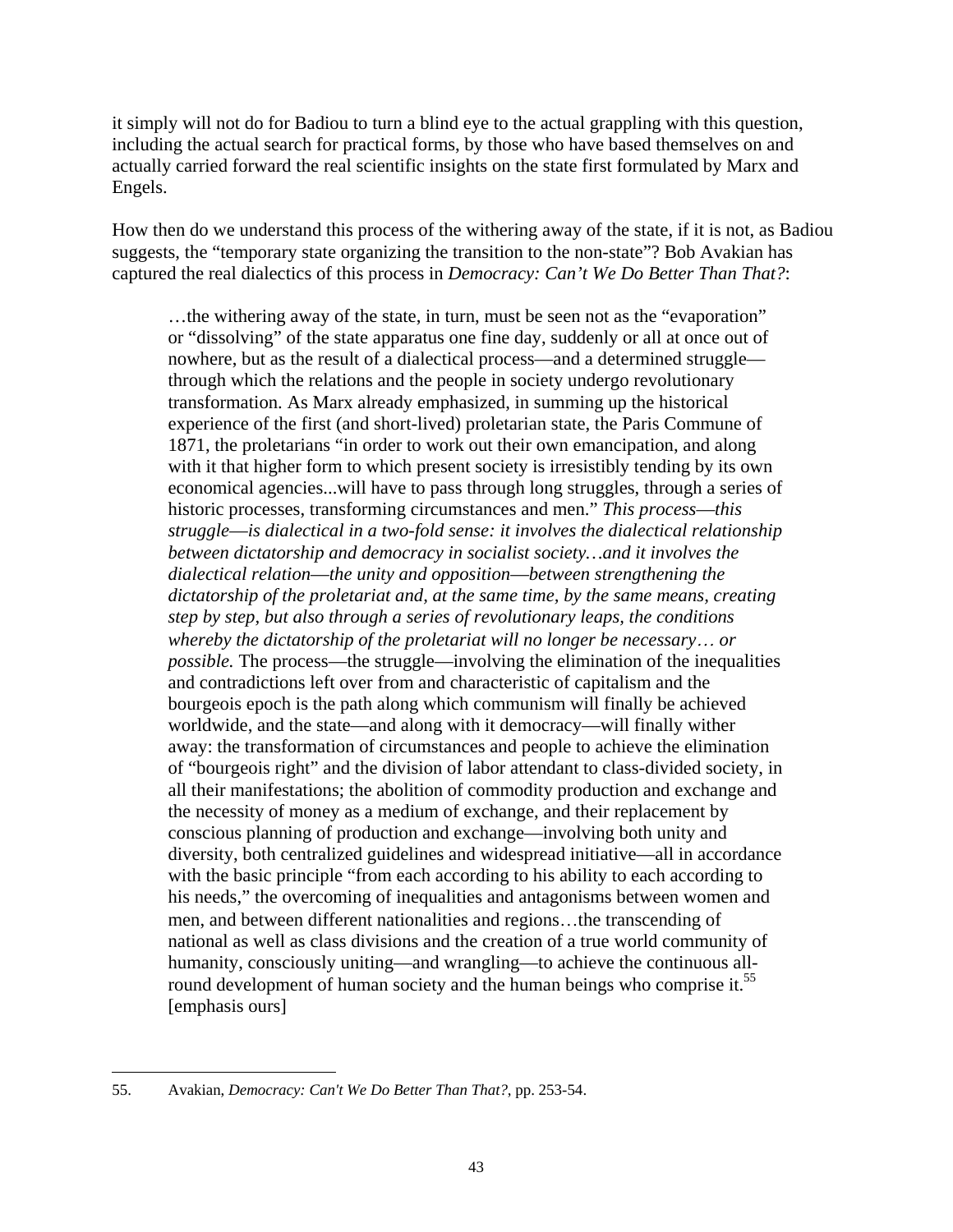With this understanding, Avakian has emphasized the critical task of consciously transforming the socialist state itself: "actually developing concrete forms and institutions that lead in th[e] direction" of the actual withering away of the state.

Some of the seeds of this could be seen in the base-level forms of power created in China during the Cultural Revolution; the combination of economic, administrative, and military function within the people's communes; and some of the decentralized structures of "area planning" in which local areas took direct responsibility for coordinating development within the unified framework of revolutionary China's planned economy.

But significant as these were, they were *seeds*; and Avakian's new synthesis envisions institutional arrangements (and experimentation) that go beyond these and involves a more conscious orientation and struggle around the issue of the withering away of the state. The exact form (and forms) this motion will take in future socialist societies will no doubt be varied. What is essential, however, is that there must be transformation of the political and social institutions of proletarian rule towards "the 'spreading out' of the functions of administering society," so that masses taking "responsibility for the various spheres of society will in fact be a major factor in the achievement of the situation where the state, and with it democracy as a formal structure, can wither away."

In light of this understanding, Badiou's attempt to one-sidedly and mechanically reduce the socialist state to the organized transition to the non-state would simply abort the process of getting to communism—by handing power back to the bourgeoisie. In a world divided into classes, the bourgeoisie will not let up for an instant.

# *A Brief Note on Philosophy*

Despite his use of the word "dialectical" to denote Marx's conception of the dictatorship of the proletariat, Alain Badiou has rejected the theory of contradiction:

During the phase of party politics, the logical paradigm was the Hegelian dialectic; it was the theory of contradiction. During the entire development of Marxism, Leninism, and Maoism, the theory of contradiction was the heart of the logical framework. In my conviction, that is also finished.<sup>56</sup>

Here we cannot enter into a discussion of Badiou's conflation of the Hegelian contradiction with materialist dialectics, nor the death sentence he pronounces on materialist dialectics. What is salient for this discussion, however, is that Alain Badiou sees paradoxes, or irresolvable contradictions, and reinterprets real-world contradictions through this lens. Instead of seeing both unity and opposition in the contradiction embodied in the existence of the socialist state, and grasping a genuinely dialectical approach to this contradiction, Badiou only sees opposition between the different aspects, an irresolvable paradox: the strengthening of a state which should be impermanent. In light of which, it is salutary to consider the following passage from Mao's

 $\overline{a}$ 56. Badiou, University of Washington Interview.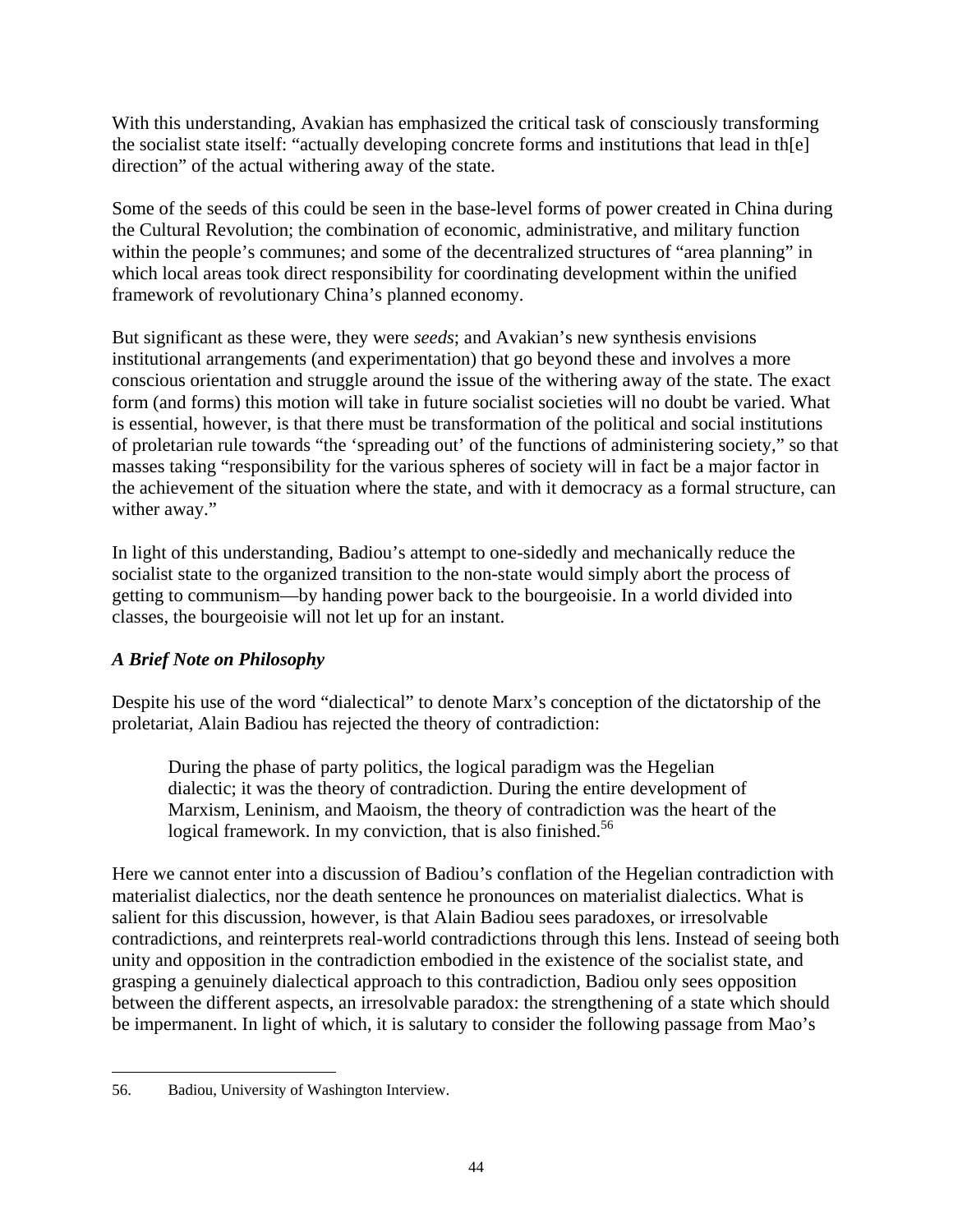*On Contradiction*, which speaks to both the issues under discussion and issues of dialectics and method:

To consolidate the dictatorship of the proletariat or the dictatorship of the people is in fact to prepare the conditions for abolishing this dictatorship and advancing to the higher stage when all state systems are eliminated. To establish and build the Communist Party is in fact to prepare the conditions for the elimination of the Communist Party and all political parties. To build a revolutionary army under the leadership of the Communist Party and to carry on revolutionary war is in fact to prepare the conditions for the permanent elimination of war. These opposites are at the same time complementary.<sup>57</sup>

Communism has gained deeper understanding about the nature of these very contradictions and the need to work consciously towards their resolution in the interests of world humanity and the achievement of world communism. But the methodological and theoretical point remains: the socialist state under communist leadership is "preparing conditions" towards its dissolution—it is doing so, and can only do so, by dealing with the real-world, and very profound, contradictions which it must confront, and transform, in order to advance, through a whole epoch of struggle, fundamentally on a global scale, to the achievement of the actual basis for the withering away of the state—as opposed to the mere imagining of this withering away, which once again will only contribute to the triumph and perpetuation of the *bourgeois* state.

# *Alain Badiou's Gloss on the Historical Achievements of Socialist Societies*

Badiou's assessment of the socialist experience is two-fold. On the one hand, he speaks of the "despotism" of the party, the "monstrosity" that was the experience of communism in power, the "violent bureaucratic confrontations" of the Cultural Revolution. On the other hand, and this is not unrelated, he reads the achievements of these revolutions and societies through a socialwelfarist lens.

Here is his cursory, throw-away characterization of the transformations in these societies:

Some of these regimes made real strides in education, public health, the valorization of labour, and so on; and they provided an international constraint on the arrogance of the imperialist powers. However the statist principle in itself proved corrupt and, in the long run, ineffective.<sup>58</sup>

Badiou's intense hatred of the dictatorship of the proletariat produces this amazing gloss on, or rather glossing over of, the liberatory thrust and achievements of the first wave of socialist revolution. His appraisal of "strides in education, public health…" could just as well be applied to Scandinavia.

 $\overline{a}$ 57. Mao Tsetung, "On Contradiction," *Selected Works*, Vol. I, p. 339.

<sup>58.</sup> Badiou, "The Communist Hypothesis," p. 11.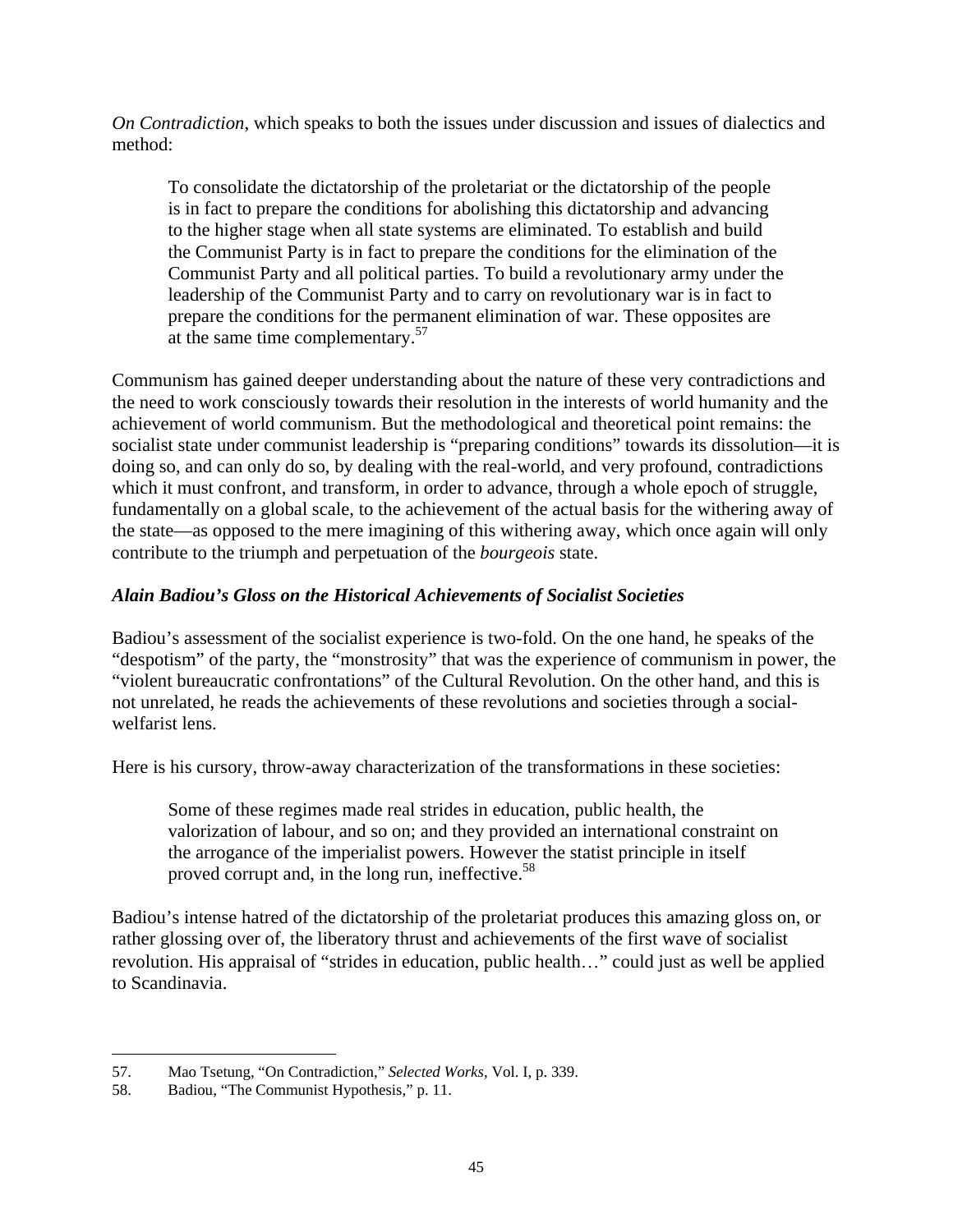There is no sense of the revolutionary Soviet Union—and even more of socialist China—as radically different types of states, where the "real strides in education, public health, the valorization of labour" were made on the basis of a revolutionary state power serving the masses and increasingly exercised by the masses; with economies not driven by exploitation and the profit imperative but oriented to meet the needs of the people and transform society, and ultimately the world as a whole, towards communism; of the efforts to develop a new revolutionary collective and cooperative ethos, relations and ideas; of societies striving to promote world revolution—but, yes, also marked by shortcomings, and quite serious ones in the case of the Soviet Union.

The achievements were unprecedented. These were societies oriented and led towards transforming economic relations, revolutionizing social relations and thinking. Alain Badiou fails to mention the *changes in relations between women and men* that characterized the socialist Soviet Union and socialist China—the eradication of prostitution, or the radical changes in the status of women in revolutionary China, compared to the foot-binding and concubine-feudalism of pre-revolutionary China. Badiou fails to mention the breakthroughs of the Soviet state, particularly in its first two decades, in attacking the *inequalities* between nations and nationalities that had made pre-revolutionary Russia the "prisonhouse of nationalities." Badiou fails to mention China's achievement of self-sufficiency in food and meeting of basic needs *without* relying on exploitative relations, within the country or in relations with other countries.

Alain Badiou fails to mention that the "strides in education" were oriented towards *narrowing the traditional divides* in society, towards throwing open the doors of universities to the children of peasants and workers in China, especially during the Cultural Revolution. He fails to mention the breakthroughs in creating revolutionary culture, such as in the transformation of Chinese opera and the projection of powerful images of revolutionary women. He fails to mention the forging of a societal outlook of "serve the people," instead of the "me-first" self-serving individualism of capitalism. Alain Badiou fails to mention the revolutionary internationalism of the Soviet Union in promoting and supporting revolutionary struggles around the world, even with certain errors that were made in the course of this, and particularly in the context of the looming threat, and then the devastating reality, of a massive invasion by Nazi Germany in 1941. And he fails to mention the Chinese assisting in the anti-imperialist and national liberation struggles of Korea and Vietnam, even as there were major problems in handling the relation between defending the socialist state and promoting the world revolution.<sup>59</sup>

These are but a slice of the sweeping, fundamental, and multi-faceted changes—in the production and social relations, in the political relations, both within the country and

<sup>59.</sup> Avakian has criticized the error of Stalin—an error which persisted with Mao, though to a lesser degree to equate the defense of the socialist state with the advance of the world revolution, rather than recognizing that there is in fact a contradiction between the defense of the socialist state and the advance of the world revolution. To correctly handle this contradiction, Avakian has emphasized the need for the socialist state to put the advance of the world revolution above everything, including the advance of the revolution in the particular country. Avakian has developed the orientation of building the socialist state as, above all, a base area for the world revolution. See *Conquer the World? The International Proletariat Must and Will*, published as issue No. 50 of *Revolution* magazine, December 1981, and "Advancing the World Revolution: Questions of Strategic Orientation," originally published in Revolution magazine, Spring 1984, both available online at revcom.us.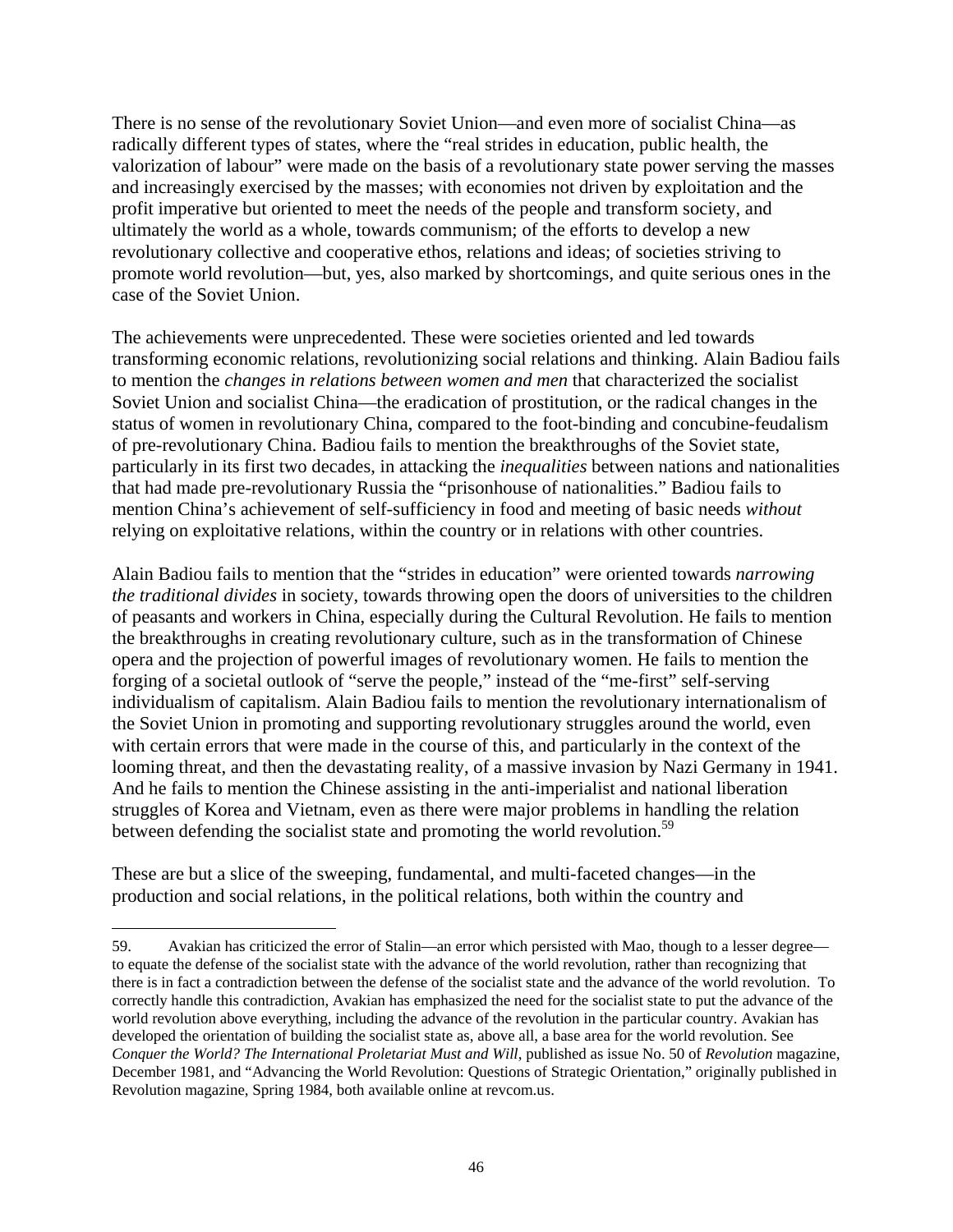internationally, and in the world of ideology and culture—that radically differentiated socialist societies from previously existing exploitative societies.

Yes, these inspiring achievements existed in dialectical relation to real and at times serious (if still secondary) shortcomings in these first socialist states. But Badiou's summation cannot comprehend what was so pathbreaking about these revolutions nor the actual problems in understanding and methodology that led to mistakes and weaknesses—which, though secondary, were not insignificant. (This can only be touched on here, and the reader is encouraged to delve into readings that are cited here, especially "Making Revolution and Emancipating Humanity. $\cdot$ <sup>60</sup>)

The great achievements of the first wave of socialist revolution, especially what was achieved through the Cultural Revolution in China (the topic of Chapter 4), are the highest peaks yet reached by humanity. We can neither rest there nor put them behind us: the great breakthroughs of the first wave must be recast into a more advanced conception.

Was state power worth it? Yes, definitely.

<u>.</u>

Is it worth striving again for state power? Yes, absolutely.

Must we, and can we, do better and go further? Yes, once again.

### *Badiou's Classless and Formalist View of the State*

But Alain Badiou has ruled out the seizure of power and the revolutionary transformation of society through the instrument of a new state under proletarian leadership and control as neither possible nor desirable. Now we meet Alain Badiou traveling on his other theoretical track. Not the Badiou who refers to and even seems to situate his argument with a phrase of Marx or a

<sup>60.</sup> Bob Avakian, "Making Revolution and Emancipating Humanity," *Revolution and Communism: A Foundation and Strategic Orientation*, revcom.us.

In "Making Revolution And Emancipating Humanity," Part One, Avakian notes several main areas of shortcomings, including:

<sup>•</sup> A tendency towards positivism and reductionism—towards flattening out contradictions and applying a mechanical approach, including in the manner of treating the superstructure as too closely linked to the goal of economic transformation at any given time, linking things in the superstructure too closely to the immediate tasks at hand, particularly with regard to the economic base.

<sup>•</sup> A tendency towards the reification of the proletariat, as already discussed in the chapter on class, and towards viewing things in such a way that whether or not someone is a proletarian is a crucial factor in determining whether or not that someone has truth in their hands, so to speak.

<sup>•</sup> A reification of socialism itself in a certain sense—viewing socialism as a static thing and more or less an end in itself, rather than its being understood as a very dynamic process and a transition to communism, leading to some mishandling of the relation between goal and process, so that whatever was happening at a given time became or tended to be identified with the goal itself, rather than being understood as part of a process toward a larger goal. Along with this was a constriction of the relation between the necessary main direction, in fundamental terms, and what were objectively "detours" or departures from that main direction but which were seen and treated as dangerous deviations from that main direction. This led, to a certain degree, and sometimes to a considerable degree, to a stifling of creativity, individual initiative, and individual rights in the overall process.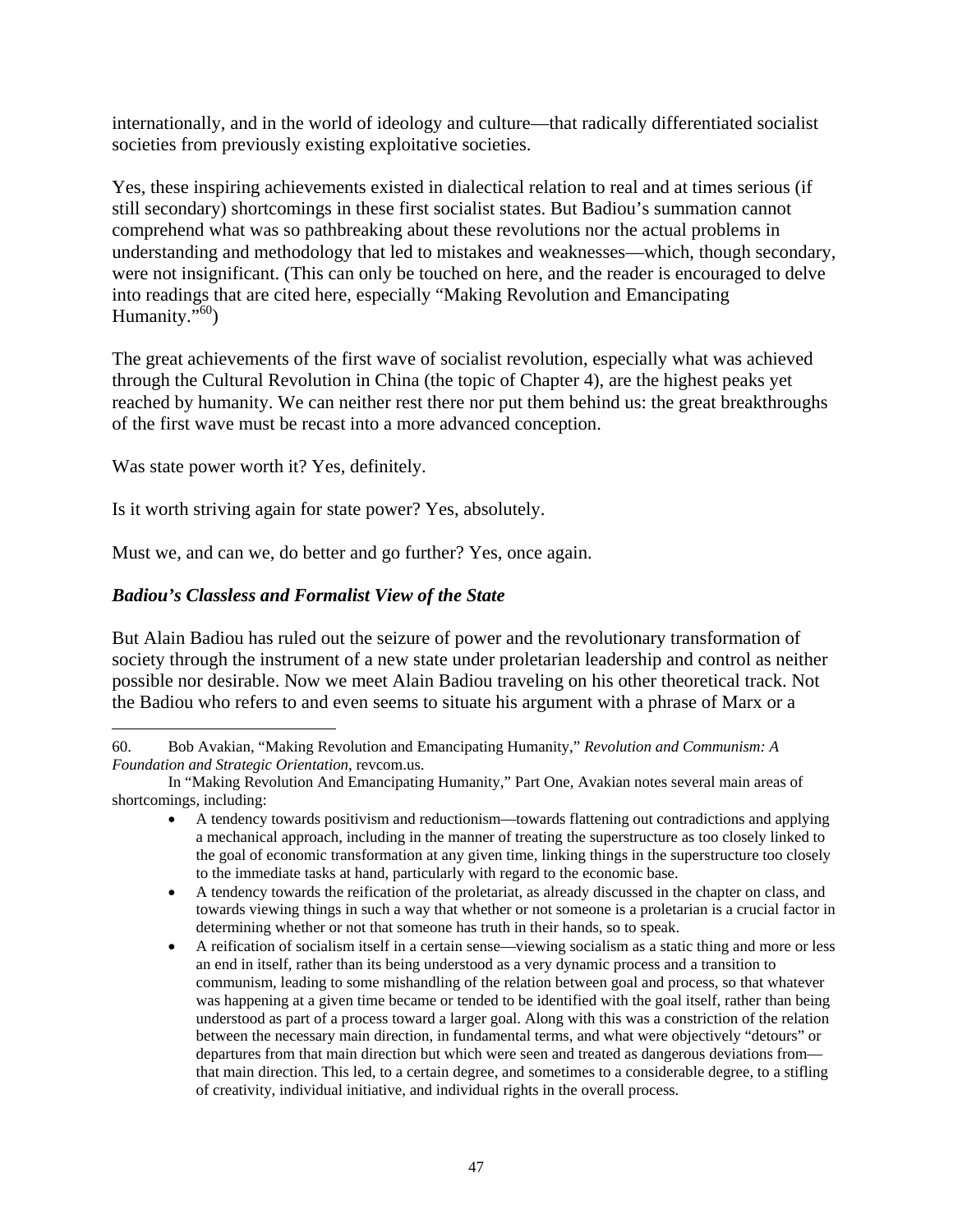concept of Marxism, but the Alain Badiou for whom Marxism is "no longer of practical use," and for whom the state *qua* state (the state as such) is the problem. In *The Century*, he writes:

Whereas the state has always been the alpha and omega of the fascist vision of politics—as a state propped up by the supposed existence of great closed collectives—in the history of Leninism, and later of Maoism, it has never been anything but the obstacle that the brutal finitude of the operations of power opposes to the infinite mobility of politics.<sup>61</sup>

Badiou is making two global claims. The first is that the historical experience of the dictatorship of the proletariat has shown this state form to be an "obstacle" to an unfettered politics (the content of which Badiou is rather vague about). The second, and closely related, claim is that the proletarian state is subject to some supposed non-class logic of the "operations of power," a "brutal finitude" of structure and purpose (and "brutal" is meant both literally and figuratively) ranged against a politics which drive towards open-endedness (again with no class content, or really much content at all, specified). The dichotomy is not one of class division and class antagonism cutting through and shaping all of society, but an intrinsic structure and logic of the state versus society.

Now, in socialist society there is indeed a contradiction between the state and the individual. This state, even as a radically new type of state, is a specialized institution with a concentration of powers—precisely to serve the goal of suppressing counterrevolution, backing the masses in the struggle to change the world, and advancing the world revolution. But this concentration of powers, interacting with the force of habit in socialist society (people counting on others to take care of things, going with the flow, bowing to authority, etc.) carries with it certain significant contradictions.

In socialist society, mechanisms of the state can be deployed against individuals and collectivities in society. Mao called attention to the contradiction between the individual and the state in socialist society, and Avakian has made further advances in conceptualizing this problem and its solutions, including the need for socialist society to establish "rules of the game" for the functioning of the state in the form of a constitution, and laws based on that constitution, which stipulate rights and procedures and protect individual rights. The contradiction becomes especially acute in instances when revisionist-capitalist forces usurp control of portions of state power, even while the society overall remains socialist and the state, in its principal aspect, continues to reflect and serve the socialist character of society. But all of this has objective class content. The essential question is: a state for whom, a state for what, a state that is, increasingly, being mastered by the masses and revolutionized through the continuing class struggle, one in which contradictions are increasingly recognized and the means and methods of resolution discovered and mastered in the interests of the masses and in the direction towards communism—or not?

Alain Badiou's method, on the other hand, is formalism: the state as a structure unto itself. It is a classless view of the state; and by his criteria the differences between the socialist and capitalist

<sup>1</sup> 61. Badiou, *The Century*, p. 103.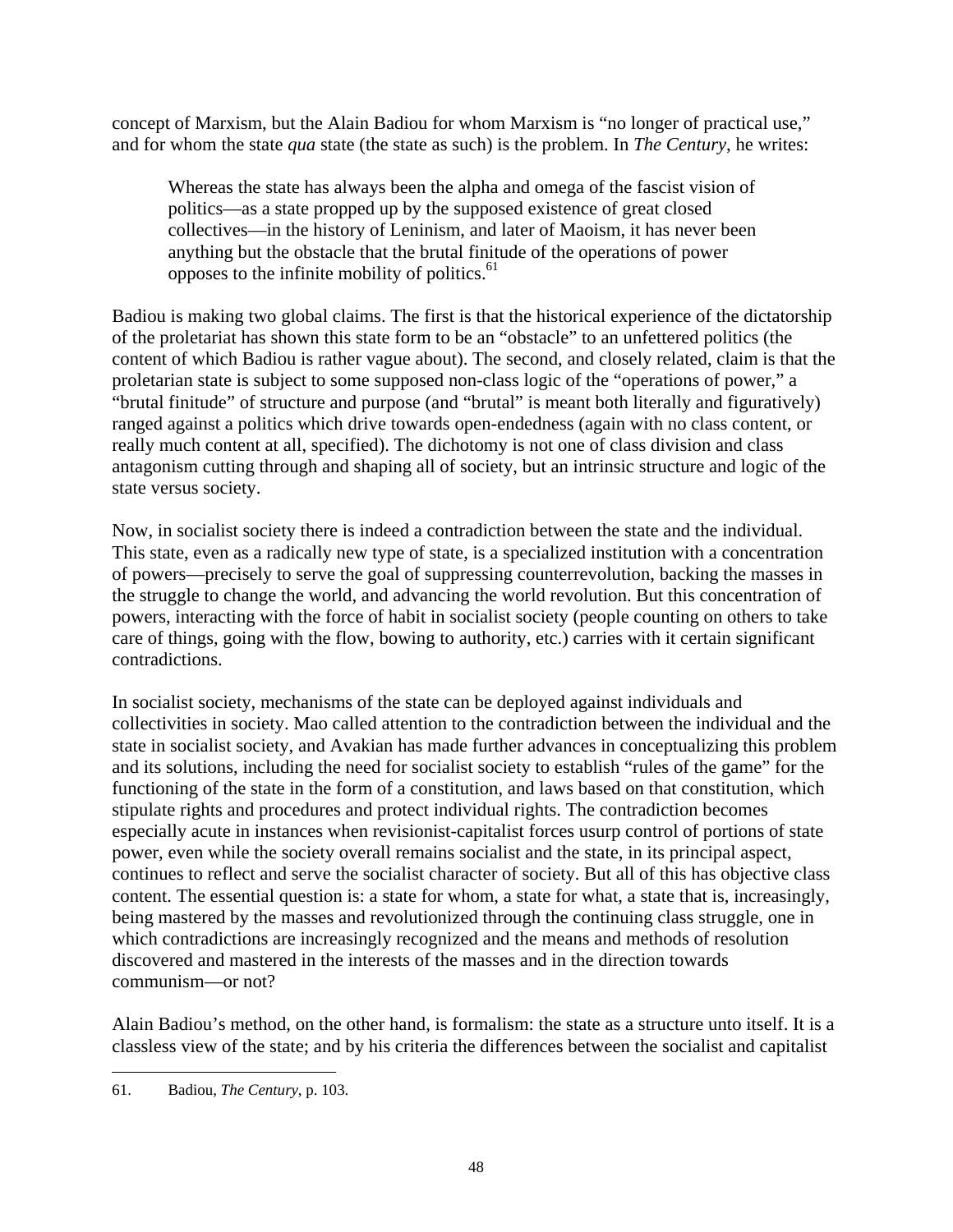states are secondary to what is common between them. In *Being and Event*, he develops this position (in the following he is using "state" in both its political sense and in his philosophical way):

This is because even if the route of political change—and I mean the route of radical dispensation of justice—is always bordered by the State, it cannot in any way let itself be guided by the latter, *for the State is precisely non-political, insofar as it cannot change, save hands, and it is well known that there is little strategic signification in such a change*… No doubt politics itself must originate in the very same place as the state: in that dialectic. But *this is certainly not in order to seize the State* nor to double the State's effect.<sup>62</sup> [emphasis ours]

For Badiou, the state is an oppressive instrument as such, a weight on the masses, regardless of whose hands it is in, and it cannot be used for emancipation—again, as Badiou puts it, "certainly not in order to seize the State nor to double the State's effect."

What Badiou masks in his notion that there is no "strategic signification" in the "change of hands" of the state is the reality that there is a *class content* to the state; it is an instrument and form of *class rule*, serving and reinforcing underlying production relations. As Lenin stated bluntly, *"The state is nothing but a machine for the suppression of one class by another.*  [emphasis ours]*"*63 The state is historically evolved and *appears* to stand above society, but is in essence a product and manifestation of irreconcilable class antagonisms and serves the function of keeping conflict within the bounds of "order" favorable to the maintenance of class domination. The dictatorship of the proletariat is a radically different type of state, carrying forward the socialist transition—but it is still an instrument of class domination, even as it aims to put an end to all class domination, to all class distinctions, and to all states.

In his writings, Badiou recognizes that different states give advantage to different groupings or "collective subsets"—and this gives a continuing Marxist patina to his political analysis. But since the groupings may or *may not* be classes, he does not conceive the nature of the state in its fundamental and defining terms: that of class, and class antagonism.

Little "strategic signification in such change?" What about a state and society that, instead of enforcing the right to exploit labor and accumulate capital, forbids it?

By rejecting the concept of class, Alain Badiou blurs the fundamental distinction between the capitalist state and the socialist state, drawing strictly formalist similarities between the two. But the bigger implication of his argument about the state is that it papers over the need for state power and new economic relations. He is laying the groundwork for his political argument, and the explicit conclusion, that we need a "politics for which state power is neither the objective nor the norm."

<sup>62.</sup> Badiou, *Being and Event*, p. 110.

<sup>63.</sup> V.I. Lenin, "Proletarian Revolution and the Renegade Kautsky," p. 260.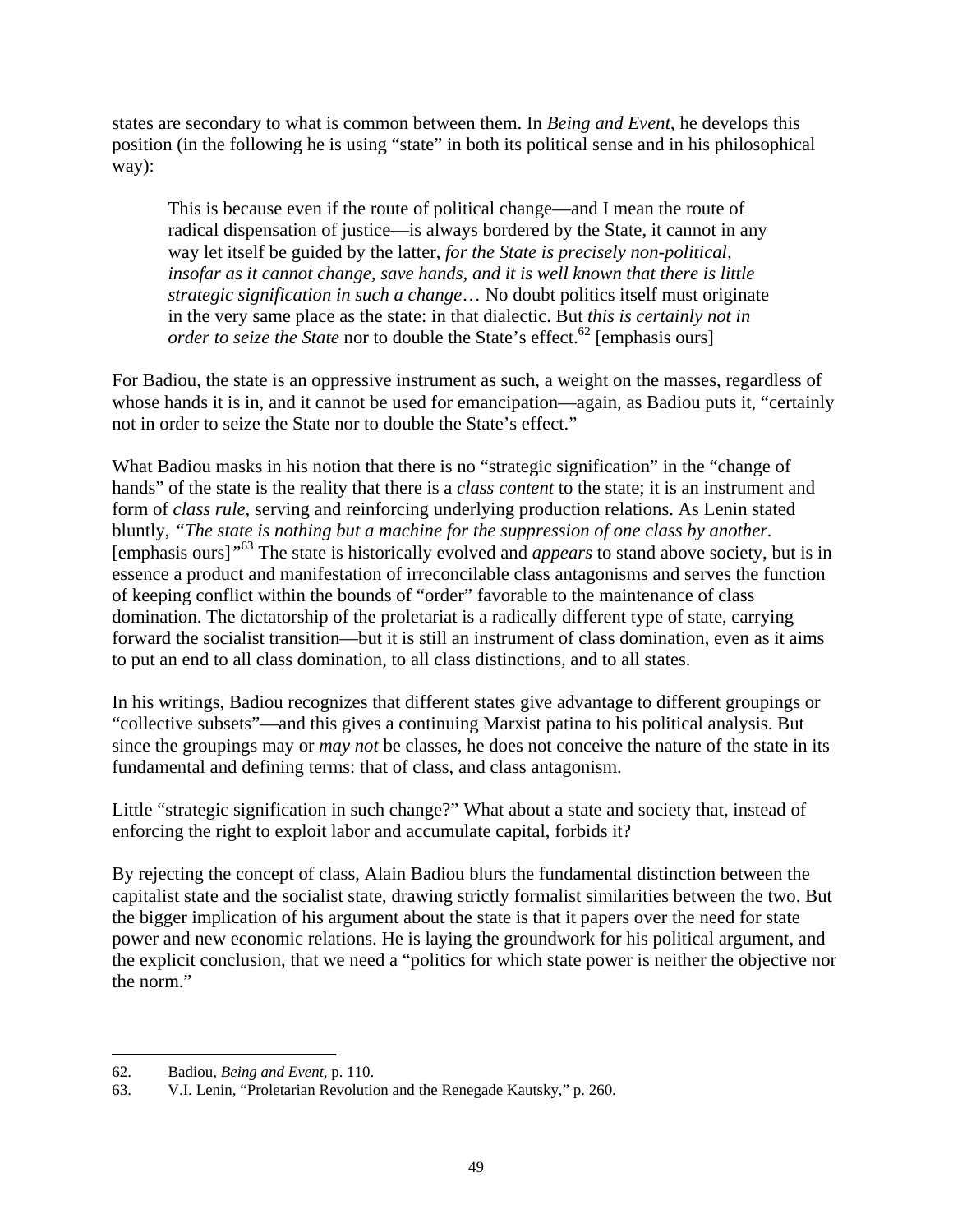In fact, socialist state power, the dictatorship of the proletariat, is a very good thing—and, yes, with tremendous "strategic signification" in the "change of hands." As Bob Avakian has put it:

It is **right** to want state power. It is **necessary** to want state power. State power is a **good** thing—state power is a **great** thing—in the hands of the right people, the right class, in the service of the right things: bringing about an end to exploitation, oppression, and social inequality and bringing into being a world, a communist world, in which human beings can flourish in new and greater ways than ever before. $64$ 

# **The Party in Socialist Society: "Ill-Adapted" or a Tool of Liberation?**

Alain Badiou sees his work as part of a larger project of bringing "the communist hypothesis into existence in a different modality from that of the previous one."<sup>65</sup> The previous modality to which Badiou refers is that of the conquest of power (a revolutionary insurrectional politics) and the construction of a new state power led by a communist party (the "party-state framework").

Here we interrogate Badiou's theses about the communist party as a party in power. We contrast this with the communist understanding of a) the need for an institutionalized leading role for the vanguard under socialism, b) the contradictions bound up with this, and c) how and through what means socialist society must be moving in the direction of the eventual elimination of institutionalized communist leadership—as part of creating the necessary conditions for world communist society.

Let's return to Badiou's core assertion about the vanguard party:

The party had been an appropriate tool for the overthrow of weakened reactionary regimes, but it proved ill-adapted for the construction of 'dictatorship of the proletariat' in the sense that Marx had intended—that is, a temporary state, organizing the transition to the non-state: its dialectical 'withering away.'66

Social-democratic and anti-communist commentators have often argued the "ill-adaptation" case: a communist party that had been waging struggle under difficult conditions of repression, putting a premium on discipline to mobilize for insurrection against authoritarian regimes and conditioned to distrust openness, becomes hardened and sclerotic as a ruling party. Badiou's (ever-so slight) variation on this coinage is that such a party, invariably preoccupied with holding on to power, finds itself expanding coercive state-party power, when it should be drawing down state function.

Badiou's summation is that after the defeat of the Paris Commune, the dominant question for the communist movement was:

 $\overline{a}$ 64. Avakian, *Views on Socialism and Communism: A Radically New Kind of State, A Radically Different and Far Greater Vision of Freedom*, revcom.us.

<sup>65.</sup> Badiou, *The Meaning of Sarkozy*, p. 115.

<sup>66.</sup> Badiou, "The Communist Hypothesis," p. 36.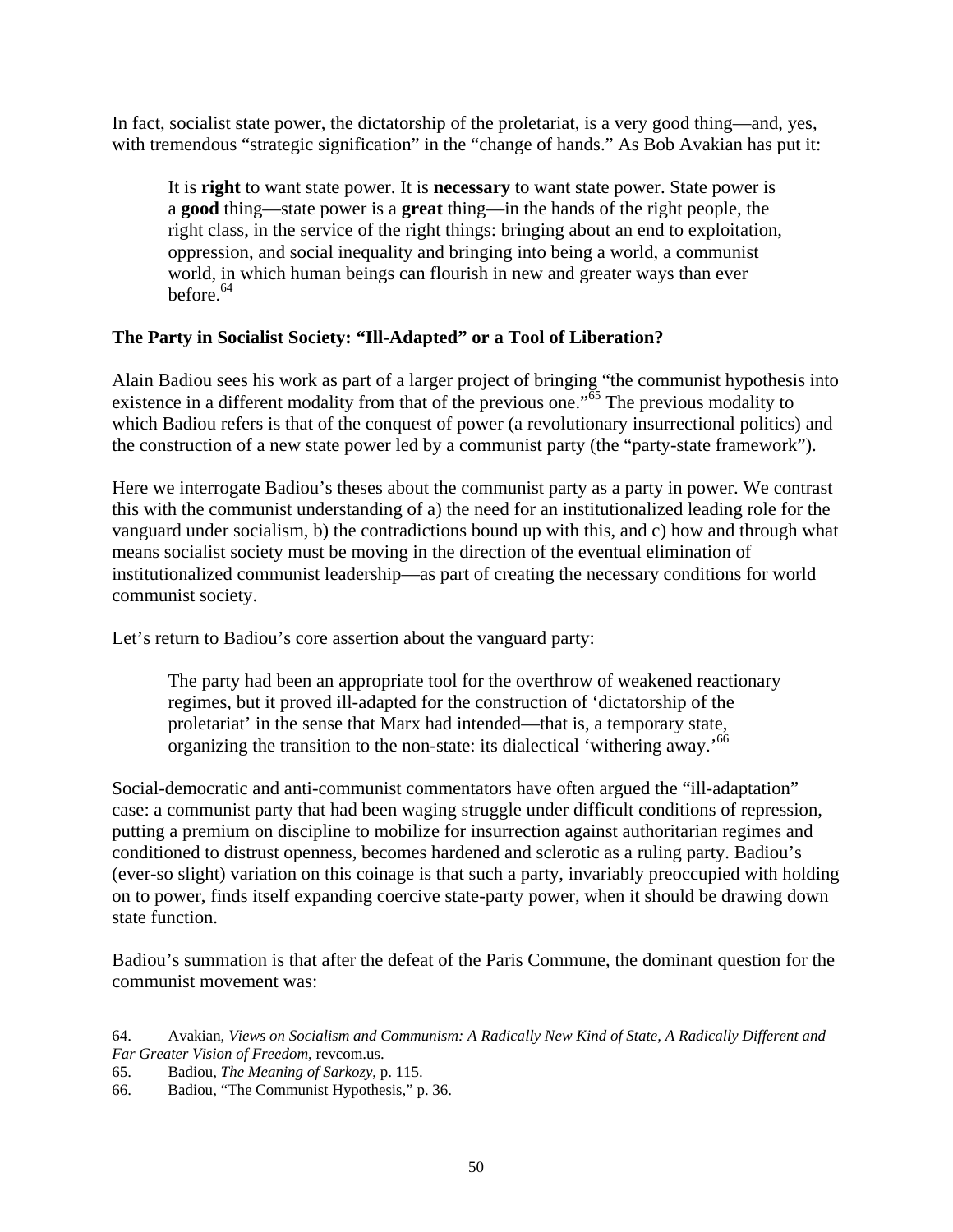How to hold out—unlike the Paris Commune—against the armed reaction of the possessing classes; how to organize the new power so as to protect it against the onslaught of its enemies?… The obsession with victory, centered around questions of organization, found its principal expression in the 'iron discipline' of the communist party—the characteristic construction of the second sequence.<sup>67</sup> [By which Badiou means principally the revolutions in the Soviet Union and China].

This is a remarkable passage. One is immediately compelled to pose an elementary question to Alain Badiou: in a world in which horror upon horror is piled on humanity, in a world in which the oppressed and exploited have rebelled and protested only to be put back down, often with the most gruesome violence, in a world in which the communards of Paris were slaughtered and defeated, in large part because they did not have leadership and organization and an ideology to guide a struggle for all-the-way emancipation—what is wrong with wanting victory and wanting to safeguard victory in order to do nothing less than to free humanity? Have there been problems and mistakes in sustaining socialist societies "against the onslaught of its enemies"? Yes, and even serious ones. But the answer is not to hand power over to the enemy, or to forgo the struggle for power. The point is how we can do better—at winning both in the immediate sense, and in a way consistent with the longer-term objectives and values of a truly communist society.

Let's further parse Badiou's distortion of the essence of a communist vanguard. Badiou elevates discipline and organization above the ideological core that makes a communist party … a communist party. A vanguard party is defined by its ideology and by the class interests it concentrates. Another way to put it: a vanguard party is defined by its line (its world outlook and method and the policies and orientation that flow from that). Organization and discipline serve and reflect that ideology—communism—and are guided by that ideology; they serve the class struggle; they serve the dialectic of theory and practice, the spiral of knowledge of a communist party, so that it can lead the masses to understand and change the world, to make revolution in a society divided into classes.

But line counts for naught in the formalist frame adopted by Badiou.<sup>68</sup> The Chinese Communist Party under Mao's leadership was highly organized and disciplined, but Mao emphasized that political and ideological line is decisive. Did it make a difference that Deng Xiaoping fought within that party for a line of capitalist development, and that Mao fought for another line—one of continuing the revolution under the dictatorship of the proletariat, towards the goal of communism? Did it, and does it, make a difference in Chinese society between 1949 and 1976 … and in Chinese society today? Or are both Mao and Deng cousins of party bureaucracy?

<sup>67.</sup> Ibid.

<sup>68.</sup> It is revealing (and frankly astonishing for someone who lays claim to have been a Maoist at one time) that in his essay "The Communist Hypothesis," Badiou matter-of-factly blends and homogenizes the Soviet Union and China, when they were genuinely socialist societies, with Czechoslovakia, Cuba, and North Vietnam, which never were socialist societies. In Cuba, Fidel Castro put commodity relations in command of planning, organizing economic development around the sugar economy and its international linkages. But in the formalist mind-set none of this matters—all of these societies are sub-species of the "party-state paradigm."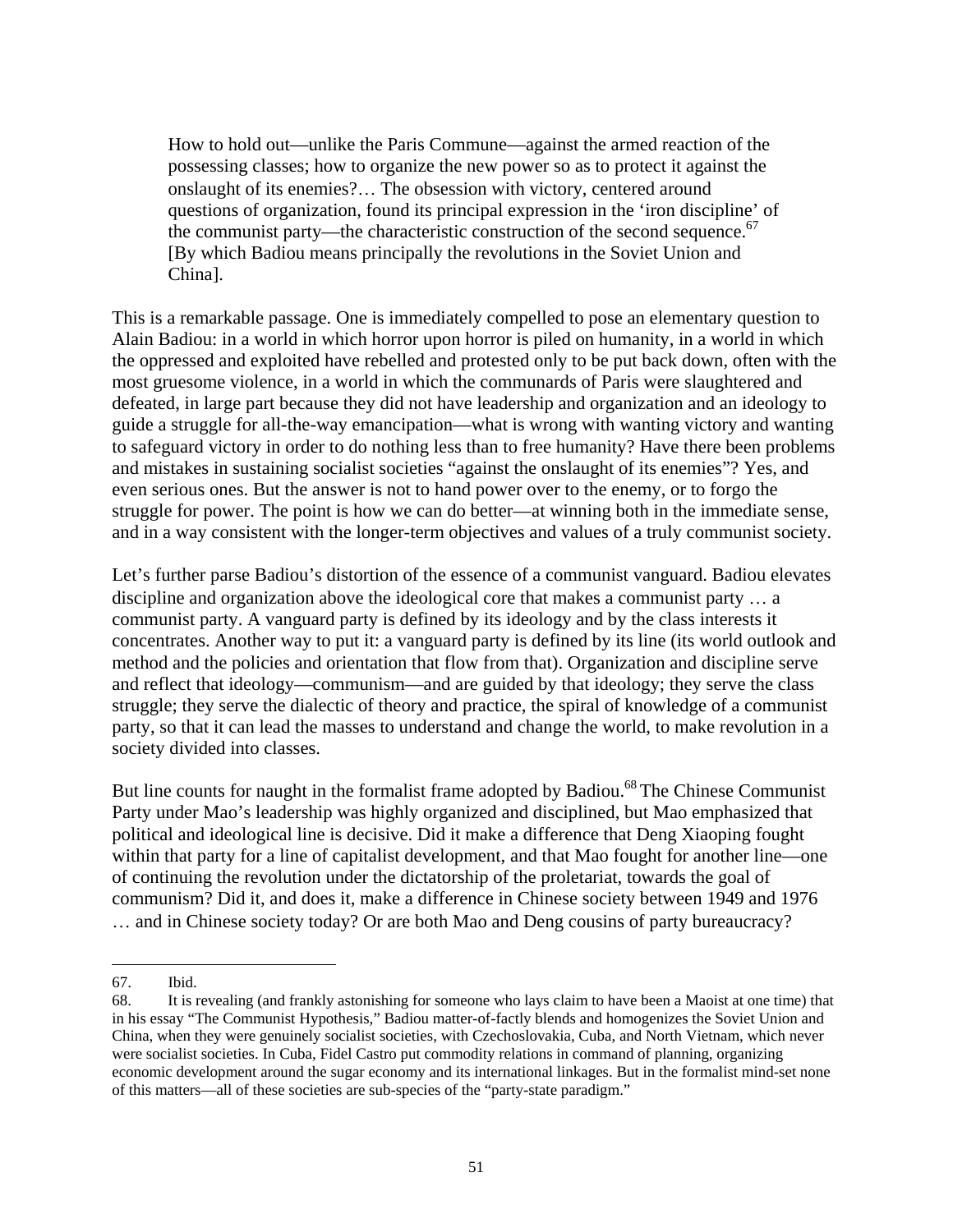The discipline of the vanguard exists in dialectical unity with struggle over line within the party. The organizational principles first developed by Lenin combine, in the words of an RCP resolution, "On Leaders and Leadership," "a high degree of individual input and initiative (from individuals and from units of the Party on all levels) with a high degree of unity of will and action and enables us to fight the enemy in an organized and disciplined way. It makes possible the functioning of the Party's chain of knowledge and of command in a way that links the Party with the masses to lead them in fighting for their revolutionary interests."<sup>69</sup> And, in the words of the RCP's new (2008) *Constitution*:

The entire party is welded together as a chain of knowledge and chain of command on the basis of democratic centralism....

Both aspects of democratic centralism—the wrangling over line and its unified implementation—are essential to the whole process of knowing and changing the world on the most correct and profound possible basis. The principles of democratic centralism enable the party collectively to not only draw from, and to synthesize, on a scientific basis, the ideas of comrades in the party...but also to learn from the thinking of masses of people outside the party, and to develop and strengthen its ties with them, as an important part of carrying forward the dialectical process of deepening its understanding of reality in interrelation with its ability to lead masses of people to transform reality in a revolutionary way, toward the goal of communism. $\cdot$ <sup>70</sup>

In capitalist society, a communist party must be preparing the ground for revolution, for the revolutionary seizure of power. It must, as a decisive element of its work, be raising the political and ideological consciousness of the masses who are subjected to the constant bombardment of bourgeois ideas. It brings communist ideology to the masses—combating the influences of bourgeois ideology within the proletariat and broader sections of society, and the pulls of spontaneity and the force of habit. It brings a vision of socialism and communism to the masses and trains the masses in a scientific understanding of the workings of reality and specifically of society and the interrelations of different classes and social strata.

In the context of a society ruled by exploiting classes, and through the ongoing operation of such a society, the masses are denied this understanding. In class society, it is only a small minority (intellectuals) who are trained and who develop the facility to be able to work in the realm of ideas. Which is to say: the need for a communist party arises out of the class contradictions of capitalist society intermeshed with the division between mental and manual labor. And without such a party there is absolutely no possibility of overthrowing the system of class rule, and class exploitation, that perpetuates such oppressive divisions.

But what about socialist society? Why is a party needed in a society in which the masses are now no longer kept down and prevented from significantly participating in the essential spheres of

<sup>69. &</sup>quot;Resolution: On Leaders and Leadership," RCP, USA, revcom.us.

<sup>70.</sup> *Constitution of the Revolutionary Communist Party* (Chicago: RCP Publications, 2008), p. 17.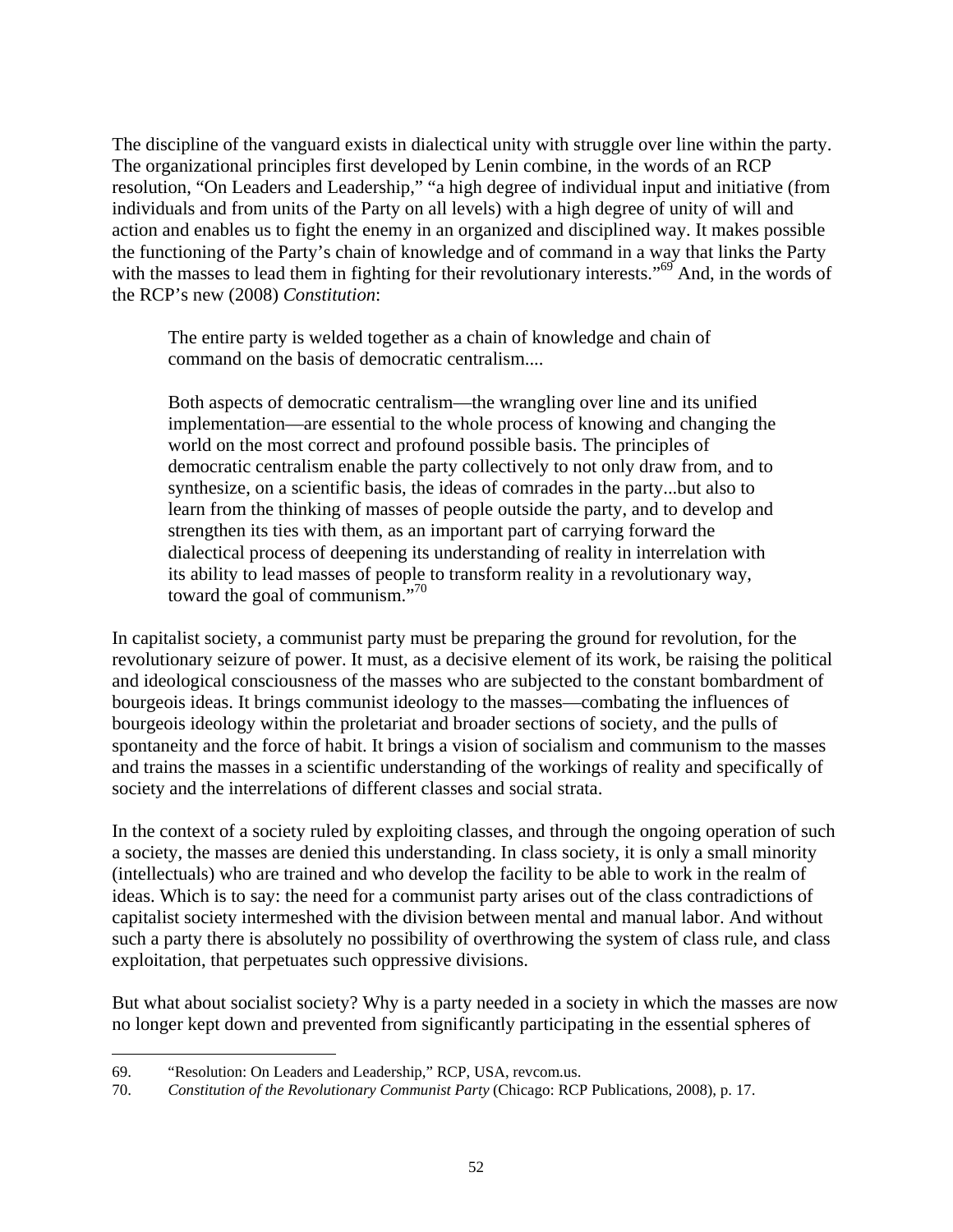decision-making and intellectual activity? Certainly, the process of making revolution and seizing power brings about immense changes. The repressive force and oppressive weight of the bourgeois state is shattered. A new state with new aims gives backing to the masses to remake the world. Moreover, in making revolution and seizing power, people do undergo great change overcoming divisions, finding new strength in collectivity, and taking up new radical and communist ideas.

But in a fundamental sense, the process of revolutionary transformation is just beginning with the seizure of power. It is why revolution needs to be made: only with and on the basis of seizing power does it become possible to radically change society and the thinking of the people. Indeed, the tasks of carrying the revolution forward are now even more complex and more challenging than what is involved with the initial seizure of state power. These tasks will not take care of themselves; they will not simply be sorted out by unmediated popular consensus.

Why not? Here we have to consider the physiognomy of socialist society. With all the great changes that a revolution ushers in, the great majority of people in socialist society, even for some time after the seizure of power, will not be revolutionary communists. In the early stages of socialism, there will be a relatively small solid core fully committed to the objectives, goals, and methods of communism. In addition, the gaps between mental and manual labor—including between those who have been trained in various spheres of science and of administration, as well as in fields such as engineering and other technical domains, etc., and those who have been locked out of such training—will remain on the "day after the revolution." And even as immediate steps are taken towards overcoming that gap, with the formerly oppressed and exploited beginning to enter into the realm of working with ideas in ways unimaginable under capitalism, this will be a protracted struggle throughout the socialist period.

This gets back to the overarching fact that socialist society is still a society divided into classes. New bourgeois forces will emerge out of the very same material and ideological conditions that must be transformed under socialism and, owing to the very contradictions and dynamics marking and driving socialist society, these forces will find concentrated expression at the top reaches of the party and state, and will seek to steer society down another road, back towards capitalism. These programs and outlooks opposed to the revolutionary transformation of society will not be "transparently bourgeois." It is instructive to recall that in revolutionary China, the "capitalist roaders" during the socialist period did not announce themselves as advocates of capitalism but rather stood on platforms for a more "efficient," a more "rational," and "livingstandards-based" socialism.

What makes this extremely complicated and acute is the fact that the major contradictions of socialist society get concentrated in the party itself—as the party in power with disproportionate authority and responsibility for leading the process of resolving the contradictions of socialist society in the direction of communism. The relationship of the party to society changes once a new socialist state, led by the communist party, is established. As the party in power, it can be turned into its opposite. The party, and with it the state framework, can be taken over by a new bourgeoisie and, again—for reasons having to do with the very nature of socialist society as a transition to, but not yet, communism, a society still marked by class division, existing in a world still dominated, for a relatively long period of time, by powerful imperialist states—this new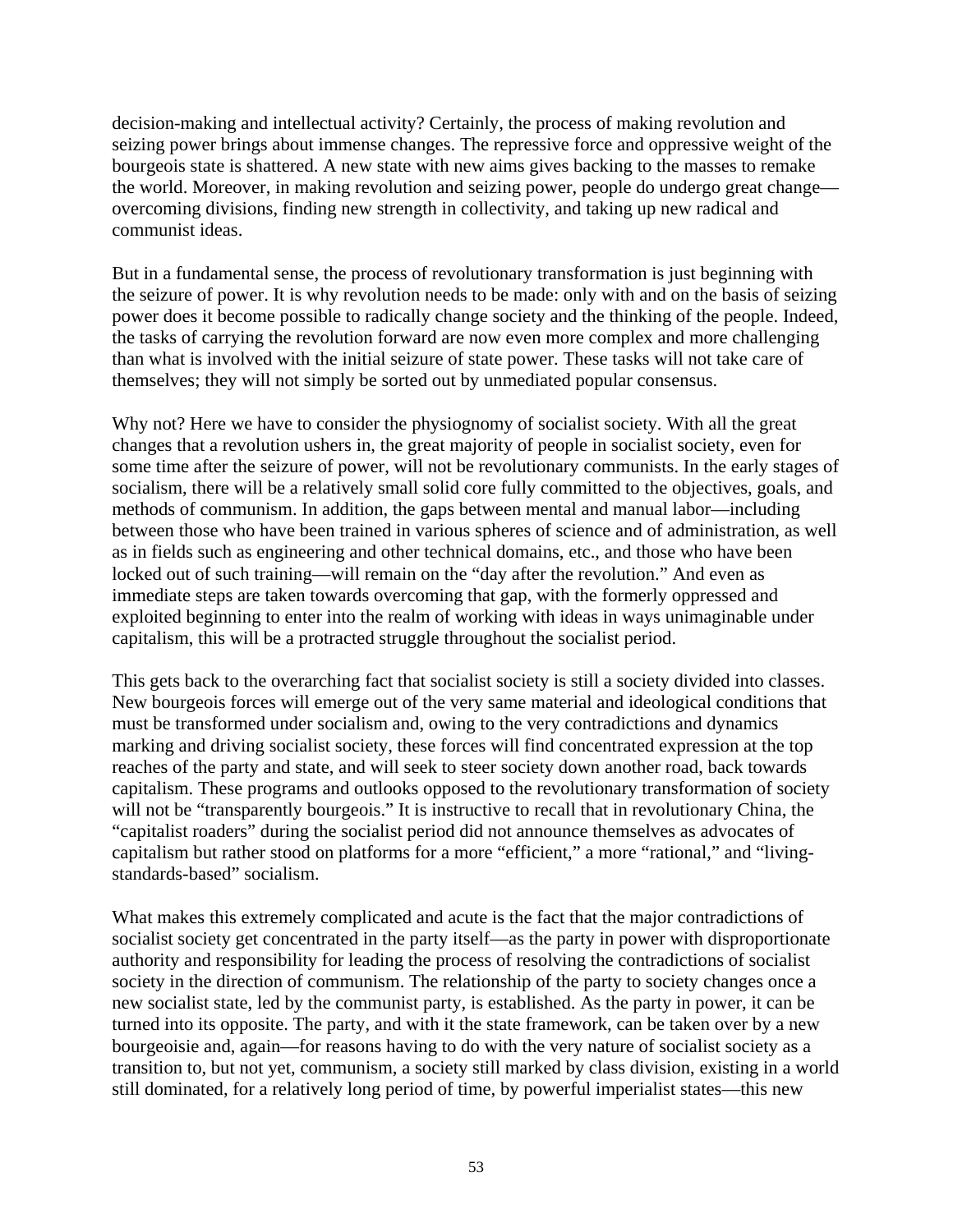bourgeoisie will find its most concentrated expression within the communist party itself, among those party leaders who adopt a bourgeois world outlook and take to the "capitalist road," as Mao so insightfully and scientifically summed up.

There is no simple solution to this. It is a problem and danger flowing from material and social reality; it is not "caused" by communists "obsessed with power." This is the real-life "dialectics" of the matter, which Alain Badiou cannot grasp.

The danger under socialism—and this will be addressed more thoroughly in the discussion of the Cultural Revolution—is that *bourgeois* authority (capitalist roaders) within leadership structures can seize power and turn these structures into a bourgeois authoritarian instrument of capitalist restoration—even in the name of the masses and of communism. This is why the revolution must continue under socialism, both to beat back these attempts and to further transform the structures of state and society. This understanding and the struggle flowing from it, reaching its highest point so far in the Cultural Revolution in China, marks a qualitative development in the theory and practice of the "party-state" paradigm.

Alain Badiou often invokes the masses' "capacity for truth"<sup>71</sup> for his "politics without party." Here is the contradiction. Socialist society must rely on the masses. The advance to communism must be the conscious undertaking of the masses of people making up the great majority of society; and a radically different kind of state empowers the masses. But what the experience of revolutionary struggle throughout the world and of socialist society has also shown is that it is not possible to rely on the spontaneity of the masses, to simply "go with the flow" of where the masses are at, to simply "trust" in the masses "as they are." The masses are pulled in contradictory directions, even in socialist society. It is a matter of fundamental principle and strategic orientation to rely on the masses, but this requires ideological work and struggle; it is about mobilizing their *conscious* activism.<sup>72</sup>

Given this social physiognomy, given the persistence of such things as commodity relations and the gap between mental and manual labor, given the still deeply entrenched influence of traditional ideas and values in socialist society, a vanguard is still needed—is indeed indispensable for the masses to continue on the road of emancipation, toward the final goal of communism. A vanguard must still bring scientific understanding to the masses; train the masses in the scientific outlook of communism; and continue to raise the sights of people to the big issues of society and the world. The vanguard in power must be learning while leading precisely to deepen its grasp of the world and the decisive contradictions influencing the development of things, not only in a particular country but in the world overall, and its ability to enable the masses to more and more consciously carry out the radical transformation of economic, social, and political relations and institutions, and of their own modes of thinking. Such leadership is needed to identify the most crucial questions facing society and to lead overall

 $\overline{a}$ 71. Badiou, *Infinite Thought*, p. 54.

<sup>72.</sup> *See* Bob Avakian, *Ruminations and Wranglings: On the Importance of Marxist Materialism, Communism as a Science, Meaningful Revolutionary Work, and a Life with Meaning* (revcom.us) and particularly the section "Relying on the masses, but not on spontaneity, even in socialist society" for more discussion of this point.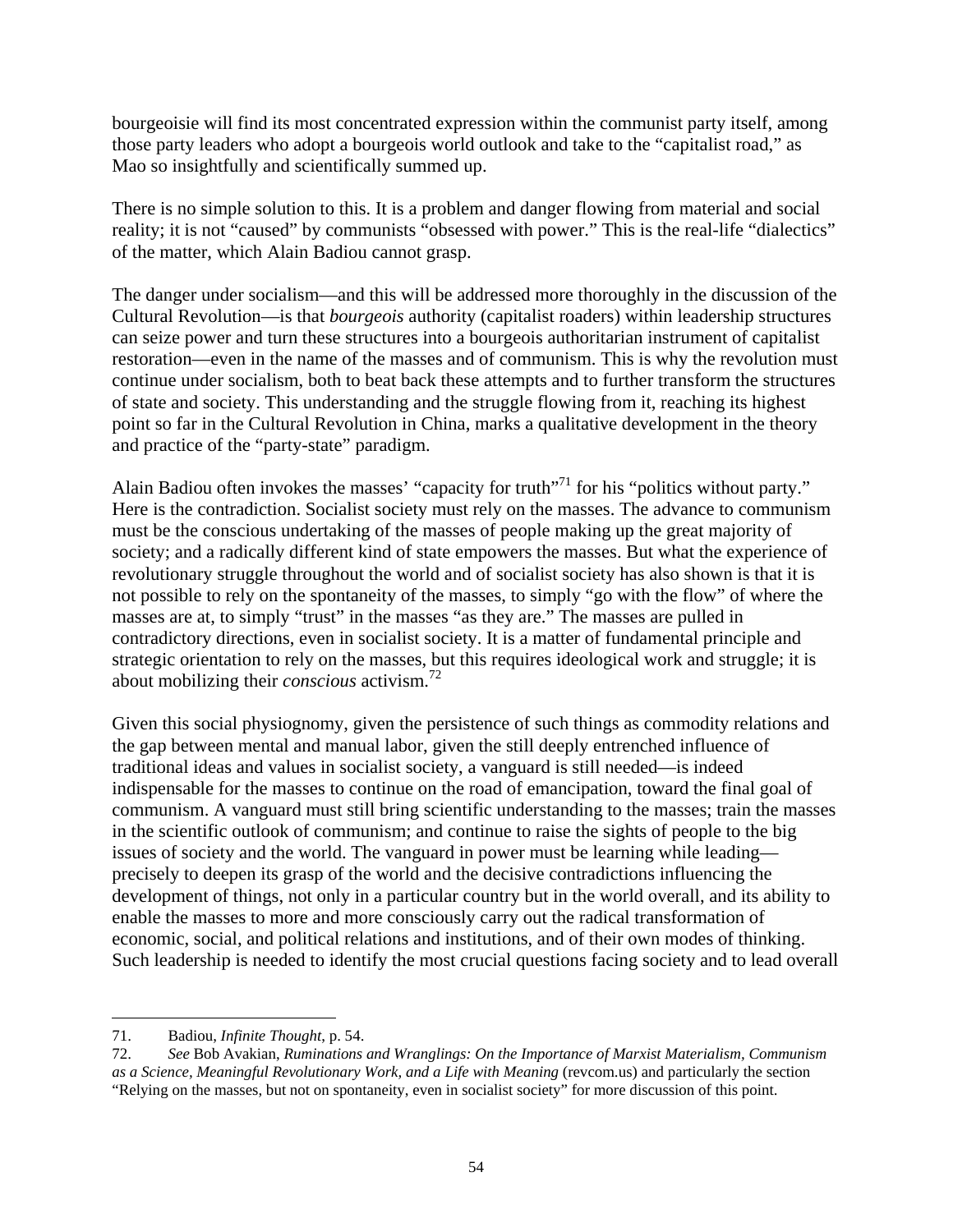in establishing the best possible terms of debate and struggle, in the whole swirl and ferment that will mark socialist society.

In sum, in socialist society it will remain the case, for a long period of time, that relatively small groupings of people, representing different and opposed class interests, will be exerting disproportionate influence. The question is not whether there will or will not be leadership in socialist society—that there will be one kind of leadership or another is certain and is rooted in objective reality, in the real contradictions that continue to mark society—but rather what kind of leadership, serving what goals and aims, guided by what principles? And this gets concentrated in the decisive contest under socialism: whether society will move forward along the socialist road towards communism, or back on the road to capitalism. For all these reasons, far from being "ill-adapted" to lead the new society, the party is the most essential organization in this whole transition; and its role must be institutionalized in a way that reflects that, and serves the continued advance to communism.

To be clear: how to maintain the party as a *revolutionary* party, as a *genuine communist* party, is a major question, one that Mao in particular grappled deeply with, as we shall see in the chapter on the Great Proletarian Cultural Revolution, and one that animates much of the new synthesis brought forward by Bob Avakian. Alain Badiou—and in this he is hardly unique or original can certainly point to problems and difficulties in the socialist transition, including contradictions bound up with specialized responsibilities of leadership. There were mistakes and shortcomings, some quite serious, in the first wave of socialist revolution. But without a party, you don't have a chance of correctly identifying and acting on these problems. Avakian, grappling with precisely this contradiction, has further conceptualized the role of the party in socialist society:

The party in socialist society must act as the vanguard not only in terms of being a party in power but *also* in terms of actively involving itself in and leading actually unleashing and winning leadership of—mass struggle in opposition to those aspects of the *status quo* which at any given time have become obstacles to the further revolutionization of society, which stand in opposition to the new revolutionary forces being brought forward. In short, [it must] be a party in power *and* a vanguard of revolutionary struggle against any parts of power that are blocking the road to complete liberation.<sup>73</sup> [emphasis in original]

#### *Once Again on Rousseau and Representation*

 $\overline{a}$ 

Alain Badiou's views on the state, the party, and on the party-state paradigm find their roots in Rousseau's view of a "general will" that cannot be mediated or represented, and that must be directly expressed. Badiou in a meditation on Rousseau:

…Rousseau rigorously proves that general will cannot be represented, not even by the State:… It frees politics from the state…. It resides entirely in the 'collective being' of its citizen-militants….

<sup>73.</sup> Bob Avakian, "The End of A Stage—The Beginning of New Stage," "A Final Note," *Revolution*, Fall 1990, p. 46.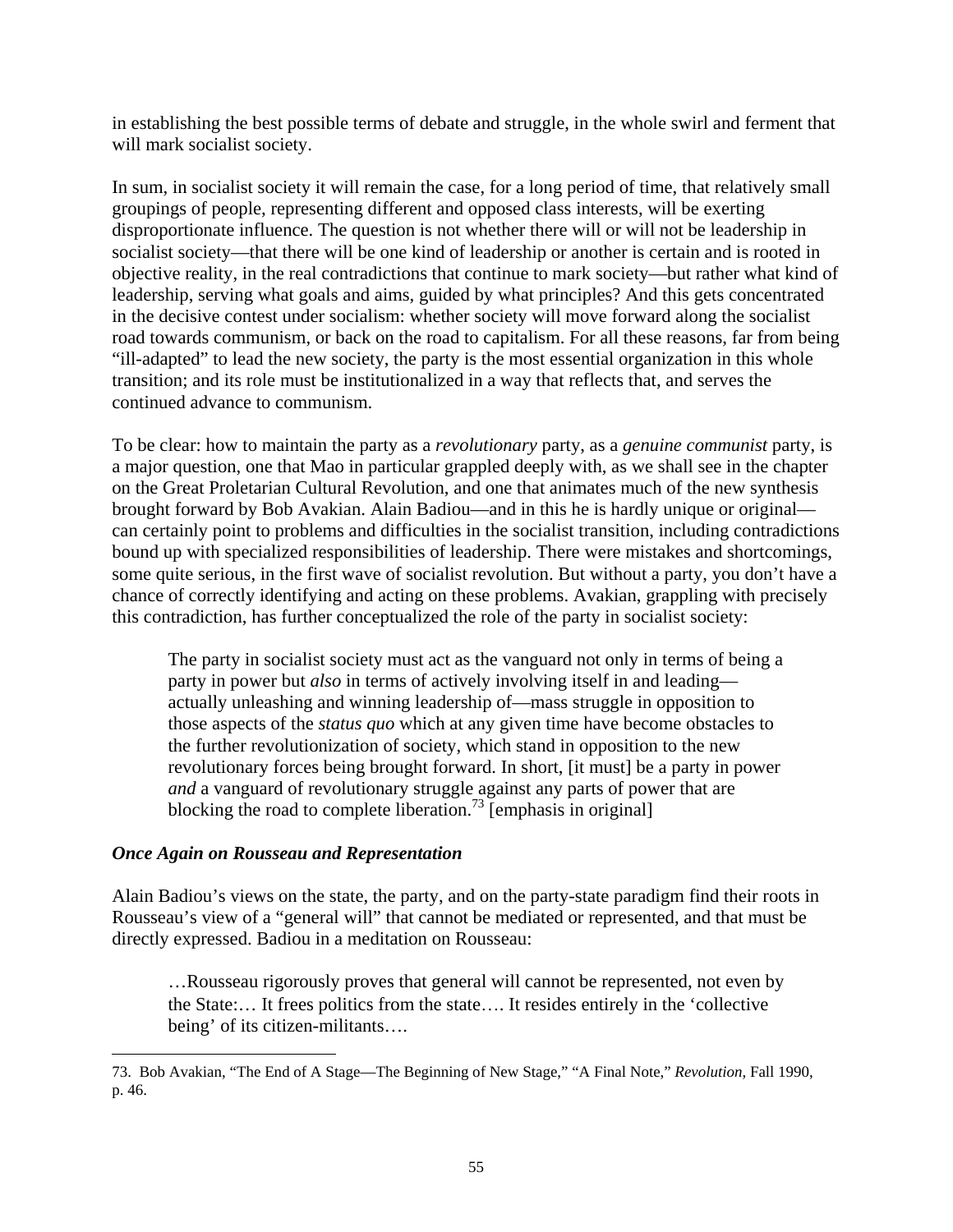…Rousseau's hostility to parties and factions—and thus to any form of parliamentary representativity—is deduced from the generic character of politics.… it is ruled out that politics be realizable in the election of representatives since 'will does not admit of being represented.<sup>74</sup>

Elsewhere, Badiou states:

… [T]he politics of emancipation can no longer work under the paradigm of revolution [state power – ed.] nor remain prisoner to the party-form. Symmetrically it cannot be inscribed in the parliamentary and electoral apparatus.75

We will not rehearse here the arguments about the "general will." What is pertinent in these statements is that Badiou proceeds to make another formalist move: to equate the bourgeoisdemocratic "parliamentary and electoral apparatus" with the revolutionary "party-state" form, as by his criteria both make claims to "representativity" of will. Again, this formalism masks the radical differences in underlying class content between the socialist state and capitalist state. Further, with respect to a communist party and its relationship to the masses, he misses the essence of what a vanguard concentrates and represents in its line.

In class society, unmediated or unrepresented politics, without states or parties, is in fact impossible. In an idealized Rousseau-land of formalist constructs, one can fantasize in such a way—but in this real world, class society is anything but free, or unmediated, of states or parties. The question is the content of such states and parties: do they serve to preserve and reinforce exploitative production relations, oppressive social relations, and traditional ideas—and yes, along with that, classes, states, and parties—or do they serve to unleash the masses to transform society in a direction towards getting beyond all class and social divisions and, yes, along with that, states and parties?

Badiou faults the bourgeois party-electoral process for trying to do the impossible: to represent a "general will" when, in fact, according to Rousseau, there can be no representation of such will. Badiou agrees with Rousseau that mediation and representation distort the individual wills that comprise the "general will." It is on this basis, of the distorting effects of mediation, that Alain Badiou finds "parliamentary parties" fatally flawed. But the reality is different. While bourgeois parties claim to be representing, or responding to, individual wills, to the preferences of individual voters (and blocs of such voters), etc., they in fact represent the interests of a *class* (the bourgeoisie) that stands in fundamental antagonistic opposition to another class (the proletariat).

What about communist leadership? To begin with, it is not a matter of representing a general will of a society—this cannot be done in a society divided into classes. But neither is communist leadership a question of "representation" of the "will of the masses," as that spontaneously

<sup>74.</sup> Badiou, *Being and Event*, pp. 347-48.

<sup>75.</sup> Badiou, *Logics of Worlds*, p. 518.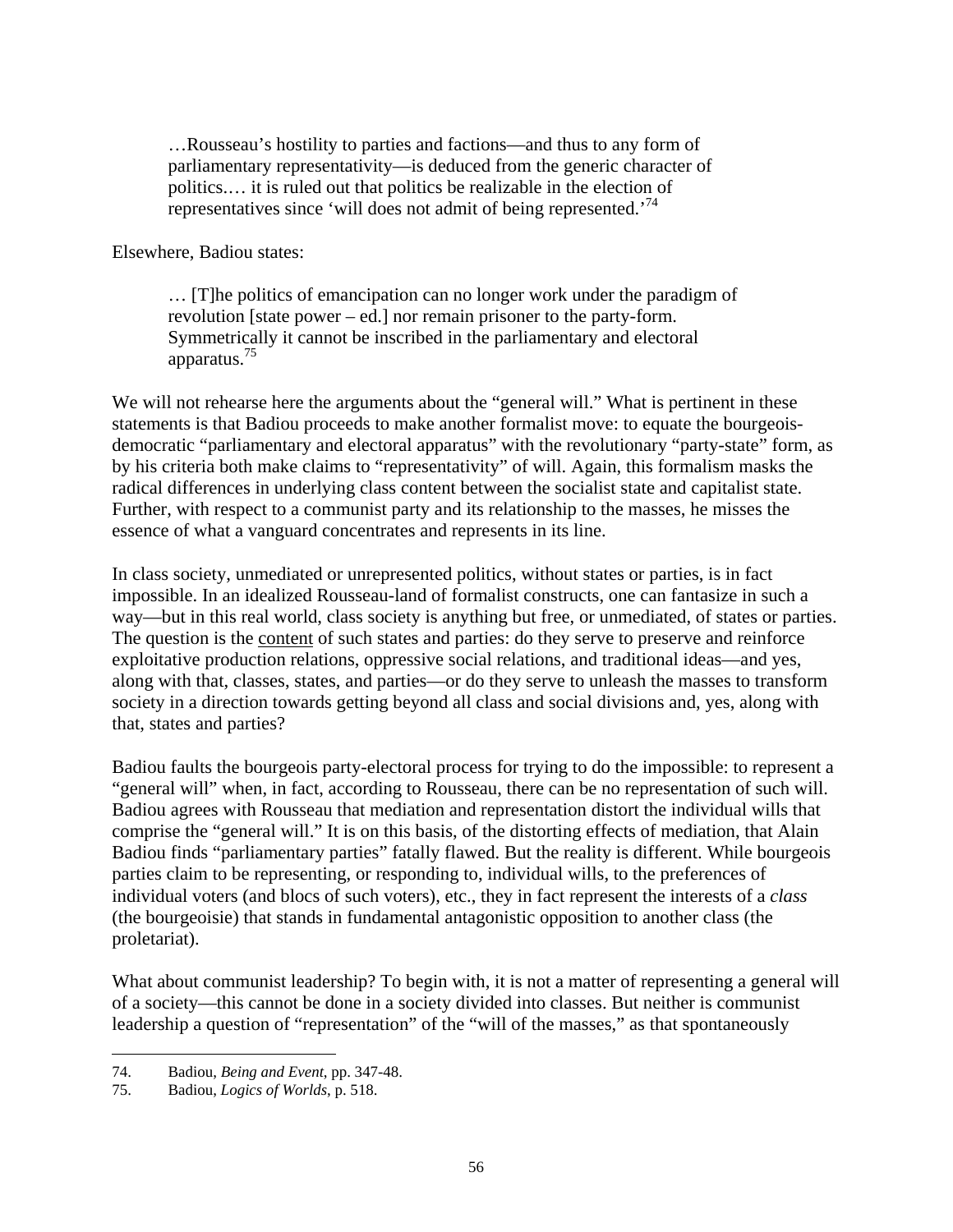presents itself at any given time. The essence of communist leadership is ideological and political line. The vanguard role of a communist party is to "represent" the highest interests and fundamental needs of the masses—to achieve communism—not the temporal political mood or inclinations of this or that section of workers or other strata in society (although a party taking responsibility for leading society forward towards communism must have a deep understanding of the "social configuration" and class composition of society and the moods of different sections of the people at any given time, and the party's specific policies at any given time must take all this into account).

Without the party, the highest interests of the proletariat, as concentrated in ideological and political line, and reflecting the science, revolutionary political movement, and goal of communism, will not be "represented," that is, they will not become a material and ideological force in the world. Without the party, the highest interests of the proletariat will, in fact, be sacrificed. These interests must, and can only, find concentrated expression in the party's ideological and political line, reflecting and giving living expression to the science, revolutionary political movement, and goal of communism.

Every class other than the proletariat has spontaneity—traditional thinking and ideas and the weight of the economic and social relations in society—on its side. The revolutionary interests of the proletariat, by contrast, cannot be realized by relying on spontaneity. But the answer to spontaneity is not for communist leadership to try to rely on compulsion in the name of combating spontaneity. No, the orientation has to be that of unleashing a process around the unresolved contradictions of socialism, as a propulsive force in socialist society—and, yes, giving leadership to this—summing up and giving direction, learning while leading, and working to break down the division between leaders and led.

There is a definite logic—and once again especially for certain strata in society, in particular radicalized sections of the petite bourgeoisie, there is a certain lure—to Alain Badiou's attack on the vanguard party (it is "of no practical use to us"). His politics of equality, even its most "radical" and self-described "emancipatory" incarnations, can and do find spontaneous expression in the gravitational force-field of bourgeois-democratic society. The reason is that bourgeois democracy is structured around principles of formal equality. This in turn corresponds to and is reinforced by bourgeois society's economic substrate of commodity production, which is governed by exchange of equivalents (commodities exchanging at their value). But Badiou's arguments have nothing to do with—or, more precisely, lead away from—the radical transformation of society, to rid the world of relations of exploitation and oppression, and all their horrendous consequences, and to bring about a true emancipation of humanity.

### *"Classless Bureaucratic Submission," or Again, Is Line Decisive?*

In *Metapolitics*, Alain Badiou poses his meta-question:

…[W]e must ask the question that, without a doubt, constitutes the great enigma of the century: why does the subsumption of politics, either through the form of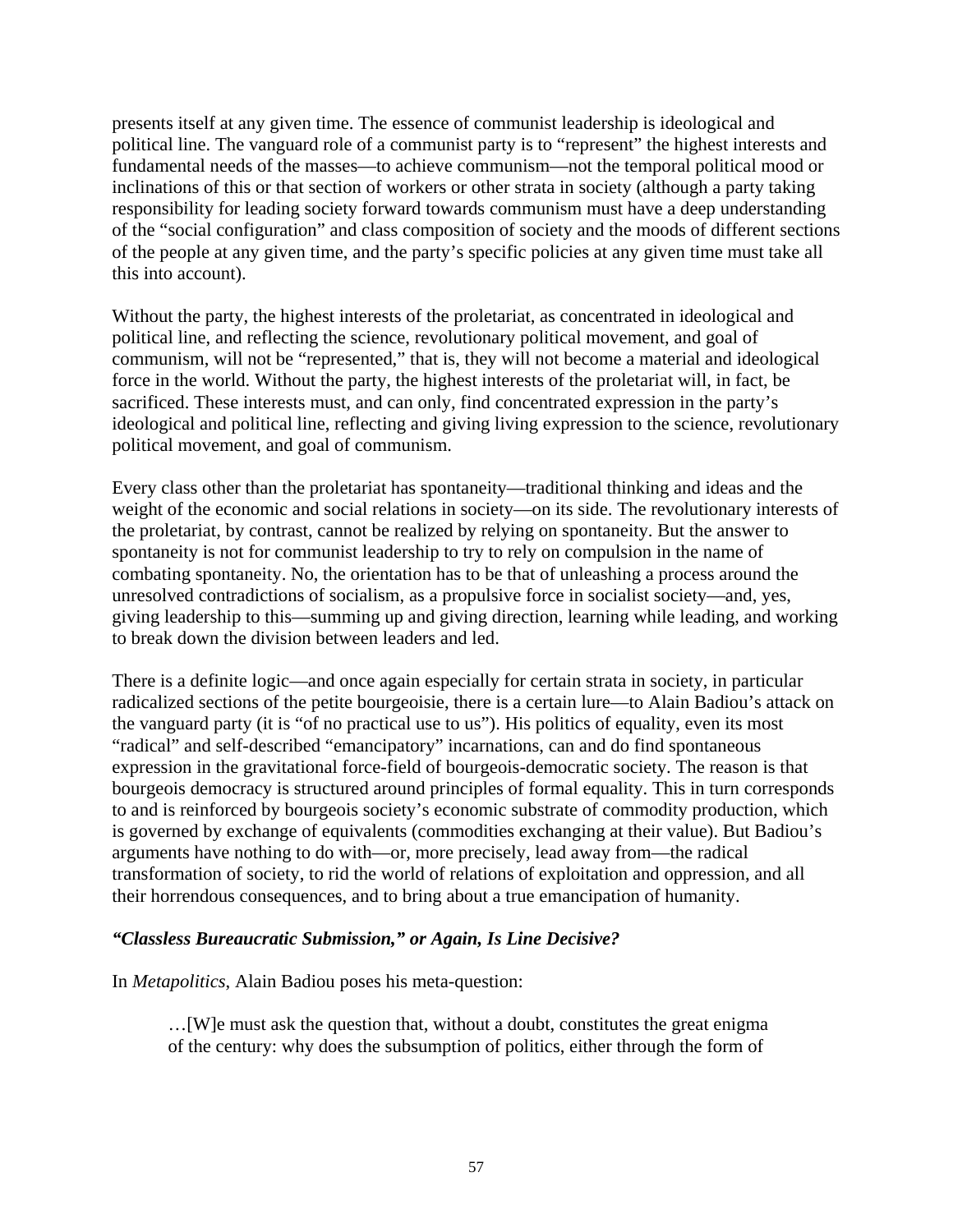the immediate bond (the masses) or the mediate bond (the party), ultimately give rise to bureaucratic submission and the cult of the state?<sup>76</sup>

Wrapped up in this question, or rather this contrived thesis, are many core tenets of "antitotalitarian theory" (this despite Badiou's repeated disavowals). There is a series of operative assumptions: that taking the responsibility for leading and running a proletarian state—and in that context, unleashing the masses, under the leadership of a party—leads to the rule of a (classless) bureaucracy and the forcible imposition of its will. Let's unwrap some of this, starting with the issue of bureaucracy.

The idea that the masses could directly exercise their political authority without communist vanguard leadership, without the "the party-state" (or, more properly, the socialist state within which the party plays an institutionalized leading role), flies in the face of the actual contradictions and the social-ideological development of the socialist societies that have existed, and what will be faced in the socialist societies that come into being in the future.

The very complexity of capitalist but also socialist society imposes a highly developed division of labor. There are specialized leadership-administration responsibilities in socialist society that place disproportionate authority in the hands of political leaders. Science, technology, and other fields require a high degree of specialization and advanced knowledge. Here we find expressions of class-divided society, including where differences between mental and manual labor, town and country, workers and peasants, men and women, etc., still exist and continue to form the basis of class distinction.

In communist society, there will be differentiation of tasks, but no longer will this be fixed and socially encoded, and no longer will it involve the enslaving subordination of the individual to any division of labor; there will, rather, be the conscious sharing in the multiplicity of tasks, which itself will be highly fluid.

In socialist society, the question is not in essence whether there will be cadres, leaders, managers, etc. This is a reality that socialist society inherits. Suppose you sent every last official and administrator packing? It would very quickly be necessary to beg them back or find others who could take their place, playing the same essential role, because a complex and interdependent socialist economy and society require leadership, coordination, and varying levels of specialization.

So does socialist society simply accommodate itself to the existing social division of labor? No. It must be working actively, and radically, to transform the social division of labor.

The decisive question is line—what line is leading at all levels of society, especially at the highest levels. Is administration in planning, is leadership in education, and in other spheres and in individual units serving the all-around transformation of society towards communism, or are methods that smack of class society and even class oppression being resorted to and relied upon?

 $\overline{a}$ 76. Badiou, *Metapolitics*,, p. 70.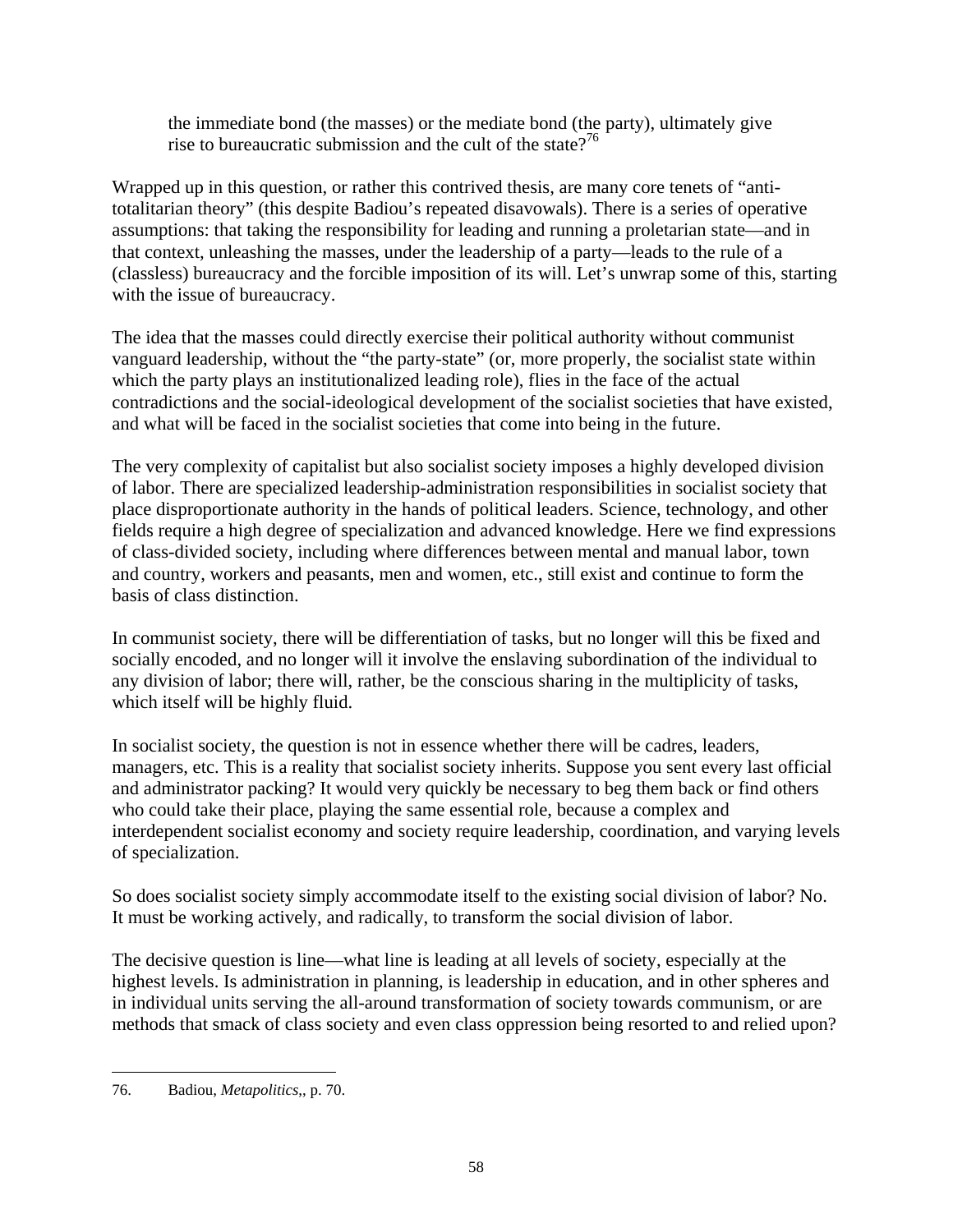This is not a given; it must be the object of mass debate, struggle, and ongoing social interrogation.

There is, at the same time, a crucial question of remolding administrative strata and waging ideological struggle with the aim of winning them to remain on the socialist road, overall and specifically in their role within the state apparatus, while at the same time fighting to prevent the transformation of this same apparatus into one serving the dictatorship of a new bourgeoisie. This is why, while targeting a relative handful of capitalist roaders, the Cultural Revolution was also a tremendous school of education, as well as class struggle, a fiery test not only for the masses but especially for the party and administrators at all levels.

Yet and still, the social division of labor cannot be frozen. On the basis of a revolutionary line, socialist society must also move to restrict the differences between leadership and led, between mental and manual labor, between professional and nonprofessional, and other such contradictions, to the greatest degree possible at any given stage of social-economic development.

There are, at any given time, material and ideological constraints to how far you can go in reducing gaps in skill and function. But you have to be pushing against those limits. This will involve new collective forms, and will involve experimentation with new social-institutional arrangements, towards breaking down the lingering hierarchy of occupational and administrative specialization. This was one of the hallmarks of the Cultural Revolution, an orientation with realworld ramifications, about which Badiou has very little to say. The Cultural Revolution also demonstrated that this is a question of class struggle. Big transformations in Chinese society took place as a result of the struggle against the capitalist roaders at the top levels of the party. (Badiou can only muster a glancing and perfunctory reference to the policy of combining political leadership, including from among the masses, with specialists—or what was called "red and expert" and "nonprofessionals leading professionals.")

In communist society, the tasks of administering and governing society, and the capability for doing so, become part of the collective responsibility and capacity of the individuals making up society. The tasks of administration will no longer embody class antagonism or the social inequality of specialization. In the socialist transition, the role, and challenge, for vanguard leadership is to find the means, through development of policy and through giving overall direction to revolutionary struggle—leading while learning, and learning while leading—to continue the advance towards the abolition of such class antagonism and social inequality, through the long-term process of struggle that will be required to transform the material and ideological conditions in which these antagonisms and inequalities are grounded and which, so long as these conditions persist and have not yet been uprooted, will tend to regenerate these antagonisms and inequalities.

# *Institutionalized Communist Leadership, the Leadership-Led Contradiction—and a New Synthesis on This*

We have been theoretically arguing and showing, with historical examples, the decisive, and indeed indispensable, role a vanguard party plays, and must play. When led by a revolutionary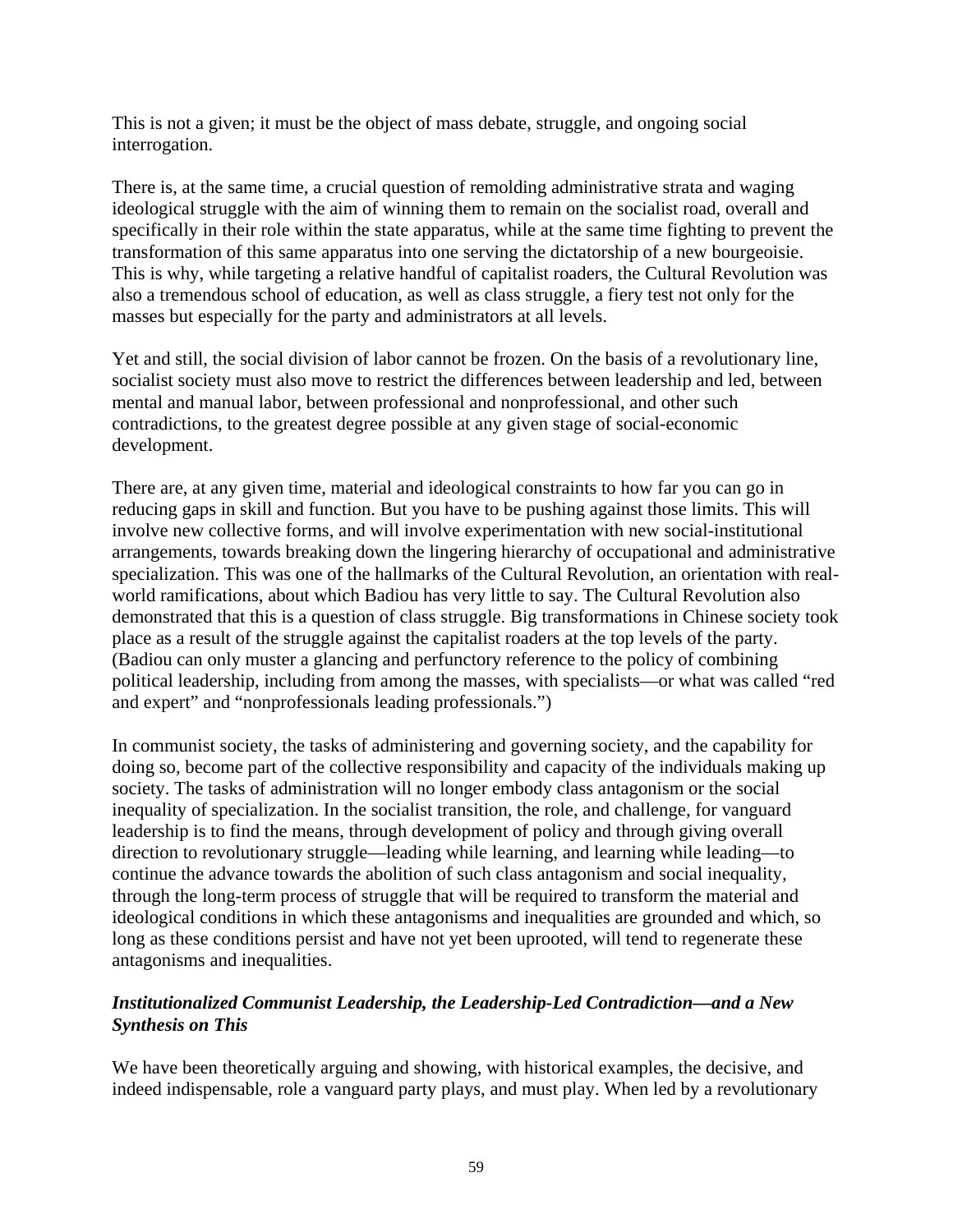communist line, the party and the socialist state are precious instruments for emancipation, indeed the *necessary* means for moving society beyond the "4 Alls," to where it is no longer necessary to have such institutionalized leadership. Such a party is, fundamentally, a liberating instrument all the way through this process, with all the twists and turns that will inevitably be involved.

Yet there is a world-historic contradiction concentrated here, one that Alain Badiou fails to recognize, having rejected the "party-state paradigm" and the real contradictions bound up with the socialist transition and the means of getting beyond the "4 Alls."

Badiou fails to see the unity between the so-called "party-state"—the dictatorship of the proletariat led by the vanguard communist party—and the liberatory and emancipatory process it unleashes. He sees the disproportionate authority of the party as being in absolute opposition to mass initiative, rather than understanding the actual dialectical relation involved and the way in which—on the basis of a correct line, and so long as it is characterized by such a correct line the party will much more serve to unleash, rather than to suppress, the initiative of the masses.

We need to step back. It is the case that, since their historical emergence, all states, including the proletarian state, have been led by a small group of people, relative to the population as a whole (and even relative to the class whose interests the state fundamentally serves). All state systems in exploitative class society have served the interests of a dominant class that was a minority of society. And all political systems in class society institutionalize ruling class leadership in one way or another.

The difference under socialism is that the minority leading the dictatorship of the proletariat stands in a qualitatively different relationship to society. Unlike the situation in all previous forms of state, this leadership concentrates and upholds the interests not of an exploiting minority but of the vast majority of world humanity. It seeks to lead and unleash the masses to administer this state and master society—and to wage struggles and carry forward transformations so that this state is indeed a radically different type of state. And this "modality" of leadership aims to overcome the material and ideological conditions calling forth both a state and the need for institutionalized communist leadership.

But there is this contradiction in socialist society: the state is not, in any direct or "unmediated" sense, in the hands of the majority of society. The masses exercise power in socialist society both *indirectly*, through the role of leaders and representatives from various mass organizations; and increasingly, through the forward motion and development of socialist society, *directly*, in gaining the capability to take ever greater responsibility for the direction of society and for administering society in all spheres.

Still, the contradiction between leadership and led continues deep into socialist society. This world historic contradiction requires, as discussed earlier with respect to the socialist state and its "withering away," a dialectical approach towards its resolution. It requires further scientific inquiry and summation in order to develop still better methods for handling and resolving this contradiction—to overcome, step-by-step and in waves, the contradiction between the vanguard and the broad masses.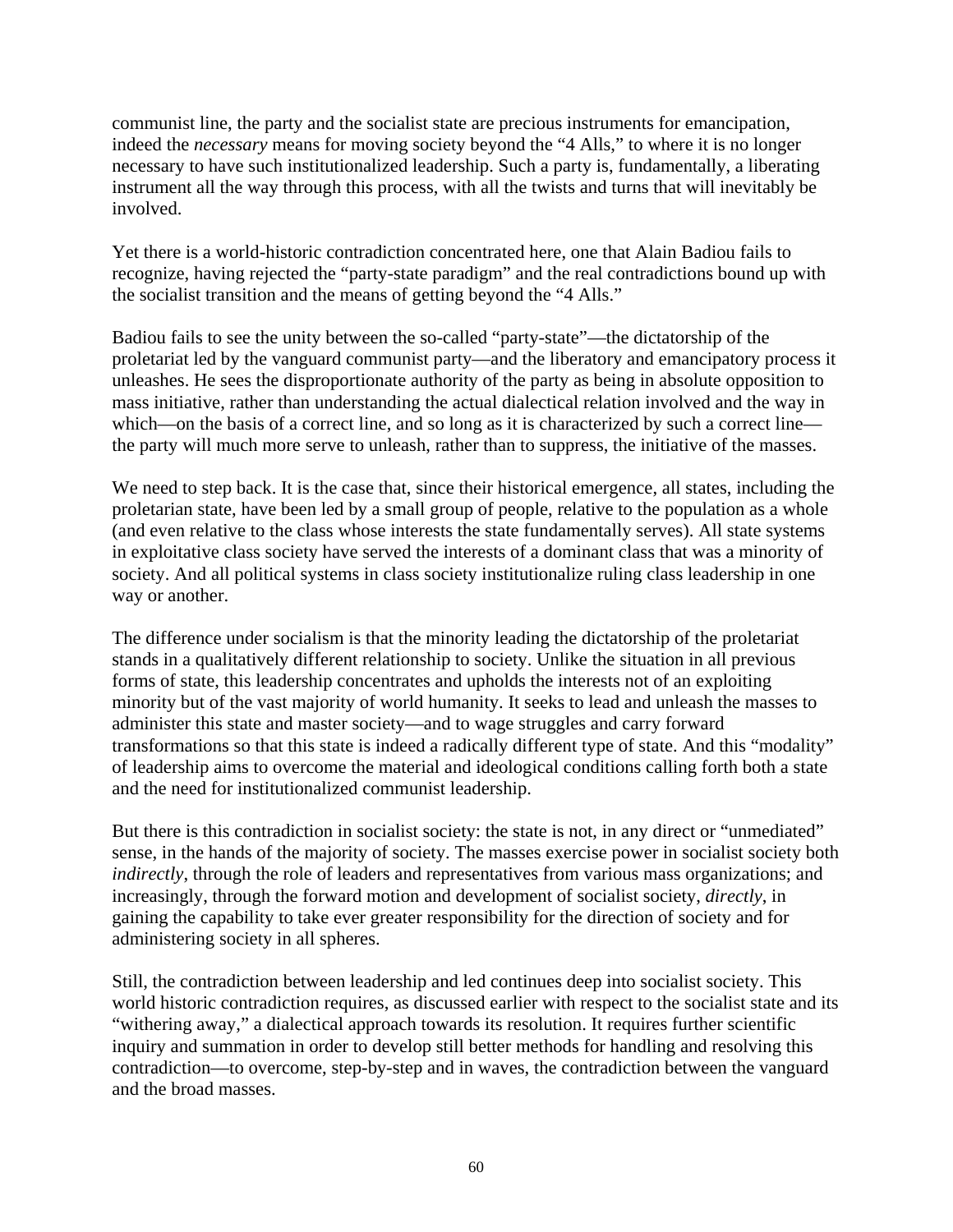Avakian has been taking up this challenge. He has, as discussed earlier, put forward the need for the party in socialist society to both wield power *and* "be a vanguard of revolutionary struggle against any parts of power that are blocking the road to complete liberation." He has also put forward the formulation "solid core with a lot of elasticity" to describe the orientation of the party in the future socialist society. This "solid core/elasticity" relation bears both on the kind of society socialism must be and on the contradiction between leadership and led.

Avakian has conceptualized a certain approach. First, there must be a solid core of leadership. This solid core must firmly grasp the fundamental and final goal of the revolution, the achievement of communism, throughout the world, and must hold firmly onto the reins of power against imperialist pressure and capitalist elements arising within socialist society—including within the party itself, where these elements will seek to form headquarters and struggle for power at leading levels—and it must maintain the new state power as a *socialist* state power in transition to communist society. Second, this leadership must expand the solid core to the greatest degree possible at any given time. Third, it must be consistently working towards the realization of the conditions where such a solid core will no longer be necessary. And, fourth, it must give expression to the greatest degree of elasticity at any given time.<sup>77</sup>

This last point (elasticity to the greatest degree possible at any given time) emphasizes again that what is being envisioned is not simply more debate and dissent on a more or less "linear" basis as a more or less direct extension of the party's line and policies at any given point—but a much more complex process, involving much greater initiative on the part of growing numbers of the masses, in relation to which the party must strive to play its vanguard role and win growing numbers of the masses to become more conscious of the need for, and to struggle more consciously for, the objectives of the communist revolution. Socialism assuredly cannot be some single "line of march" forward but must involve people going, and feeling they can go, in all kinds of creative and diverse directions; it must involve dissent and contestation raging over the big issues of society and the world; it must involve the continual deepening of understanding of goals and methods of communist revolution, the continual interrogation of society and its leadership in all spheres and all institutions and structures.

The task of leadership is not to "manage" this but to give overall direction in accordance with its communist outlook and objectives. Through the development of this overall process, the solid core will be expanding. The more far-reaching and probing and experimental this process is, the greater the risks of losing power. But without actively seeking to go to that "brink of being drawn and quartered," as Avakian has put it, you will not be changing society in the ways it must be changed, the masses of people will not be gaining the knowledge and understanding they must, and they will not be able to increasingly develop the ability to rule and transform society, in the direction of communism—and to finally overcome the contradictions and conditions that underlie and give rise to the need for institutionalized vanguard leadership.

This is an orientation not just for leadership. It is an approach that masses of people must be grappling with in socialist society, and even before that—in the course of developing the mass

<sup>77.</sup> *See* Avakian, "Making Revolution and Emancipating Humanity," p. 36.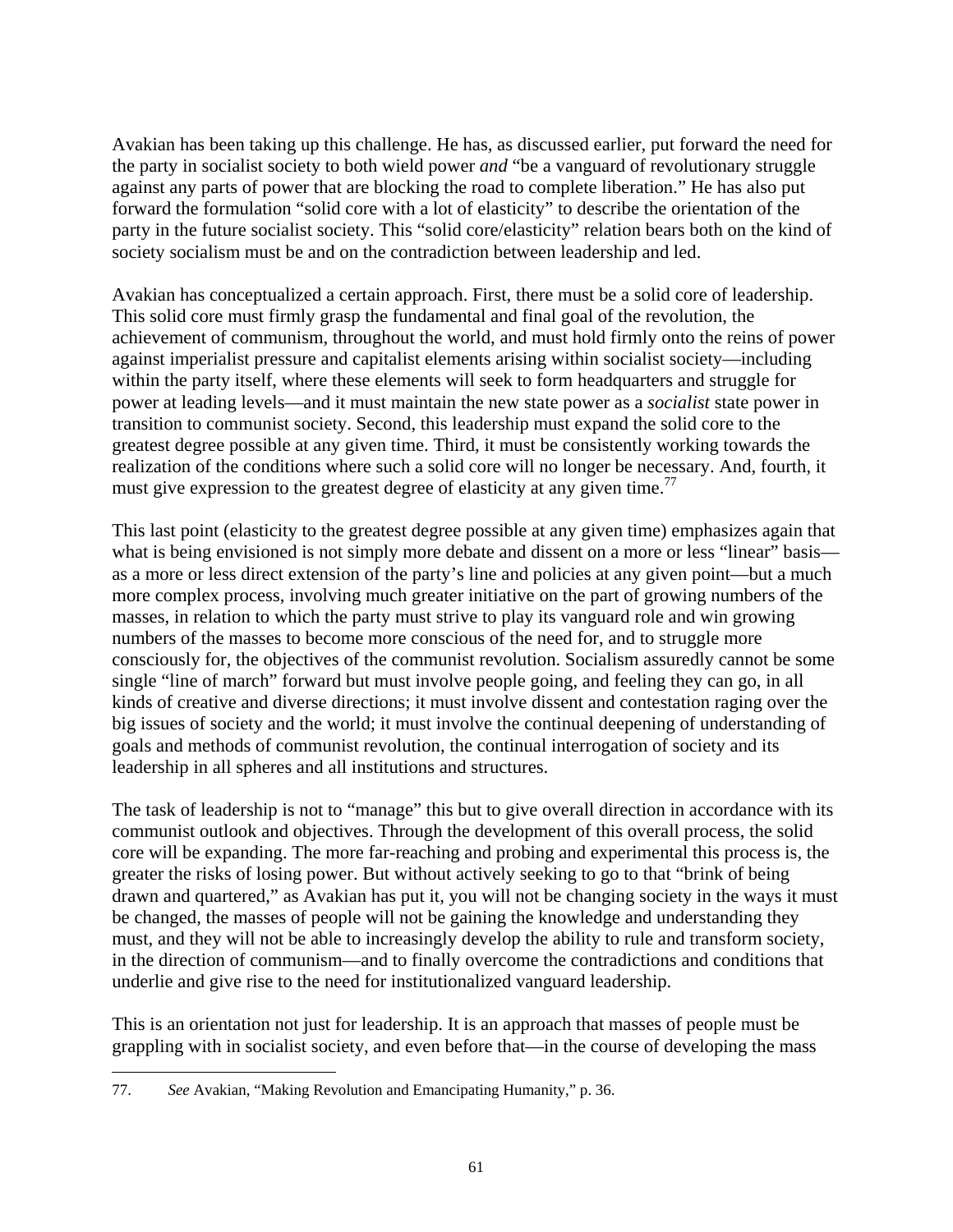revolutionary struggle that will lead to the overthrow of capitalism—growing numbers of people must be grappling with this, as a crucial part of preparing for and fitting themselves to rule and revolutionize society, once power has been seized.

Contrary to the arguments of Alain Badiou, the "party-state" framework—the dictatorship of the proletariat, led by its vanguard party—is an essential tool for the liberation of the exploited and oppressed masses, and ultimately for the emancipation of humanity as a whole from relations of exploitation and oppression. A scientific—a materialist and dialectical, as opposed to an idealist and ahistorical—summation of historical experience, including the historical experience of socialist society itself, profoundly underscores this fundamental truth. But this framework has also undergone qualitative development. A new stage of communist revolution demands this.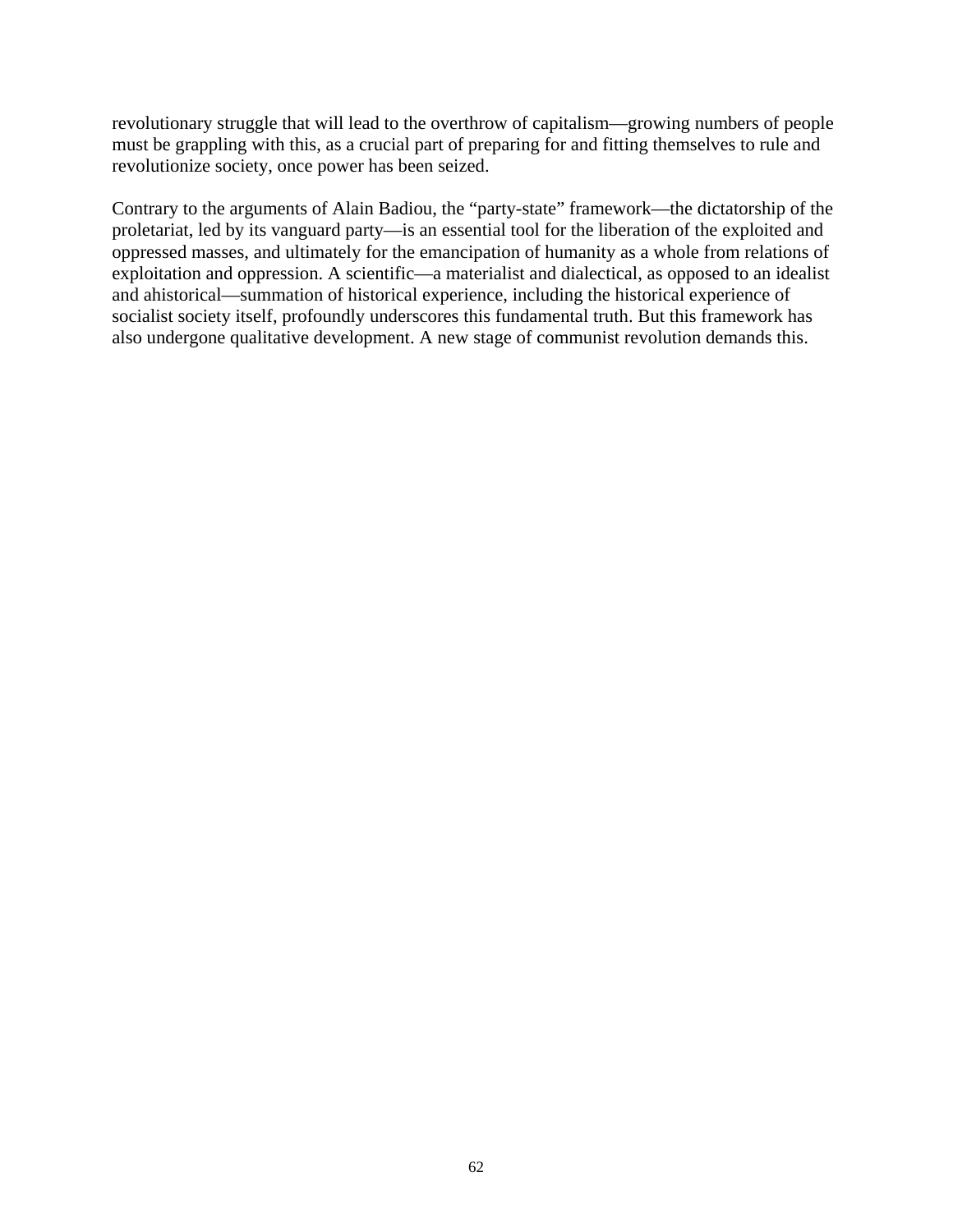# **CHAPTER IV: REREADING THE CULTURAL REVOLUTION IN ORDER TO BURY THE CULTURAL REVOLUTION**

#### **Introduction**

In discussions about Alain Badiou, it is often suggested that, whatever disagreements one might have with him, he is at least stimulating serious discussion of the Cultural Revolution. And at a time when communism is so widely reviled, how could this not be a good thing?

Certainly, much of Badiou's reputation derives from his ongoing reference to the Maoist movement in the world during the 1960s and 1970s and his apparent refusal to back away from identifying with and supporting the Great Proletarian Cultural Revolution (GPCR). "I am there, I am still there," writes Badiou, evoking the poet Rimbaud who took part in the Paris Commune.<sup>78</sup> A seemingly rare and audacious stance.

Actually, what sets Alain Badiou apart from most contemporary commentators on the Great Proletarian Cultural Revolution is this: *where most of them distort the Cultural Revolution in order to attack it, Badiou ends up distorting it in order to embrace something else*. Or better put, Badiou embraces aspects and features of the Cultural Revolution isolated from its actual context and placed into a different, and in fact opposing, world view from that of the goals and viewpoint of Mao Tsetung, the revolutionaries in China, and tens of millions who actively took part in the Cultural Revolution with an unprecedented level of consciousness.

The high-water mark of the "first wave" of proletarian revolution, of the historical experience of the dictatorship of the proletariat, was the Great Proletarian Cultural Revolution (GPCR) of 1966-1976. Mao's theoretical analysis underlying the GPCR:

[C]leared up a great deal of confusion as to whether, and why, there was a danger of capitalist restoration in socialist society, and which provided fundamental guidance in mobilizing masses to advance on the socialist road in opposition to revisionist forces whose orientation and actions were leading precisely towards such a capitalist restoration. The Cultural Revolution in China was the living embodiment of such mass revolutionary mobilization, in which tens and hundreds of millions of people debated and struggled over questions bearing decisively on the direction of society and the world revolution. For ten years, this mass upsurge succeeded in holding back, and putting on the defensive, the forces of capitalist restoration, including high officials in the Chinese Communist Party such as Deng Xiaoping.79

<sup>78.</sup> Alain Badiou, "The Cultural Revolution: The Last Revolution?" p. 291. This and all further citations to this article are from the English language translation in Badiou, *Polemics*.

<sup>79.</sup> *Communism: The Beginning of a New Stage*, p. 17.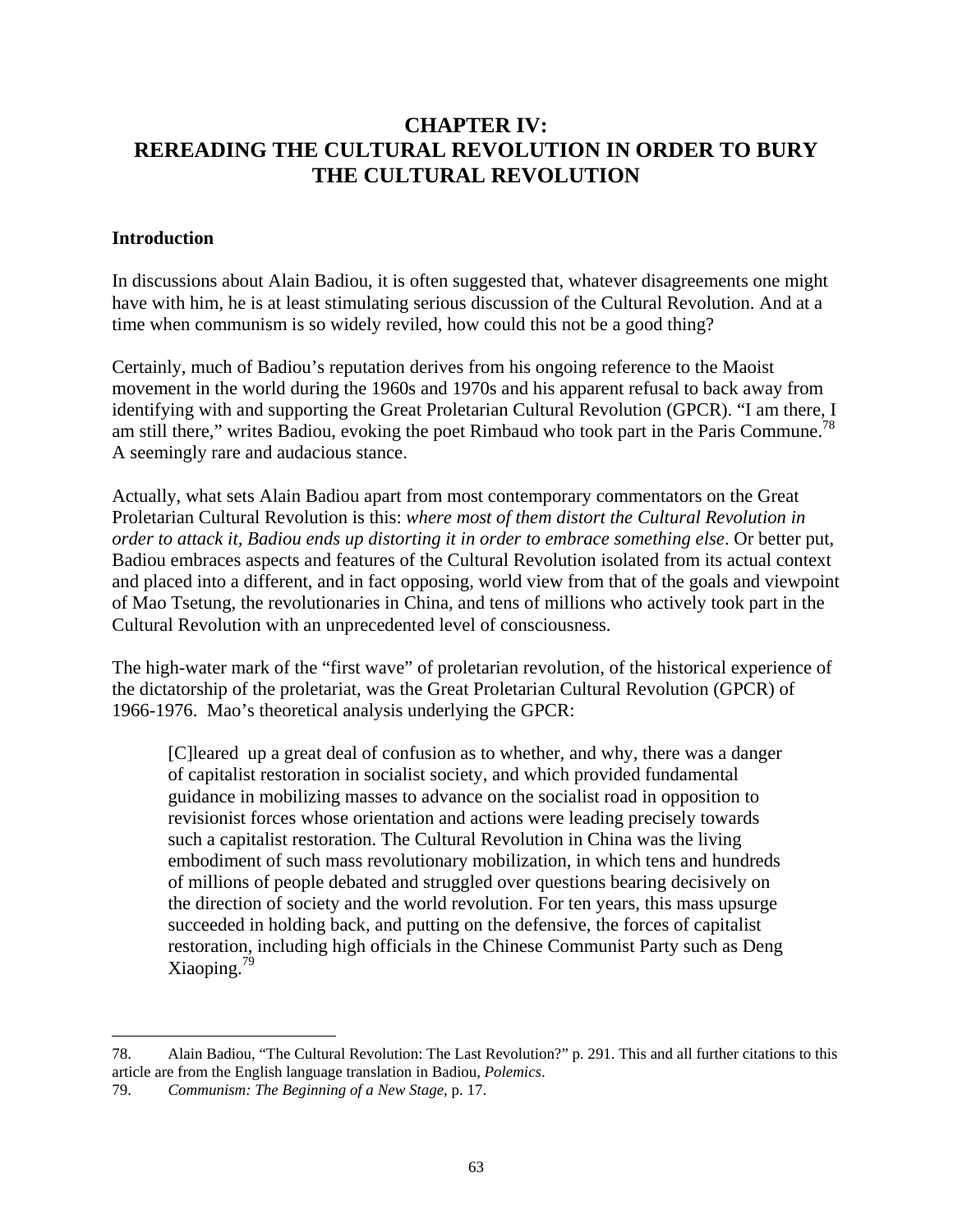Mao's famous call to "bombard the headquarters" (the revisionist headquarters) of the Communist Party of China flowed from his scientific understanding of the contradictions of socialist society, its political economy, and the very nature of socialism as a *transition* from the old society towards the communist future. This transition, as discussed in the previous section, is and can only be the dictatorship of the proletariat, which must advance—continuously but through stages and twists and turns—until all of the conditions that give rise to class society (the "4 Alls") have been finally eliminated.

This *materialist* understanding of the goal and content of communist revolution (to overcome the division of society into classes) and of the means to get there (the dictatorship of the proletariat—and the continuation of the revolution under that dictatorship) is quite opposite to Badiou's analysis of the GPCR.

In its most immediate sense, the Cultural Revolution was a monumental struggle to *seize back* those portions of political power that had been usurped by the "capitalist roaders" inside the Communist Party of China, who exerted considerable and growing authority in much of the administrative apparatus and planning councils, in the military, and in the educational, health, and cultural sectors. Mao Tsetung and the revolutionaries in China called forth the masses of people to prevent the reversal of the revolution and to continue to advance along the socialist road.

For 10 years, proletarian rule not only "held out" but was itself revolutionized *and* used to carry out the most far-reaching and liberating transformations human society has yet to witness: from new collective forms of factory management, to educational innovations that saw youth integrate with peasant masses, to struggles against the private appropriation of knowledge, to peasants debating out the lingering influence of Confucian morality and ideology, to the revolutionary transformation, in form and content, of traditional Chinese opera and other spheres of art and culture. Throughout, this was a revolution in the realm of ideas and ideology—in people's thinking and values—with hundreds of millions evaluating themselves and others against the standard of "serve the people," and the fundamental orientation and aims of the communist revolution.

From our perspective today, more than 30 years after the defeat of the Cultural Revolution in China, the results of the line of the capitalist roaders are vividly on display in contemporary China. We can observe with horror and revulsion the breakneck capitalist development built on the backs of countless millions of impoverished workers, the destruction of socialist agriculture and public educational and health infrastructure in the countryside, the massive despoliation of the environment, the swaggering steps China is taking in Africa and elsewhere to secure exploitative commercial interest, the glorification of individual greed ("To get rich is glorious," as Deng's slogan put it), etc. All of this is the direct result of where the "bourgeoisie in the party" was seeking to take China, and eventually succeeded in doing so.

In the critical commentary that follows, we treat two aspects of Alain Badiou's analysis of the Cultural Revolution: his overall view of the party-state structure that was being contested and revolutionized during the GPCR; and his more particular account of the Shanghai Commune of early 1967.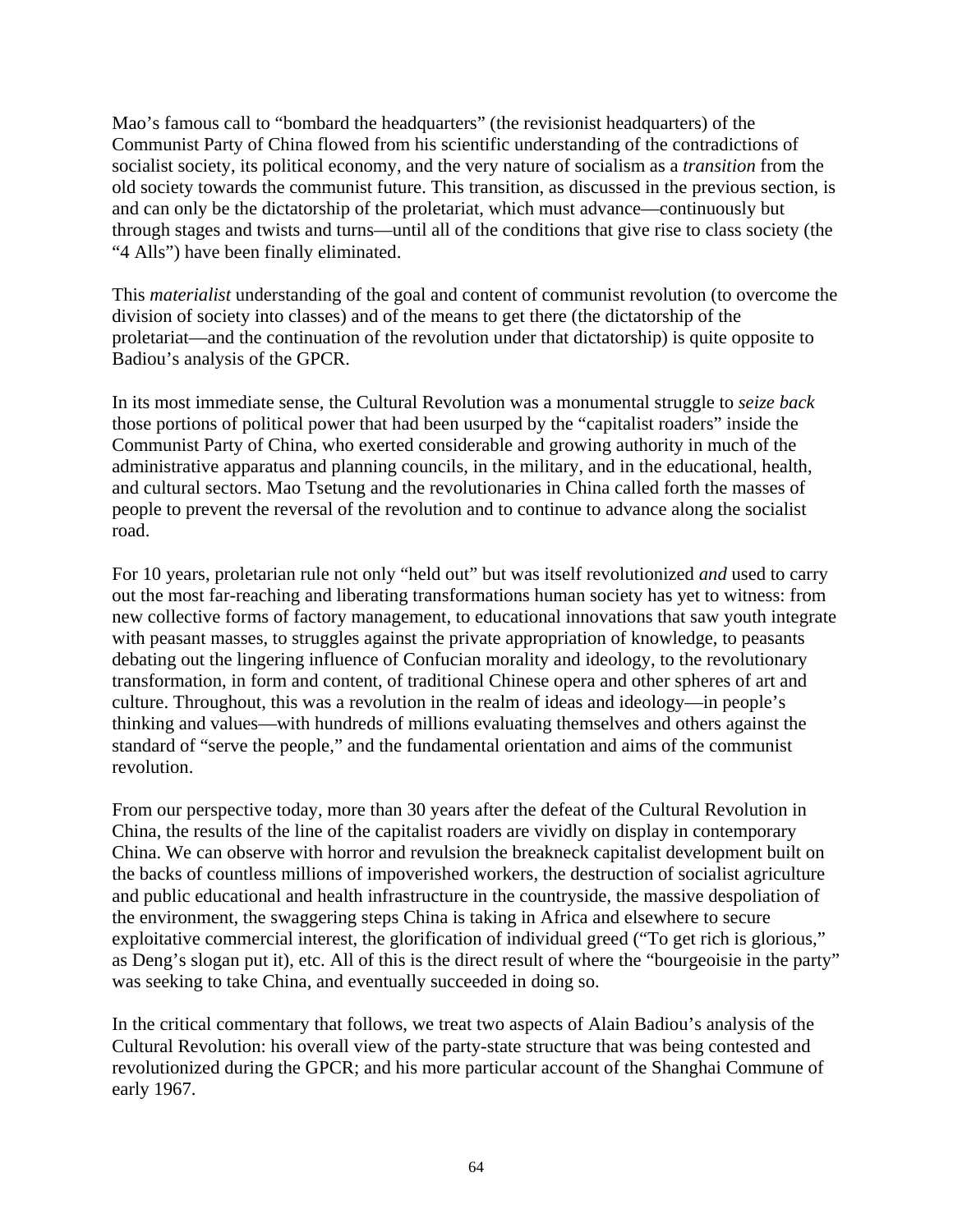#### **Alain Badiou Wants a Different Cultural Revolution…***Against* **the Communist Party**

In his conference paper "The Cultural Revolution: the Last Revolution?" Badiou develops the argument that the GPCR was an exhilarating and heroic effort that, nonetheless, was bound to fail—and, worse than fail, destined to stifle the very initiative and enthusiasm of the masses it stirred—because it could not break free of and destroy what should have been its ultimate target: what he calls "the general frame of the party-state." He explains:

Here we are at the heart of the hypothesis: the Cultural Revolution is the historical development of a contradiction. On the one hand, the issue is to arouse mass revolutionary action in the margins of the state of the dictatorship of the proletariat, or to acknowledge, in the theoretical jargon of the time, that even though the state is formally a 'proletarian state,' the class struggle continues, including forms of mass revolt. Mao and his followers will go so far as to say that under socialism, the bourgeoisie reconstitutes itself and organizes itself *within the Communist Party itself.* On the other hand, with actual civil war still being excluded, the general form of the relation between the party and the state, in particular concerning the use of repressive forces, must remain unchanged at least in so far as it is not really a question of *destroying* the party.<sup>80</sup> [emphasis in original]

Badiou fleetingly acknowledges Mao's analysis that there was class struggle under socialism, and that this class struggle was directed against a new bourgeoisie within the communist party, but does not "go there" in his evaluation and analysis of the GPCR—and for someone alleging the "saturation" of the party-state paradigm, there is strikingly little critical engagement with its most advanced expression, in Mao's theorization of *how* the party becomes a concentration point of the class contradictions in socialist society (we will return to this shortly).

There was, in Badiou's eyes, a more fundamental contradiction—or paradox—than the class contradiction shaping the Cultural Revolution. On the one hand, mass revolutionary action was ignited by Mao as leader of the Communist Party of China. On the other hand, according to Badiou, this upsurge occurred within the existing "relation between the party and the state" and was ultimately constrained by the limits of the party-state. So, continuing with Badiou's logic, one or the other had to give—either the party would be destroyed, or the party would reassert its (stifling) authority. And as Mao, in this account, was unwilling to follow through on the implications of his call to the masses to rebel against entrenched party authority (since this might have detonated all-out civil war and undermined the key legitimating institutions of socialist society), the Cultural Revolution crashed against the rocks of the party-state "monopoly."

As discussed earlier, Badiou sees the party-state structure as intrinsically embodying an alien and bureaucratic-authoritarian power *over* the masses. Badiou makes two erroneous conceptual moves: he detaches the state structure from underlying production relations; and he treats the

<sup>1</sup> 80. Badiou, "The Cultural Revolution: The Last Revolution?," p. 298.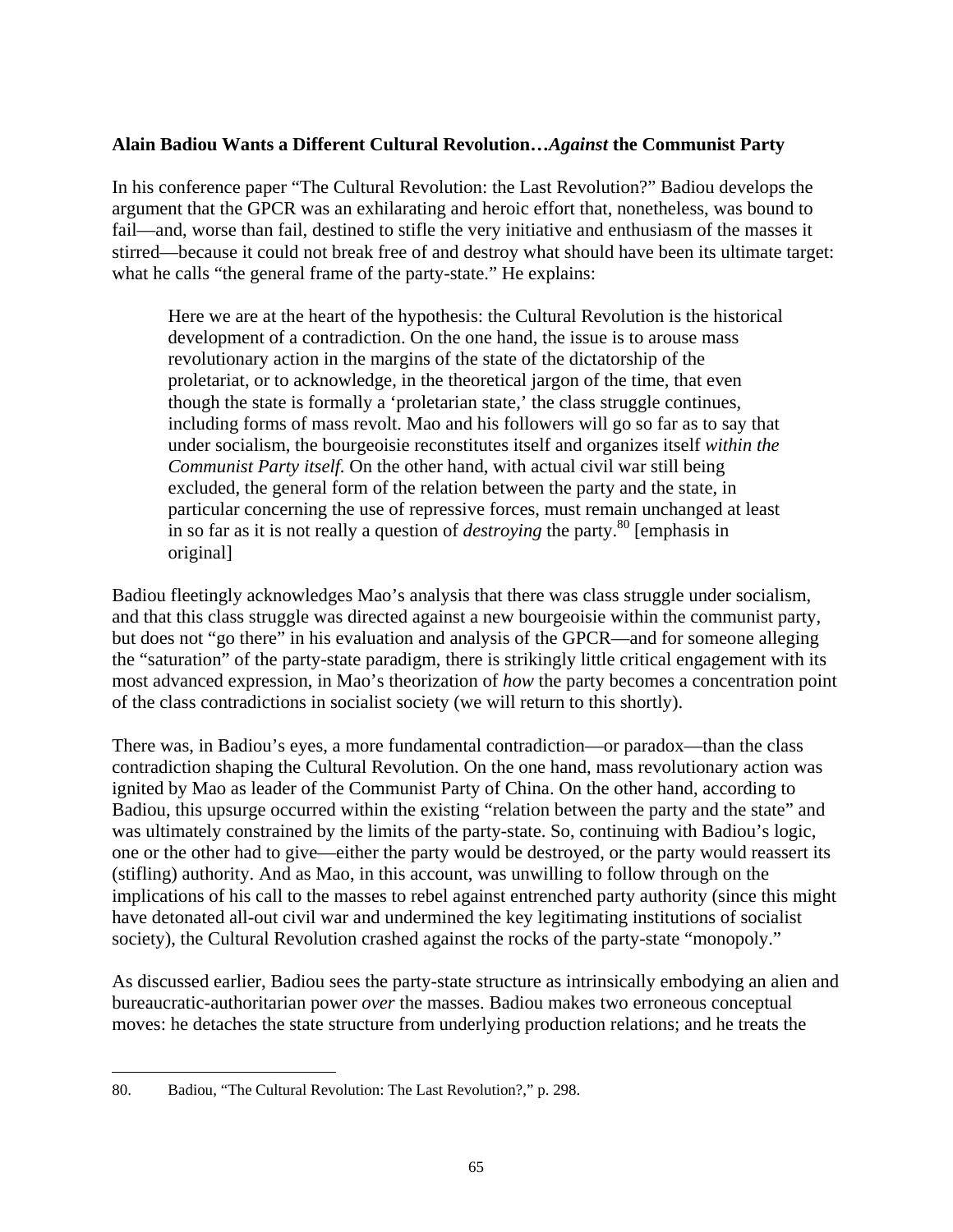party-state mechanism *under socialism* as a univocal, monolithic entity obeying its own (selfperpetuating) logic.

On the first point: in a world divided into classes, there is no ruling political apparatus that stands above classes. No ruling group in society can maintain political power unless there is a basic correspondence between the policies and actions of that group and the class and production relations on which it is based. In the present day world, including China in the period under discussion*, society can only be organized according to capitalist mechanisms and levers—the accumulation of capital and the law of value at the base of society—or according to the mechanisms and principles of a planned socialist economy and the conscious direction of economic development based on putting revolutionary politics in command.* 

The repressive apparatus, the administrative structures, and economic-political policies of the state serve—and ultimately can only serve—the dominant class; and this is true even when state administrators abuse their positions and prerogatives. Put differently, there is no "bureaucratic mode of production" and no distinct "state power of bureaucracy." Again, either bourgeoiscapitalist relations of production and the dominance of capital will regulate the functioning and reproduction of society, or socialist production relations and the class dominance of the proletariat will regulate society.

But, and this brings us to the second point, bourgeois factors exist within socialist production relations, and bourgeois class forces also exist within the economy and state system of socialist society. This has to do with the transitional nature of socialist society.

We have already discussed how new privileged and bourgeois-exploiting forces are generated out of socialist relations of production. Here we are focusing on the party-state. Owing to the heightened role that politics plays in socialist society, and the need to guide economic development from the commanding heights of society, new bourgeois power centers emerge within the ruling institutions of socialist society at the highest echelons of the state-political system.

The communist party is the leading political institution in society. At the same time, the socialist state plays a decisive role in the management and direction of the socialist economy: the socialist state-owned sector is the main sphere of the socialist economy, and this sector's key levers of development (planning ministries, etc.) are in the hands of the proletarian state, within which the party is the leading component. Fundamentally for these reasons—and not because of the role of the party, or the bureaucracy, or other institutions, as such—it becomes possible for leading revisionist officials in socialist society to turn organs of state power against the masses.

This complex relationship between the base and superstructure of socialist society underlies one of Mao's pivotal insights into the political economy of the socialist transition. In socialist society, the power to allocate and manage means of production is expressed in a concentrated way as political leadership. It is the political and ideological content of leadership that determines whether leaders represent the revolutionary interests of the proletariat or personify capital; and what political-ideological line is in command of production units and the directing institutions of the economy reacts on, and ultimately determines, the actual (not formal) nature of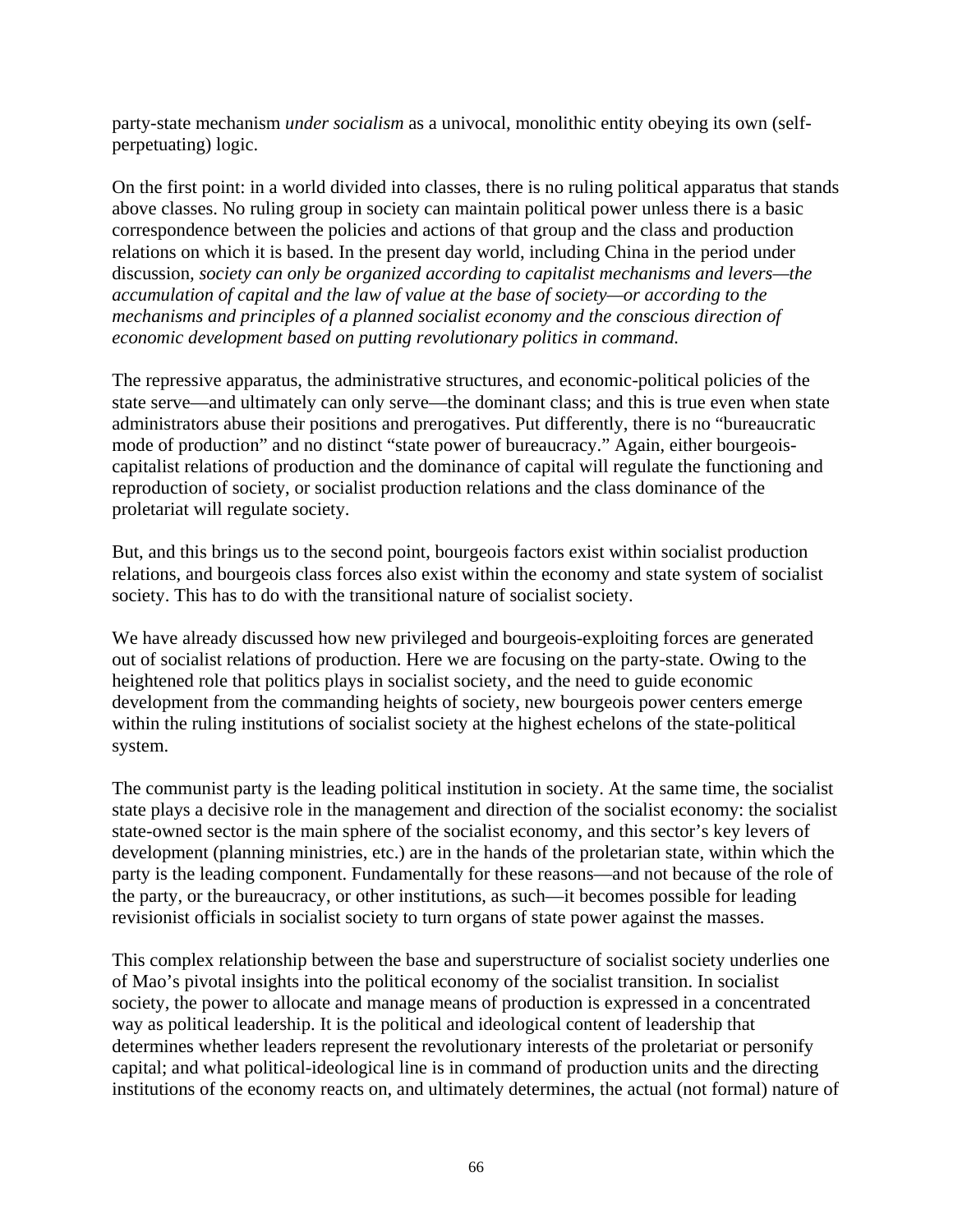ownership; that is, whether these units and institutions are indeed functioning as socialist (not bourgeois) entities.

This has everything to do with the actual causes, dynamics, and contours of the Cultural Revolution, and it is an understanding which Badiou is ignorant of, or chooses to ignore, in drawing his conclusions.

Alain Badiou was intrigued and attracted, as were many intellectuals of his generation, by Mao's daring decision to unleash a monumental and wild mass movement against a section of leaders of the very party Mao had built and led, and against much of the governing apparatus. It seemed to many that Mao was calling for an immediate end to the leading position of the Communist Party, *pure and simple*. But this was *not* what Mao was calling for.

Badiou has very little to say about the political economy of socialism, or of capitalism for that matter. This is no small omission, if he is really critically engaging with the experience of the Cultural Revolution. This lack of—or really departure from—serious, scientific materialist engagement and analysis is in fact a major reason why he does not comprehend the depths of the Cultural Revolution. Yes, there is a profound contradiction between leadership and led in socialist society, and this contradiction has to be overcome. (This is discussed at length in the previous chapter.) But this contradiction, which assumes a concentrated expression in the relation of the party to socialist society overall, cannot be severed from the material underpinnings of socialist society and the contradiction between the capitalist road and the socialist road.

For Badiou, the Cultural Revolution, marked the

…saturation of the motif of the party, as the contemporary of what clearly appears today as the last revolution that was still attached to the motif of classes and of the class struggle.... $^{81}$ 

As we saw in the discussion of class, Badiou in recent writings has argued that there is no longer a determinate articulation of politics and class. This goes a long way towards explaining why, in his analysis of the Cultural Revolution, Badiou does not seriously engage with Mao's analysis and the associated political economy, which brings to light and pivots on the understanding that two opposing *classes* were contending for power in China. A struggle raged at the highest levels of the state apparatus, but it was not, in its essential character, an intra-bureaucratic struggle.

A new bourgeoisie whose economic core existed at the highest echelons of the party-state structures, and whose political power took organized form as a revisionist-bourgeois headquarters in the Communist Party, stood in contradiction to the proletariat led by Mao and the proletarian headquarters in the party. The proletariat still controlled the vital organs of the state—as concentrated in the revolutionary line that was overall in the leading position at the top

<sup>81.</sup> Ibid., p. 321.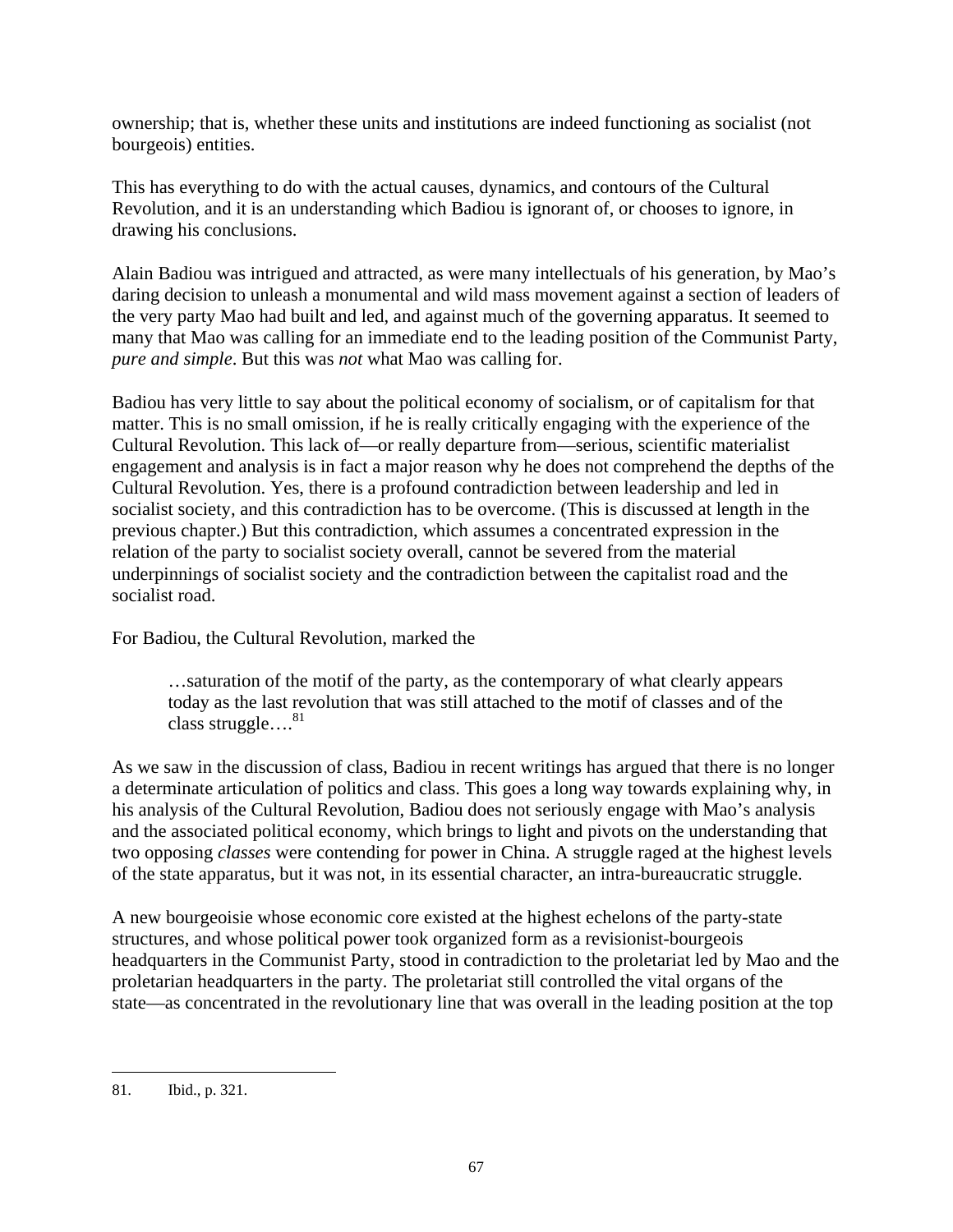levels of the party and state and that still had initiative throughout society—but that was under relentless political-ideological assault by the revisionist headquarters. $82$ 

Because he jettisons Mao's deep-structural analysis of socialist society, Badiou can't square a circle of his own making: Mao, he says, held that the enemies of the revolution were a relatively small minority of the party, which "renders paradoxical the recourse to such large-scale revolutionary methods."83 No, this is not a matter of paradox but an application of materialist dialectics. This "small minority" was the core of an emergent bourgeois class. The Cultural Revolution was a trial of strength between two headquarters, concentrating the interests and outlook of two different classes.

The two lines contesting at the highest levels of the party (and state) each had real material roots in the contradictory nature of the socio-economic system of socialism, and each was mobilizing social bases throughout society. This struggle became focused up over whether the society would be continuing and deepening the revolution or in fact reversing that revolution; and it developed into an all-out struggle over which class would ultimately hold state power. Badiou would be correct about his "paradox" if the GPCR were a conflict within a classless bureaucracy, rather than an actual concentration of different and opposing class interests and different and opposing societal projects, expressing the objective conflict between the two roads that open up under socialism: one towards communism, and the other back towards capitalism.

This reality, not (classless) statist forces versus (classless) anti-statist forces, explains the actual nature of the GPCR. This reality explains the ferocity of battle on the side of the capitalist roaders who mobilized social forces and fought bitterly for their vision and program for China (and who sometimes rallied against Mao in the name of restricting the scope and reach of a revolutionary state that was "putting politics in command"); and, on the other side, the proletarian revolutionaries who mobilized broad sections of masses to fight to advance China further on the socialist road—the only road that would, in conjunction with the revolutionary struggle all over the world, eventually lead to communism.

Badiou gets it wrong again, very wrong, in his recent collection of essays, *The Meaning of Sarkozy*. He tells us:

<sup>82.</sup> Badiou continues to misinterpret and distort Mao's line on the character of a new bourgeoisie, its actual roots in the material-social conditions of socialist society, and the actual danger that it poses—in short, the new bourgeoisie representing the capitalist aspects of socialist production relations, the new bourgeoisie as the capitalist road personified, and the potential to restore capitalism. In *Logics of the Worlds*, Badiou writes: "State revolutionary subjectivity is identified as an implacable struggle against the factions that arise from wealth or hereditary privilege. Mao's language is no different, including when he's dealing with the hereditary privileges reconstituted by the power of the Communist Party" (Badiou, *Logics of Worlds*, p. 26). No, the capitalist roaders are not principally the inheritors of wealth and position, nor principally transmitting wealth and position to kin. They stand in a determinate (bourgeois) relationship to the means of production, based on the coming together of the following two elements: their objective position—in the top structures of the party, which plays a decisive role in leading the state economy; and on the line that they promote—putting bourgeois expertise, the law of value, efficiency for the sake of efficiency, etc., in command of economic development.

<sup>83.</sup> Ibid., p. 304.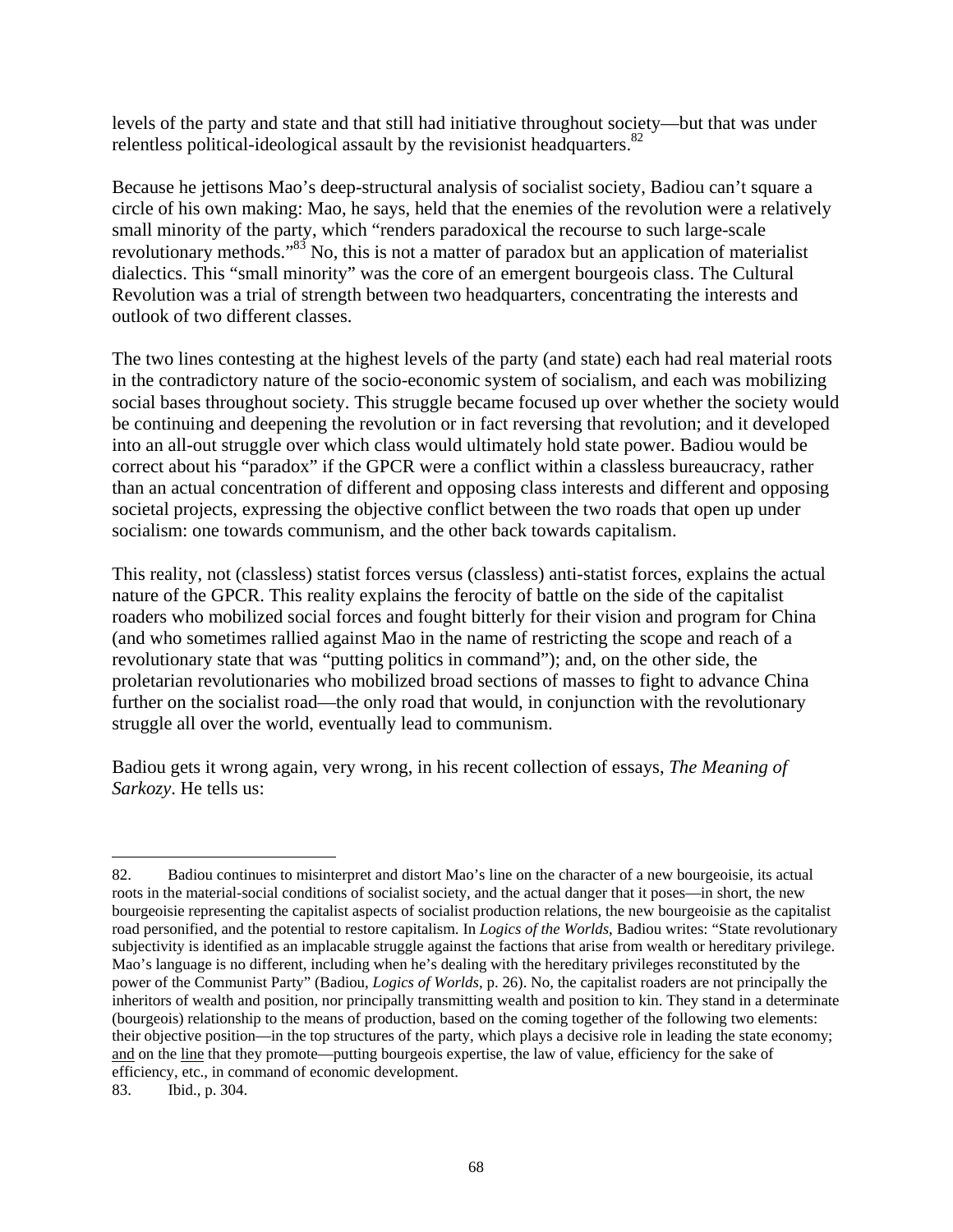The Cultural Revolution attempted this test ["to steep the party in the mass movement in order to regenerate it, to debureaucratize it, and launch it on the transformation of the real world"], and rapidly became chaotic and violent, given that the definition of the enemy was uncertain, and that it was directed against the single pillar of society: the Communist Party itself. Mao is not blameless for this, as he declared, 'Don't you know where the bourgeoisie is? It's within the Communist Party!'<sup>84</sup>

So the intense (what Badiou calls the "chaotic and violent") character of the Cultural Revolution derives from an "uncertain definition" of the enemy. In fact, the "definition" of the enemy was very certain: it was the capitalist roaders at the highest levels of the party—but not, as in Badiou's distorted view, the party itself. As for blame? Mao can only be blamed for developing a scientific analysis of socialist society and opening a liberating pathway to continuing the revolution.

# *A Brief Aside on Stalin: Badiou's Idealism Versus Mao's Scientific Evaluation*

The GPCR was far more than simply a struggle against the capitalist roaders in power. Mao was seeking not only to prevent the enemies of socialism from coming to power but also to dig away at the soil that was giving rise to crop after crop of capitalist roaders in China. Mao had closely studied the experience of the socialist revolution in the Soviet Union under the leadership of Stalin and the accession to power of the revisionists in that country led by Nikita Khrushchev. And this extensive study had greatly contributed to Mao's deeper scientific understanding of the nature of socialist society, of the class struggle within that society, and of correct, and incorrect, means and methods for carrying forward that struggle on the part of the proletariat and in accordance with its revolutionary interests, yes, as a class.

Stalin had not hesitated to knock down opponents of the socialist transformation. But, to an increasing and increasingly damaging degree, especially as the Soviet Union faced very real and growing threats, particularly from Nazi Germany after Hitler came to power there in the early 1930s, Stalin failed to distinguish between contradictions among the people and contradictions between the people and the enemy (concentrated in failing to differentiate between, on the one hand, active efforts to undermine and overthrow the socialist state, and dissent and opposition on the other). It was not paranoia or hunger for power that drove Stalin to quash dissent that reflected disagreements with policy, or even with socialism, but rather this inability to correctly distinguish and utilize different methods in handling these two qualitatively different types of contradictions (suppression and punishment for counter-revolution, and persuasion, debate, and ideological struggle in resolving contradictions among the people). Further, what concerned Mao was that Stalin had proven incapable of arming the party and the masses with the ability to understand *why* capitalist roaders were generated, batch after batch, within socialist society, and how to *identify* and *defeat* the politics and program of the capitalist roaders. Stalin was not able to find—he did not really recognize, or at least did not fully recognize, the need to develop—**the forms of mass mobilization** that were essential in order to combat the capitalist roaders.

 $\overline{a}$ 84. Badiou, *The Meaning of Sarkozy*, p. 110.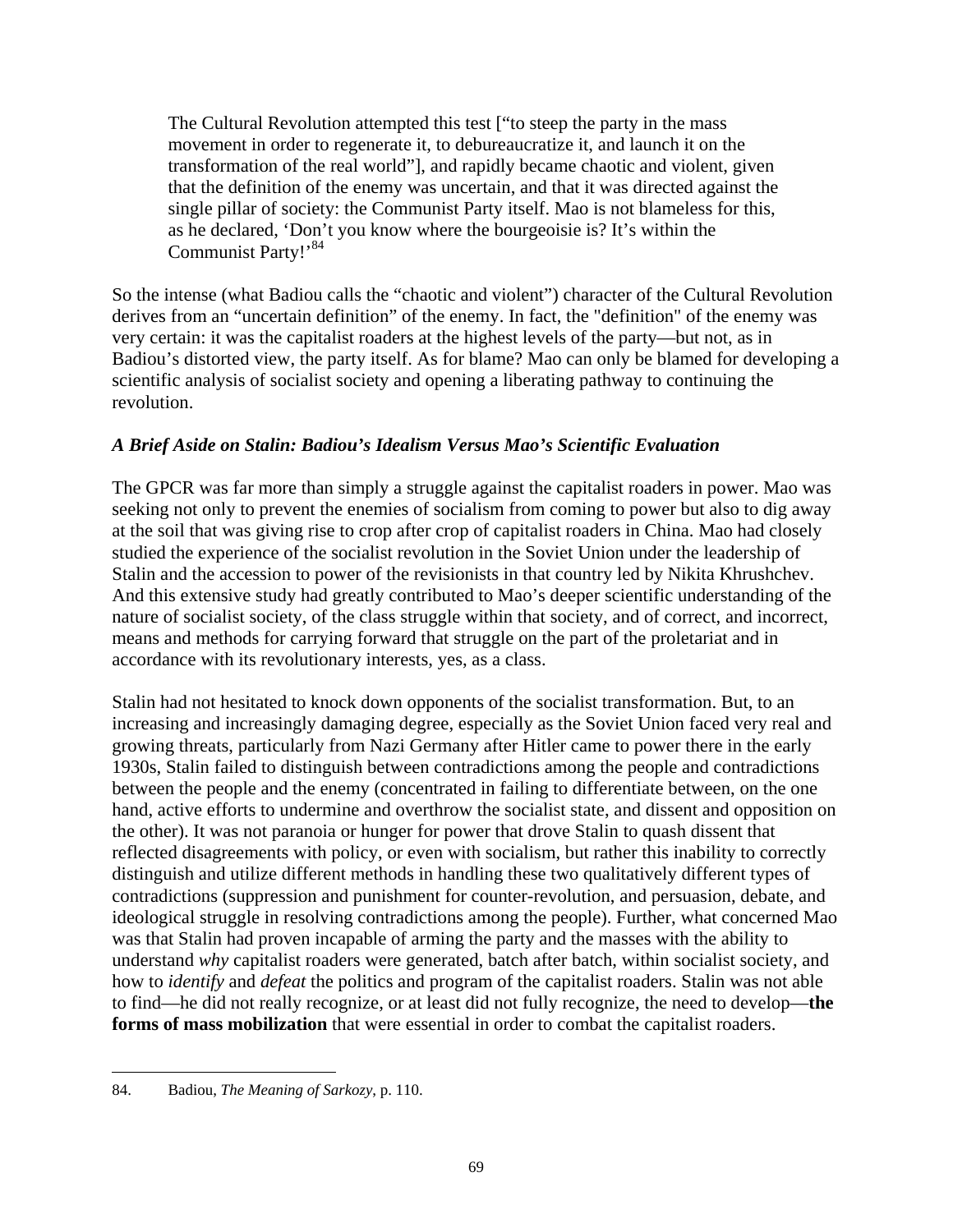Although Badiou, perilously akin to so many common liberals and anti-communists, hurls the word "Stalinist" around as a swear word throughout his works, he brings forward very little scientific understanding of Stalin's actual—and serious—errors, and especially the actual roots of those errors and what Mao did—scientifically—to identify them. Badiou does not want to or, in any case, does not—look at Stalin's incomplete and flawed understanding of the nature of socialist society and its contradictions. Instead, Badiou offers a supposedly "communist" coloration to the classic Orwellian portrayal of a power-hungry, faceless bureaucracy terrorizing the masses in whose name it is supposed to be ruling.

In fact, the enemies of the revolution targeted by Stalin were, quite often at least, real enough, but owing to his metaphysical and erroneous view of socialist society (the supposed nonexistence of antagonistic classes under socialism), Stalin was at a loss to explain the origin of these forces or the means to combat them. He did not generally see them as representatives of remaining bourgeois relations of production (which were denied or misunderstood) but rather as direct emissaries of one or another enemy political power. Thus, carrying out the class struggle was confounded with and even at times reduced to (or theorized as) a counter-espionage operation.

Alain Badiou appreciates Mao for having found different means of struggle, but he does not understand *why* Mao chose a different path—and Badiou understands even less the material basis, within the real contradictions of socialist society, not only for the restoration of capitalism but for carrying the socialist revolution forward.

The form and path that Mao forged was, in his words, "to arouse the broad masses to expose our dark aspect openly, in an all-around way and from below."<sup>85</sup> Furthermore, the whole Cultural Revolution was grounded fundamentally in Mao's understanding of how the socialist revolution can only advance by involving the masses of people and relying on them to transform material conditions and transform themselves.

Stalin did not give adequate weight to the role of consciousness, to issues of ideology, to the need for the communist revolution, to (in Marx's phrase) effect the "most radical rupture with traditional ideas" (along with the "radical rupture with traditional property relations"). There was a pronounced tendency on Stalin's part to see the transformation of capitalist property relations, the development of the socialist economy, and the strengthening of the institutions of the socialist state as creating the requisite conditions for a collective-cooperative ethos. Stalin saw this in a mechanical materialist way, and Mao further developed dialectical materialism in his response.

Mao recognized in a whole new way the dynamic and critical role that consciousness plays in the revolutionary process, and the ways in which traditional ideas, values, and culture in socialist society strengthen bourgeois forces and even react back on the ownership system. In this regard, Mao offered this trenchant observation about the Cultural Revolution in 1967: "The struggle against the capitalist roaders in the Party is the principal task, but not the object. The object is to

 $\overline{a}$ 85. Mao Tsetung, quoted in "Ninth Party Congress Report" in *The Ninth National Congress of the Communist Party of China (Documents)*, (Peking: Foreign Languages Press, 1969), p. 27.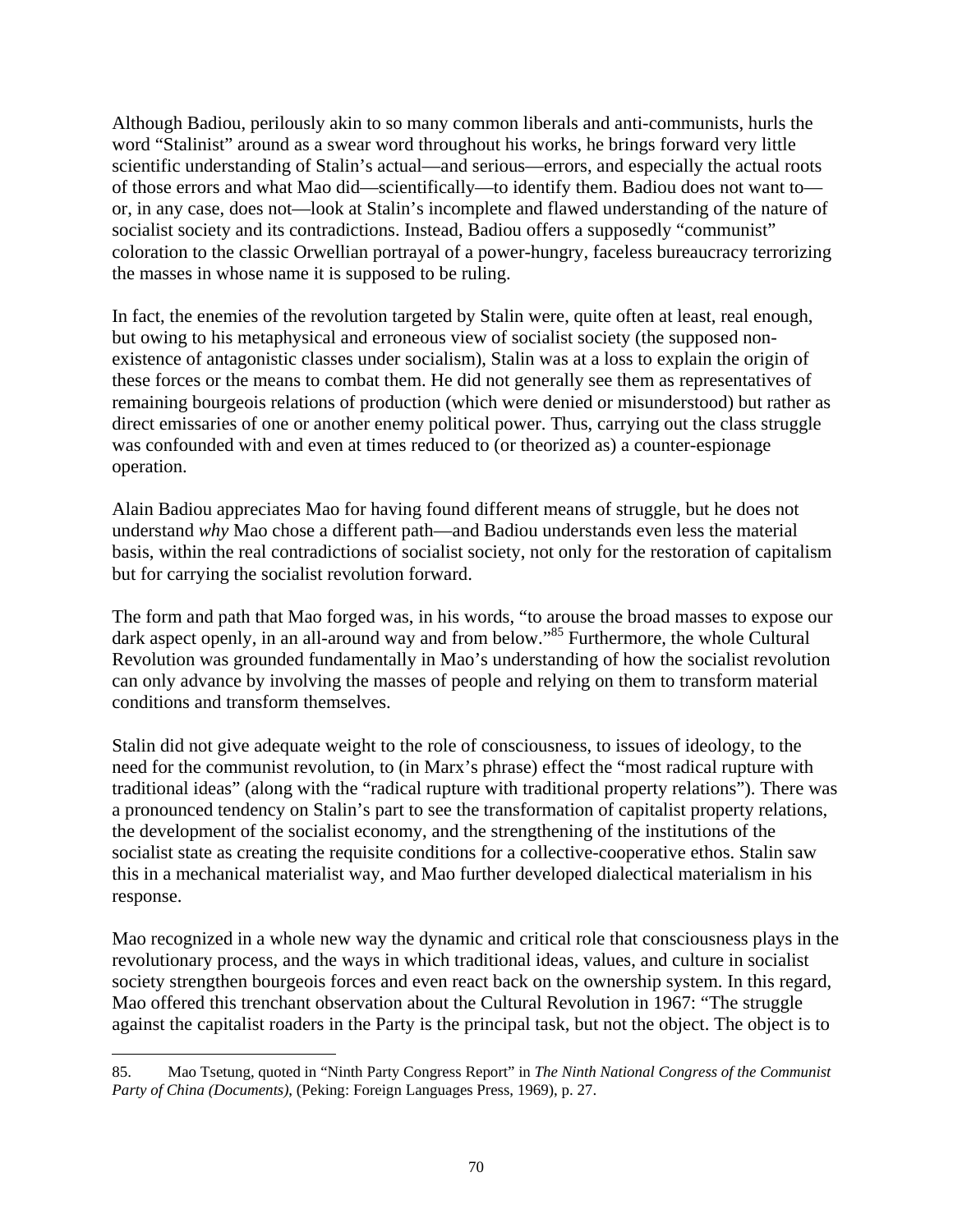solve the problem of world outlook and eradicate revisionism."86 By world outlook, Mao is referring to people taking up and deepening their grasp of the scientific communist understanding of reality and specifically of human society; to communist consciousness and morality, putting the interests of world humanity and the advance of the world proletarian revolution first; and to people consciously and voluntarily casting off the enslaving traditions, ideas, and values of class society.

Badiou's "paradox" of large-scale methods of struggle ranged against a relative handful also misses this aspect: the ideological dimension of the Cultural Revolution, and the fact that, even though the target was a narrow one (in short, those in top positions in the party who were leading, and determined to lead, society onto the capitalist road), the question of outlook was a societal one that had assumed an acute character (for instance, Liu Shaoqi, the leading capitalist roader at the start of the Cultural Revolution, had written a work, *How To Be A Good Communist,* which had been a staple of party training but which was in reality a brief for "How to Be a Good Revisionist!").

Instead of going forward from Mao and his analysis of class struggle under socialism, Badiou goes back to a pre-Mao, non-Marxist analysis of bureaucracy and authoritarianism, which in its anti-revolutionary essence is not much different from "anti-totalitarian" theory (as much as Badiou formally abjures that theory).

# *Class Dictatorship or Party Monopoly?*

In "The Cultural Revolution: The Last Revolution?" Badiou describes the August 1966 "16- Point Decision" that guided the early stages of the Cultural Revolution as "still heterogeneous...because...it prepares the successive impasses of the movement in its relation to the party-state."<sup>87</sup> Heterogeneous, as Badiou sees it, because Mao was caught in the conundrum of wanting to break the vise-grip of the party while being unwilling to call for the destruction of the party and, with it, the dictatorship of the proletariat (the "party-state" in Badiou's terminology). Thus, according to Badiou, the GPCR was fatally flawed from its very initiation.

In his "reading of the text" of the "16-Point Decision," Badiou cites a passage that extols the new and variegated organizations formed by the rebel masses *outside* the party (the "cultural revolutionary groups," various committees, etc.) as evidence that:

[T]he Maoist group, in August of 1966, envisions the destruction of the political monopoly of the Party.<sup>88</sup>

Badiou sees the *mass democracy* of the Cultural Revolution in fundamental (antagonistic) contradiction to the *authority* of the party. He interchanges the term "monopoly" with authority,

 $\overline{a}$ 86. Mao Tsetung, "Excerpts from *A Talk by Chairman Mao with a Foreign [Albanian] Military Delegation*," in David Milton, Nancy Milton and Franz Schurman, eds., *People's China* (New York: Vintage Books, 1974), pp. 263-64.

<sup>87.</sup> Badiou, "The Cultural Revolution: The Last Revolution?" p. 305.

<sup>88.</sup> Ibid., p. 303.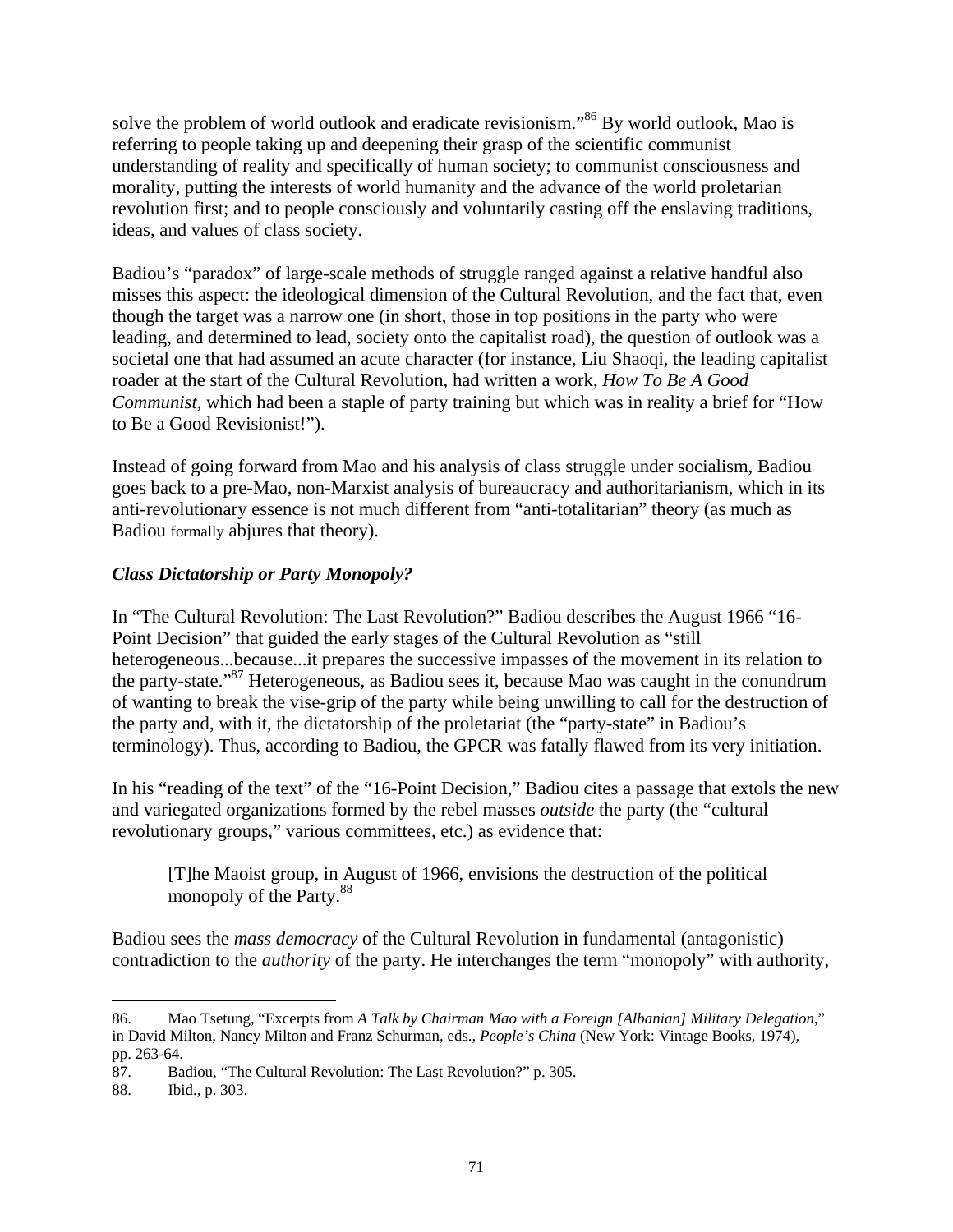or implies that "centralized authority" leads to "political monopoly"—which, once again, Badiou sees in classless, non-materialist terms.

We need to step back and take further measure of this core argument, its confusions and distortions, and some of the real questions it throws up.

1) There was a monopoly of power in revolutionary China, that of a class dictatorship exercised by the proletariat in alliance with the great majority of society over old and new bourgeois and exploiting forces. But this was not, as Badiou alleges, a situation in which the Communist Party held a "monopoly" of political power *over* the masses.

The Communist Party was the institutionalized *leading* force in society, while the masses of people were the *main* force in transforming society and, through the process of remaking society and transforming themselves, taking ever greater responsibility for ruling society.

Where, to take one historical example, is Badiou's "monopoly of the Party" in the struggle to form the rural people's communes in 1958-59? Peasants in advanced cooperatives took initiative and forged experimental economic-social units of higher levels of collectivization. The party, acting as a vanguard, popularized these advanced experiences. The Great Leap Forward grew out of this initial upsurge and led to the creation of new organs of power in the countryside, involving the masses in base-level responsibilities of administration and focusing attention on cardinal affairs of society and the world.

The relationship between centralized authority and mass initiative and mass democracy is a unity of opposites, not mere—or formal bourgeois logical—opposition.

Could the centralized authority of the party be used in such a way as to stifle the masses? Yes, this is entirely possible, and indeed was happening in China, acutely so in 1962-1966. In the aftermath of the Great Leap Forward there was a growing constriction of political life, a constriction evincing features of a "monopolization of politics," if one wants to use Badiou's terminology. But this was not an inevitable outcome, or structural imperative, of a communist vanguard. It was the expression of the growing strength and influence of a revisionist headquarters within the party.

In the period of 1962-1966, the forces headed by Liu Shaoqi and other leading capitalist roaders took advantage of the dislocations of the Great Leap Forward period and the need to make some adjustments to fight for a program of capitalist-oriented "adjustment" and restructuring. It was a program that corresponded to bourgeois class interest: restoring one-person management in factories, shifting economic performance indicators away from output towards profit targets, elevating technological efficiency above all else, etc.

With this came the assertion of a revisionist politics: an attempt to impose a bureaucratic order based on strict hierarchical subordination and depolitization. The worker-peasant masses were expected to be docile and slavish in thinking and action.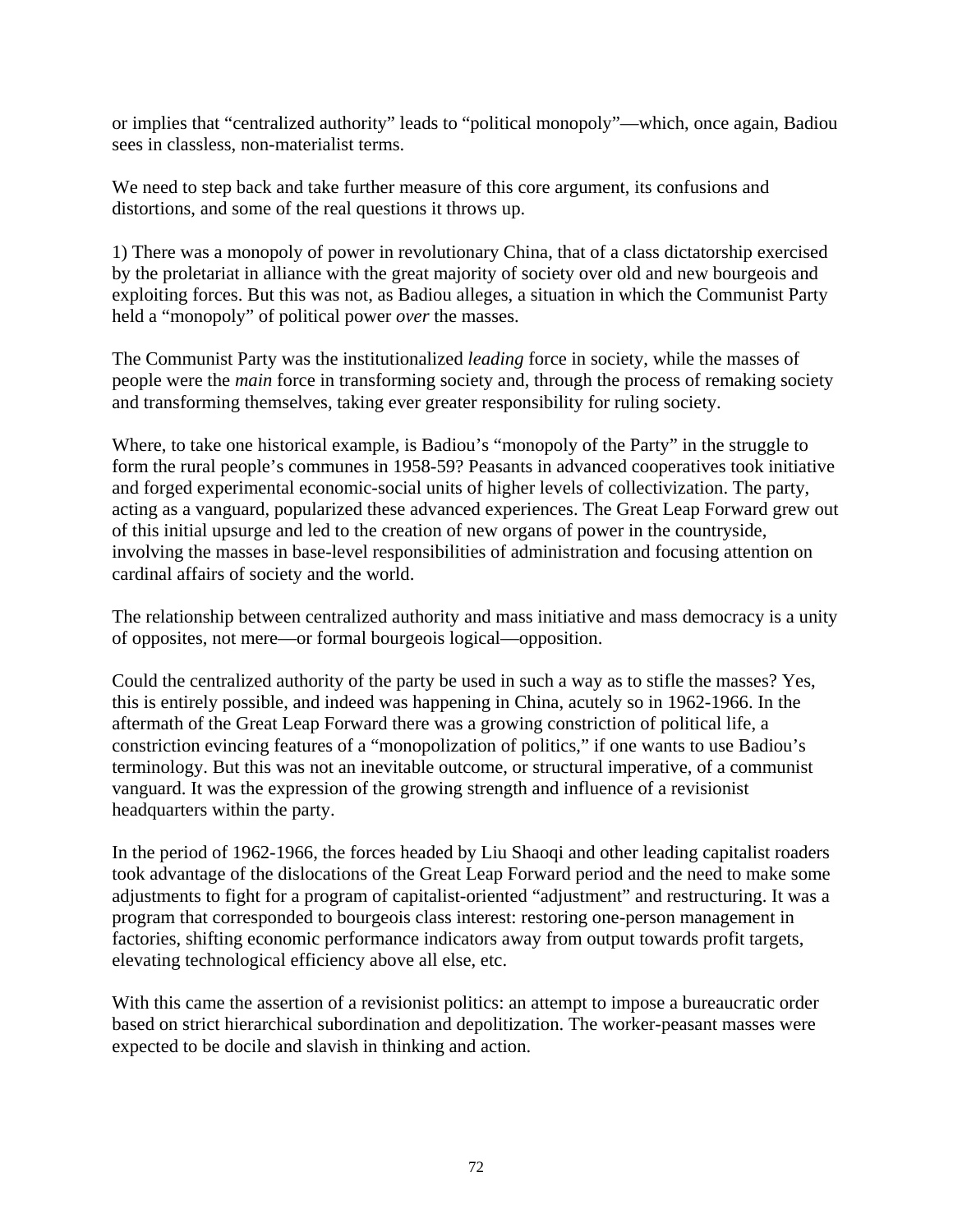Mao tried to counter this in various ways. He launched a Socialist Education Movement. There was a push in the army to revive and popularize the "Yenan spirit" of serving the people, making revolution, and taking up the study of revolutionary theory.

These efforts proved inadequate to combating the capitalist roaders. The Cultural Revolution was the form and method Mao discovered. (Mao commented that he, along with other revolutionary leaders, had tried different approaches for a number of years.) One of Mao's goals during the GPCR was to create the best conditions for the masses to understand the ideological and political character and program of the capitalist roaders to aid the masses in sorting out genuine revolution from revisionism. The Cultural Revolution opened unprecedented space for the masses to wage political and ideological struggle and promoted a critical and questioning spirit and atmosphere.

Thus, the "big-character wall posters," the "big debates," the "big airing of views," the "big contentions," as these practices came to be called, and the enormous resources placed at the disposal of the masses by the socialist state to carry out mass debates, mass criticism, and mass political mobilization.

Mao, however, did not view these as merely expedient or temporary measures of the Cultural Revolution. (It is worth noting that in 1975 the right to strike was inscribed into the new constitution.) He saw such rights and practices as necessary elements of the kind of robust society socialism must be. And it is telling that after carrying out their counter-revolutionary coup in 1976, the capitalist roaders moved quickly to rescind these and other rights and to vilify such practices.

2) Badiou argues that the Maoist leadership was imposing unacceptable constraints and limitations on the masses during the Cultural Revolution, proof of "the political monopoly of the Party":

[W]hen it comes from the leadership of a communist party, we observe that, through crucial restrictions on the freedom of criticism, some kind of lock is put on the revolutionary impulse to which the text constantly appeals.<sup>89</sup>

Badiou points to several such "restrictions." He mentions the revolutionary headquarters' evaluation that the vast majority of cadre could be remolded and that the struggle should be focused on the relative handful of capitalist roaders in high positions of authority. Badiou also mentions the enumeration of special principles and methods of struggle with regard to prosecuting the political-ideological struggle in the military. Badiou sees all this as inhibiting "the revolutionary impulse."

But these were not arbitrary and self-serving restrictions. Rather, revolutionary leadership was making a scientific assessment of the situation and developing a framework for a highly complicated and high-risk struggle. This is precisely what it means to lead—to lead in a way that both safeguards the rule of the proletariat and, as Mao was summing up on the eve of the

 $\overline{a}$ 89. Ibid.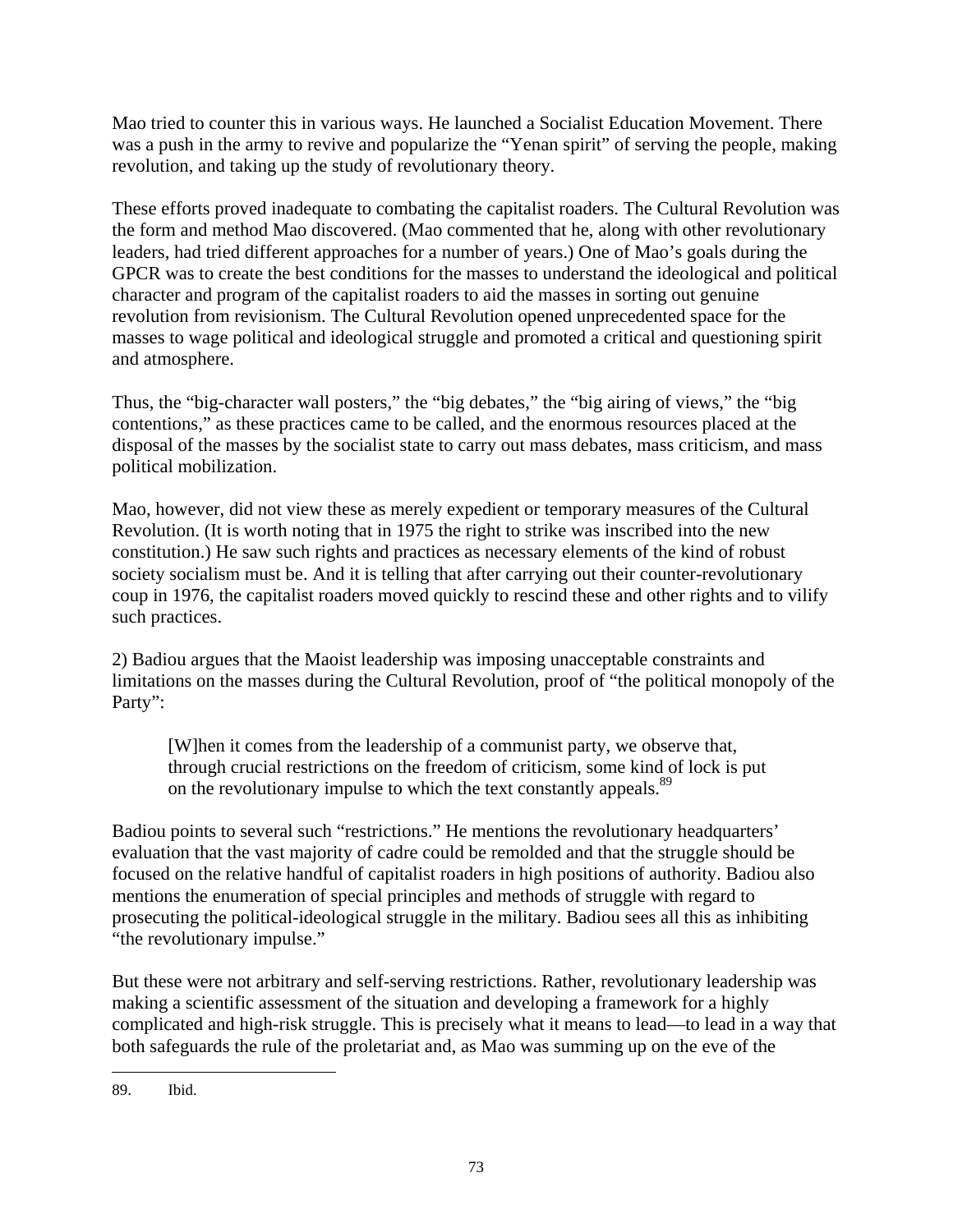Cultural Revolution, to lead in a way that was willing to spring society into the air to reinvigorate that rule.

Here we have to cut through some of the idealist fog of the radical democratic intellectual wanting no constraints and no restrictions.

Revolution is not a dalliance or a game. Badiou knows full well that different political groupings emerged during the GPCR, taking issue with and organizing in opposition to the guidance of the "16-Point Decision." He knows full well that the Maoist leadership core (and Mao personally) waged intense struggle with these forces, some of whom had been prominent Red Guard leaders. The views and positions calling for the "overthrow of all cadre," or an end to all bureaucracy, and for targeting suspected revisionist authority in the People's Liberation Army and launching power seizures in the PLA—these were *lines* around which political formations were mobilizing social forces. These were not merely issues of free speech, although people certainly did argue them out; they were lines with real-world consequences—and, more to the point, particular lines that would, had they not been opposed, have had disastrous consequences for the Chinese revolution and for the world revolution.

Let's go further with this. Badiou raises the objection that the "16-Point Decision" does not call for the overthrow of the army: "a revolution must break down the repressive apparatus of the state it aims to transform from top to bottom."90

Certainly the problem of carrying out the Cultural Revolution in the army was a very vexing one complicated by a number of factors, particularly the fact that Lin Biao, who had allied himself with Mao at the beginning of the GPCR, was in charge of the PLA. (Later Lin Biao would oppose the continuation and deepening of the Cultural Revolution.) But while the reality was contradictory, it is still necessary to recognize that the PLA was, in its principal aspect, the pillar of the proletarian state that enabled the Cultural Revolution to proceed and, at the same time, for proletarian state power to be maintained—without which there would, in fact, be no Cultural Revolution, no socialism, and no advance towards communism. And the PLA played an important role in assisting the revolutionary masses in seizing back political power in those areas where it had been usurped. Badiou's call to "break down the oppressive apparatus of the state" is nothing less than a call to *overthrow the dictatorship of the proletariat—and, with that, once again, to destroy the basis for continuing the advance towards the eventual abolition of the state, once the material and ideological conditions for that had been achieved, not just in China, by itself, but in the world as a whole.*

In response to Alain Badiou, it must be said emphatically and unambiguously: the Maoist revolutionary headquarters was acting as a vanguard in power. It was initiating an unprecedented "revolution within the revolution" and setting a framework for this struggle. This revolution entailed incalculable risks—not least the possible loss of power, the danger of U.S. imperialist intervention (with the U.S. rapidly escalating its war in Vietnam and threatening military action against China), and later the danger of Soviet social-imperialist attack (the Soviet Union had ceased to be a socialist country in the mid-1950s after Stalin's death, and emerged as a capitalist-

 $\overline{a}$ 90. Ibid., p. 305.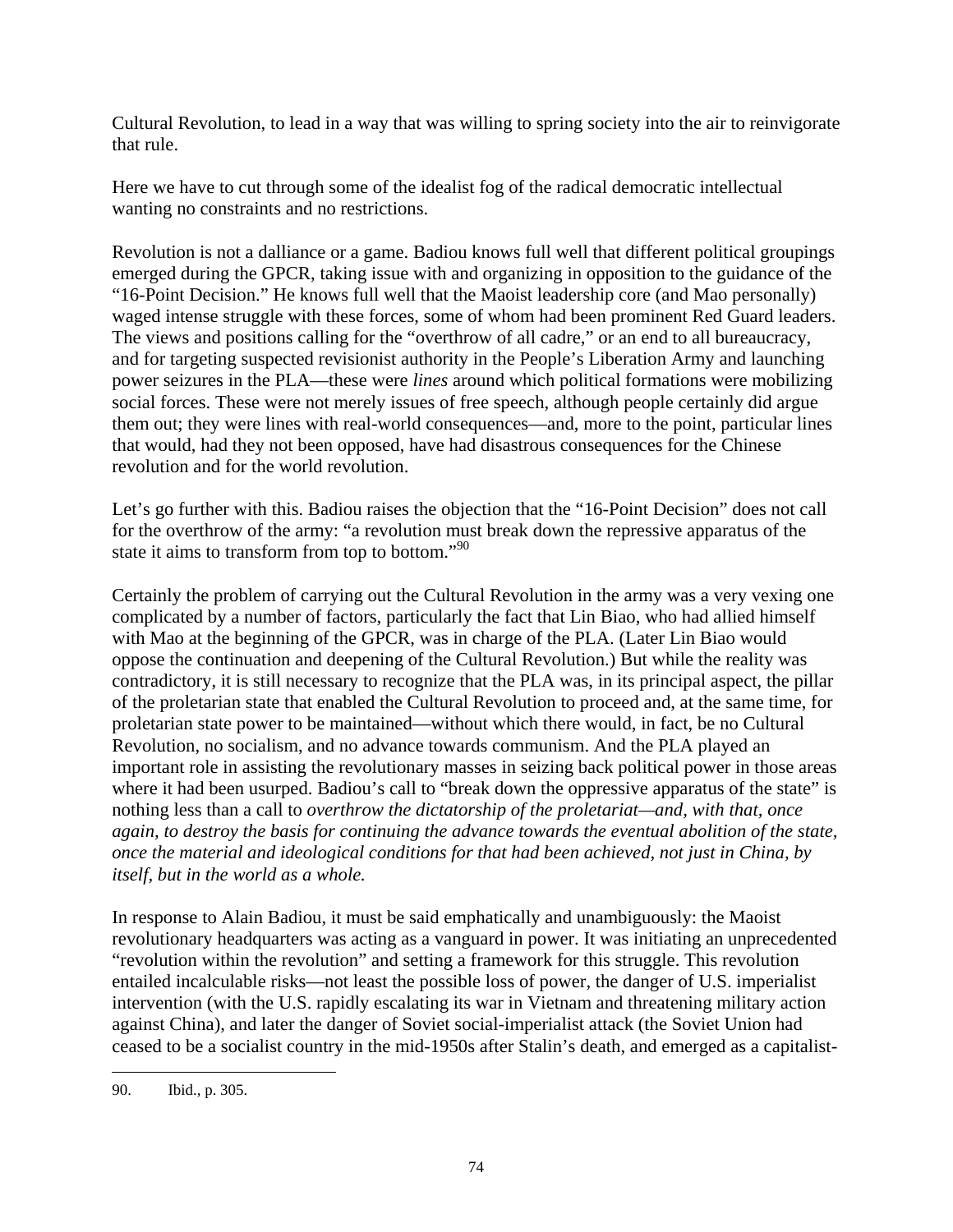imperialist power). Yes, constraints were imposed—necessary constraints. Again, this is not a game.

Were there ways in which, even in this incredible atmosphere, things could have been opened up more? Clearly, there is further investigation to be done, more to be understood, and criticisms to be made and deepened. But none of this negates or vitiates the need for a leading group in socialist society; it is not a question of whether such leadership is necessary, but how best to exercise it.

3) Contrary to Badiou's claim, at no time did Mao envision the Cultural Revolution as an assault on the leading and vanguard role of the Communist Party as such. Rather, Mao saw the Cultural Revolution as a means to overthrow the capitalist roaders and their headquarters within the party *and* at the same time to revolutionize the entire party—in the theoretical training of its leaders and rank and file, in recruitment, in the party's relations with the masses, including mass criticism of cadre—so that it could play its indispensable vanguard role. The GPCR administered a kind of ideological shock to *all* cadre, posing the question for the 95 percent of the cadres (the proportion cited in the "16-Point Decision") that Mao felt could re-take the socialist road: for whom and for what is the communist revolution, and what does it mean to serve the masses as a vanguard force?

Mao was not, as Badiou would have it, the ultimate (if perhaps reluctant) protector of an oppressive party-state bureaucracy; rather, he was fighting to keep society—its state system, its economy, and social institutions—on the socialist road.

In light of Mao's analysis of the structural determinants and class location of a new bourgeoisie, its core at the apex of ruling and economic structures, Badiou is wrong when he states in the passage cited above that Mao sought to "arouse mass revolutionary action in the margins of the state of the dictatorship." A huge section of Chinese society was mobilized and battles were fought out in institutions large and small throughout the country. Mao was drawing the masses' attention to policies, to programs, to class forces concentrated at the *highest levels of society, state, and the party*—and calling on the masses to engage in struggles, the outcome of which would determine the very character of society.

## *Conclusion*

With the revolutionary line of Mao in command of the party and with the unprecedented involvement of the masses struggling over the direction of society and increasingly drawn into organs of power, it was possible to unite the majority of the party to continue the revolution forward. Once the revisionist line triumphed in the party with the revisionist coup after Mao's death in 1976, many, if not most, of these same individuals went along.<sup>91</sup> Perhaps this is proof to Badiou that the GPCR failed because it did not dismantle the "party-state," just as it failed to dismantle the PLA which was used to carry out the counter-revolutionary coup d'état of 1976.

 $\overline{a}$ 91. Not all the cadres, of course, served the capitalist roaders. There were extensive purges and arrests following the arrest of the "gang of four."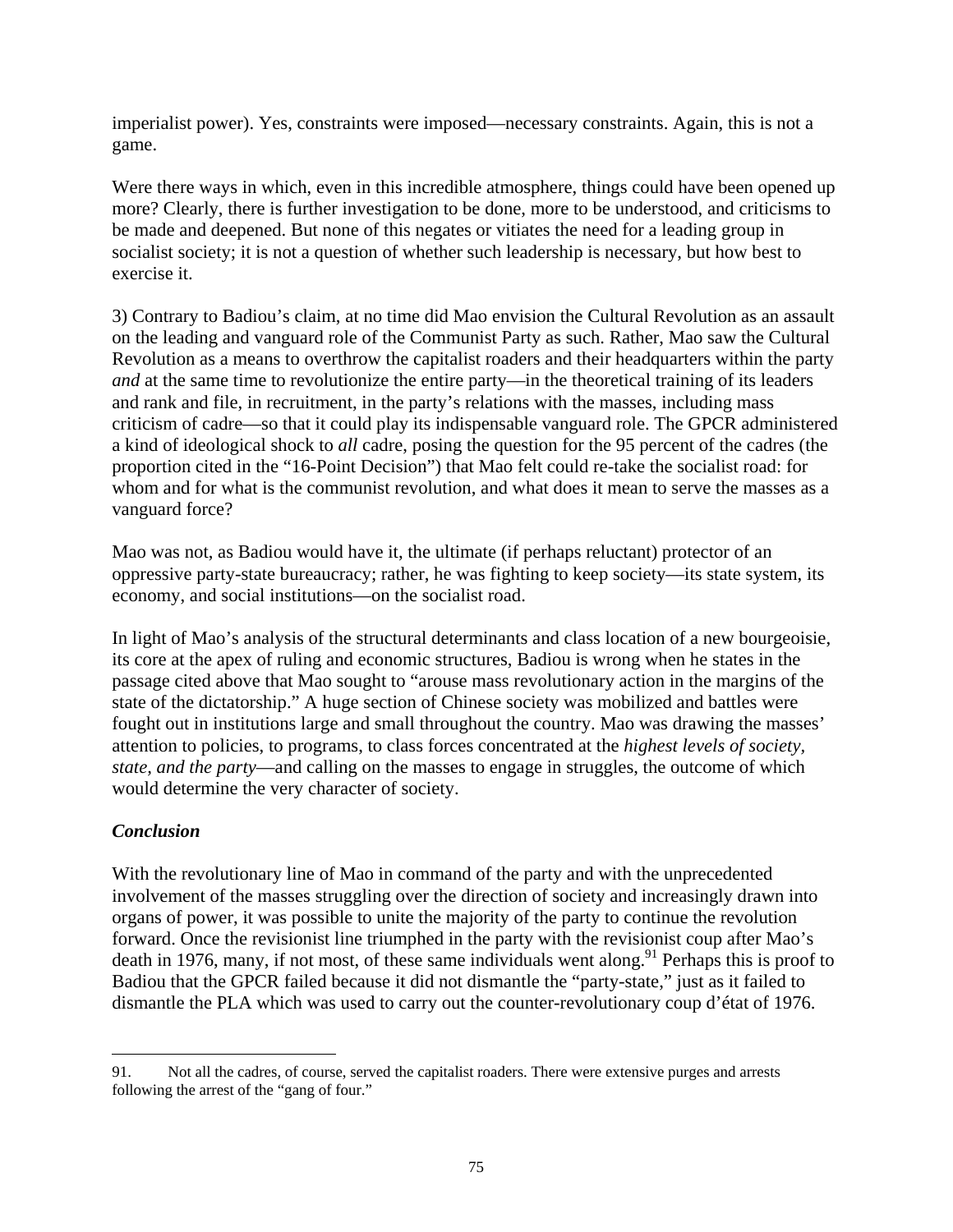On the contrary, it is evidence of the decisive relationship between the line leading at the top levels of the party and the character and direction of state and society.

In reality, the material basis existed in society for a "party-state" structure to serve *either* the capitalist or the socialist road. This can be seen *both* in the tremendous advances made in constructing new socialist relations during the decade of the Cultural Revolution *and* in the destruction of socialism and the rapid and brutal development of capitalism once the revolutionary leadership core had been defeated and the leading line in the party had been transformed into its opposite. Of course, the only thing the Communist Party of China under Deng Xiaoping and his successors has in common with communism is its name.

From the perspective of Badiou's goal, "to affirm a politics 'without party,'" he can only conclude that the Cultural Revolution was "ended in failure."<sup>92</sup> But from the perspective of making revolution, we draw an opposite conclusion: The Cultural Revolution stands as testament to the power and potential of proletarian revolution to transform social conditions and for the people to transform themselves in the course of struggle. It remains the high-water mark, so far, in the struggle for communism, even as the challenge remains of advancing even further in this revolution, precisely on the basis of correctly, scientifically summing up this experience building on its overwhelmingly positive character and achievements and at the same time learning from its actual (not imagined) errors and shortcomings.

The GPCR that Alain Badiou upholds never existed, or at least never existed in the way that Badiou sees it. And since the GPCR that actually took place did not (fortunately) live up to Badiou's criteria, it can only (in Badiou's rendering) be considered a failure. The capitalist roaders eventually won out in 1976. But the Great Proletarian Cultural Revolution did not fail; it was defeated, and it was defeated principally because the objective balance of forces proved unfavorable. The social-political forces of capitalism in China and on a world scale were stronger. This is not to say, however, that such a defeat was the only outcome possible. While there were very powerful factors aiding counterrevolution, and while Mao's line was overall a correct and revolutionary one, weaknesses of conception, methodology, and orientation on the part of Mao and the communist revolutionaries also influenced the alignment of forces prevailing at the time of the reactionary coup.

These are issues that genuine revolutionaries need to dig into further. But in his method of summation of the Cultural Revolution, Alain Badiou rejects the advanced theoretical understanding that guided it and the liberatory practice that this understanding made possible. The capitalist roaders succeeded in reversing the revolution. Alain Badiou wants to impose his own variant of putting the revolution in reverse—back within the conceptual and practical confines of bourgeois society and in particular bourgeois democracy—however much Badiou may seek to rebrand this as "communism."

 $\overline{a}$ 92. Badiou, "The Cultural Revolution: The Last Revolution?" p. 321.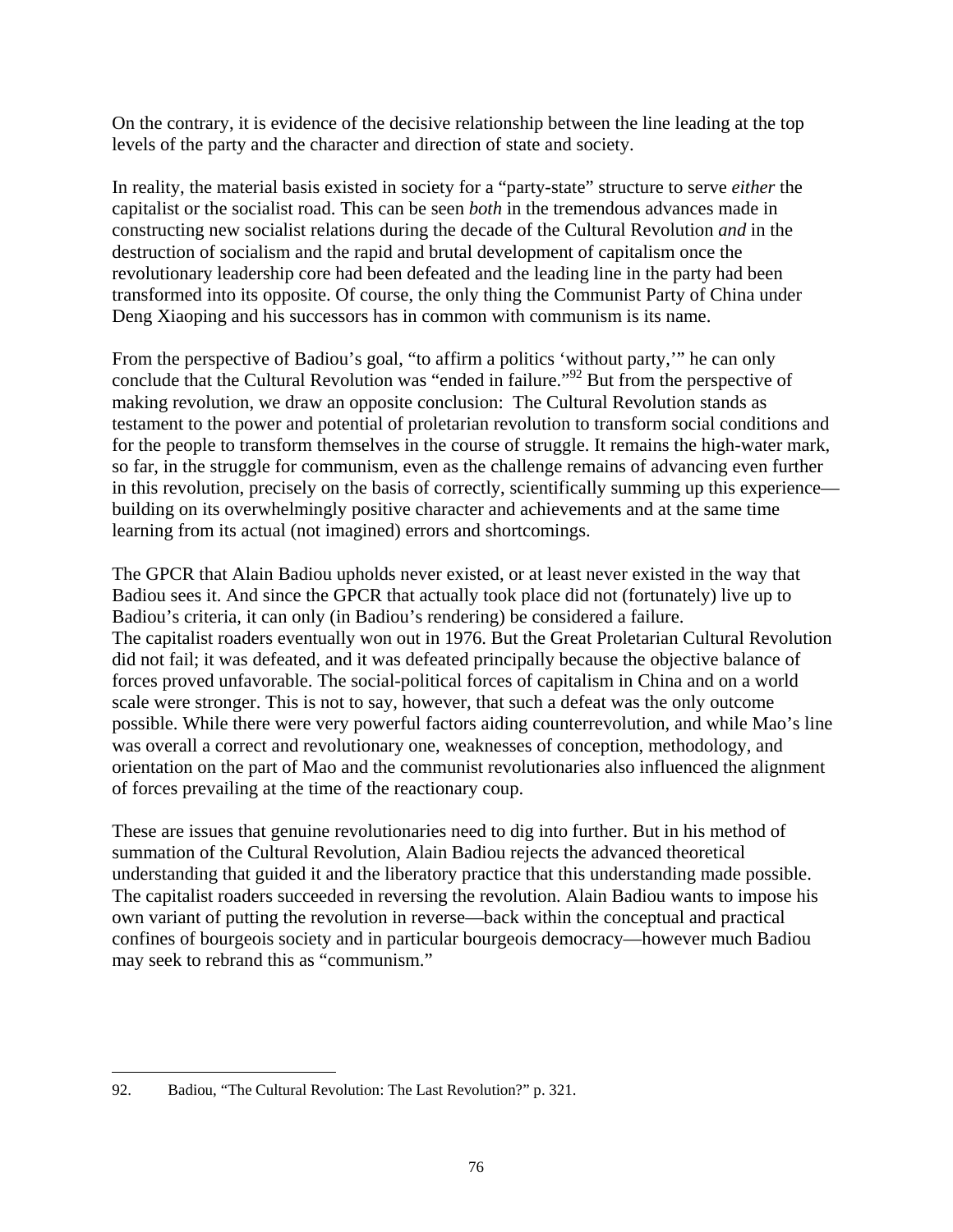### **The Shanghai Commune of 1967**

For Alain Badiou, the exemplary contemporary instance of the "communist hypothesis" (understood as mass democracy "at a distance from the state") materialized in the short-lived Shanghai Commune of early 1967. In his speech at the March 2009 conference, "The Idea of Communism," Badiou identified the Shanghai Commune, along with the 1792-94 phase of the French Revolution, as a defining historical moment ("event") of an egalitarian, emancipatory politics.

Taking the measure of the entire arc of the Great Proletarian Cultural Revolution of 1966-76, Badiou argues that the "authentically revolutionary sequence (in the sense of the existence of a new thinking of politics) is to be found *only* in its initial segment (1965-8)."<sup>93</sup> [emphasis ours] In Badiou's reading, the early phase of 1966-68 was marked by mass upheavals that not only overthrew oppressive officials in high positions of party and state authority (those whom Mao analyzed as "capitalist roaders") but also brought forth the outlines of new instrumentalities of power and governance that began to challenge and transcend the party-state system.

This interpretation of the Cultural Revolution is not unique to Alain Badiou. It has been articulated in various permutations by progressive China scholars like Maurice Meisner. It was taken up by currents of international Maoism, especially in France in the late 1960s, and subsequently by intellectuals like French political economist Charles Bettelheim. Not least, in the Cultural Revolution itself, some Red Guard formations advocated that the Cultural Revolution would succeed if and only if it became a full-scale assault on all cadre and existing structures of power. Alain Badiou has resuscitated key elements of this line, declaring that the Shanghai Commune was the highest expression of efforts from below to create structures "at a distance from the state" in a fully formed socialist society, but was curbed and suppressed owing to Mao's decision to reassert party-state authority.

So we turn our attention to this historical episode: how the Shanghai Commune came to be, its principles of organization, and why Mao felt it was not a suitable form for carrying forward allthe-way revolution in the concrete circumstances of the class struggle within China and in the world. We will see that Badiou's approach ends up papering over the complexity and problems of the Commune experiment itself, while distorting Mao's analysis of the limitations of the commune form.

## *Some Background*

In the 1960s, the Shanghai Municipal Party Committee had been a sharp battleground between Mao's revolutionary line of carrying forward socialist revolution and a revisionist line. This revisionist line, couched in Marxist terminology, saw the tasks of revolution as essentially involving: rapid economic development, expertise in command, tight structures of political and organizational control in which worker diligence and obedience were valued and rewarded above all, and a kind of pacifying social welfarism for the masses. While the party in Shanghai had brought forward some outstanding proletarian revolutionary leaders, by the start of the Cultural

 $\overline{a}$ 93. Badiou, *The Century*, p. 62.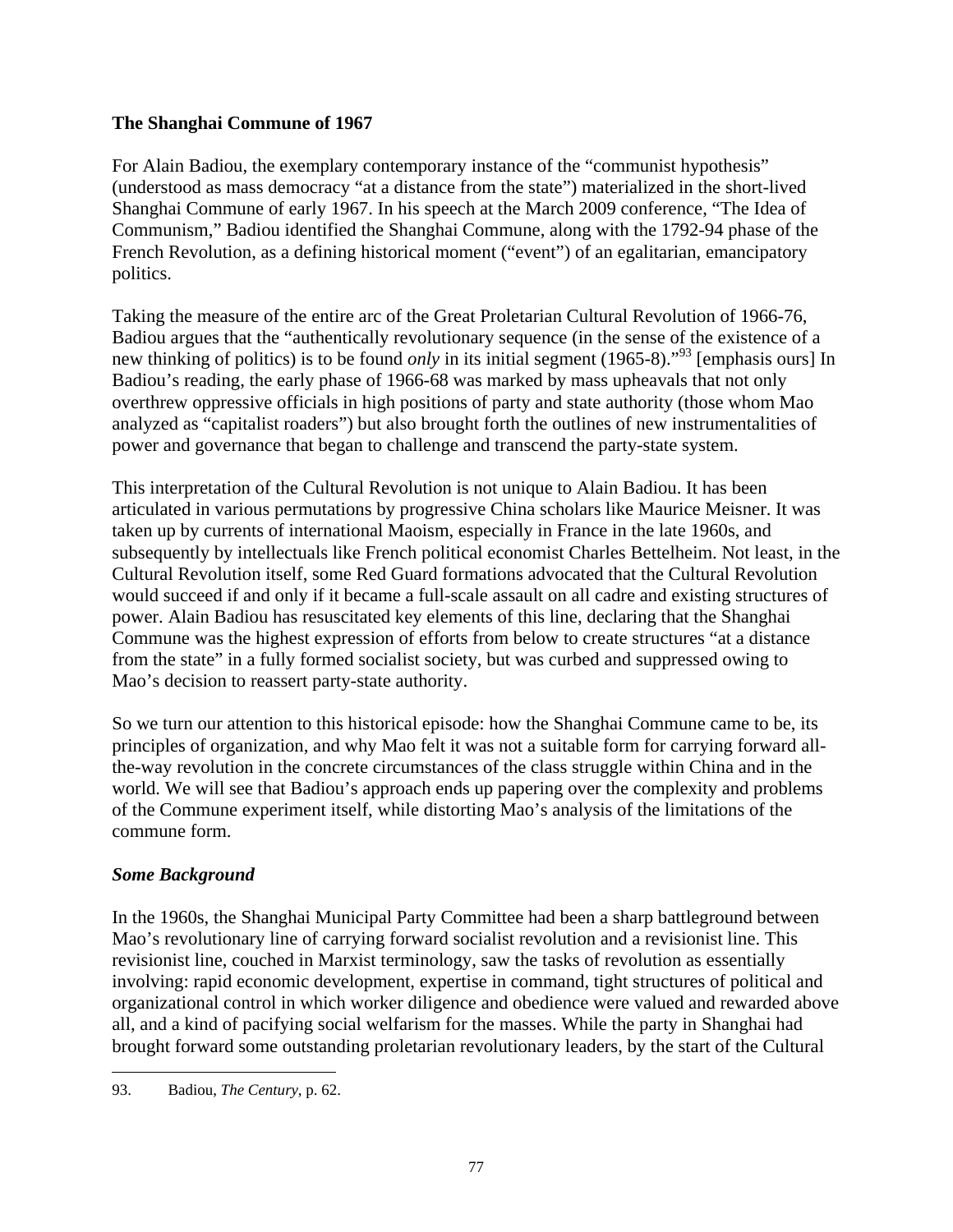Revolution the municipal committee was firmly in the hands of the revisionist headquarters within the Chinese Communist Party. Shanghai, China's largest urban and industrial center, would be a major battleground and proving ground of the Cultural Revolution.

The basic orientation for the Cultural Revolution was set, as mentioned, by the "16-Point Decision" of August 1966. Summing up several months of intense revolutionary activity, it called for mass criticism, mass debate, and mass mobilization, and for the "overthrow of those persons in authority who are taking the capitalist road."

Shanghai witnessed the first city-wide "power seizure" by the revolutionary masses. The main target was the entrenched and encrusted revisionist leadership apparatus of the Shanghai Municipal Party Committee. By early January, it came under sustained political assault by rebel forces and would be overthrown. Throughout January, different levels of Shanghai's government and administrative apparatus were also overthrown. The "January Storm," as this revolutionary uprising came to be called, was a defining and epochal moment of the Cultural Revolution.<sup>94</sup>

The initial impetus for the revolutionary movement in Shanghai came from radical students (the Red Guards). It spread to factories and communities, leading to the establishment of different worker rebel groups. Some of the groups had their origins in the circumstances facing particular sectors of workers, such as temporary workers from the countryside; others grew out of Red Guard tendencies; some of the worker formations professing loyalty to Mao were actually instigated by the revisionists—to cover their tracks and to fortify their social base in the face of a mounting and popularly based political-ideological onslaught.

The leading radical workers group in the city was the Workers General Headquarters, born of an alliance of several rebel worker organizations in November 1966. The Workers General Headquarters was closely allied with the Maoist revolutionary headquarters in the party. It called out the municipal party leadership for betraying the cause of revolution; mobilized workers and broad segments of the population to confront this leadership; and eventually pressed demands for new organs of proletarian power.

The "rebel mass organizations" were repeatedly rebuffed by the local revisionist leadership. Some sections of radical workers, angered by the obstinacy and arrogance of the conservative leadership of the Municipal Party Committee, sought to take their case directly to Mao in Beijing. On November 11-12, they stopped production and even commandeered a train, intending to bring masses with them to Beijing. This was struggled against by the revolutionary forces who argued that it was necessary both to keep the city's economy running and fulfill the city's responsibility to the entire national economy, and to wage the revolutionary political struggle. Importantly, in this setting of sharpening political and ideological struggle and mounting disaffection with the city leadership, the more advanced rebel forces began to

1

<sup>94.</sup> Accounts of the January Shanghai Storm and the Shanghai Commune, from different political perspectives and with different descriptions of particular incidents, can be found in Gerald Tannenbaum, "The 1967 Shanghai January Revolution Revisited," *Eastern Horizon*, May-June 1968, pp. 7-25; Jean Daubier, *A History of the Cultural Revolution* (New York: Vintage, 1974); and Elizabeth J. Perry and Li Xun, *Proletarian Power: Shanghai in the Cultural Revolution* (Boulder: Westview Press, 1997).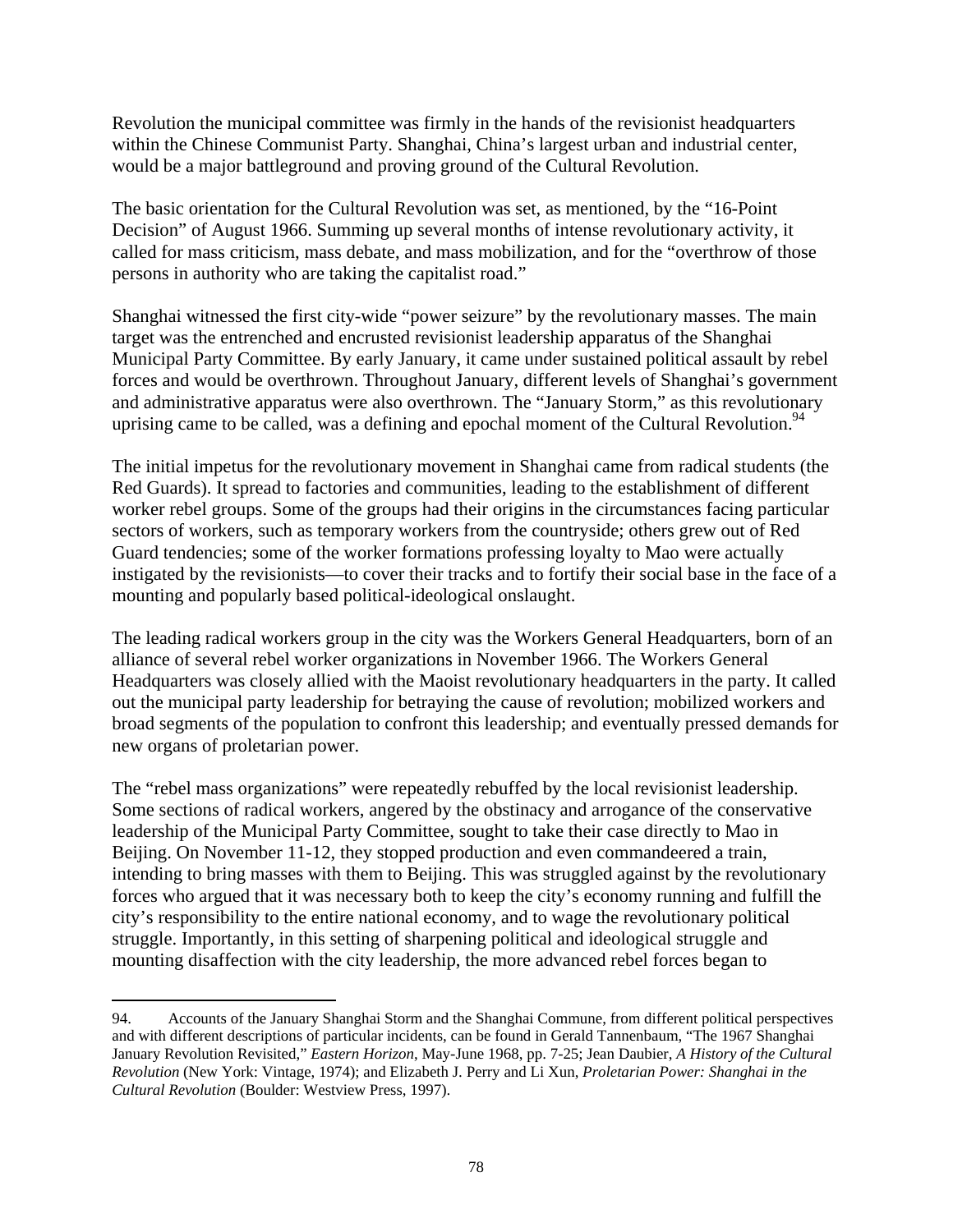consolidate organization and gain more of a sense of the need to take greater responsibility for the management of the economy—even as the main power seizure lay ahead.

One of the main tactics of the conservative power-holders was to try to mollify growing worker dissatisfaction and divert radical mobilization by offering all kinds of economic concessions, such as higher wages, bonuses, and travel allowances. This came to be called the "economist wind." And it underscored the complexity of the struggle, since sections of workers were raising some of these demands. But this was a calculated move by the revisionists to distract attention and energy away from the great political debates and political struggles over whether China would remain on the socialist road.

The genuine revolutionaries, with Zhang Chunqiao<sup>95</sup> playing a pivotal leadership role, fought tirelessly to redirect the focus of the Shanghai workers towards the cardinal questions facing the Cultural Revolution, in particular the sharply posed question of what line would be in command of the local party committee. This "wind" would blow through the final days of December and early January.

In the first few days of January 1967, as the terms of the struggle got clarified and the revolutionary forces accumulated strength, the class struggle took a leap. On January 3, radicals took over one of the three major newspapers in the city. In the days immediately following, the Workers General Headquarters issued a message to the population denouncing economism and calling for unity in the mass movement. A million people gathered as the city's old-line leadership was denounced. By January 6 the mayor had lost legitimacy and authority. Over the course of the next ten days, rebel forces intensified their offensive, moving against various levels of governance and administration; taking charge of the railways and docks; and keeping the city's utilities functioning. On January 15, the rebels were able to declare new leadership in the city.

Zhang Chunqiao and Wang Hongwen (leader of the Workers Headquarters) took primary responsibility for organizing new leadership structures, while the People's Liberation Army would later aid the consolidation of power by the "rebel mass organizations."

There was nothing restrained and pre-planned about what happened. Mao had issued the call to "bombard the headquarters" of revisionism in the Communist Party. The upsurge saw incredible mass protest, confrontation and disruption, the spread of new organizations, demands being pressed on party and administrative officials, novel link-ups and exchanges between different sections of people, students going to factories to incite protest, and other forms of mass struggle. The universities, it should be recalled, shut down during these early phases of the Cultural Revolution. The level of debate and the intensity of struggle led to "messy" and dangerous

<sup>95.</sup> Zhang Chunqiao was a central figure in the revolutionary headquarters of the Chinese Communist Party. He played a key role throughout the Cultural Revolution (1966-76), both as a political leader and as a theorist. In addition to his role in the early stages and the January Shanghai Storm, he was also part of the radical leadership core on whom Mao relied in the complicated political and ideological battles of the 1973-1976 period. Zhang's essay, "On Exercising All-Around Dictatorship Over the Bourgeoisie" is a groundbreaking analysis of the relations of production under socialism. Zhang Chunqiao was one of the main revolutionary leaders arrested (part of the "gang of four") in the counter-revolutionary coup right after Mao's death. He died in the 1990s.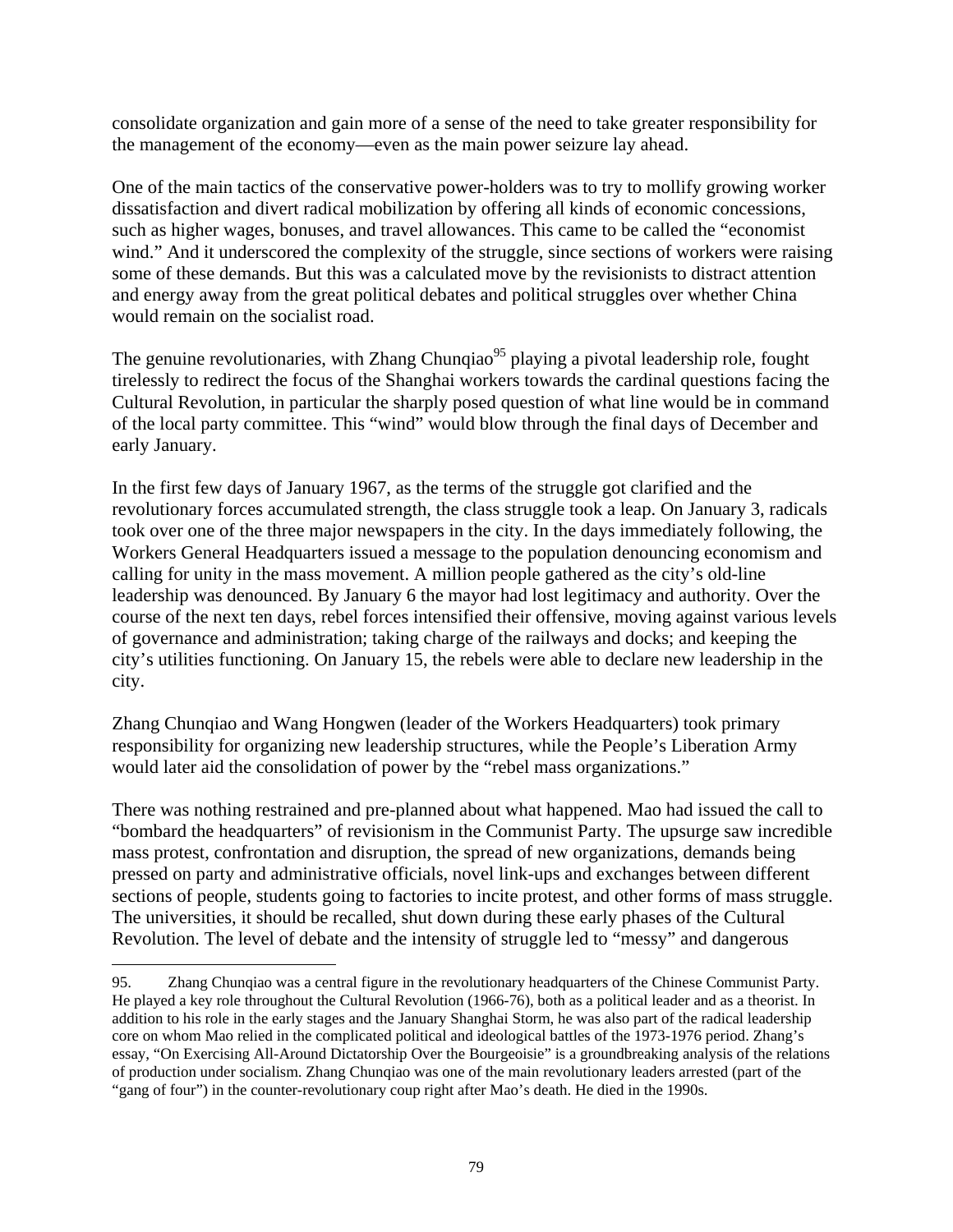situations. At one point revolutionary leader Zhang Chunqiao was rallying forces to stop the commandeering of a train; at another point, he came under siege at his home by conservative forces.

And importantly, innovative things, experimental social and institutional practices, took hold as the old power was overthrown and new power constituted. On February 5, 1967, the Shanghai Commune was formally proclaimed, with Zhang Chunqiao its head.

# *The Shanghai Commune: Its Emergence and Principles*

Alain Badiou, as we saw earlier, holds that an emancipatory politics both reveals and coheres

…the strictly generic humanity of the people engaged in them. In their principles of action, these political sequences take no account of any particular interests. They bring about a representation of the collective capacity on the basis of a rigorous equality between each of their agents.96

According to Badiou, the Shanghai Commune embodied these features. We will put this to the test and show that a) "generic humanity" was in reality class-divided humanity; b) there is an objective contradiction between particular and higher interest that requires leadership and direction; and c) the application of the principle of "rigorous equality between each of the agents" was precisely an institutional weakness of the Commune that would have opened far too much space for counter-revolution had the Commune persisted.

Let us return to the formation of the Shanghai Commune.

The revolutionary national media in 1966 had pointed to the lessons of the Paris Commune of 1871: the revolutionary masses could not simply take hold of the old state machinery but had to create new forms of organized power. The "16-Point Decision" referenced the system of elections of the Paris Commune.

What principles guided governance in the new revolutionary power of the Shanghai Commune? The "16-Point Decision" had provided some compass points: the importance of a system of general elections to standing mass organizations based on lists of candidates being forwarded and reviewed by the masses; criticism at any time of members of the various new Cultural Revolution groups, and the principle of replacement through election or recall of members or delegates who proved to be incompetent.

The Shanghai Commune was made up of representatives of mass revolutionary organizations, some 38 in all. Mao was quick to hail the seizure of power by rebels in Shanghai; and he recognized that it represented a qualitatively new political development and a great further step in incorporating the revolutionary masses into the structure of power.

 $\overline{a}$ 96. Badiou, *Metapolitics*, p. 97.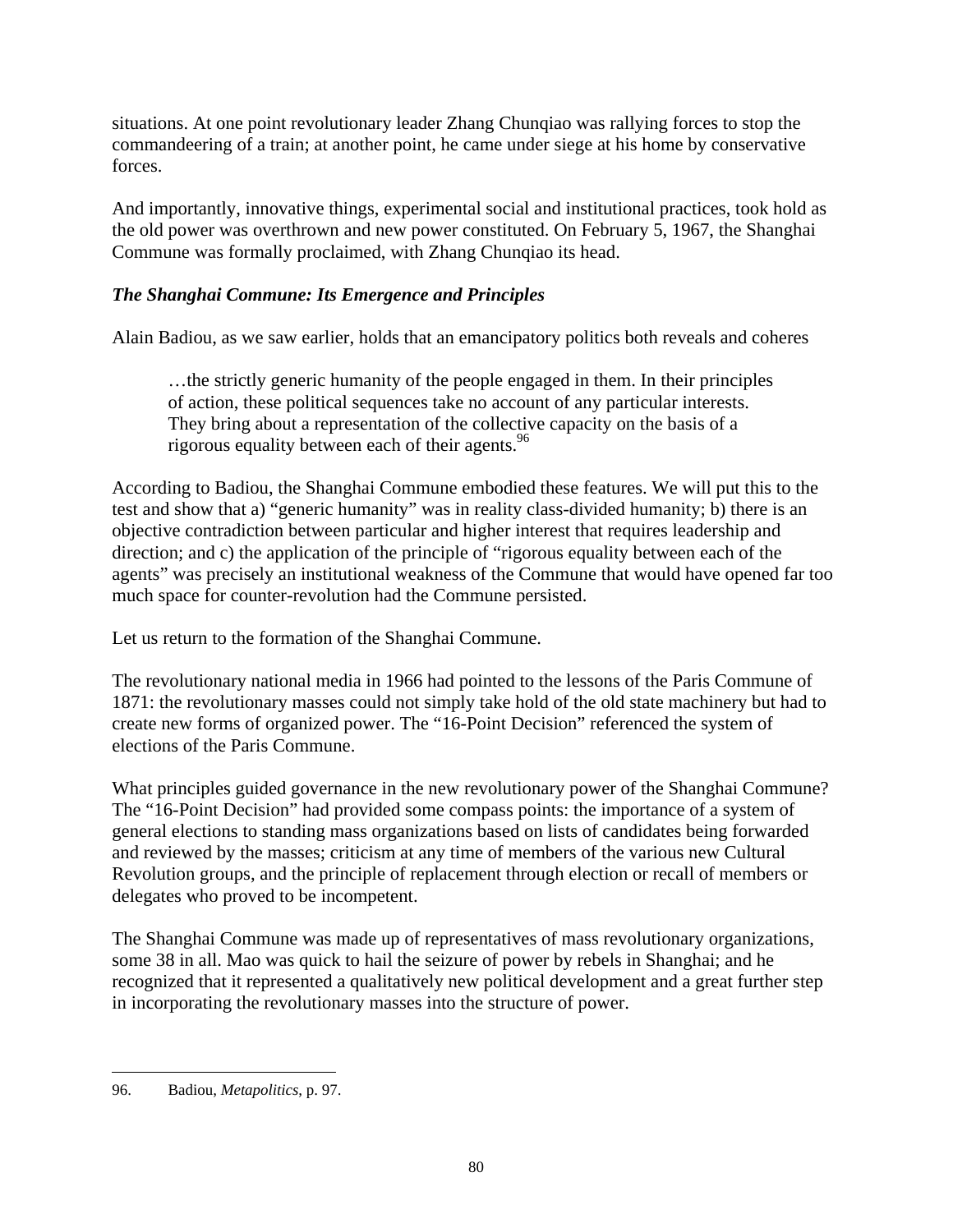Alain Badiou holds that the Shanghai Commune was something approaching unmediated democracy. But this is not accurate.

To begin with, there was a main force within the Shanghai Commune, the Workers General Headquarters—and revolutionary leadership was being given by Zhang Chunqiao and others who were applying, and summing up the results in applying, Mao's revolutionary line. Second, the Commune was not a "come one, come all" formation but functioned with political criteria setting terms for participation and elections. Conservative groupings that had stood with the old party leadership were excluded, as were various factions and groupings that had attacked the revolutionary forces in the vanguard of this struggle. Indeed, some groupings with an opposing line challenged the legitimacy of the Shanghai Commune and reportedly moved to constitute a New Shanghai People's Commune. This reflected the influence of what came to be called the "overthrow all" line—that is, the overthrow of all established leaders and administrators, including revolutionaries like Zhang Chunqiao—and was also overlaid with the maneuvering of forces from the old order seeking to mask comeback attempts.

The Shanghai Commune did not immediately implement the principle of direct elections of all officials as it was filling the void created by the overthrow of the Municipal Party Committee. But the "commune principle" took form in several key ways:

- Worker-representatives comprising the staff of the commune served not as individuals within a unified structure but precisely as delegates of the mass organizations from which candidacy lists were drawn, with these representatives subject to mass criticism and supervision, as well as recall.
- Delegates were expected to participate in productive labor in order to minimize status differences between them and ordinary members of the mass organizations.
- No special role or position was accorded any political force in the Shanghai Commune. The Communist Party did not have any institutionalized leadership within the Commune (although, again, leading communists like Zhang Chunqiao were objectively playing a certain leadership role).

In these ways, the Shanghai Commune both embodied certain key features of the Paris Commune *and* marked a break with the pre-Cultural Revolution system of political power characterized by the integration of all structures of governance into a unified state system and by the leading role of the Communist Party. With the formation of the Shanghai Commune, the old municipal party committee had been replaced by a kind of delegate system linked to the new mass organizations.

It is this that Alain Badiou sees as the breakthrough of the "initial sequence" of the Cultural Revolution, in two senses. First, it fits Badiou's "maxim of equality" as constituted by and within the political mass movement: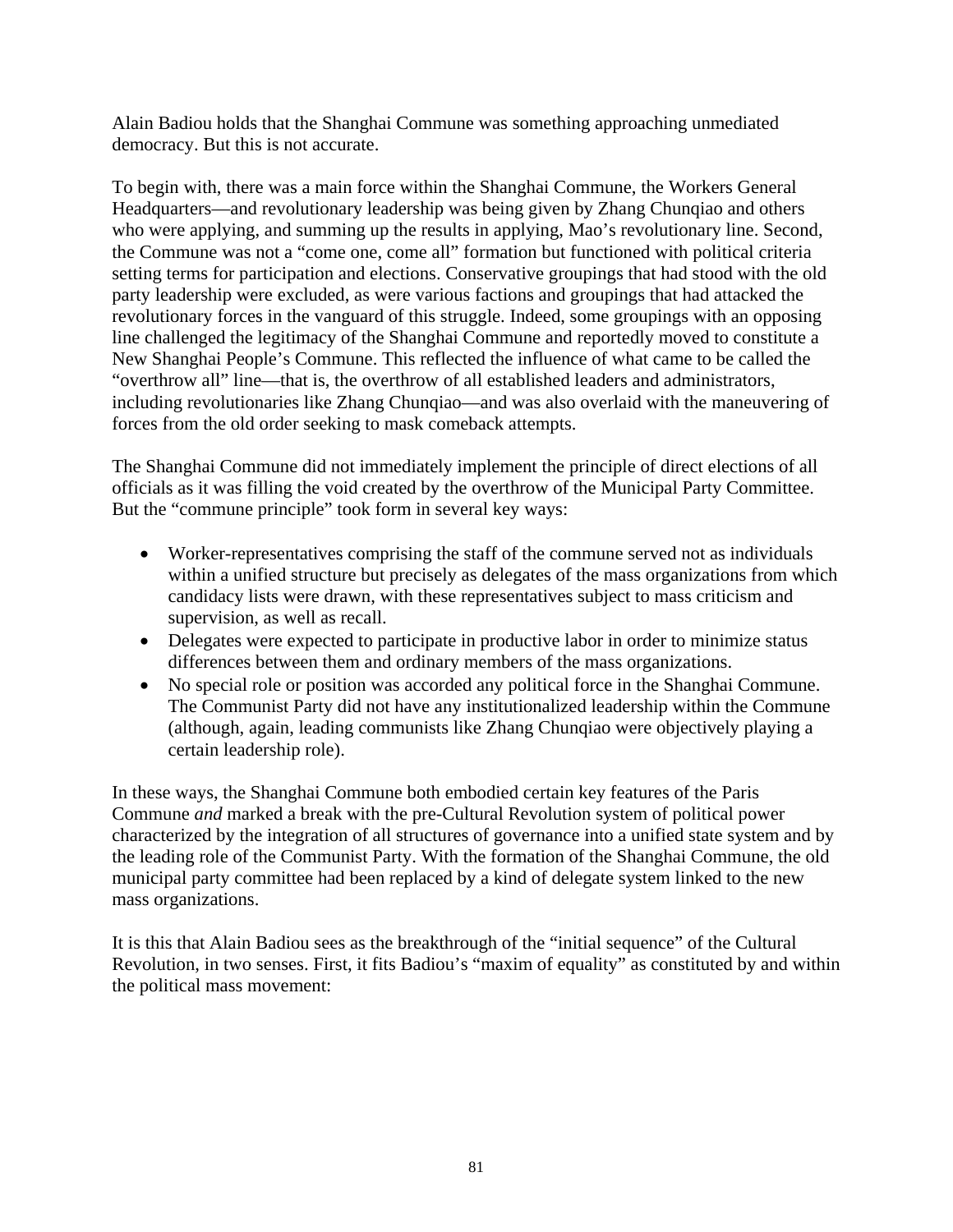Political equality is not what we desire or plan; it is that which we declare to be, here and now, in the heat of the moment; and not something that we should be.<sup>97</sup>

For Badiou, the Shanghai Commune was a declaration of such equality of the "here and now." Second, what in Badiou's view stamped the Shanghai Commune as a seminal event of the "communist hypothesis" was that it represented what Badiou considers to be a break-out from the party-state framework.

In both dimensions, Badiou's picture of the January Shanghai Storm is greatly misleading. On the one hand, he suggests that a broad democracy was taking hold from below, *empowering* by virtue of its mass, egalitarian (classless) character—when in fact this great mass upsurge and ferment, which was indeed a profound expression of mass democracy, also contained *different social and class forces and agendas.* On the other hand, Badiou counterposes to this idealized mass movement a monolithic (classless) party-state structure—*oppressive* by virtue of its specialized functions and powers—when in fact, as we have seen, two political and ideological lines and headquarters representing different class interests were contending within the party. And the contending agendas would (and did) have radically different social outcomes, in terms of the direction of society and in terms of which class would actually rule society.

# *Mao's Revolutionary Criticisms of the Shanghai Commune; Badiou's Distortions and Idealizations*

While the Shanghai Commune was being constituted and beginning to assume governance responsibilities, Mao and the Cultural Revolution Group in Beijing followed developments very closely and deliberated about the strengths and weaknesses of this new organ of power.

Would the commune be sufficient to foster the further advance of the revolution? Could it serve as a model for the rest of the country? This was not just any time but a period of increasingly turbulent and complex turns in the class struggle, marked not only by entrenched revisionist authority digging in its heels but also by attacks on the party by some rebel groupings that failed to distinguish between revisionism, rightism, and genuine revolution. Mao had also observed certain factional tendencies in the course of the revolution in Shanghai and continuing into the formation of the Shanghai Commune that hindered the ability to unite the many different mass organizations (several hundred organizations in Shanghai's factories had not been incorporated into the Commune).

Mao summoned Zhang Chunqiao to Beijing for consultations. He pointed to some of the problems with such a locally devolved political power. Mao asked, only half-jokingly, if the commune form were adopted as the basic model and structure, whom would the foreign powers recognize? More importantly, he put his finger on a central problem: "communes are too weak when it comes to suppressing counterrevolution."<sup>98</sup>

<sup>97.</sup> Ibid., pp. 98-99.

<sup>98.</sup> Mao, "Talks at Three Meetings with Comrades Chang Chun-chiao and Yao Wen-yuan," in Stuart Schram, ed., *Chairman Mao Talks to the People* (New York: 1974), p. 278.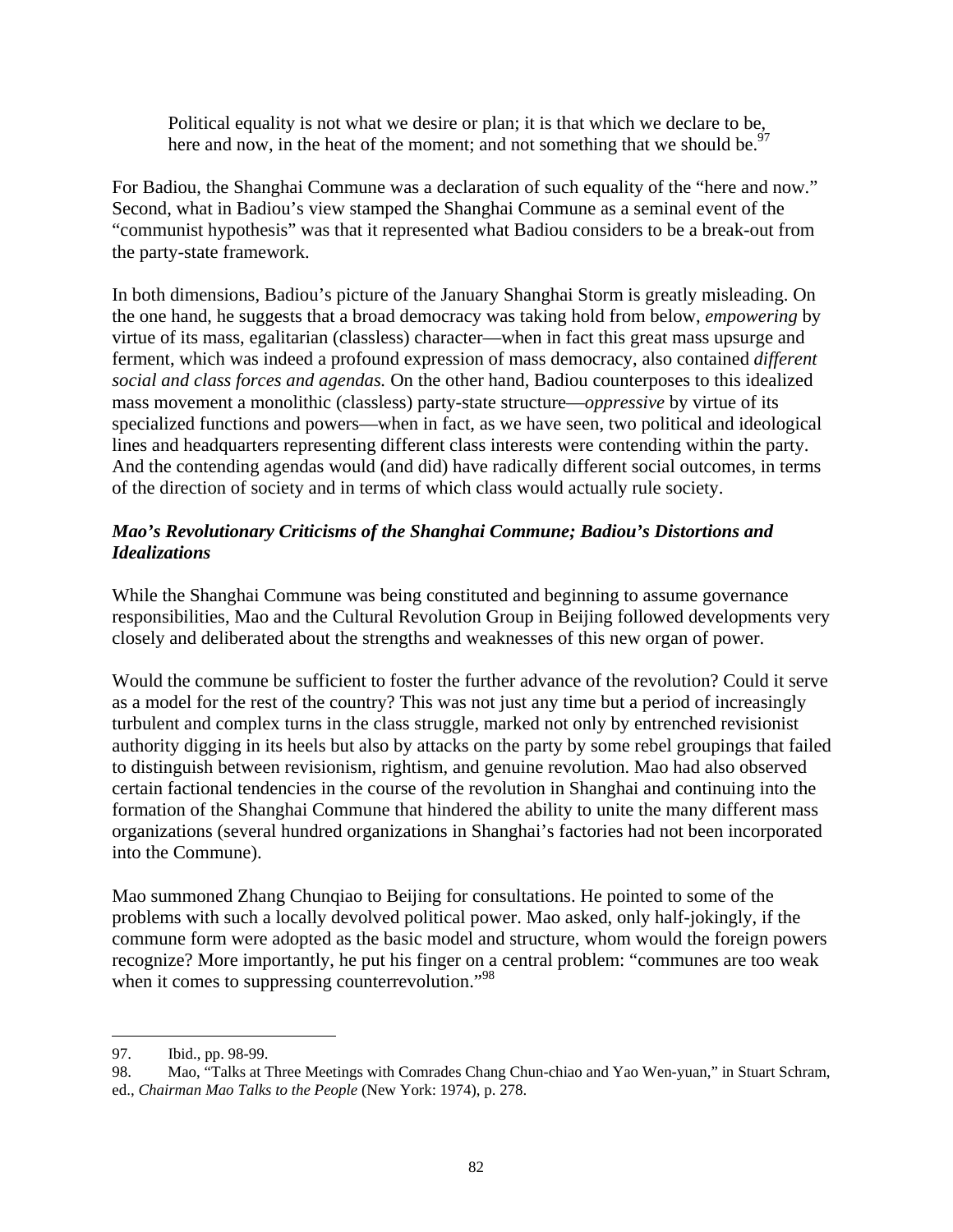In "The Cultural Revolution: The Last Revolution?" Badiou argues that the Shanghai Commune had "no possibility of national development in so far as, on the national level, the figure of the party remains the only one allowed....<sup>"99</sup>

But Badiou certainly knows that the word commune in French means "locality" or "district" and that the local scope of the Shanghai Commune, like that of the Paris Commune of 1871, was very much part of its character. And this is indeed one of the principal weaknesses Marx pointed to when he analyzed the reason for the failure of the Paris Commune.

And what, might we ask, would be the form of nationwide power under a system of communes? Would an army exist? If so, who would lead it? How would disputes between different communes be handled? How would the great gap between city and countryside be narrowed? And if a nationwide system of power could somehow be cobbled together out of the communes, who would lead it? The aspect of direct democracy that the commune form brought forward (important dimensions of which were in fact preserved in the revolutionary committee form that would replace it) would cease to have the same kind of meaning in such a nationwide system that would encompass—and would, in reality and of necessity, subsume—all the many different local communes.

These are exactly the kinds of factors that led Mao to conclude that the Shanghai Commune could not be generalized.

Two weeks after the Shanghai Commune was formed, rebels in Heilongjiang Province had brought forward a different model of governance. This was a revolutionary committee made up of three elements: 1) worker and peasant representatives of the revolutionary mass organizations, including Red Guards; 2) representatives of the People's Liberation Army; and 3) representatives of the party cadre who had passed through the tumultuous period of the Cultural Revolution and who had united around Mao's line.

Mao saw the revolutionary committee as a more suitable form for broadening the mass movement and waging the class struggle with revolutionary leadership. At the same time, important features of the commune model were maintained and incorporated into the revolutionary committees, including elections in the mass organizations and cadre participation in labor. Mao was summing up the rich experience of the Cultural Revolution from the standpoint of institutionalizing its gains, laying the basis for deepening the revolution, and preparing for new challenges society-wide and internationally.

On February 24 the Shanghai Commune was disbanded. Zhang Chunqiao went on television and gave a detailed explanation as to the problems and shortcomings with the commune form. The theoretical and practical issues were put before the masses. The revolutionary committee that took the Commune's place was able to unite the large majority of the working people of Shanghai and to help sort out and resolve much of the factionalism that was still strong in the revolutionary mass organizations.

 $\overline{a}$ 99. Badiou, "The Cultural Revolution: The Last Revolution?" p. 309.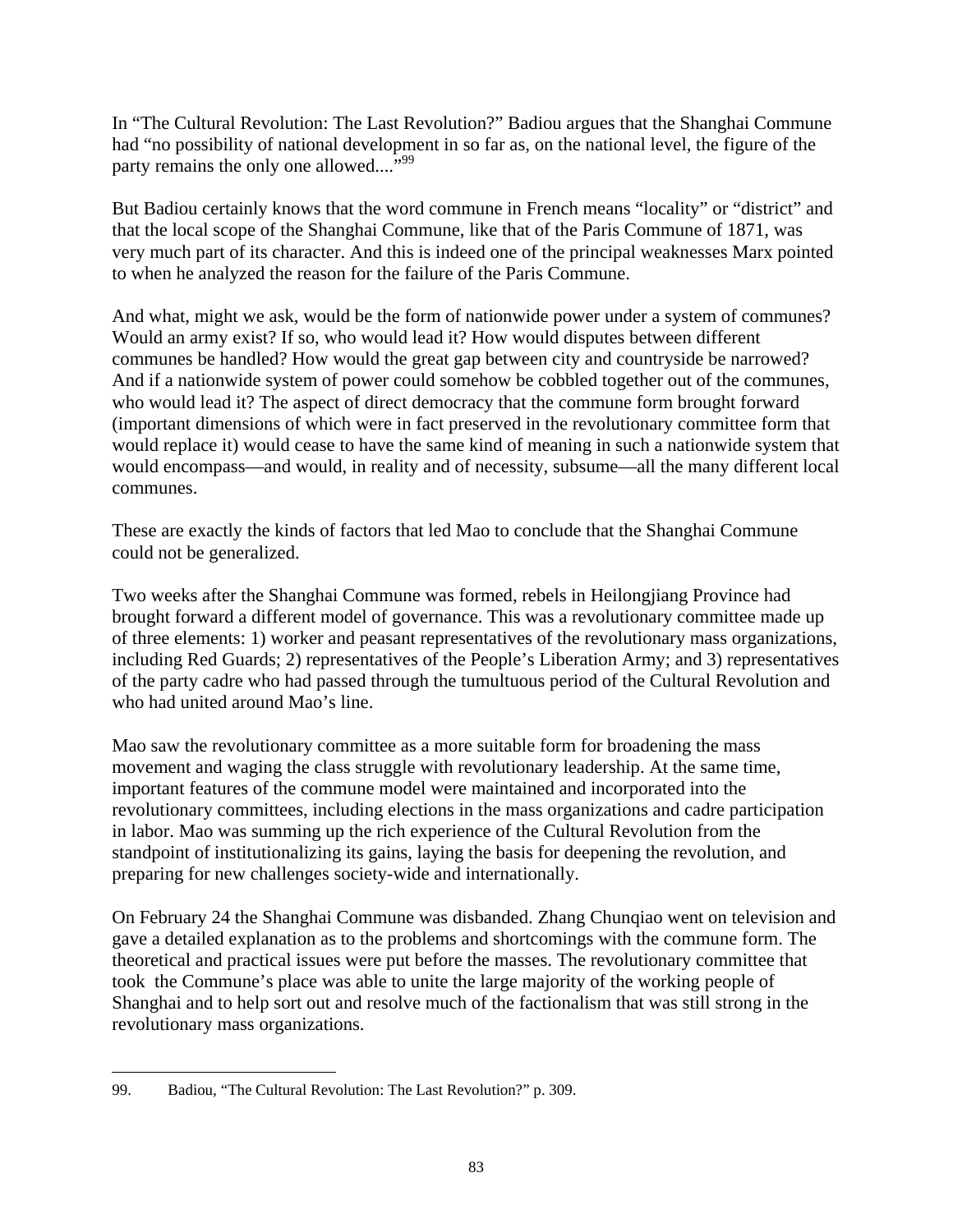In treating the transition from the commune form to the revolutionary committee, Badiou adopts the classic bourgeois Sinologist view of the Cultural Revolution (more and more prevalent as the GPCR fades deeper into history and its realities are less and less known), pitting the "conservatives" for whom "it is a matter of putting back the local cadres after the mere fiction of a critique" and the Maoist leadership's "a dozen persons [for whom] it is a matter of defining the stakes for the revolutionary organizations (the 'seizing of power') and of inspiring a lasting fear in their adversaries, all the while preserving the general framework for the exercise of power which remains in their eyes the party and the party alone."<sup>100</sup>

Badiou is again pitting the leadership of Mao and the proletarian revolutionary headquarters in the party *against* the exercise of power by the proletariat rather than grasping their interrelation—once again, their dialectical relation, as a unity of opposites. The Cultural Revolution and the creation of new revolutionary organs, like the revolutionary committees, involved masses of people and their representatives on a dramatically enlarged scale at every level. It involved unprecedented means for ensuring that the participation of the masses was genuine and profound; through extremely widespread debate and discussion, through continuing politicalideological struggle, and through direct leadership responsibility. (By 1973, an estimated forty thousand workers in Shanghai held leading positions in factories, other work units, and higher level municipal organs.)

Badiou sees the disbanding of the Commune and the reassertion of the party's leading role as the oppressive return to normalcy. But the party was an object of struggle and transformation in the course of the GPCR and went through a great deal of change during this period. The masses were deeply involved not only in overthrowing the leading representatives of the capitalist road but also in helping to reconstitute the party and reinvigorate its ranks, as the party was now admitting new revolutionary members from among the youth and the rebel organizations. The masses were helping many veteran cadres fight the influence of revisionism and return to a revolutionary position. The revolutionary committees institutionalized elements of mass supervision. Here it must be said that not many of the cadres who went through the fire of mass criticism in the GPCR would agree with Badiou that it was a "mere fiction of a critique."

Eventually the "three-in-one" combination (masses, army, party) would be adapted to combine representatives from among the masses; from among different professional, technical, intellectual/cultural strata (depending on the particular base-level institutions in question, e.g., hospitals, schools, cultural institutions, etc.); and from party cadre.

The revolutionization of the Shanghai party and the constitution of new governing structures broadened mass participation and supervision and brought the proletarian line into the leading position. This reconstituted political power could now be wielded throughout the country to transform society further in all spheres in the direction of the communist future. Shanghai, for instance, began to experiment with new educational policies and practices as part of the nationwide effort to reform the old educational system (which had actually been widening the differences between town and country and producing new elites).

1

<sup>100.</sup> Ibid., p. 311.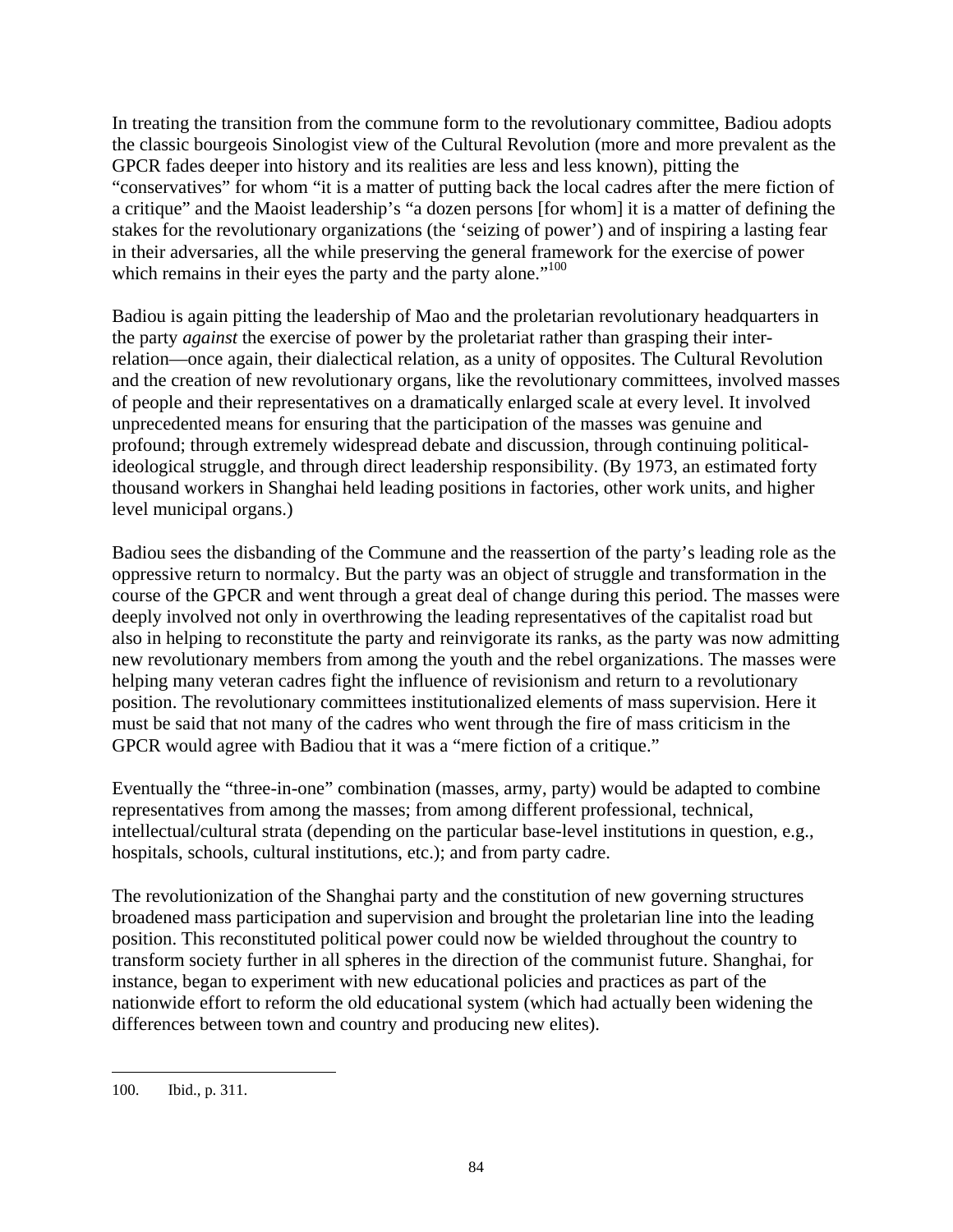The Shanghai Commune was a great invention and experiment of the revolutionary masses in Shanghai. It was part of the upheaval and ferment that produced all kinds of "socialist new things" and creations—some of which proved to be more in correspondence with advancing the revolution, some of which did not. Revolutionary leadership was learning from this complex struggle and summing up vital new experience.

# *Badiou's "Egalitarian Maxim" Conceals Class Contradictions and Cannot Rise Above Particular Interest*

In Mao's rejection of the Shanghai Commune, Alain Badiou sees a betrayal of the masses and their creations of mass forms of rule and an abandonment of the very precepts that guided the launching of the Cultural Revolution. In *Metapolitics*, Badiou quotes the "16-Point Decision" of August 1966:

'Let the masses educate themselves in this great revolutionary movement, let them learn to distinguish between the just and the unjust, between correct and incorrect ways of doing things.'

Badiou then offers a commentary:

And so a politics touches on truth provided that it is founded upon the egalitarian principle of a capacity to discern the just, or the good, which are expressions that philosophy apprehends under the aegis of the truth that the collective is capable  $of$ <sup>101</sup>

Yes, the masses must educate themselves—and must emancipate themselves through conscious and mass struggle to change the world and themselves. This is a critical difference that sets communism apart from putschism, terrorism, and all manner of politics based on "condescending saviors." On the other hand, the masses need dedicated and visionary leadership, grounded in a scientific understanding of society and the world, precisely to unleash the masses' ever more conscious activism—this is a critical difference that sets communism apart from anarchism, ultra-democracy, and varieties of reformism.

Mao was leading the Cultural Revolution, a revolution marked by an historically unprecedented level of mass debate, mass struggle, and mass experimentation. Badiou sees Mao upending his earlier guidance ("let the masses educate themselves") and trusting in the mass movement. No, Mao was *giving leadership at every stage* of the Cultural Revolution—leadership *to enable the masses to consciously change the world and themselves and to continue advancing towards communism.* 

In coming to the conclusion that the commune did not correspond to the stage of development of the class struggle and could not advance the revolution, but on the contrary would make it highly vulnerable to setback and defeat, Mao was proceeding from a deep understanding of the underlying contradictions of the socialist system, the still significant gaps between the leaders

 $\overline{a}$ 101. Badiou, *Metapolitics*, p. 98.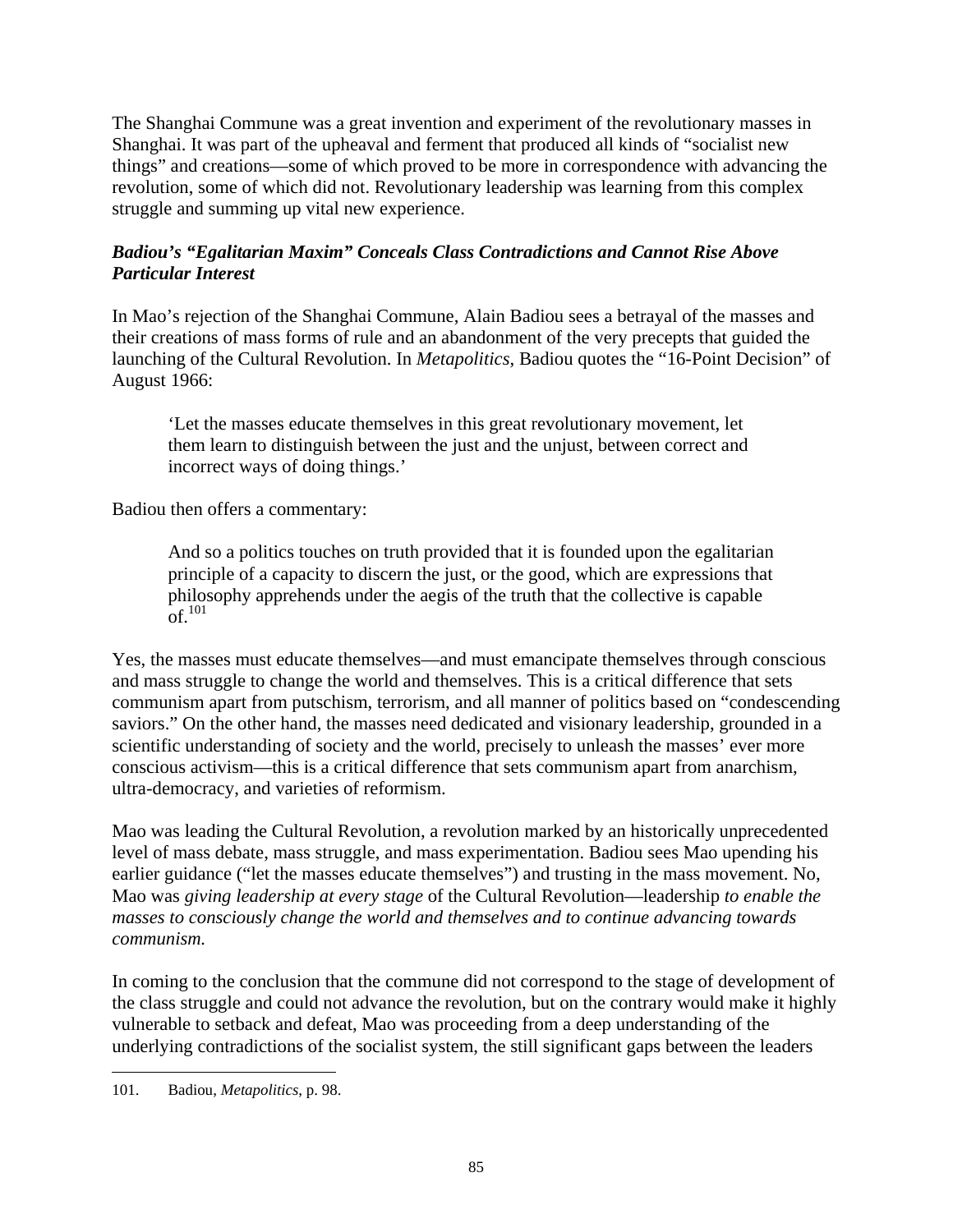and the led, the uneven nature of the mass movement, and the fact that democracy is not an end itself but must serve the transformation of society and the world towards the goal of communism.

Let's look at two key contradictions posed by the "commune principle" of governance and by the strict implementation of the "egalitarian maxim" that anchors Badiou's politics of emancipation.

1) What does it mean to have a system of direct elections and direct recall of all officials in a society still divided into classes, where the distinction between intellectual and manual labor is still wide and continually regenerated under socialism?

You will have a situation where, as Bob Avakian has analyzed in a discussion of the Shanghai Commune, people with a greater facility with ideas, and who can articulate things better, will have advantage; and ultimately, even though the process has the appearance of a level playing field, these forces will come to dominate the process. On the other hand, as Avakian also points out, you may get the situation where people who do not have the requisite ability to deal in the realm of ideas, in a way that will keep society going in the socialist direction and the revolution moving forward, will be thrown willy-nilly, as a result of the imperative of "unmediated" rule, into positions of responsibility for which they are not prepared—and the revolution can be lost this way as well. $102$ 

At the same time, as Avakian has summed up, it is crucial that the "John Stuart Mill" principle be applied—that there be the fullest contestation of ideas and that those holding unpopular positions be able themselves to enunciate and argue vigorously for them. And in the swirl and maelstrom of intense struggle, as there was in Shanghai, you must be willing to "go to the brink." But the point is to create the most favorable possible conditions through all of this, and out of all of this, for the masses to be gaining the capability and understanding to take ever-greater responsibility for the direction of society and for administering society.

These are challenging contradictions to work through: you want to bring the basic masses forward but not quash other sectors of society. Indeed, without the necessary ferment, including what people among these other sectors bring to the process, the basic masses cannot really be brought forward to play the decisive role they must ultimately play in advancing the revolution toward the goal of a real emancipation, from the actual remaining material and ideological conditions which have been "inherited" from the old society and which mark socialism precisely as a transition from the old society to communism—which, again, can only be achieved through the triumph of the revolution on a world scale, and not in any particular country by itself, let alone in one particular area, or commune, within a country.

Badiou offers a model of democracy ostensibly "without mediation" by party and state structures or leaders—but all this does is put the masses at a disadvantage in relation to privileged and bourgeois class forces, which still exist and which continue themselves to exert a disproportionate influence in many ways in socialist society. If the masses are going to "fit themselves," to use Marx's suggestive phrase, to rule and transform society, then the inequalities

 $\overline{a}$ 102. *See* Avakian, *Dictatorship and Democracy, and the Transition to Communism*, revcom.us.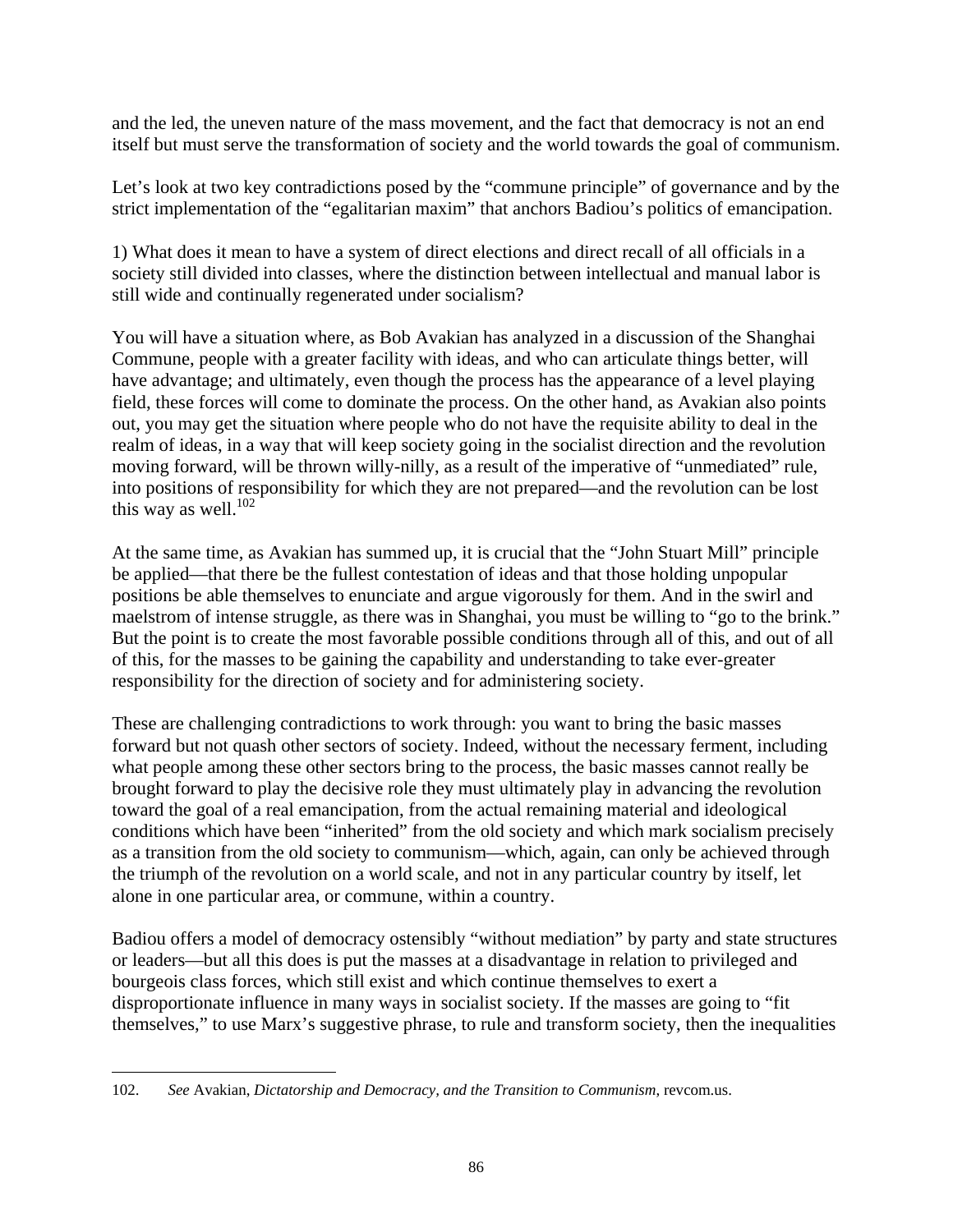and differences in socialist society need to be recognized and acted on, and this requires a certain kind of vanguard leadership and a certain kind of state power.

Badiou, as cited above, posits that "politics touches on truth provided that it is founded upon the egalitarian principle of a capacity to discern the just, or the good." Would that it were so simple, that the masses, through an egalitarian truth procedure (without political mediation), could "discern the just and good." But what is "just and good" is itself a matter of class outlook—Deng Xiaoping said exploitation is good if it promotes development. And the masses are divided into the advanced, intermediate, and backward, and there will be struggle among the masses as to what is "the just and good."

The question has to be put to Badiou: Will bourgeois and counter-revolutionary forces be allowed in on the process of democracy "at a distance from the state"? The bourgeoisie is quite adept at utilizing elections—through devices such as polling and focus groups—to shape public opinion; and even where elections are not the issue, but rather forms of so-called "deliberative democracy," Avakian's points about the advantage of certain people—that is, certain strata in society, which are skilled at working with ideas—will continue to have relevance and force.

2) Is local, quasi-autonomous self-governing democracy the highest to which people should aspire? And if this becomes the essential political framework and ideological horizon of decision-making, how will this affect the larger development of society—in a society and world marked by profound inequality?

Badiou, as we will recall, suggests that "events" like the Shanghai Commune rise above "particular interests." He offers no criteria for non-particular interests other than "egalitarianism." But in a world divided into classes, there is no non-particular interest or generic equality.

This raises the question of the "egalitarian maxim" with regard to decision-making and authority over resources: How do you work to assure that the highest interests of society and humanity are being promoted by the institutions of socialist society and not dominated by particular interests, understood as local, sectoral, short-term as opposed to long-term; national as opposed to international, etc.? As we have seen, Badiou argues that emancipatory political sequences "take no account of any particular interests," owing to the "representation of the collective capacity on the basis of rigorous equality between each of the agents." But particular and higher interests are in objective contradiction, and the socialist state has to lead in correctly identifying and handling this contradiction.

Let's take an example from socialist economics, specifically China's socialist economy in the period 1973-76.

As a consequence of the Cultural Revolution, China's socialist economy put revolutionary politics in command of economic development. Conscious efforts were made to overcome the gaps between mental and manual labor, between town and country (and more advanced and less advanced regions), and between worker and peasant. This required society-wide coordination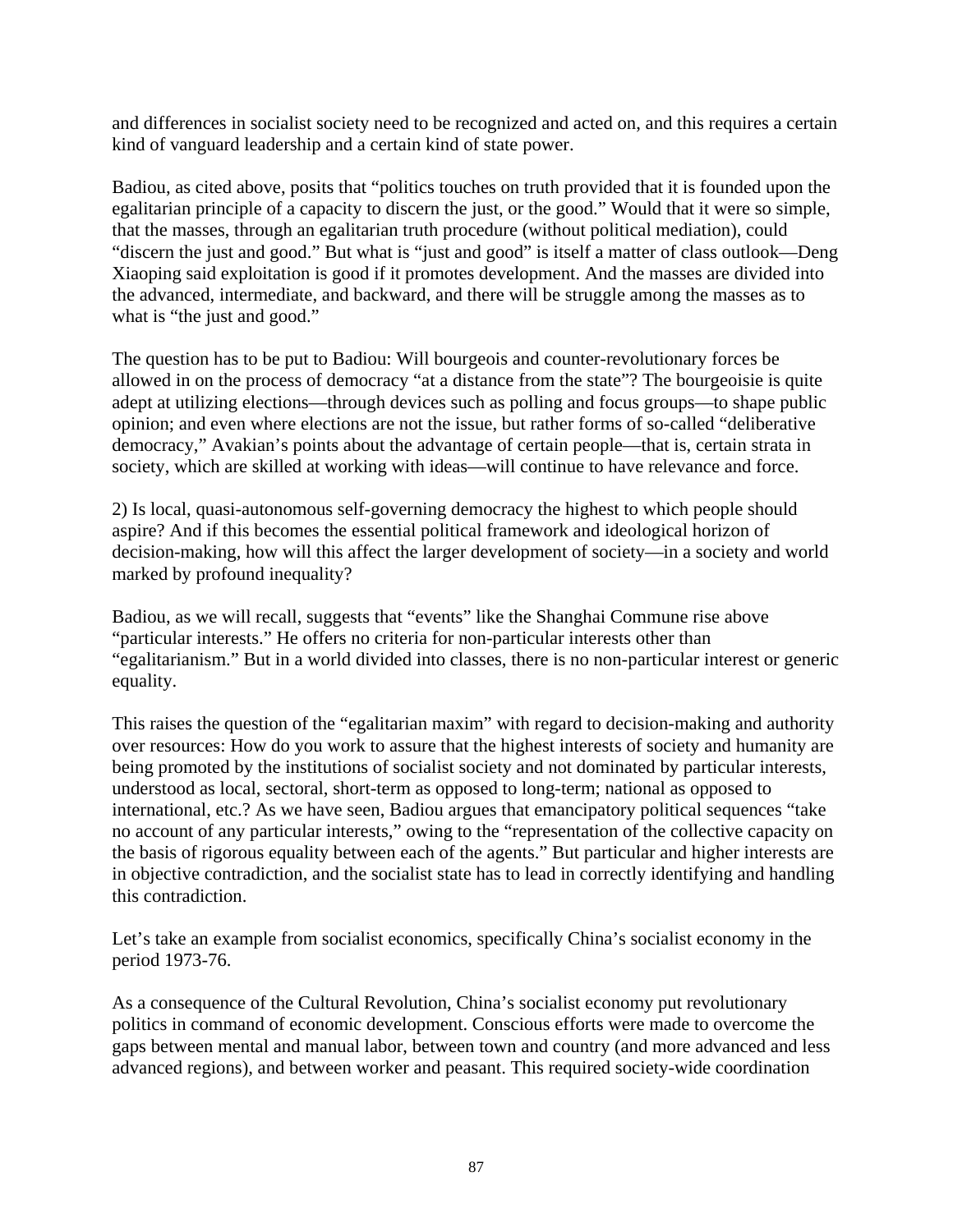and a planned economy guided by political-ideological priorities and operating with capacities to make decisions and allocate resources.

Thus, by the early 1970s, one-third of the medical staff of China's large cities, like Shanghai, was, at any given time, on the road providing mobile medical services, mainly in the countryside. Shanghai had also posted over half a million skilled workers to the interior and poorer regions of the country—sharing expertise and learning from other segments and sectors of society. Further, during the years of the Cultural Revolution, Shanghai retained only 10 percent of its locally generated revenue, the rest going to the national budget, helping to subsidize the spending requirements of the poorer regions, like Xinjiang and Tibet.<sup>103</sup>

But what if these centrally set policies and priorities were subject, in the name of a selfdetermining egalitarian politics, to local decision-making, to local consensus or veto by a Shanghai Commune? Should the workers of Shanghai "have the final say"—should they fight to maintain and in effect increase their "particular" (privileged) position relative to the masses in China's countryside—or should they see their role as an advanced force helping to transform the whole country and gradually narrow the difference between town and countryside?

In a society still marked by significant, and in many ways profound, class and social divisions and the corresponding ideological influences—which is the reality of socialist society, as it emerges out of the old society and for a long period into the socialist transition—the correct handling of the kinds of contradictions and necessary decision-making spoken to here will not, and cannot, result from reliance on the spontaneity of the masses (who, once again, are divided into different classes and into the advanced, intermediate, and backward at any given time). This has everything to do with the continuing need for and role of a vanguard party and what line is in the leading position, influencing decision-making and debate among the masses. (In this regard, it is worth noting that after the counter-revolutionary coup of 1976, the "reform" policies enacted by Deng Xiaoping included a reversal of budgetary policy. Shanghai and other coastal areas were allowed and encouraged to retain the greater portion of their locally generated revenues so that they could be built up as "showcases" of capitalist development. This was propounded as a corrective to top-down and bureaucratic intrusion by central planners!)

These are examples of some of the crucial questions that, by their very nature, cannot be solved on a narrow local basis. Spontaneity left to itself, including in the form of democratic decisionmaking, will lead to the re-emergence of inequality and the increasing influence of commodity relations—and ultimately will lead back to capitalism.

The same principles apply to the international responsibility of the socialist society and economy to bend every effort to promote the world revolution. This is another reason why far-sighted

<u>.</u>

<sup>103.</sup> On the Cultural Revolution's breakthroughs in overcoming urban-rural gaps in health care and innovative social-medical practices, see Teh-wei Ho, "Health Care Services in China's Economic Development," in Robert F. Dernberger, ed., *China's Development Experience in Comparative Perspective* (Cambridge: Harvard University Press, 1980), p. 234; on inter-regional redistribution of provincial revenues, *see* Raymond Lotta, "The Theory and Practice of Maoist Planning: In Defense of a Viable and Visionary Socialism," in Raymond Lotta, ed., *Maoist Economics and the Revolutionary Road to Communism* (Chicago: Banner Press, 1994), pp. 316-20.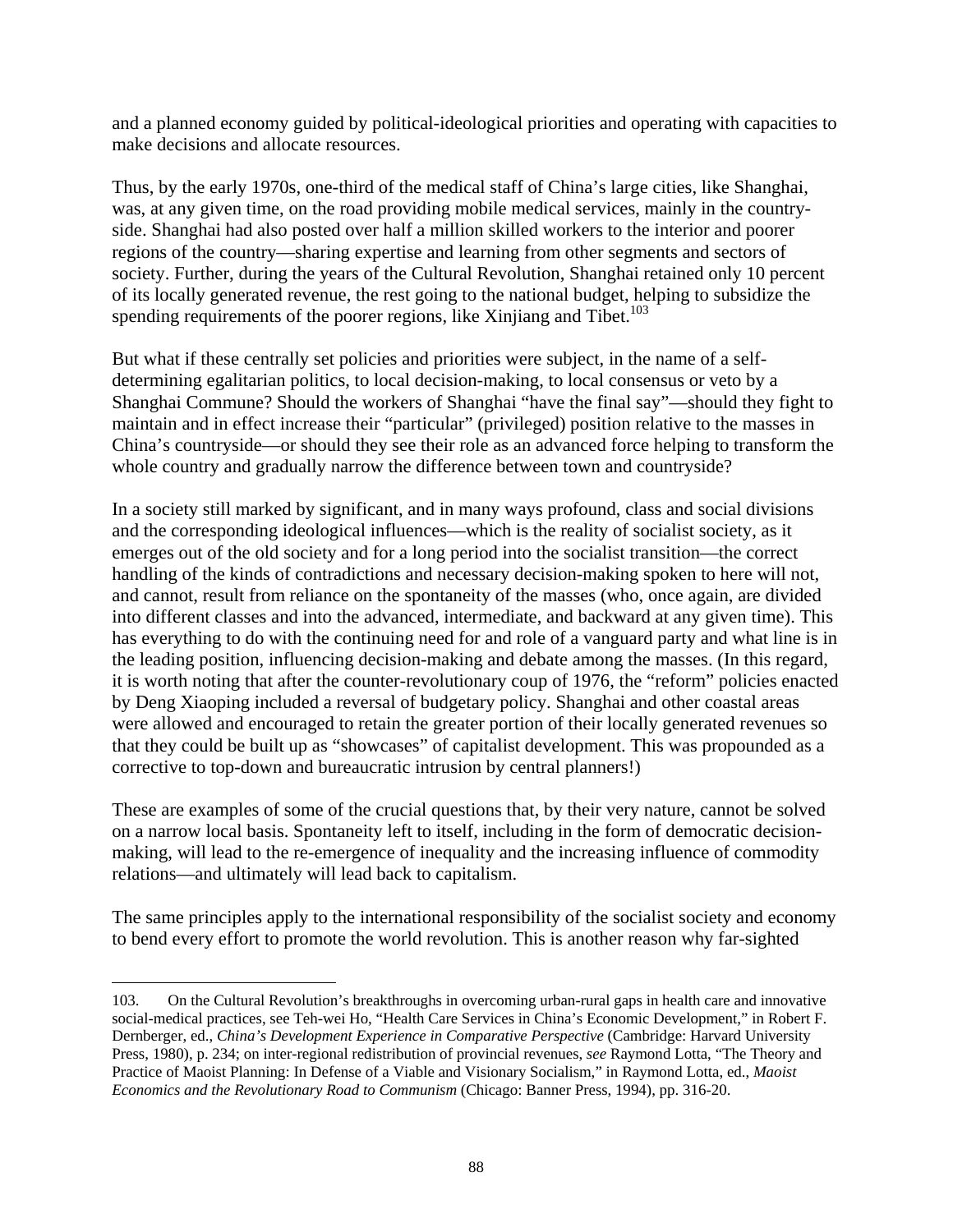vanguard leadership is required. For example, revolutionary China was sending food and other forms of material aid to revolutionary struggles in various parts of the world. The socialist state must, above all, be a base area for the world revolution. This has to be built into the very fiber of socialist society—into its economic structures, into the planning system and its priorities, into the ability of the socialist state to send people to different parts of the world to carry out various internationalist tasks and responsibilities. All of this requires society-wide coordination and allocative mechanisms. This has to be the outlook promoted in society. And it has to be a central front of ideological struggle.

To be clear, Mao's policies generally did put much greater emphasis on local initiative than had been the case in the Soviet Union when it was socialist, and important responsibilities were transferred to the regions, localities, and rural communes. With this came initiatives to simplify central administrative, ministerial, and planning structures, including streamlining of personnel.104 However, this "devolution" of responsibilities was only possible *on the basis of the centralized leadership of a revolutionary line*.

Alain Badiou, on the other hand, reaches this conclusion: "Eventually, for want of support for the most radical experiments in the decentralization of the state (the 'Shanghai Commune' of early 1967), the old order had to be re-established in the worst conditions."<sup>105</sup>

As we have shown, in many different dimensions, this assertion of Badiou's is in fact in direct opposition to—and is powerfully refuted by—the actual experience of the Cultural Revolution in Shanghai and in China as a whole, and the lessons that must actually be drawn from the scientific, materialist—summation of that experience.

## *Summing Up: Changing the World or Hunkering on the Margins?*

The form of the Shanghai Commune did not conform to the fundamental interests of the masses of people and was not sustainable—at least not as a form through which the masses could actually and increasingly master and transform society in the direction of overcoming and finally abolishing the great divide between intellectual and manual labor and other social divisions which contain elements, or seeds, of class antagonism, exploitation, and oppression. This commune overstepped the stage of development of the revolution, in China and in the world as a whole.

It is not possible—at least not at the stage which any socialist society has so far attained, or in any socialist society in which class differences and related social divisions continue to constitute a significant social phenomenon—to administer and transform society in a revolutionary direction through the medium of communes or networks of communes. The examples given from socialist economics are only one illustration. The principles discussed here apply to issues of

<sup>104.</sup> Through the Cultural Revolution there was a significant reduction of administrative personnel at the central government level, and at the industrial and commercial enterprise levels, it was common for administrative personnel to be cut by two-thirds. *See* Jean Chesneaux, *China: The People's Republic, 1949-76* (New York: Pantheon, 1979), p. 190.

<sup>105.</sup> Badiou, *Meaning of Sarkozy*, p. 110.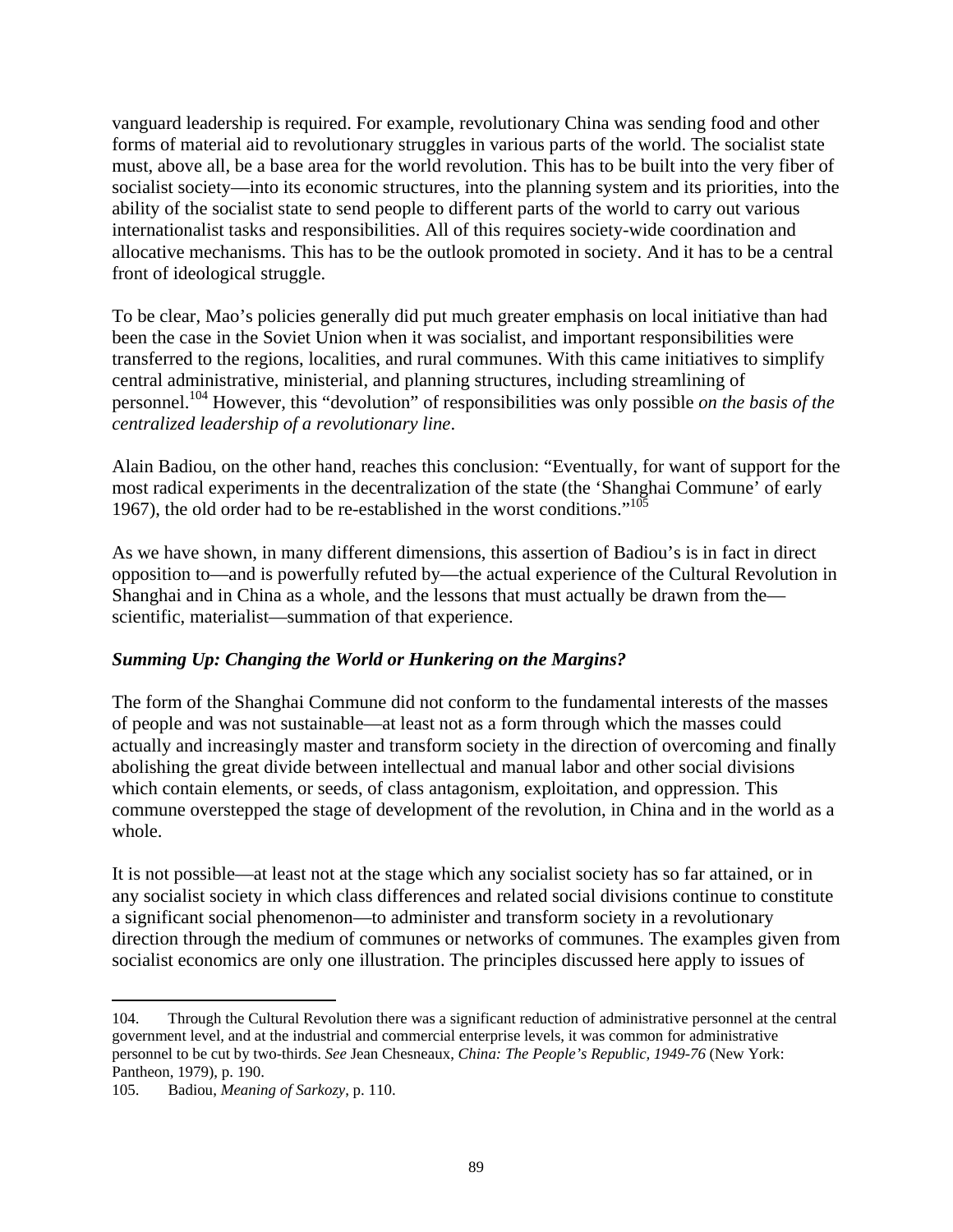education, to policies and movements to bring the masses into the actual administration of power, to struggles against racism and male supremacy.

As discussed in the previous chapter, along with carrying forward the revolutionary transformation of the socialist society itself, it is necessary for the socialist state to be able to stand up to imperialism and to prevent outright attacks from imperialist or other reactionary states, or to defeat such attacks if they do come, while at the same time promoting and assisting the advance of the world revolution.

These are important lessons of the Cultural Revolution and of the experience of the Shanghai Commune.

But no serious analysis of the Cultural Revolution can ignore the reality that the revolutionary committees which were created through the Cultural Revolution were themselves ultimately unable to withstand the onslaught of the capitalist roaders. Here, too, is another lesson of the Cultural Revolution. No political structure or form is intrinsically impervious to bourgeois degeneration. The commune form, the revolutionary committee, and the communist vanguard can all be transformed into oppressive vehicles of bourgeois production and social relations.

A scientific approach to the problem pivots on the one hand, and principally, on the political and ideological line that is in the leading position within the structures, organs, and basic units of society—and most decisively at the highest levels; and on the other hand, on which forms correspond to the stage of development of the revolutionary process and will best serve its continuation and advance. Not all forms equally serve the task of enabling power to be kept in the hands of the masses *and* enabling the masses to carry forward the process of transforming the economic base of society and all the social and political relations and institutions, and the culture and ways of thinking among the people—and advancing the world revolution.

We are venturing into challenging territory. These are not the kinds of issues that Alain Badiou is prepared to seriously take in hand because his is not a scientific, dialectical materialist outlook and method, and his approach is not one of applying such an outlook and method to analyze the actual contradictions that have to be confronted, and transformed, on the path and toward the goal of communism—which means, once again, the achievement of the "4 Alls" and not some amorphous concept of "equality," devoid of any real social and class content. Thus, while Badiou may think that he is upholding aspects of Mao and the Cultural Revolution, he misses, or misunderstands, the heart and essence of what actually needs to be upheld and built on, and he ends up objectively seeking to bury it.

Perhaps it is comforting to be satisfied, as Badiou seems to be, with the simplistic explanation that "fidelity" to the Shanghai Commune would have prevented capitalist restoration in China and is a path for an emancipatory politics. But such a shallow and false summation leaves no guideposts for present and future generations to use in setting out to make revolution; that is, to actually transform society and the world. It is a balm for a politics designed for and consigned to the margins.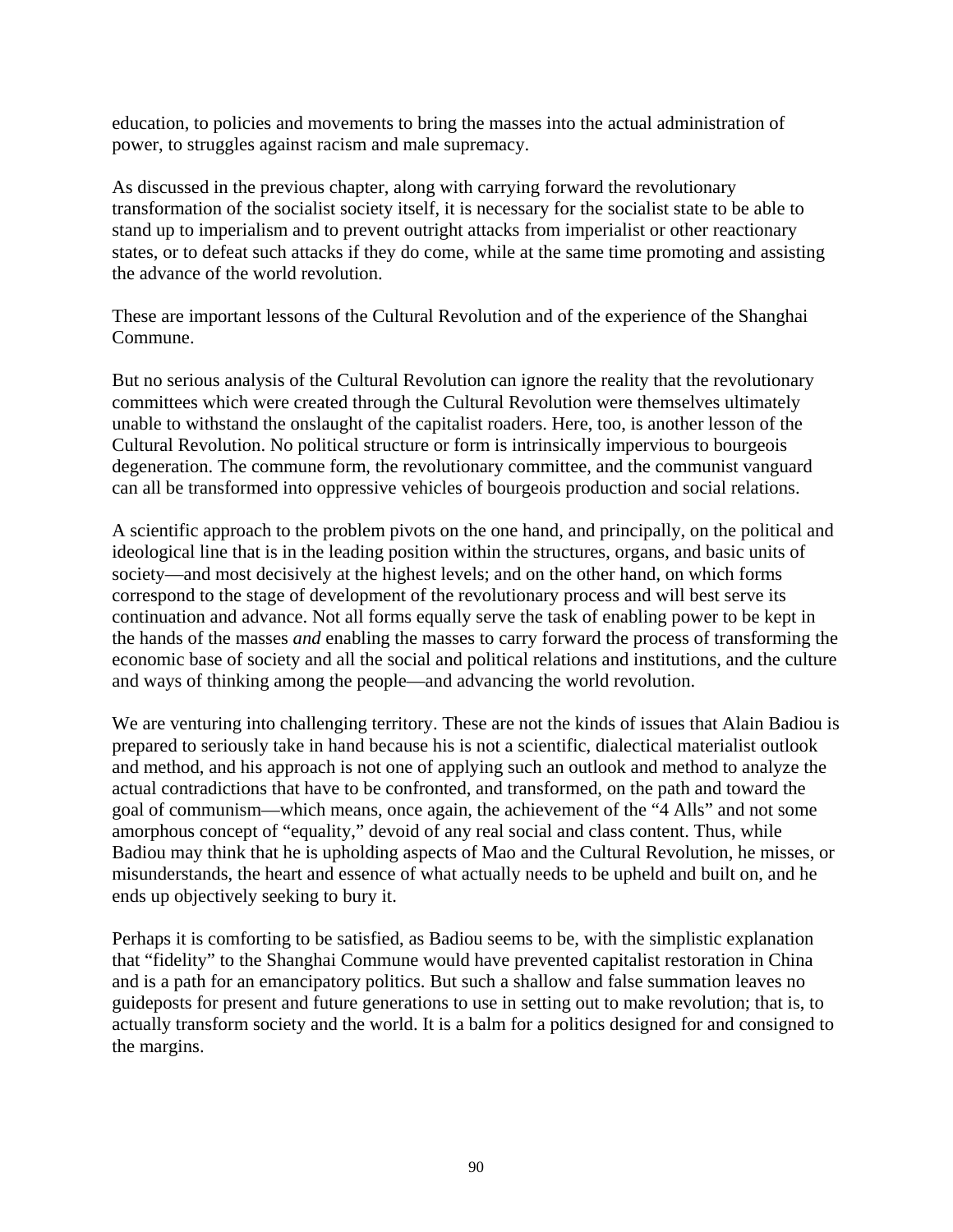# **CHAPTER V: A FALSE POLITICS OF EMANCIPATION: CONCILIATING THE STATE WHILE PASSIVELY AWAITING THE "EVENT"**

In *Logics of Worlds,* Alain Badiou makes the following statement about the philosophicalstrategic conclusions he has reached:

[I]t is only philosophically constructible today, after a new thinking of politics has made it thinkable and practicable to situate oneself, in order to think action, from the interior of a *politics for which state power is neither an objective nor a norm.* 106 [emphasis ours]

What are the political and ideological implications of this "new thinking" for a so-called emancipatory politics, in the imperialist countries in particular? In this chapter, we examine Badiou's prescriptions for a politics for "normal times" of relative stability in the advanced capitalist countries and during those rare times when society is gripped by crisis, social convulsion, and upheaval.

### **"Politics at a Distance From the State"—Or Internalizing the Dictates of Bourgeois Power?**

Alain Badiou's enunciation of a politics "at a distance from the state" represents the abandonment of his quasi-Marxist track. We have now arrived at what Badiou describes as a "politics without party" and a coherent "political path that would this time be entirely original, without any state reference of any kind ... measured exclusively against the experiences of thought and action of which we are capable."

While this politics is interlarded with Rousseau-ian notions of equality and "general will," its driving force is Badiou's belief that it is not possible to make revolution and seize power in contemporary society, particularly in the imperialist countries. He states explicitly:

The model of the centralized party made possible a new form of power that was nothing less than the power of the party itself. We are now at what I call a 'distance from the state.' This is first of all because the question of power is no longer 'immediate'; nowhere does a 'taking power' in the insurrectional sense seem possible today.<sup>107</sup>

A first observation. If Badiou makes the non-possibility of the revolutionary seizure of power a starting point, he does not put on offer any substantive analysis for this assertion. (In the context of his general argument, in saying the question of power is no longer "immediate," Badiou is referring to revolutionary possibility as such and the current conjuncture in any given country.)

<sup>1</sup> 106. Badiou, *Logics of Worlds*, p. 521.

<sup>107.</sup> Filippo Del Lucchese and Jason Smith, "We Need a Popular Discipline: Contemporary Politics and the Crisis of the Negative," Interview with Alain Badiou, Los Angeles, 2/07/07; *Critical Inquiry*, Vol. 34, No. 4, Summer 2008, p. 649.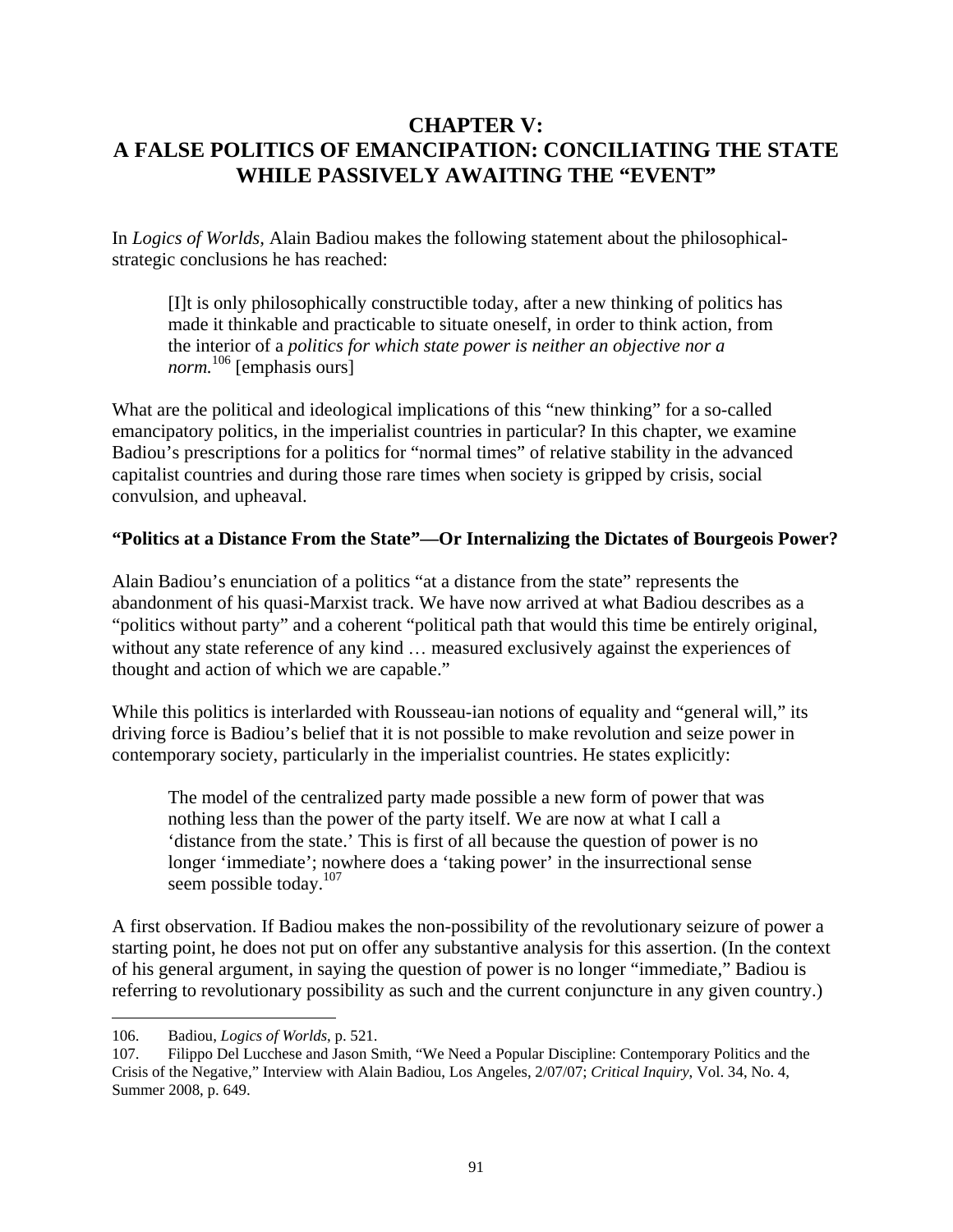Perhaps Badiou thinks that qualitative changes in class structure have erased the social basis for revolution, or that capitalism has proven itself materially and ideologically impregnable, or that reactionary militaries are simply too powerful to defeat, and so there is no prospect for the revolutionary seizure of power. But he has made no such case.

As Badiou also proceeds from the notion that state power is undesirable, not the necessary step and means for emancipating humanity, it should come as little surprise that he chooses not to "live in" the contradictions relating to the real difficulties and complexities in making revolution—including how it could be possible to go up against the brutal repressive force and military might of the imperialists, in order to win power—a revolution whose need is not the less for all the profound difficulties it would have to encounter and overcome. However, there are communists applying themselves to grappling with the possibilities and pathways for the revolutionary seizure of power in today's world, including in the advanced capitalist countries where conditions require new approaches, different in important aspects from the model of the 1917 Russian Revolution.

So how does Badiou conceptualize politics at a "distance from the state"? It is based on what he calls "subtraction" from the state, as distinguished from "destruction" of the state:

[a subtraction] is no longer dependent on the dominant laws of the political reality of a situation. It is irreducible, however, to the destruction of these laws as well. A subtraction might leave the laws of the situation intact. What subtraction does is bring about a point of autonomy. It's a negation, but it cannot be identified with the properly destructive part of negation.…We need an 'originary subtraction' capable of creating a new space of independence and autonomy from the dominant laws of the situation.<sup>108</sup>

The essence of a "subtracted" politics at a "distance from the state" lies in an "independence and autonomy," and "unlike the insurrectional form of the party, the politics of subtraction is no longer immediately *destructive, antagonistic or militarized*."<sup>109</sup> [emphasis ours] At the same time, this politics claims to be free of the state's dominance and influence, as it has "subtracted" from participation in what Badiou calls the capitalo-parliamentarism of the bourgeois state. With this conceptual framework, he provides a model for a politics for the advanced capitalist countries, supposedly realized in *Organization Politique* in France (for which Badiou is a guiding figure).

<sup>108.</sup> Del Lucchese and Smith, "We Need a Popular Discipline," Interview with Alain Badiou, pp. 652-53. 109. Ibid., p. 650.

In renouncing a mass "insurrectionary" politics that aims for the overthrow and destruction of bourgeois state power, and its replacement by the dictatorship of the proletariat, Badiou argues, "I think we must assert that today negativity, properly speaking, does not create anything new. It destroys the old, of course, but does not give rise to a new creation." Here a truism is married to revisionism. Revolution is not mainly about destroying the old but about constructing the new, but there can be no "new creation" absent the overthrow of the old—and led by a revolutionary line the destruction of the old is a profoundly positive and liberating process, something which Badiou "negates" (Del Lucchese and Smith, "We Need a Popular Discipline," Interview with Alain Badiou, p. 652).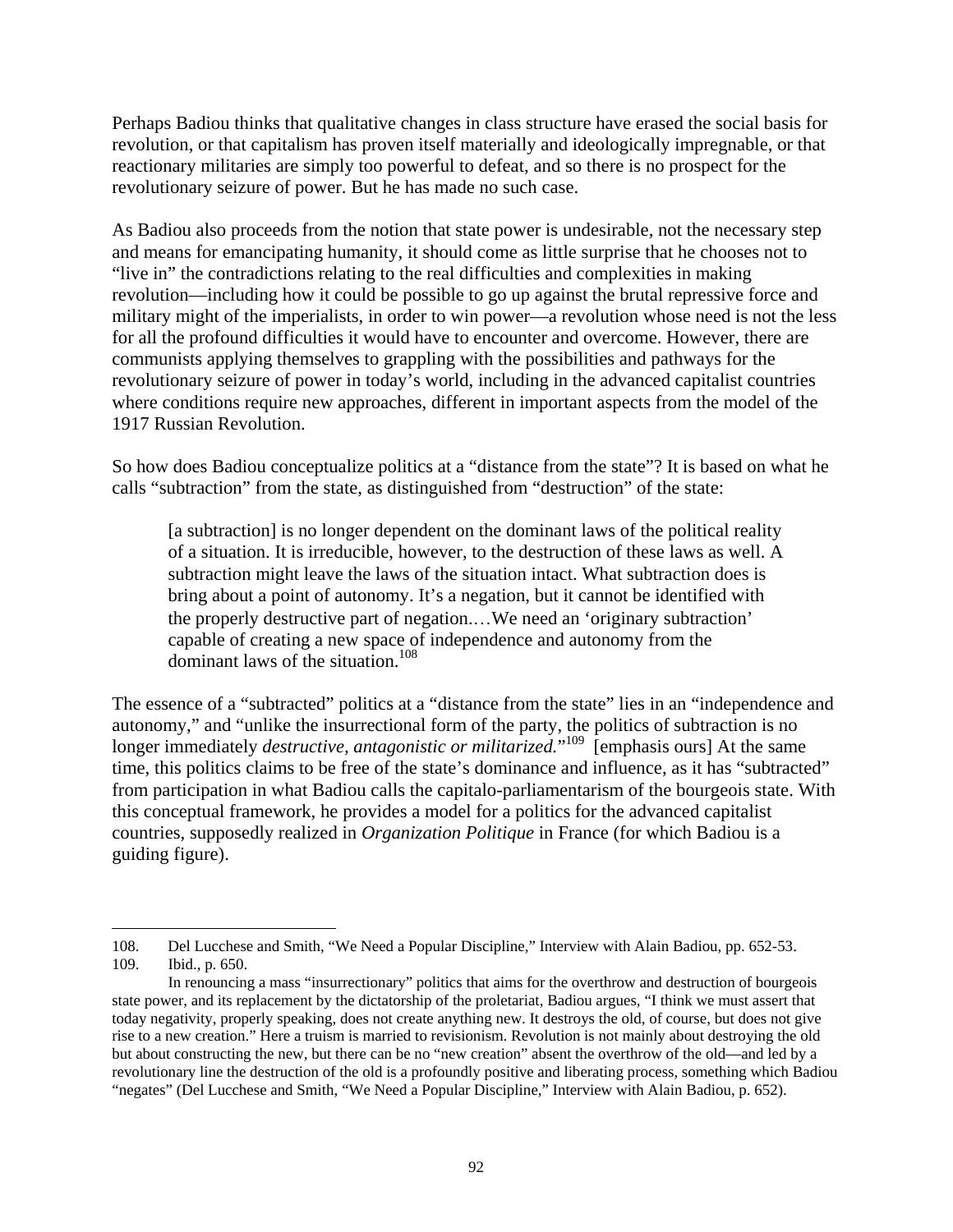But as we shall see, Badiou's "distance from the state" has proven rather foreshortened. His political trajectory has in fact brought him to a new-found proximity to the state. Badiou is now calling for reformist "prescriptions" of the bourgeois state (while continuing to shun participation in the electoral-parliamentary apparatus).

## *Once Again, For Badiou Line Does Not Matter, and What Kind of "Independence and Autonomy"?*

Badiou gives several examples of struggles and situations that he suggests illustrate basic aspects of his "distance-from-the-state" political model. From more recent history, he points to the peasant uprising in Chiapas, Mexico, the Solidarity workers movement in Poland, and Hezbollah in Lebanon.

What stands out is that these are not emancipatory struggles led by emancipating ideology. Again, ideology and outlook count for very little in Badiou's formalist methodology. And the putative ways in which these movements might be considered "distant from the state," operating with "independence and autonomy," crash against social reality. The fundamental illusoriness, and poverty, of Badiou's concept begins to reveal itself.

- Solidarity was linked to just and popular worker resistance in Poland against the statecapitalist revisionist regime in the 1980s. But Solidarity was a mix of social-reformist and Western-inflected capitalist politics and shot through with reactionary church influences. Indeed, it had close connections to Western imperialist forces and evolved into a decisive component of the restructured reactionary state system in Poland in the 1990s.
- There is nothing progressive about Hezbollah. It represents historically outmoded relations, including those carrying the stench of feudalism, concentrated in its views towards women<sup>110</sup>. Its distance from the state, its social welfare and political institutions, is really a coexistence with the Lebanese state (within which Hezbollah's political operatives function). Further, this arrangement is made possible with the backing and support of regional state powers—and reactionary ones at that—notably Iran and Syria.
- The Chiapas movement initially raised hopes for truly radical agrarian change and a revolutionary challenge to the hated Mexican regime and Yankee imperialist domination. But facing the repressive might of the reactionary Mexican state and foreswearing as a matter of principle the revolutionary struggle for power, this movement has reached a certain limit. It has been guided into a tacit *modus vivendi* with the Mexican state. It has become a kind of holding operation defined by the barriers of existing state power and the inability to effect any fundamental or thoroughgoing economic and social transformation.

<sup>110.</sup> Badiou sees Hezbollah as emblematic of a new politics emerging to supersede "proletarian forms of organization," and worthy as one of the "experiments that must be examined close up." Thus he negates the utterly reactionary ideological essence of this movement, while recognizing an "internal limitation" bound to "religious particularity." Badiou acknowledges that Hezbollah is "competing for state power," but wonders: "what will their relation to the state be?" (Del Lucchese and Smith, "We Need a Popular Discipline," Interview with Alain Badiou, p. 659).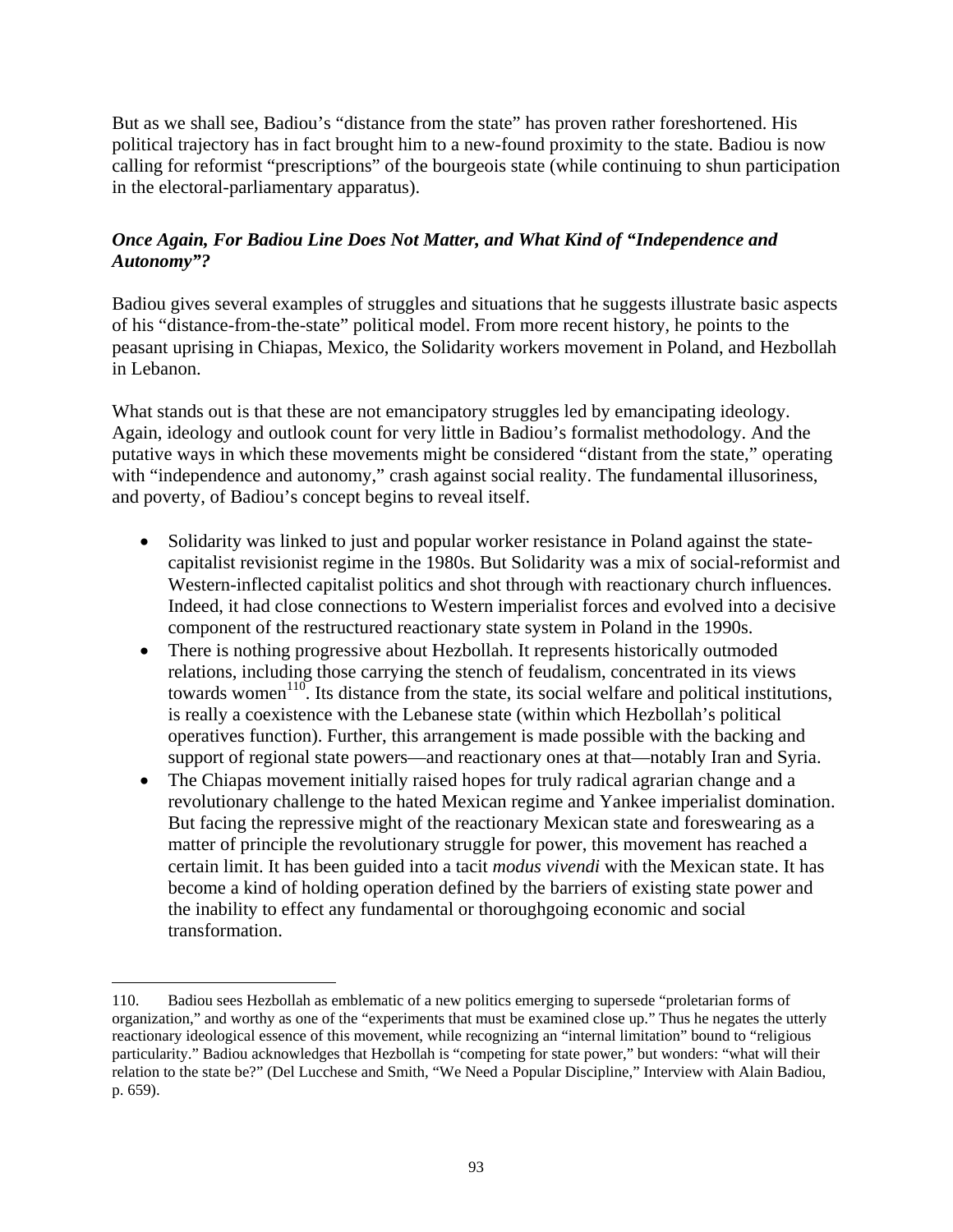Now there are conjunctural moments, such as in mass upsurges and revolutionary crisis, when it becomes possible to carve out contestational space within bourgeois society, such as the Soviets in Russia, serving the very insurrectional politics (as he calls it) that Badiou has rejected. Badiou is speaking about something else, about "points of autonomy" within societies ruled by a reactionary state power, absent the perspective of the revolutionary seizure of power.

We have to more deeply examine Badiou's construct of "politics at a distance from the state": its assumptions, its illusions, and the ground on which such politics could only operate.

The root problem with Badiou's political orientation of durable "independence and autonomy" from the bourgeois state is its failure to grasp the integrative unity of bourgeois capitalist society and the ways in which the bourgeois state permeates all of society. Which is to say, bourgeois class power and bourgeois economic relations, and the ideological influences that correspond to those relations, pervade the space (or "spaces") of capitalist society.

Badiou has written about the "creation of a space of autonomy in the factories [with] the objective … not to take power, to replace an existing power, but to force the state to invent a new relation with the workers."<sup>111</sup> But what kinds of "new relations" is he imagining?

On the one hand, it is not possible *within* capitalist society to establish an alternative mode of production, to put an end to the exploitation of wage labor and create a planned economy based on social need (a point which Badiou will occasionally acknowledge). Socialism is indeed the only alternative to capitalism; but it can only be established, develop, and function systemically—on the basis of the socialization of ownership of the means of production and the leadership and coordinating role of a new state power.

On the other hand, any truly transformational politics is going to bring you into collision and antagonism with the existing bourgeois state. Mao's famously provocative statement about the Paris Commune is rather apt in this regard: "If the Paris Commune had not failed but had been successful, then in my opinion, it would have become by now a bourgeois commune. This is because it was impossible for the French bourgeoisie to allow France's working class to have so much political power."

Badiou can advocate for, and may even find, some "space" within the existing system and state power, because his politics of equality is not transformational; it does not stand in fundamental antagonism to bourgeois relations.

As for notions of "worker cooperatives" within capitalist society (a politics echoed in the perspectives of people like Naomi Klein), any such sites would be interacting with the larger capitalist economy of society and the imperialist world economy. They would not be able to free themselves from surrounding commodity relations: at the level of input and exchange requirements, competitive pressures, and ideological influences (the narrowing perspective of "my/our" production unit, etc.). Badiou "subtracts" economics from his politics and autonomous spaces.

 $\overline{a}$ 111. Ibid., p. 654.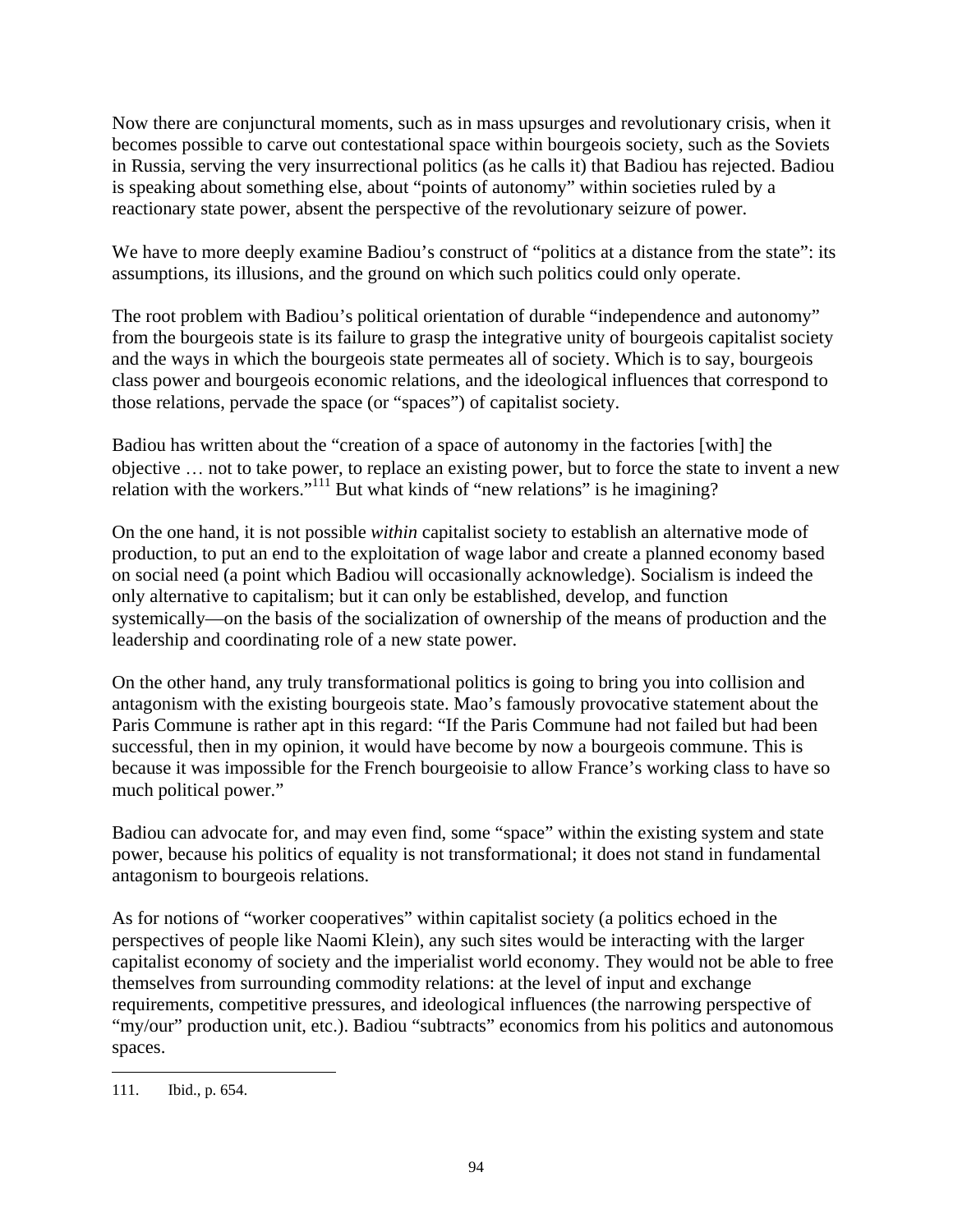The repressive force of the bourgeois state—its policing, surveillance, and punitive powers reach into all zones of modern bourgeois society. The pervasive influence of bourgeois ideology, the shaping of public opinion, the control over the means of disseminating ideas—all this too is part of the fabric of bourgeois society.

Is this to say that all resistance is futile, or that it is impossible to build a revolutionary movement in bourgeois society? No, of course not. But resistance is struggle, and spaces of resistance—which *are* possible and desirable—will collide with the repressive powers of bourgeois society. Any revolutionary movement must be forged with full recognition of its fundamental antagonism with the ruling state; it cannot carry on work aimlessly but particularly in modern capitalist countries—must work with the perspective of accumulating strength to go over to the contest for power at a time when society is convulsed with social crisis and upheaval.

There is political initiative to carve out in bourgeois society, work to prepare minds and organize forces for revolution. There is the relative autonomy of the ideological arena, wherein bourgeois ideas are the ruling ideas but oppositional ideas do contend and impact society. There is a critical ideological dimension to revolutionary work, and communist ideology must be vigorously and creatively promoted and popularized. But this initiative is forged in political and ideological contestation and confrontation with bourgeois society and rule, not at an illusory distance from the state.

So what, then, does it mean to function "at a distance from the state" in some opposition to the state … but in non-antagonism to the state? How is this possible, given the repressive force of the bourgeois state? It can only mean a politics of autonomy informed by a calculus of playing within the rules and parameters of the existing order. To do otherwise would be to invite reaction, forcing the constriction and contraction of such spaces. To be (and stay) at some nonantagonistic political distance from the state requires the self-imposition of constraint—a kind of internalization of the dictates of bourgeois power.

Badiou is not wholly unaware of the kinds of contradictions we have been identifying, and how this does indeed delimit a sustainable politics. He takes refuge—and this is consistent with his view of equality as subjective engagement—in the notion that this kind of politics exists as idea and subjective impulse:

There is certainly a 'doing' [*faire*] of politics, but it is immediately the pure and simple experience of a thought, its localization. It cannot be distinguished from  $it.<sup>112</sup>$ 

The pivotal question is how can anything truly emancipatory and transformative occur or be brought about without the strategic orientation of destroying these "dominant" relations? How can the process of "subtraction" that creates this "distance" from the state, these points and

 $\overline{a}$ 112. Quoted in Hallward, *Badiou*, p. 224.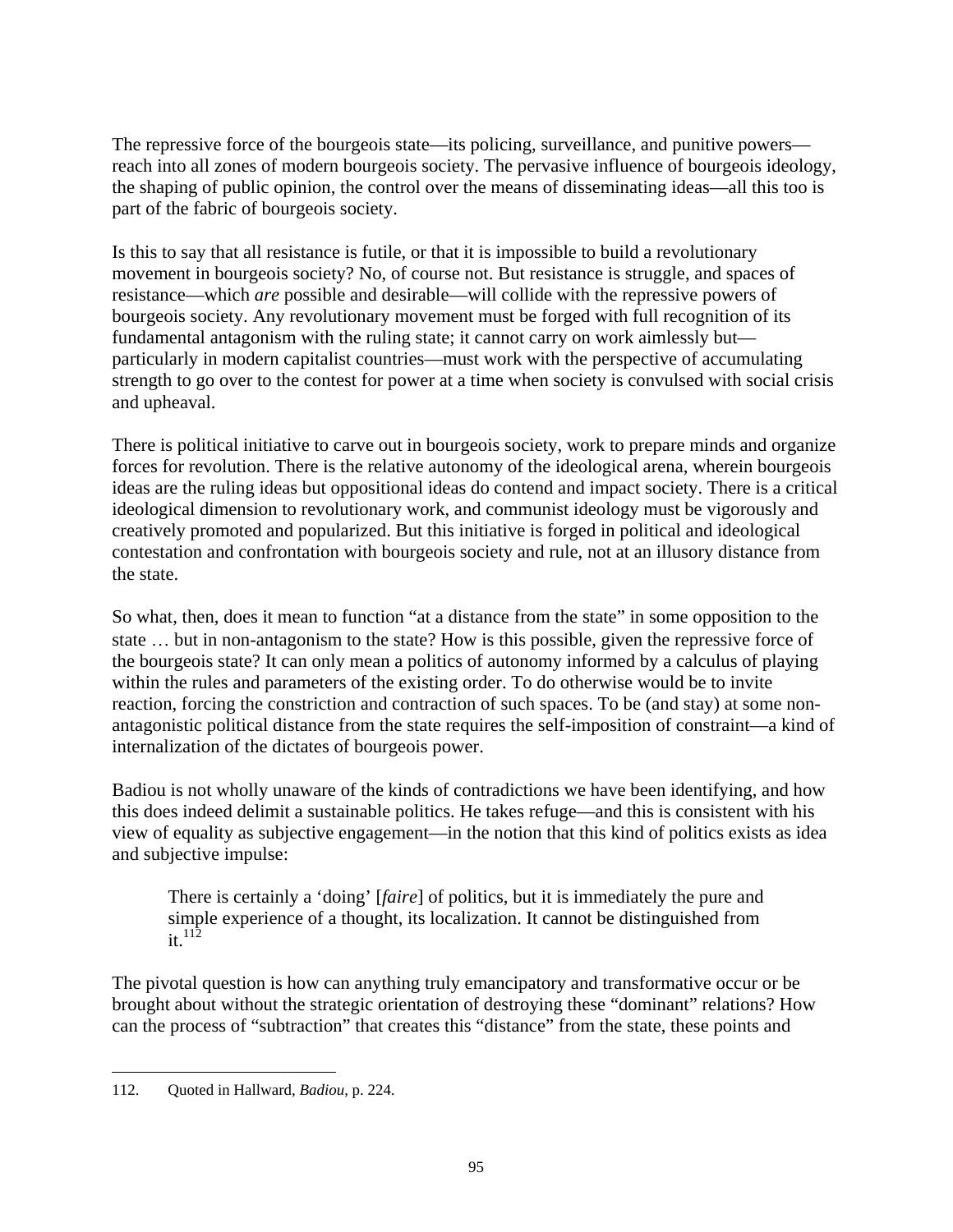spaces of "autonomy," be emancipatory when Alain Badiou talks about leaving reactionary relations intact?

Freedom lies in the recognition and transformation of necessity. It has to be wrenched out of necessity, through struggle. It is objectively the case that there can be no emancipation without opposing and ultimately defeating and abolishing reactionary material forces and relations. Alain Badiou wishes to circumvent all of this.

The politics of genuine emancipation is a politics of confronting and transforming all of social reality—all of its oppressive and exploitative relations—not "subtracting" out of that reality, ideologically ensconced in safe sites of "autonomy and independence" in fundamental coexistence with bourgeois society.

## *Maoist Base Areas and Soviets: at a "Distance From The State" or Oriented Towards New State Power?*

Badiou has tried to bolster his case by interpreting the experience of the base areas in pre-1949 China and the Soviets of pre-October 1917 in Russia through the filter of "politics at a distance from the state." He explains:

Egalitarian logic can only begin when the State is configured, put at a distance, measured.… [I]t is necessary to work *locally*, in the gap opened up between politics and the State… This is how a Maoist politics was able to experiment with an agrarian revolution in the liberated zones (those beyond the reach of the reactionary armies), or a Bolshevik politics was able to effect a partial transfer of certain statist operations into the hands of the Soviets, at least in those instances where the latter were capable of assuming them....works to produce equality under the conditions of freedom of thought/practice opened up the fixation of statist power. $^{113}$  [emphasis in original]

...But what is the moment of freedom in politics? *It is the one wherein the State is put at a distance*…. Our two examples show that this notation has had singular names: 'Soviets' during the Bolshevik revolution, 'liberated zones' during the Maoist process. But democracy has had many other names in the past. It has some in the present (for example: 'gathering of the Organization Politique and of the collective of illegal immigrant workers from the hostels'), and it will have others in the future. $114$  [emphasis ours]

Badiou distorts the historical experience of the Maoist base areas and the Soviets in order to force-fit these genuinely emancipatory episodes into his paradigm.

Fundamentally, the Maoist base areas of the 1930s and 1940s and the Soviets in Russia were about *state power*, about which class held the monopoly of legitimate armed force, about the

 $\overline{a}$ 113. Badiou, *Metapolitics*, pp. 149-50.

<sup>114.</sup> Ibid., pp. 151-52.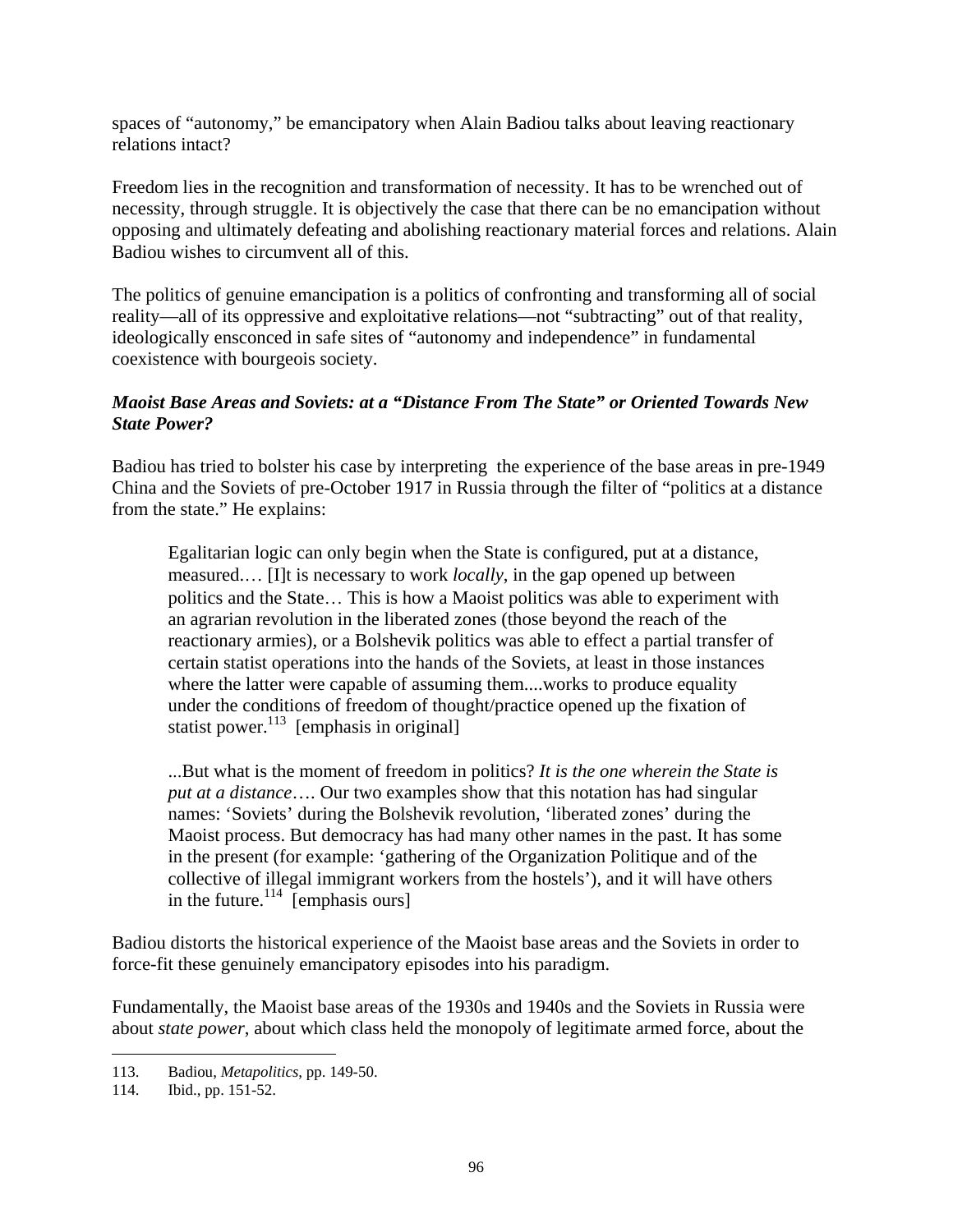replacement of reactionary state power with proletarian state power. Further, *vanguard communist leadership*, of the Chinese Communist Party under Mao and the Bolsheviks under Lenin, played a critical role in the establishment of these forms of power. That—the "partystate"—was their fundamental essence. This is an essential truth obliterated by Alain Badiou.

"Maoist liberated zones" were "*liberated*"; i.e., the reactionary armies were driven out, and replaced by embryonic proletarian (or new-democratic) state power. Mao in "Problems of Strategy in Guerrilla War," defines base areas as "the strategic bases on which the guerrilla forces rely in performing their strategic tasks and achieving the object of preserving and expanding themselves and destroying and driving out the enemy."<sup>115</sup>

It was only in this context of "*destroying and driving out the enemy*" that the agrarian revolution and other aspects of the new-democratic revolution could be implemented. Badiou completely omits this, portraying these base areas merely as "those beyond the reach of the reactionary armies." How did they get "beyond the reach of the reactionary armies"? By the wave of a magic wand? By "the pure and simple experience of a thought"?

The agrarian revolution was the site of tremendous class struggle, against feudal reactionary elements, big landlords and their allies. Without "*destroying and driving out the enemy*," and without establishing the dominance of the revolutionary army and power, there would be no possibility of "experiment[ing] with an agrarian revolution in the liberated zones." An agrarian revolution is a "revolution," a transfer of power from the feudal classes to those they have exploited, in conjunction with the forcible appropriation of land from the big landlords and its redistribution among the peasants. How on earth would this be possible without "*destroying and driving out the enemy*"?!<sup>116</sup>

This was hardly politics "at a distance from the state," as Badiou claims, but rather revolutionary emancipatory politics in radical opposition to and liberated from the reactionary state prefiguring the new-democratic state throughout the country as a whole. The base areas were "destructive" of and "antagonistic" to the old state power, and were "militarized" in defense of this new power, and guided by the aim of creating revolutionary state power in the country as a whole. Further, "a Maoist politics was able to experiment with an agrarian revolution in the liberated zones," precisely because of the leadership of Mao and the Chinese Communist Party.

1

<sup>115.</sup> Mao Tsetung, "Problems of Strategy in Guerrilla War," *Selected Works of Mao Tsetung*, Vol. II (Peking: Foreign Language Press, 1965), p. 93.

<sup>116.</sup> Badiou has to contort his argument about the base areas in revolutionary China as illustrating his notion of a "subtraction" from state power, as his accounting bears no relation to Mao's line and practice. He acknowledges that these base areas had to be defended by a revolutionary army (which was, in fact, the embryo of the popular armed force of a new state power!). Badiou writes: "It is necessary, then to have a new articulation of the destructive and subtractive parts of negation, so that the destruction or violence appears in the form of protective force, capable of defending something created through a movement of subtraction. This idea was probably already present in the figure of the revolutionary 'base' during the Chinese revolution. Mao wrote things like this concerning the role of the army, *even if he also developed a strategy that was still oriented toward the seizure of State power*" (Del Lucchese and Smith, "We Need a Popular Discipline," Interview with Alain Badiou, p. 654; emphasis ours). One cannot, and Mao did not, sever the base areas from the overall goal of the seizure of state power. For Mao, they were indissolubly connected. To occasionally acknowledge this essential connection, only to ignore or dismiss it as Badiou does, severs this crucial link, in theory and practice.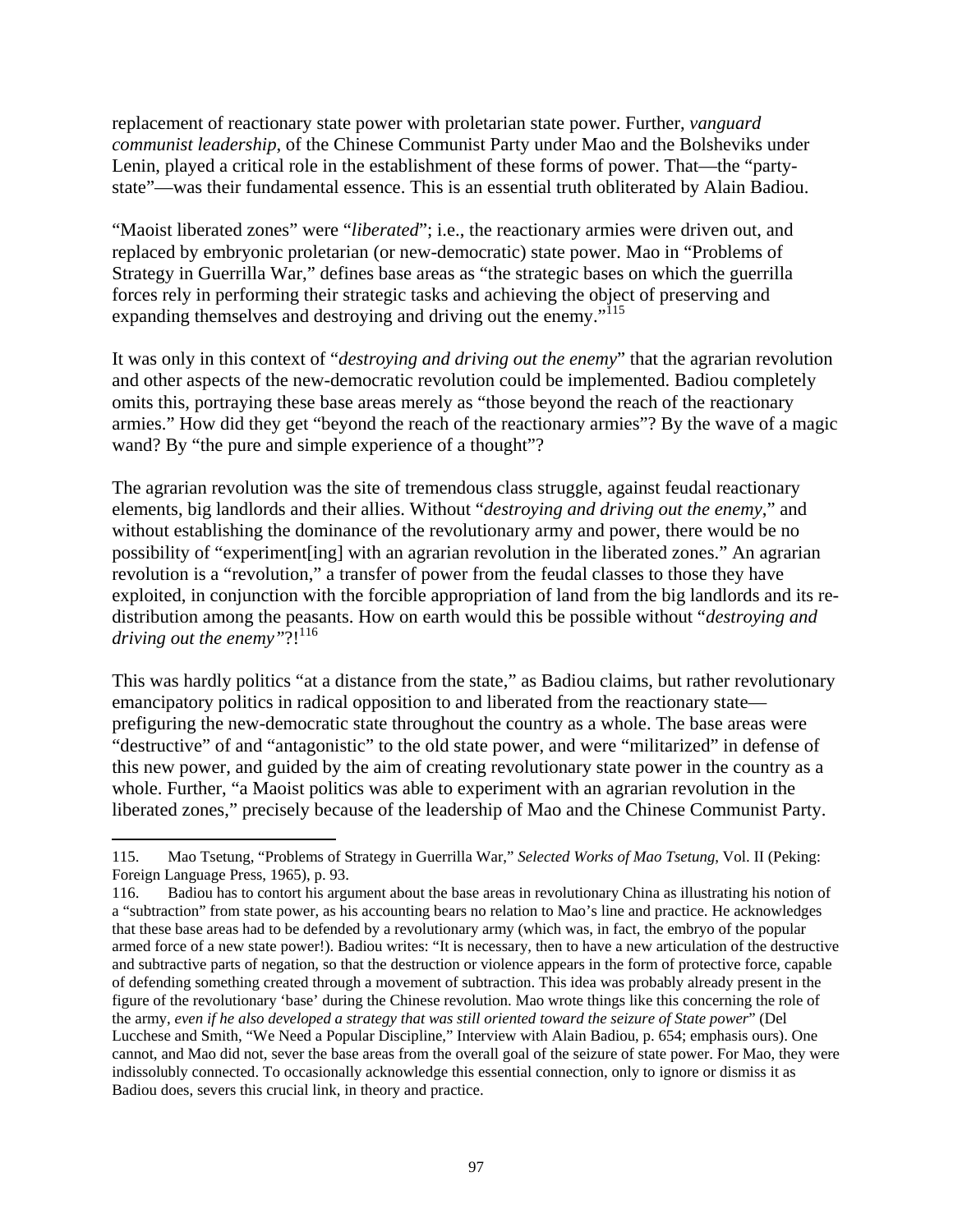To continue: What, in regard to these liberated areas, is "*the object of preserving and expanding themselves*," if not to serve the ultimate goal of seizure of nationwide state power? The base areas, which were fluid (created, defended, defeated and at times created and defended again), were nonetheless instrumentalities of the "strategic tasks" of the revolution. They were never "ends" unto themselves, as Badiou tends to portray them. Again, these were not liberated zones the purpose of which was simply to function "at a distance from the state"—but base areas of revolution against the existing reactionary state and for the nationwide seizure of state power. They were base areas with the leadership of the "insurrectional form of the party."

In sum, contrary to Badiou's thesis, the revolutionary rural base areas in China showed that, no "new space of independence or autonomy" from the reactionary state that is radically transformative (a) could be carved out without being "destructive, antagonistic or militarized" against the existing reactionary state power, or (b) could be viable for any length of time without aiming for the full destruction of the reactionary state power and the establishment of a socialist state.

Badiou similarly distorts the experience of the Soviets (the worker councils) that existed in major Russian cities in the run-up to the October Revolution of 1917. He argues that "a Bolshevik politics was able to effect a partial transfer of certain statist operations into the hands of the Soviets, at least in those instances where the latter were capable of assuming them."Contrast this with Lenin's definition, offered at the time of the insurrection that launched the October Revolution: "the Soviets are the Russian form of the proletarian dictatorship"—and the aim was the dictatorship of the proletariat, not Soviets as such.

In fact, Lenin and the Bolsheviks had to wage intense ideological struggle with opportunists, from Karl Kautsky<sup>117</sup> to the Mensheviks in Russia itself, who had a very different view of the Soviets. These forces wanted the Soviets to be precisely what Badiou describes: semi-permanent zones of dual power in the context of bourgeois rule. While the Soviets were creations of the masses, they were also sites of fierce struggle between different political forces representing different class interests: in particular there was intense struggle between the reformist and economist program of the Mensheviks and the revolutionary program of the Bolsheviks and Lenin.

Lenin never viewed the Soviets in formalistic terms as pure worker creations; he recognized the class and ideological struggle within them and their changing role under changing circumstances. In October, before and during the insurrection, Lenin viewed them as key instruments for the

<sup>117.</sup> Karl Kautsky was a leader of the German Social-Democratic Party and a highly influential "Marxist" theoretician of the late 19th and early 20th centuries. Kautsky stood for a reformist and chauvinist workers movement. He posited that imperialism is a particular policy of a particular fraction of the bourgeoisie; that imperial colonization could be supported insofar as it developed the productive forces of the colonized countries; that capitalism could evolve in a more rational and less bellicose way that could work to the advantage of the workers movement, obviating the need for the revolutionary conquest of state power; and, notoriously, advocated that workers unite with the imperialist bourgeoisies of "their" respective countries during World War 1. In short, Kautsky denied the irreconcilable antagonism between the proletariat and the bourgeoisie. Lenin polemicized widely against Kautsky.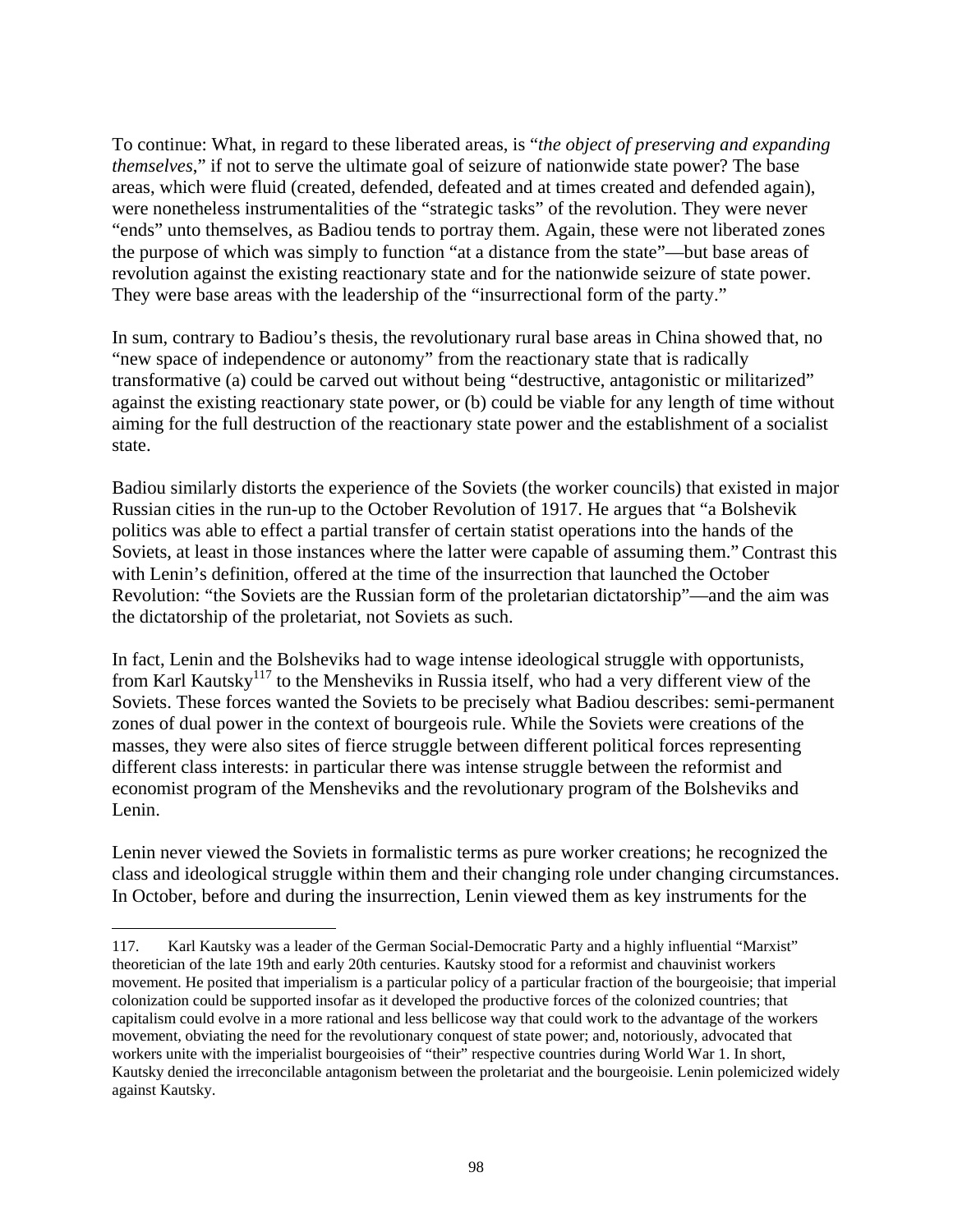seizure of power—for establishing and consolidating a new proletarian state. This was in opposition to the Mensheviks' program of turning them into mass social-democratic organizations, severed from the goal of revolution and the seizure of state power.

In attempting to recast the Soviets as institutions or zones "at a distance from the state," rather than what they were—standing in radical opposition to the reactionary state and serving as organs for the revolutionary seizure of power—Badiou is resurrecting the program of the Mensheviks.

In the period just prior to the October Revolution, when the question of proletarian state power and whether the revolutionaries would go for the full seizure of power was the question of the moment, Lenin wrote this in regard to the Soviets:

The crux is: should the Soviets aspire to become state organizations (in April 1917 the Bolsheviks put forward the slogan: "All Power to the Soviets!" and at the Bolshevik Party Conference...they declared they were not satisfied with a bourgeois parliamentary republic but demanded a workers' and peasants' republic of the Paris Commune or Soviet type); *or* should the Soviets not strive for this, refrain from *taking power into their hands*, refrain from becoming state organizations and remain the "combat organizations" of one "class" (as Martov expressed it, embellishing by this innocent wish the fact that under Menshevik leadership the Soviets were an instrument for the subjection of the workers to the bourgeoisie. [Martov was a leading Menshevik at the time – ed.]<sup>118</sup>

Lenin then argues, in very concise terms, that, "The state is nothing but a machine for the suppression of one class by another,"<sup>119</sup> and goes on to characterize the reformist position of Karl Kautsky:

Thus, the oppressed class, the vanguard of all the working and exploited people in modern society must strive towards the "decisive battles between capital and labor" *but must not touch* the machine by which capital suppresses labor!—*It must not break up* that machine!—*It must not make use* of its all-embracing organization *for suppressing the exploiters*! 120 [emphasis in original]

At this stage, Lenin saw the Soviets as instruments for the seizure of power and as decisive organizations of the new state power. But Lenin also learned and summed up that socialism, which involves the complex tasks of revolutionizing society, could not be led through the institutional form of Soviets, even while, as "special institutions" "of a new type," they performed critical functions of government and the exercise of state power. Lenin evaluated that the institutionalized leadership of a revolutionary vanguard, made up of those with a revolutionary communist ideological and political outlook and orientation, was needed to lead

<sup>118.</sup> Lenin, "Proletarian Revolution and Renegade Kautsky," *Collected Works*, Vol. 28 (Moscow: Progress Publishers, 1965), p. 259.

<sup>119.</sup> Ibid., p. 260.

<sup>120.</sup> Ibid.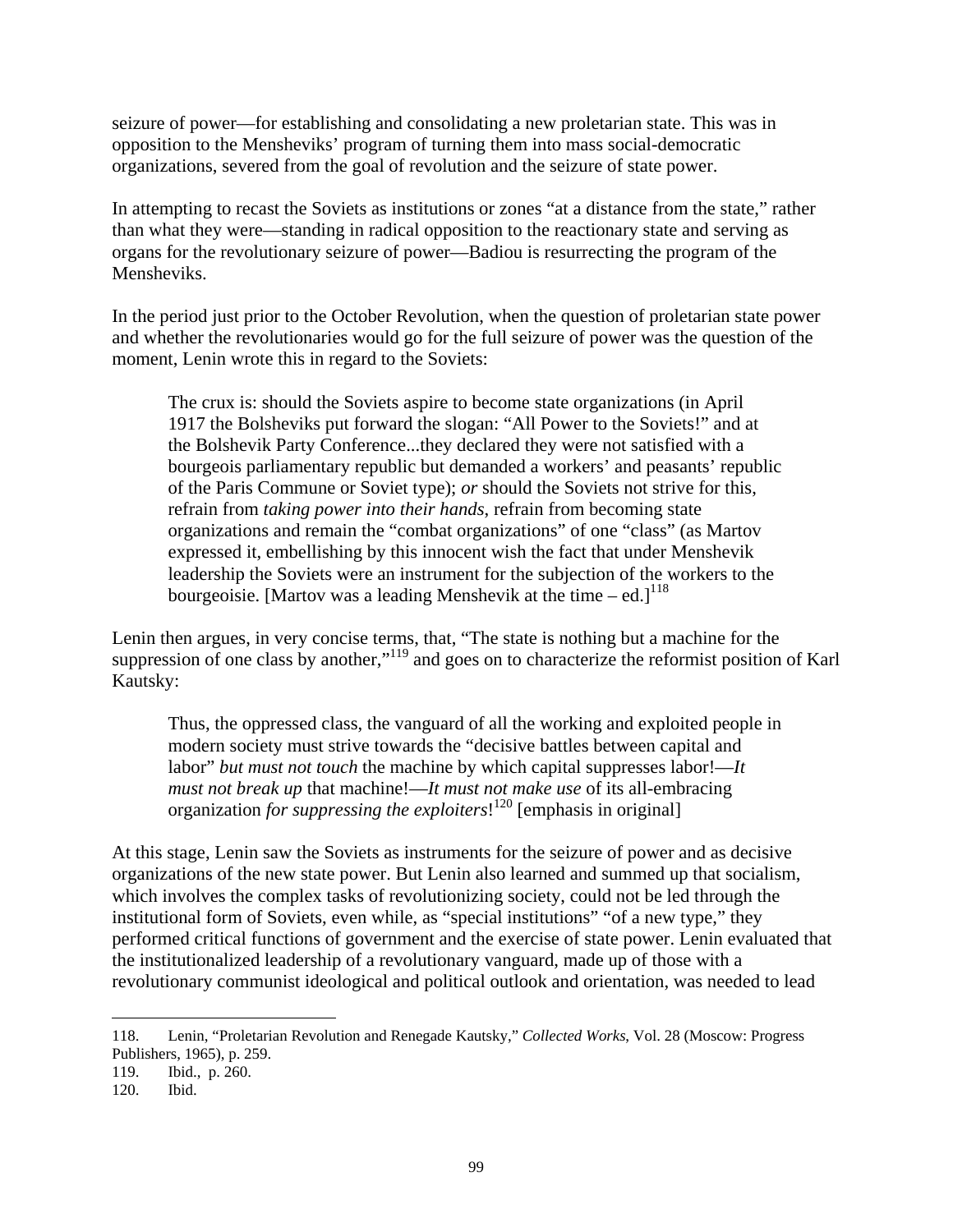socialist society through the complex tasks of transformation. Old state structures had to be smashed, and the Soviets prefigured the new; but the Soviets, or a network of Soviets, did not have sufficient ideological and political unity, coherence, and strength to lead the thoroughgoing revolutionary transformation of society.

The reasons for this are, in a basic and fundamental sense, the same as detailed in Chapter 4 in relation to why the Shanghai Commune was not a correct form at that stage of the socialist transition in China.

### *A Trajectory of Reformism and Social-Chauvinism*

Where has Alain Badiou traveled, where has his "politics at a distance from the state" brought him? He tells of his new thinking:

Today however, now that "the age of revolutions is over...I have been obliged to change my position as regards the state. The guiding principle can no longer be, in a unilateral way, 'destatification.' It is a matter more of prescribing the state, often in a logic of reinforcement. The problem is to know *from where* politics prescribes the state.<sup>121</sup> [emphasis in original]

Elsewhere he elaborates:

Politics unfolded according to the interests of the masses, and the state was the external adversary. … *Today our point of view is quite different*....what we would say now is that there are a certain number of questions regarding which we cannot posit the absolute exteriority of the state. It is rather a matter of requiring something from the state, of formulating with respect to the state a certain number of prescriptions or statements… [emphasis ours]

### Continuing:

 $\overline{a}$ 

It is rather a matter of requiring something from the state, of formulating with respect to the state a certain number of prescriptions or statements… to create the conditions in which the state is led to change this or that thing concerning them, to repeal the laws that should be appealed, to take the measures...that should be taken. This is what we mean by *prescriptions against the state*. Τhis is not to say that we participate in the state. We remain outside the electoral system, outside any party representation. But we include the state within our political field, to the extent that, on a number of essential points, we have to work more through prescriptions against the state than in any radical exteriority to the state. <sup>122</sup> [emphasis in original]

<sup>121.</sup> Quoted in Hallward, *Badiou*, pp. 226-27.

<sup>122.</sup> Badiou and Hallward, "Politics and Philosophy: An Interview with Alain Badiou," Appendix in *Ethics, An Essay on the Understanding of Evil* (London: Verso, 2001), pp. 96-98.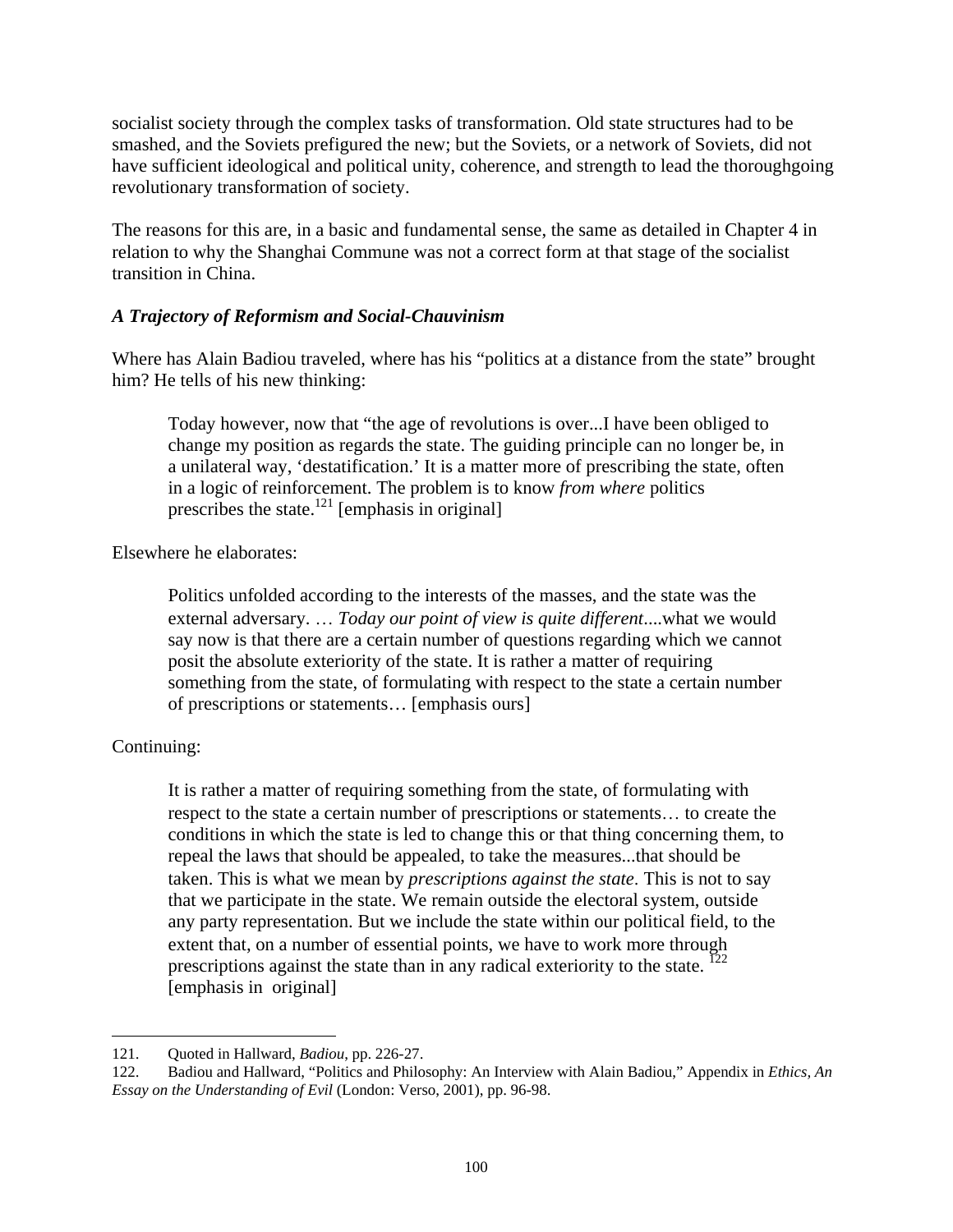This is the painful political and ideological point of arrival of Alain Badiou's radical politics of emancipation. He draws the wrong conclusions and lessons from the first wave of socialist revolutions and societies; he proceeds to declare that "the age of revolutions is over"; and he advances a politics "for which state power is neither the objective nor the norm." But reality impinges on the illusion, and despite efforts to reduce this politics to a purely subjective experience, Alain Badiou finds himself in close proximity to the state, a supplicant for "prescriptions" for reform. Yes, there is still a small measure of distance—Badiou continues to reject elections and parliaments. But with his ideological and political line, Badiou objectively accommodates to the premises, constraints, and confines of bourgeois democracy.

What remains is the hollow shell of a politics which somehow stands in some relation to a dubious and tenuous "communist hypothesis" but which, in his words, "promises nothing. It is both without party and without program. It is a prescriptive form of thought..."<sup>123</sup>

And the world stays fundamentally unchanged. Capitalism-imperialism continues humming in the "background," crushing lives and destroying spirits in its meat-grinder of exploitation. And the horrors continue unabated.

What is radical about this reformism? What is emancipatory about this, or any reformism?

To cast the imperialist state as the receptor and receptacle of "prescriptions," and to argue for non-antagonism towards it, is to accept and reinforce the imperialist status quo. It is to proceed from the standpoint of "our country"—what is feasible and acceptable within its frame. It is and this need not involve conscious intent—to rationalize a politics that can go no further than aiming for better terms within the imperialist citadels themselves—leaving intact the nexus of exploitative and parasitic relations. And here is the irony: the very space for an illusory "radical" politics at a "distance from the state" is a product of the exploitative relations and associated privileges deriving in large measure from the larger imperialist-dominated lopsidedness of the world.

Alain Badiou is known to identify with the wretched of the earth; has consistently taken the right position in defending the rights of "*sans-papiers,*" the undocumented immigrants of France; is known to be against the wars of imperialist aggression. But by rejecting the very goals and the very instrumentalities that make possible a revolutionary rupture from imperialism—a rupture that would put an end to all of these horrors and begin a process of genuine emancipation in the service of world humanity—Alain Badiou can only turn inwards to a paltry reformism which is objectively predicated on the very existence, nature, and role of imperialism. Regardless of intent, Alain Badiou has landed himself in a very unpleasant space: "Eurocentric socialchauvinism and social democracy."<sup>124</sup>

 $\overline{a}$ 123. Quoted in Hallward, *Badiou*, p. 227.

<sup>124.</sup> Avakian, *Conquer the World? The International Proletariat Must and Will*, published as *Revolution* #51,

<sup>1981. (</sup>revcom.us). In Section III, *Leninism as the Bridge*.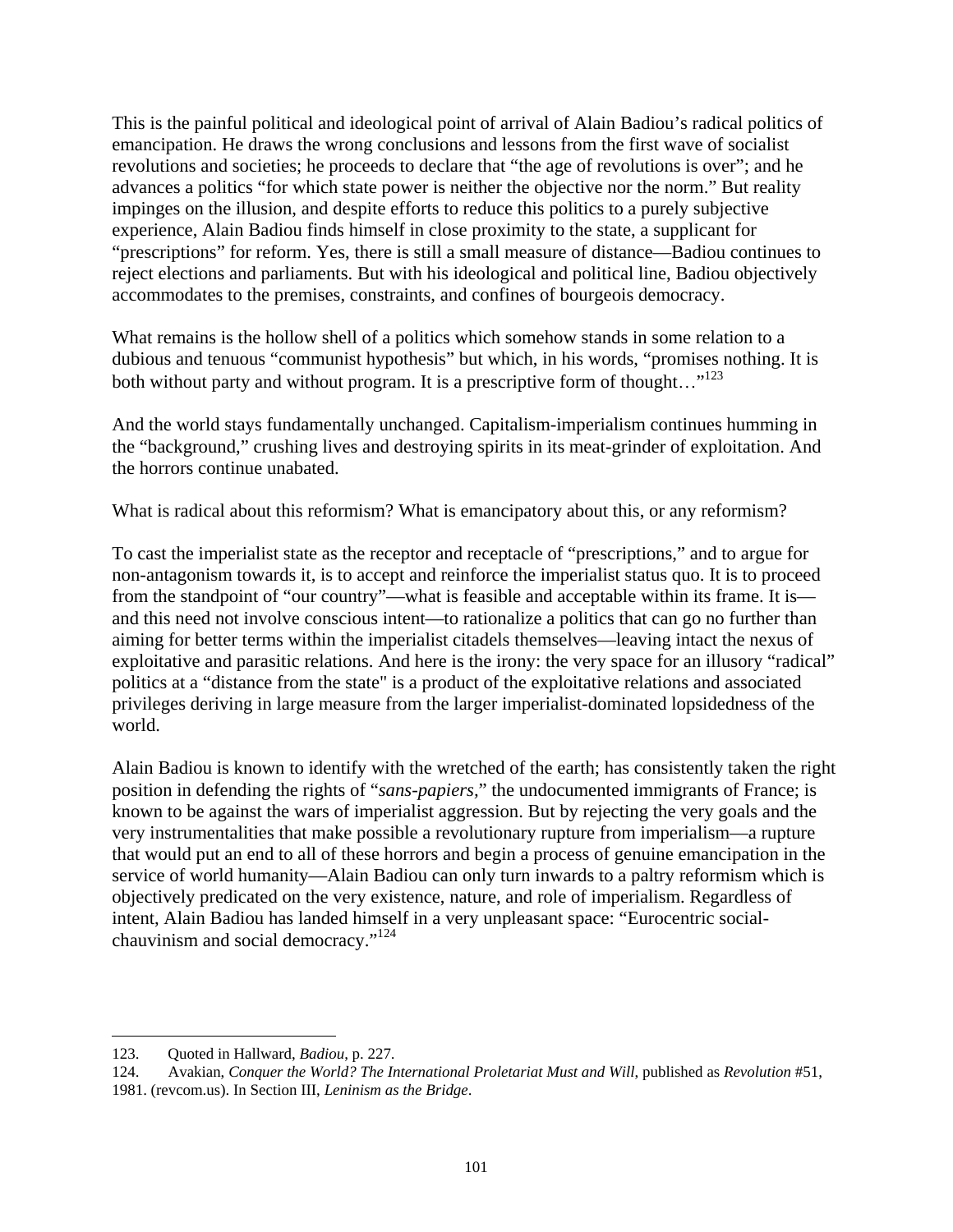## **Alain Badiou and "The Event"—Radical Rupture or (Not So) Radical Tailing of Spontaneity?**

Alain Badiou's notion of the "event" is among his most widely known and widely discussed concepts. For many progressive and radical readers of his work, the event has come to signify the possibility of emancipatory breaks in the status quo. It has also come to signify a central role for "the subject" who stays faithful to the event and soldiers through for the realization of new possibilities opened up by this radical break.

In a nutshell, Alain Badiou's event in the political sphere is an eruption or rupture<sup>125</sup> of maximal social intensity that is wholly unexpected and unexplainable in its origins and outbreak—"pure chance," in Badiou's words—and something that opens up radical "new" potential. An event may be a spontaneous mass upsurge like May '68 in France (involving wide-scale street protests and fighting with police, takeovers of schools and factories and a general strike), or a revolutionary moment like the Paris Commune or the October Revolution in Russia in 1917. Pivotally for Badiou, the event has a profound egalitarian character and content.

The event is also defined by the fact that it gives rise to and is intertwined with a new "truth" and a new "subject," both constituted retrospectively (after) the event. Thus the event gives rise to a truth-process: The new subject and new truth do not exist objectively but rather are constructed in relation to the event through "fidelity" (loyalty and faith) to the event.

Badiou cites the resurrection of Christ as a canonical event. Paul and Christianity constitute, in turn, the subject and the truth in fidelity to this event. In the political realm, the great upheaval that shook France in May 1968 would be another canonical example, bursting forth unexpectedly with radically new possibilities (with Badiou, himself, being a subject formed in fidelity to this event).

Alain Badiou's method of formalism—whereby radical differences in content are obscured under formalistic constructs—is wildly at play in his conception of the event, as is obvious with such examples as the resurrection of Christ, the French Revolution, the Paris Commune, October 1917, and May '68.<sup>126</sup>

 $\overline{a}$ 125. Badiou uses the mathematical term of a singularity, which, translated to popular language, would convey the characteristics of being (a) singular (unique, exceptional, rare), and (b) occurring at a specific point where the status quo has been breached, as in a discontinuity in a mathematical function or a black hole in the space-time fabric.

<sup>126.</sup> The resurrection of Christ and its "subject" of Paul, if one "buys" Badiou's interpretation, led to the first universalism—the "truth" of Christianity, an oppressive religion that has caused great harm for centuries, a weight and shackle on the masses consciously knowing and changing the world, on approaching the world scientifically and fighting for their emancipation.

As spoken to earlier, the French Revolution was a thoroughgoing bourgeois revolution; the Paris Commune the first experience of state power in the hands of the masses aiming for a society without exploitation; October 1917 the first proletarian revolution with the necessary leadership, theory, and instrumentalities to unleash millions to make revolution, and to establish and consolidate socialist society as transition to communism; and May '68 a righteous upsurge of the students and workers of Paris, which was constrained and aborted in its revolutionary possibilities by the lack of revolutionary leadership, and thus had little chance for a full rupture with the status quo. All of this is lumped together under the construct of an event.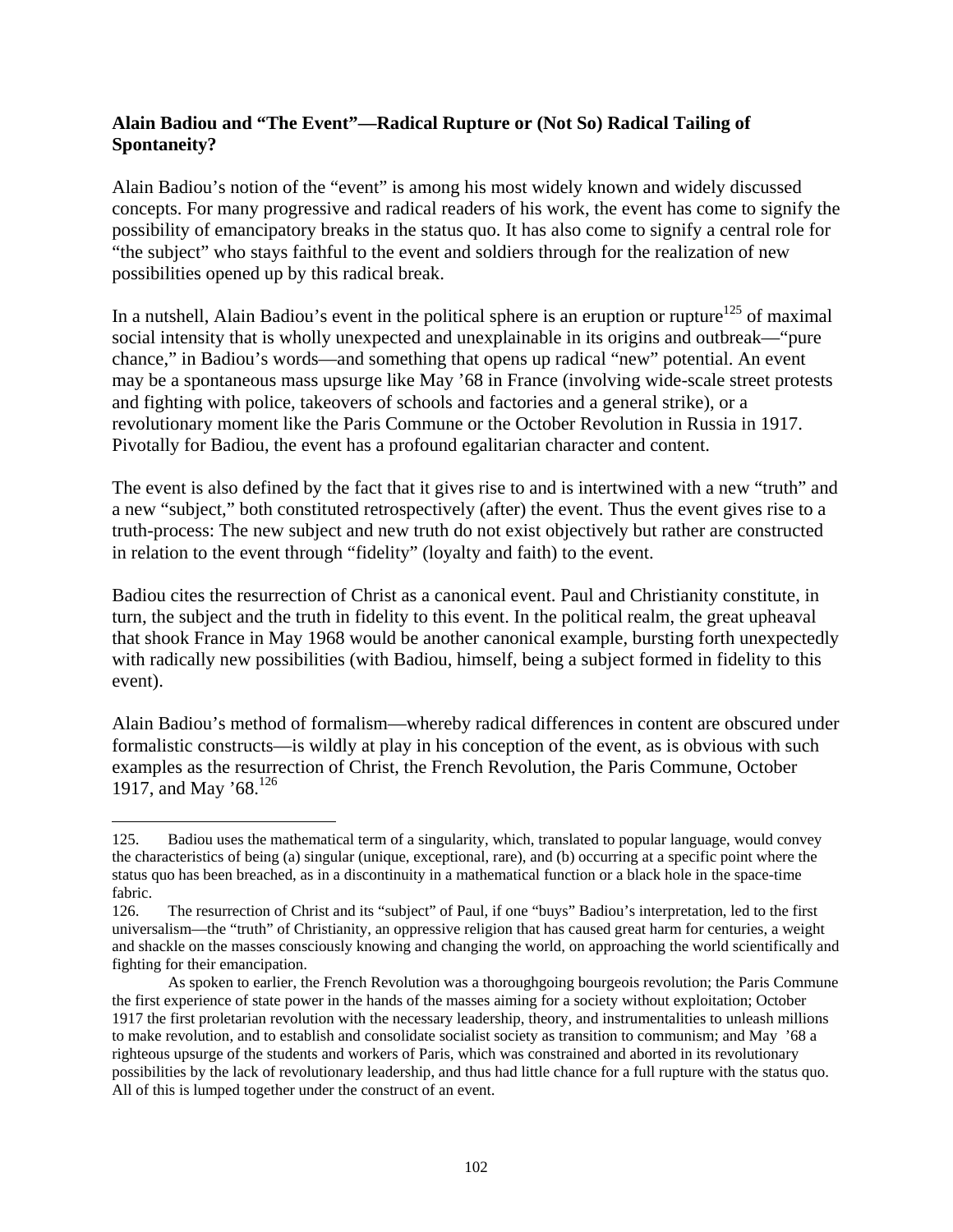For all the disparate examples, the Paris Commune does for Badiou play a special role as illustration and yardstick of what constitutes an event and how this fits into a politics of emancipation:

I believe this other world [the path for emancipation going forward – ed.] resides for us in the Commune, yet altogether elsewhere than in its subsequent existence, what I have called its *first* existence, that is, in the party-state and its social worker referent. Instead, it exists in the observation that a political rupture is always a combination of a subjective capacity and an organization—totally independent of state—of the consequences of that capacity.<sup>127</sup> [emphasis in original, underscoring ours]

The Commune, for Badiou, epitomized certain qualities and features. It was an unexpected mass upsurge. It was a rupture with the existing French bourgeois state that led to a new political form that did not consolidate and concentrate political-military power. All this embodied politics at a "distance from state" and "politics without party." Here we are back to the rejection of the partystate: this is central to and virtually definitional of Badiou's conception of the event and its corresponding politics. Further, the Commune gave birth to new "subjects," notably the communards themselves, and the international communist movement that derived inspiration from it.

Alain Badiou's philosophical trinity of "event-subject-truth" has excited interest for affirming radical change and introducing a novel approach to the dynamics of such change that seemingly puts the conscious subject back on center-stage. This is said to stand in contrast to structuraldeterminist theories of change that underemphasize the role of consciousness and subject. For these reasons, the event is seen in some progressive circles as "an expression of the counter-view that a substantially better world inspired by radically novel events in various domains is possible, and depends for its realization on the energy and commitment of forward-looking people."<sup>128</sup>

Reality cries out for a "substantially better world." Poverty, misery, desperation, repression and violence swell the ranks of the "wretched of the earth." However, once again, Alain Badiou's event, and especially his conception of the "subject" combined with an explicit rejection of the "party-state," offers no real alternative to the system that produces this world of oppression.

### *Badiou's Event as Pure Chance*

Alain Badiou presents the event as "pure chance, which cannot be inferred from the situation"<sup>129</sup>—"absolute contingency,"<sup>130</sup> as Oliver Feltham, a Badiou scholar, describes it. In

 $\overline{a}$ 127. Badiou, *Polemics*, p. 289.

<sup>128.</sup> Nick Hewlett, *Badiou, Balibar, Ranciere, Re-thinking Emancipation* (London: Continuum, 2007), p. 37.

<sup>129.</sup> Badiou, *L'Etre et l'evenement [Being and Event]* (Paris: Seuil, 1989), p.215, as translated by Peter Hallward in "Generic Sovereignty: the philosophy of Alain Badiou," *Angelaki*, Vol. 3, No. 3, p. 95. In the English language edition of *Being and Event*, this phrase has been translated as "purely hazardous, and which cannot be inferred from the situation". Badiou likens the event to the casting of dice for this "gesture symbolizes the event in general." In English language translations of Badiou's work, the words "chance," "fortuitous," and "hazardous"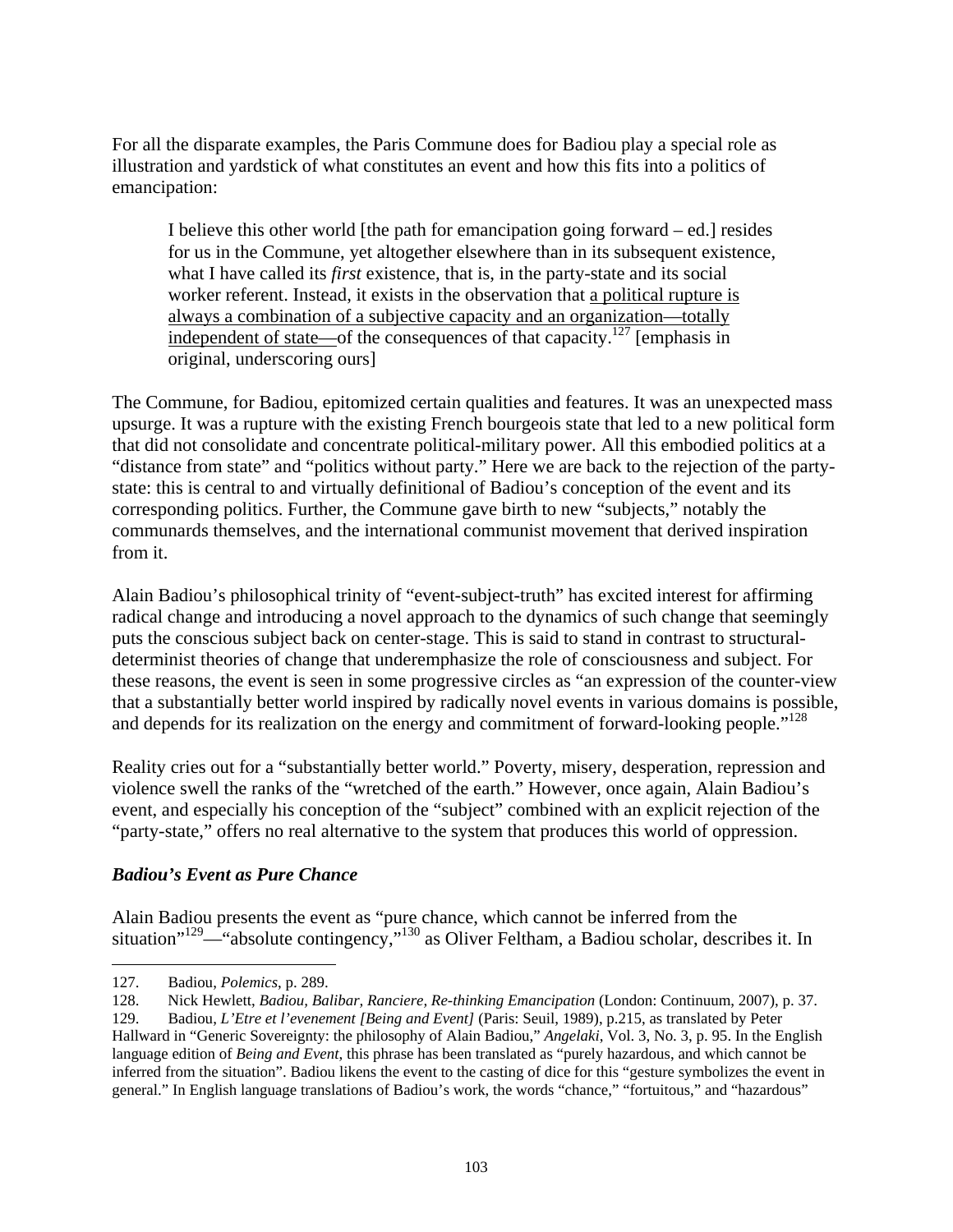other words, the event is something absolutely new and "beyond" what can be explained as an outcome of prior conditions and contradictions. For this reason, the event is also unexpected. Badiou has stated: "it is the essence of the event not to be preceded by any sign, and to surprise us by its grace, however vigilant we may be.… "The day of the Lord will come like a thief in the  $night.^{9131}$ 

Alain Badiou is theorizing, and celebrating, an aspect of the dynamics of "the objective" situation—the fact that deep and profound social contradictions of the system often result in intense, spontaneous, and unexpected eruptions. The "immediate triggers" and subsequent dynamics of such eruptions are often not foreseeable and may not be *directly* related to the major, underlying contradictions. And even when underlying causes and triggers can be recognized, the intensity of these situations often cannot be anticipated, much less precisely predicted. For example, May '68 in France, the student uprising in Mexico at the time of the 1968 Olympics, or the Los Angeles rebellion in 1992—all had triggering elements and dynamics reflecting and giving expression to major concentrations of social contradictions; yet what happened was nevertheless unexpected, both in its ferocity and in the novel forms of struggle, organization, and consciousness which emerged from these conjunctures.

Few would dispute the elements of suddenness and surprise of these situations; and these qualities cannot be mechanically reduced to underlying material causes. This is important. The communist movement has been marked, and blinkered, historically by a tendency to linearly project the future out of whatever set of contradictions presents itself at any given time, to fail to see the possibility of leaps and ruptures in development, and to be unable to imagine the fact that new possibilities can very suddenly and "without warning" open up. Forging a better understanding of the dialectical link between causality and accident is a very important philosophical challenge. But Alain Badiou seeks to completely detach the event from these causes, casting this event in the ethereal glow of "pure chance." This might seem, on first glance, to "liberate" the subjective; in fact, as we shall see, it ends by fastening the chains of determinism still tighter on those who would act to bring about fundamental change.

Everything in nature, and society, is a product of causality and contingency (chance), of necessity and accident. In treating these events as "pure chance," Alain Badiou negates the element of causality—the historical, material, and social antecedents of these events. This stands in opposition to a scientific conception of and approach to society and the possibility of its transformation, rooted in a scientific analysis and synthesis of the underlying structures and dynamics of development. The 17<sup>th</sup> century philosopher Spinoza defined a miracle as "an event of which the causes cannot be explained." $132$ . But what appears as a "miracle"—including the "miracle" of the event—has both material determinants and antecedents at many levels, along with, and interacting with, the role of accident. And there are the event's human actors who are

have been used interchangeably.

<sup>130.</sup> Oliver Feltham in "Translator's Preface" in Badiou, *Being and Event*, p xxvi; Also in Feltham, *Alain Badiou, Live Theory* (London: Continuum, 2008), p. 100.

<sup>131.</sup> Badiou, *Saint Paul, The Foundation of Universalism* (Palo Alto: Stanford University Press, 2003), p. 111.

<sup>132.</sup> Benedictus de Spinoza, *A Theologico-Political Treatise, and a Political Treatise* (NY: Cosimo Classics, 2007), p. 84.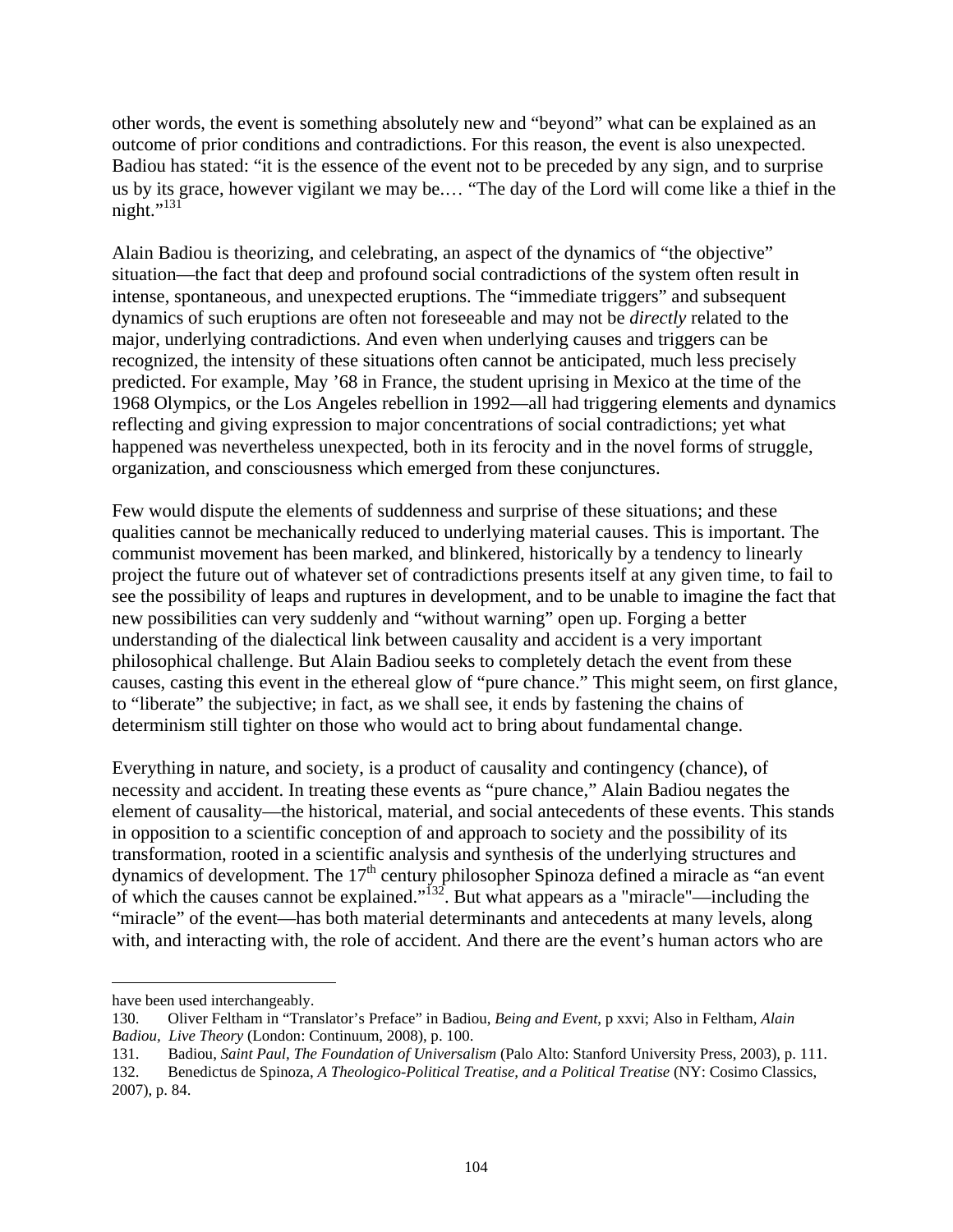part of historically specific class and social forces, responding to and acting on the event, and its antecedent conditions, towards different outcomes.

There are many examples of sharp turns in history and contemporary society where the deep contradictions of the system erupt in unexpected and seismic ways. But if society cannot be reduced to a linear and mechanical unfolding of cause and effect, neither can it be reduced to a random series of events. An observation by Lenin made at the time of the 1917 February Revolution in Russia is quite relevant:

There are no miracles in nature or history, but every abrupt turn in history, and this applies to every revolution, presents such a wealth of content, unfolds such unexpected and specific combinations of forms of struggle and alignment of forces of the contestants, that to the lay mind there is much that must appear miraculous.<sup>133</sup>

There are strong elements of chance and contingency in that "hot mix" of factors that result in the event, especially in how these elements mutually interact and come together and how new things come into being. But reality is not all accident: there is also relative stability and unity; and forms and patterns of particular forms of matter in motion, including in human society, can be identified and understood. There are also underlying social contradictions, including but not limited to key economic developments, changes in class relations, emergent political, social, and cultural phenomena, etc., that shape the development of a social formation and the overall situation. There is much that can and should be understood, anticipated, and worked on by conscious revolutionary forces, exactly in order to maximize advances for the revolutionary struggle, including towards the seizure of power—if the conditions come into being that can enable revolutionary forces to "wrench" a revolutionary opening out of situations of great upheaval. And, in regard to the many things that happen that are unanticipated—well, revolutionary forces have to be, as Bob Avakian has put it, "constantly tense to that possibility while consistently working to transform necessity into freedom."<sup>134</sup> This is the correct dialectical materialist understanding of reality—and an active, transformative, revolutionary orientation based on that.

Badiou's focus on the event may at first seem to be a way out of the thicket of "determinist realism" identified above. But Badiou in fact resorts to a simple negation of causality, rather than a recasting of the relationship between accident and causality in a way that more accurately reflects the patterns of how reality develops.

### *Passivity and Spontaneity Versus Hastening While Awaiting: the Objective and Subjective Factors*

So, at a time when the world seems to be descending into ever greater catastrophe and horror, and when radical possibilities seem bleak, Alain Badiou offers us the secular miracle of the

<u>.</u>

<sup>133.</sup> Lenin, "Letters from Afar," *Collected Works*, Vol. 23 (Moscow: Progress Publishers, 1962), p. 297.

<sup>134.</sup> Avakian, "Making Revolution and Emancipating Humanity," in the pamphlet *Revolution and Communism: A Foundation and Strategic Orientation* (May 1, 2008), p. 41. (revcom.us)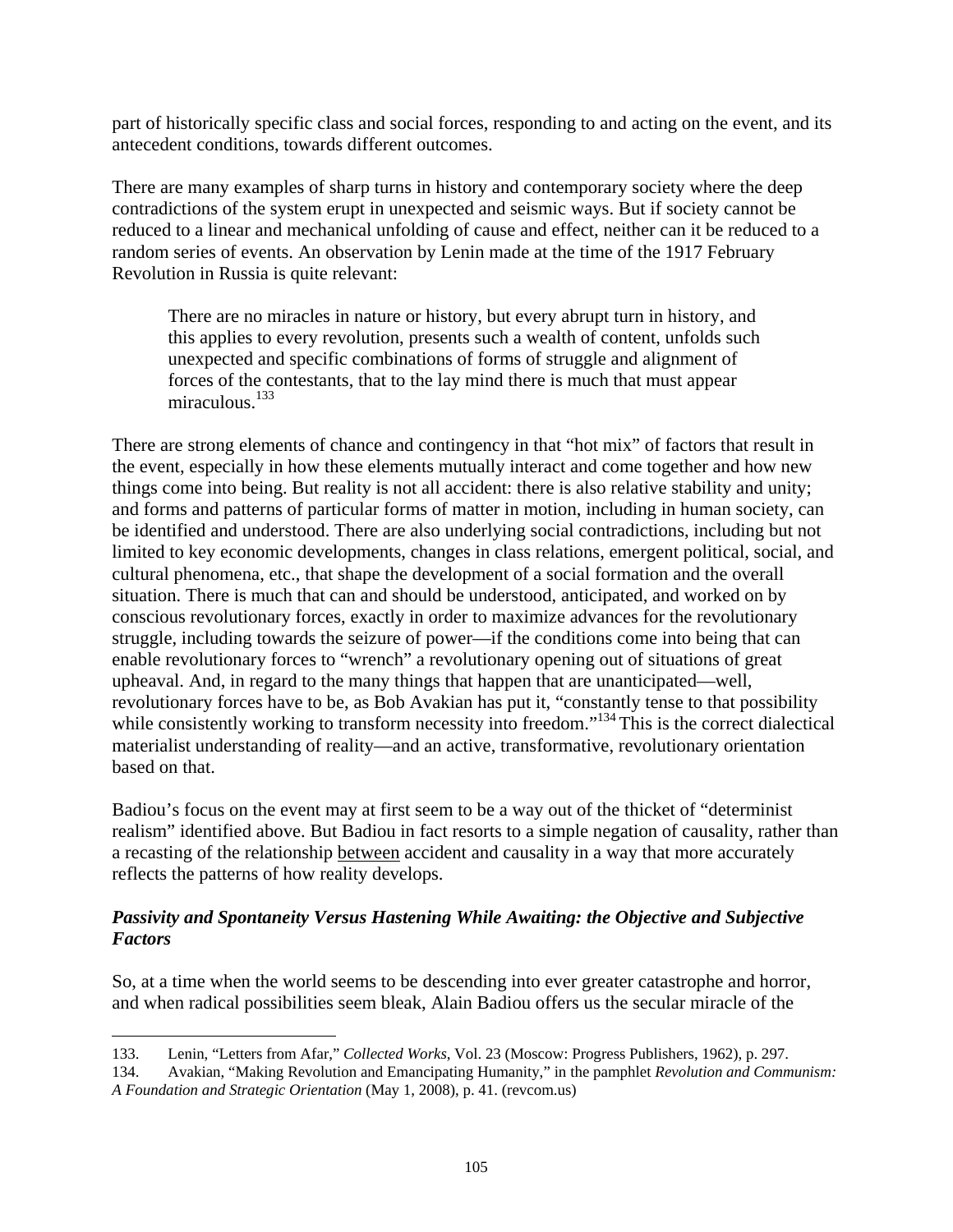event. This is the hope and possibility of a *deus ex machina* that will "rescue" us from the oppressive present.

In the imperialist citadels, it is generally the case that relative stability characterizes the situation in normal times, which is different from the situation in the oppressed nations. Badiou's event resonates with those yearning for a break in imperialist society's deadening and stultifying normalcy. A snap in this fabric, an event, including and especially spontaneous mass upsurges, is—and understandably so—appealing to all those who want a different world, and who hunger for such exceptional moments when things are thrown open and new possibilities and new capabilities emerge.

But Badiou takes the normalcy of imperialist society as cause for quietism. All Badiou asks of the "subject"-to-be (because it is the "event" that creates the conditions for the creation of a subject) is to have faith in this miracle. Implicitly this involves waiting for the event, and explicitly this involves faith and loyalty ("fidelity") in the wake of it. Until then, as we saw in Chapter 4, a reformist politics of tinkering on the margins and making "prescriptions" to the imperialist state is all that can be done.

What is in common between those reformist politics of non-"evental" life in the metropoles and Badiou's approach to the event is that, in both, the subject and the subjective factor can only trail in the wake of events and are ultimately severed from the revolutionary goal of the seizure of state power. His is not a conscious, revolutionary subject but one formed in the wake of the event, and essentially "tailing" spontaneously. This "subject" is not actively working on and transforming the pre-"evental" situation, or working on the event itself, guided by revolutionary aims and seeking to make the greatest gains for the revolutionary struggle.

Badiou's logic of the "subject" waiting for the event begets a determinism premised on the principle that the "subject" and consciousness cannot affect, shape, and transform the larger objective situation. In fact, Badiou enshrines this as principle:

[Politics indifferent to the] "dialectic of the objective and subjective … the deployment of subjective thought should take place from within the subjective itself, through the hypothesis of the foundation of the subjective in the subjective and *not in the confrontation of the subjective to the objective"* [let alone in] *"reference to the economy, the state, alienation, etc.*" 135 [emphasis ours, words in brackets from Hallward]

Let's first, from a scientific Marxist perspective, define some critical terms. The larger objective factor refers to the material conditions of society and their underlying dynamics, the broader political and ideological currents that are swirling in relation to—and in some ways autonomous of—that; the (contradictory) directions in which all these are moving and changing; the moods, sentiments, and ideas of different sections of the people; and so on. The subjective factor refers to those seeking to transform the objective situation, whether the revolutionary party or a broader movement.

 $\overline{a}$ 135. Quoted in Hallward, *Badiou*, p. 224.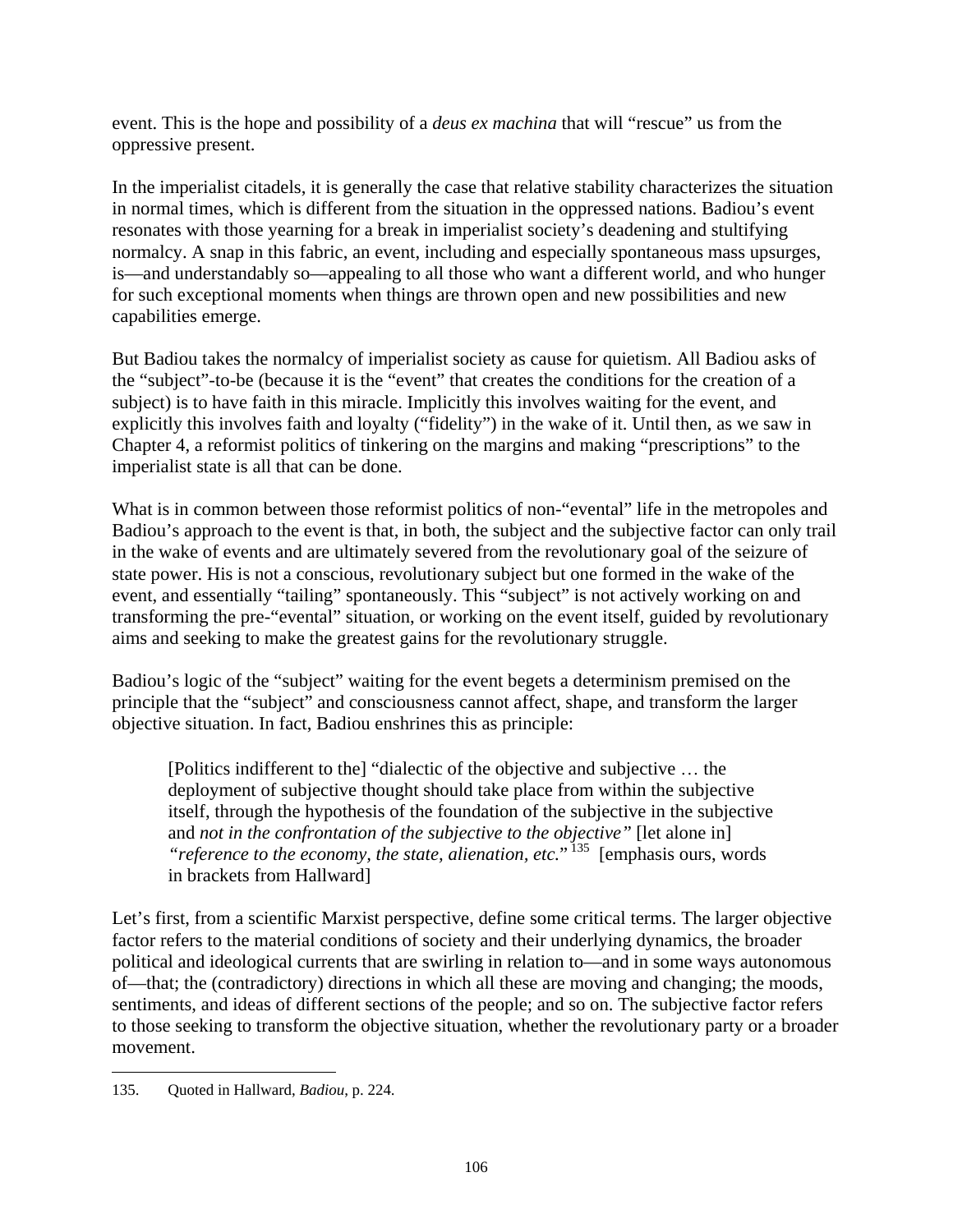Badiou effectively negates the relationship between the objective and subjective factors making an absolute out of the boundaries between the two and promoting a passive attitude towards the objective factor, a view that what is must of necessity be and cannot be shaped, influenced, and transformed towards revolutionary goals by the subjective factor. This is what underlies Badiou's absence of the "subject" prior to the event. Without the *deus ex machina* of the event, there can be no essential change in the objective situation.

This is perhaps ironic because there is in Badiou a great emphasis on the importance of the subjective—and there *are* things to criticize in the history of the communist movement, in tendencies toward mechanical materialism, and a kind of "inevitabilism" in "history's course," an underestimation of the subjective factor and, thus, a determinism in those forms. But Badiou's approach lands, too, in determinism—through a separation of objective and subjective in a different form.

Let's discuss the relationship between objective and subjective a bit more. The objective factor, or situation, is principal overall. It is the framework—a dynamic one, but nonetheless the framework—that sets certain constraints, even as those constraints are fluid, relative, and themselves ever-changing. But fluid as they are, they still exist, and so voluntarism—the idea that mere will and action can effect change, independently of and without regard to the objective conditions—is wrong. But the actual relation between the objective situation and the subjective factor is dialectical—with the two interpenetrating and mutually transforming each other, including the ability of the conscious actions of the people to react back upon and transform the objective situation. Both the objective situation and consciousness are, contrary to Badiou's assertion, transformed through "*the confrontation of the subjective to the objective*."

Badiou idealizes the "subject" as a self-construction and detaches the subjective from ongoing interaction and "confrontation" with the objective factor. In reality, consciousness, like the objective situation, is a form of matter in motion, with the crucial difference being the ability of human beings to learn about and act consciously to change the larger objective world. The boundaries between the objective and subjective are real, but relative and conditional; the "objective" situation is not wholly external to, but can be influenced, shaped, and even transformed by, the subjective.

In terms of a correct understanding of the relationship between the objective and subjective, Bob Avakian has formulated it this way:

... although changes in what's objective for us [the subjective factor, the conscious revolutionary forces – ed.] won't come entirely, or perhaps not even mainly, through our "working on" the objective conditions (in some direct, one-to-one sense), nevertheless our "working on" them can bring about certain changes within a given framework of objective conditions *and*—in conjunction with and as part of a "mix," together with many other elements, including other forces acting on the objective situation from their own viewpoints—this can, under certain circumstances, be part of the coming together of factors which *does* result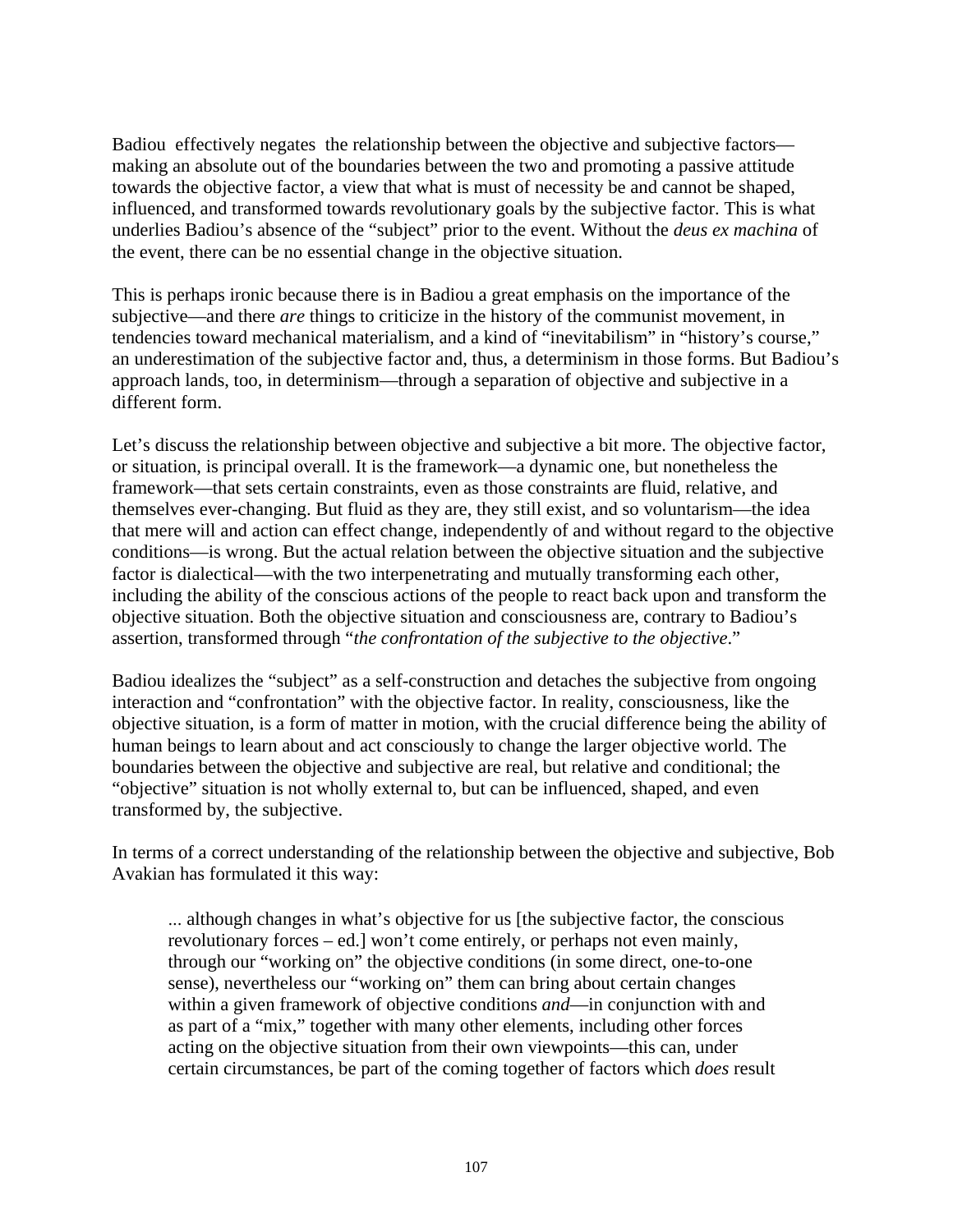in a qualitative change. And, again, it is important to emphasize that nobody can know exactly how all that will work out.<sup>136</sup> [emphasis in original]

Proceeding from a scientific understanding of the dialectical relationship between the subjective and the objective factors leads to an orientation of:

*… constantly straining against the limits* of the objective framework and seeking *to transform the objective conditions to the maximum degree possible* at any given time, always being tense to the possibility of different things coming together which bring about (or make possible the bringing about of) an actual qualitative rupture and leap in the objective situation. So that is a point of basic orientation in terms of applying materialism *and dialectics*, in *hastening while awaiting* the emergence of a revolutionary situation.<sup>137</sup> [last emphasis added]

A revolutionary situation is one in which society is in the throes of a profound crisis, marked by characteristics and criteria, identified by Lenin, that are necessary and essential for any potential seizure of power, particularly in imperialist countries: (a) the ruling class is enmeshed in a profound crisis and cannot rule in the old way, (b) the contradictions among the ruling class give openings to the outrage of the masses, who are now unwilling to live in the old way, and (c) there is a revolutionary vanguard which has been consistently working to build influence and organized ties and which is capable of giving expression to the sentiments and determination of the masses to bring about a radical rupture with the system.

Upsurges like those defined as events by Badiou can hold within them potentially constitutive elements of a revolutionary situation. But the task of revolutionaries is not to passively await but rather to "hasten while awaiting"—the emergence of such a revolutionary situation, which comes about "as a result of the unfolding of the contradictions of the system itself, as well as the political and ideological work of the revolutionaries."<sup>138</sup>

This includes raising the ideological and political consciousness of masses of people through a whole ensemble of forms, including consistent ideological work, as well as identifying key faultlines around which mass political resistance to the state can open up questions of legitimacy; it includes strengthening the party in its understanding, its influence, and its numbers (a crucial task, as the strength of the party going into a potential revolutionary situation has everything to do with whether such an opening will be seized, or even recognized); and it includes as well bringing forward a significant section of people from different strata, but including a critical mass within the proletariat, who think and act as "emancipators of humanity," people imbued with a basic understanding of the long-term goals and outlook of communism. All this is part of "working on" the objective situation, of hastening.

<sup>136.</sup> Avakian, "Making Revolution and Emancipating Humanity," p. 40.

<sup>137.</sup> Ibid.

<sup>138. &</sup>quot;Some Crucial Points of Revolutionary Orientation—in Opposition to Infantile Posturing and Distortion of Revolution," Appendix, *Revolution and Communism: A Foundation and Strategic Orientation*, p. 91. (revcom.us)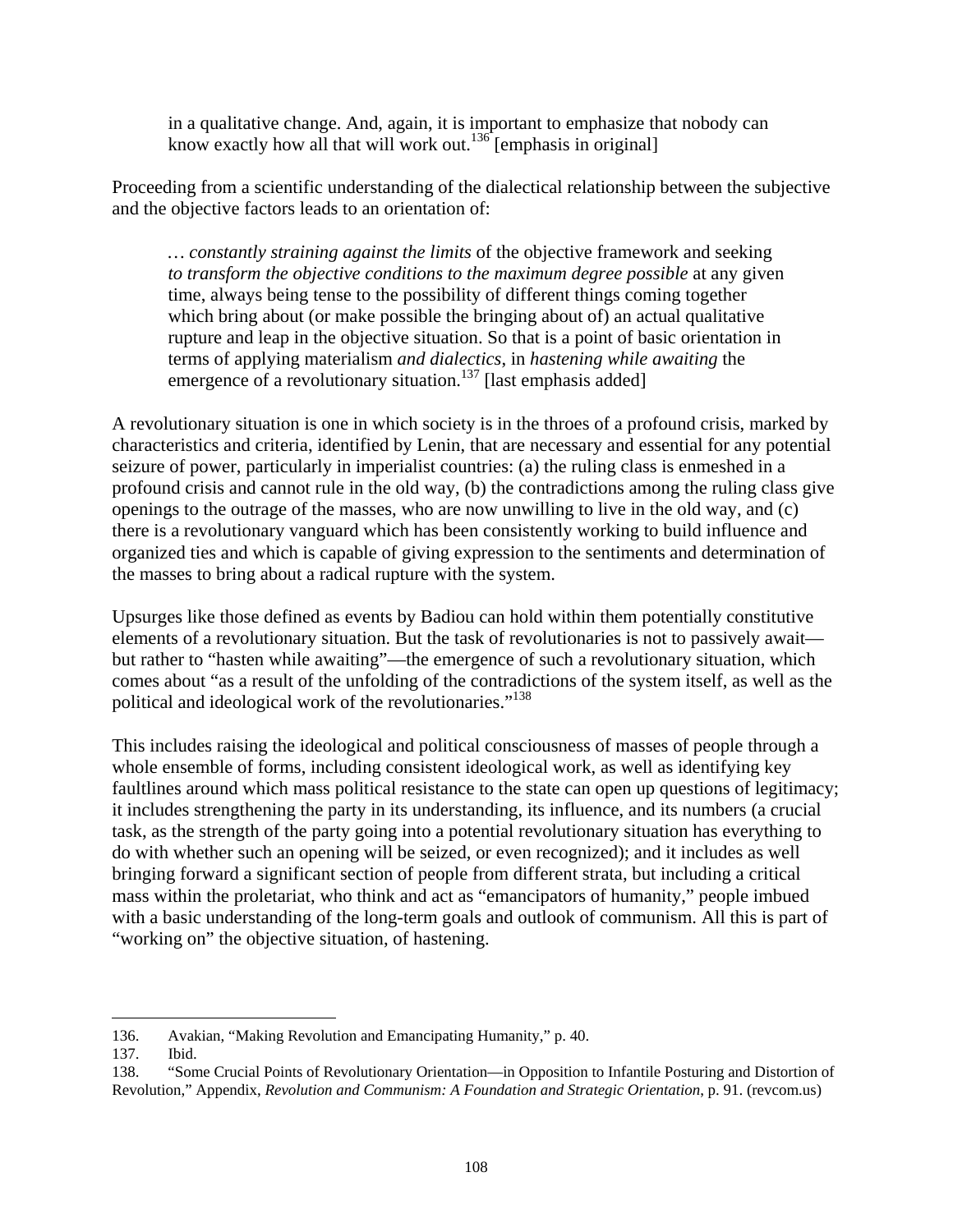Further, as Avakian has emphasized, transformation of the objective situation proceeds through many different channels, and does not develop simply in relation to key social contradictions. These channels include the realms of culture and morality and particular concentration points in the struggle over ideas.<sup>139</sup>

Alain Badiou's philosophical approach, with its lack of defining relations between different elements and levels of reality, does not actually reflect reality. Badiou's theory stands as an obstacle to being able to identify particular and various channels and pathways through which it becomes possible to wrench freedom out of necessity—and on that basis to transform the objective situation, especially the ideological and political consciousness of people.

For all his rhapsodizing of the subject, Badiou objectively writes off the dynamic role of the subjective factor, or consciousness. In doing so, Badiou's philosophy and theory of the event succumbs to the relative stability that prevails in the imperialist countries. Passivity in the face of unfavorable objective situations has a deeply corrosive ideological effect. Over time, and almost inevitably, this passivity and determinism ideologically begets the "tolerability of the status quo," as one learns to accept what one cannot fundamentally change … while waiting for the miracle.

## *May 1968: What Was and What Might Have Been*

Alain Badiou's inspiration for the event comes from his own personal and direct experience of May '68. He describes the tenor of that moment, when participants were:

…seized by what was happening to them, as by something extraordinary, something properly incalculable … well beyond what any one person might have thought possible—that's what I call an evental dimension. None of the little processes that led to the event was equal to what actually took place. … I simply think that none of the calculations internal to the situation can account for its irruption, and cannot, in particular, elucidate this kind of break in scale that happens at a certain moment, such that the actors themselves are seized by something of which they no longer know if they are its actors or its vehicle [*supports*], or what carries it away. …<sup>140</sup> [bracketed word and emphasis from original]

<sup>139. &</sup>quot;But, fundamentally (and, so to speak, underneath all this) freedom does lie in the recognition and transformation of necessity. The point is that this recognition and the ability to carry out that transformation goes through a lot of different "channels," and is not tied in a positivist or reductionist or linear way to however the main social contradictions are posing themselves at a given time. If that were the case—or if we approached it that way we would liquidate the role of art and much of the superstructure in general. Why do we battle in the realm of morals? It is because there is relative initiative and autonomy in the superstructure. And the more correctly that's given expression, the better it will be, in terms of the kind of society we have at a given time and in terms of our ability to recognize necessity and carry out the struggle to transform necessity." [Avakian, "Making Revolution and Emancipating Humanity," p.11.]

<sup>140.</sup> Badiou and Hallward, "Politics and Philosophy," pp. 124-25.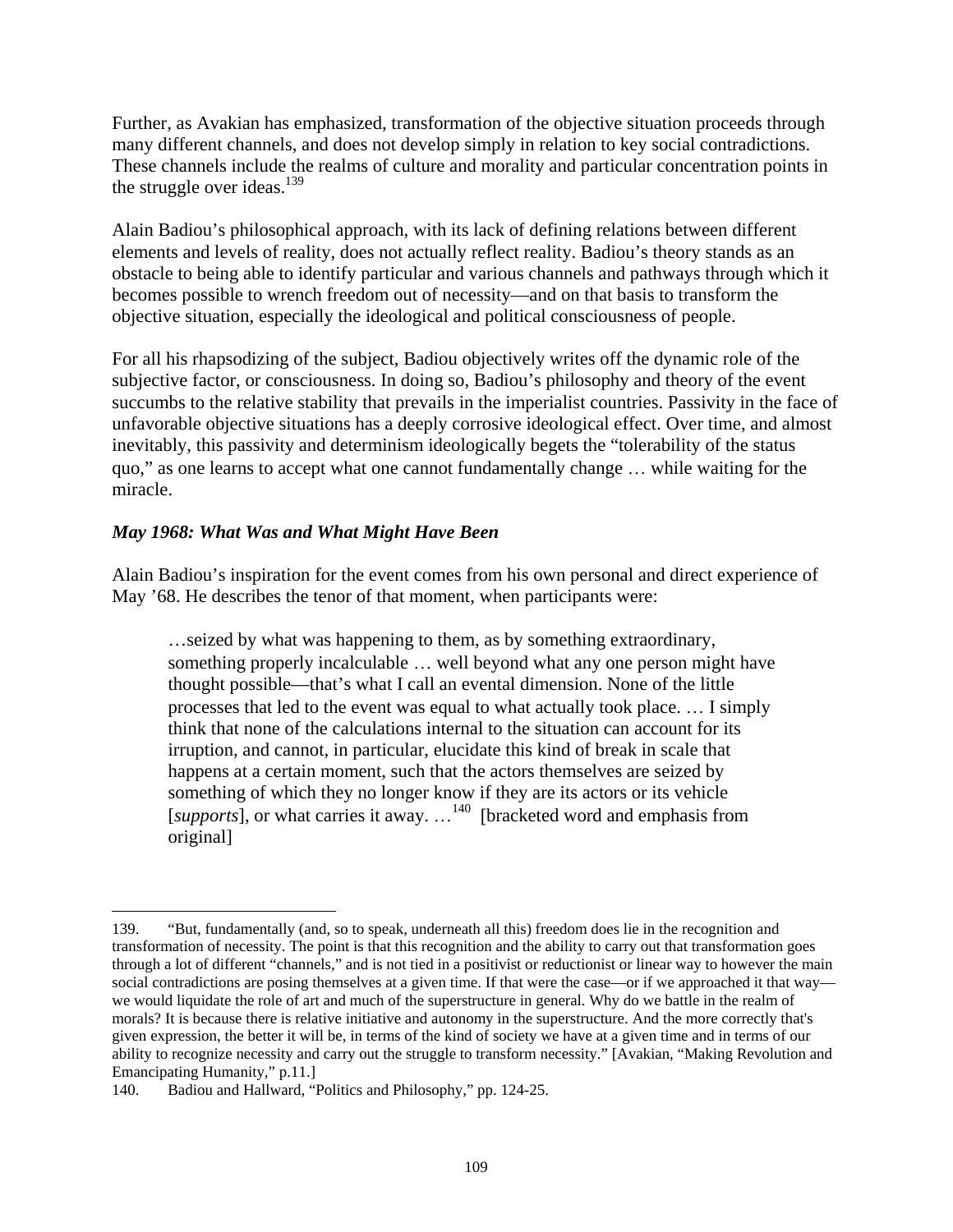The last phrases here, while evoking the heady and fast-changing spirit and mood of the times, are revealing, with people like Badiou "carried away" by the spontaneity of the moment. This was a moment pregnant with emancipatory possibility. But this was not being acted on—or not being sufficiently acted on—by conscious revolutionary forces, determined to maximize advances towards revolutionary goals.

The righteous rebellion that was May '68 in France, echoing and reinforcing revolutionary upsurges all over the world, had a powerful effect. At a time of major revolutionary struggles in the oppressed nations of the Third World, it showed—as did the urban rebellions in the U.S. in an even more powerful way—that there were seeds of revolutionary possibility in the imperialist countries themselves. But May '68 was even more significant for *the possibility of what could have been* but was not. This was an extremely favorable situation of mass upheaval that, with revolutionary leadership, might have opened up radical possibilities, even possibilities for an actual revolutionary transformation in France. The masses were in rebellion and the ruling class in disarray. The sense of permanence and the legitimacy of the ruling social order were being called into serious question.

The "possibility of possibilities" of May '68 would have been qualitatively greater had a genuine revolutionary vanguard been playing a dynamic, leading role. But this is precisely what Alain Badiou rules out.

Badiou may cast the event as "pure chance," but there is absolutely nothing "pure" about the "event." Each class seeks to remake the world in its own image, striving to impose its solutions on the "problem of society" as it perceives and understands it. This is especially so at moments when society is gripped by upheaval and uncertainty. Yes, fissures and eruptions do have an unexpected quality. But they are interacting with a particular social formation, in which different classes, social forces, and their representatives will be contending, with their material, political, and ideological arsenals, to shape and influence the event, as it is emerges and as it develops—all with an eye towards outcomes favorable to the class interests they represent.

This emphasis on pure chance and absolute novelty leads Badiou to minimize the influence of class forces other than the proletariat and effectively allows these class forces to reign over the situation, as they spontaneously will, influencing and dictating developments. These are the seeds of defeat. As we have emphasized, the proletariat is the single class whose interests require a persistent struggle against spontaneity. This requires conscious leadership that bases itself on a "total revolution" to emancipate all of humanity. Without this leadership, the proletariat's interests are suppressed—or in any case remain fundamentally unexpressed.

And one lesson that must be drawn from the events that Badiou enumerates is that a genuinely radical and emancipatory rupture will be opposed by the bourgeoisie—and with the most extreme means and measures. The ruling class will bring forth its armed and repressive forces, its connections within the society and with ruling classes of other countries, and will utilize its control over the means of communication and of influencing and shaping public opinion.

The bourgeoisie will be working to shape developments, attempting through intimidation and deception to win over sections of people, especially among the petite bourgeoisie, which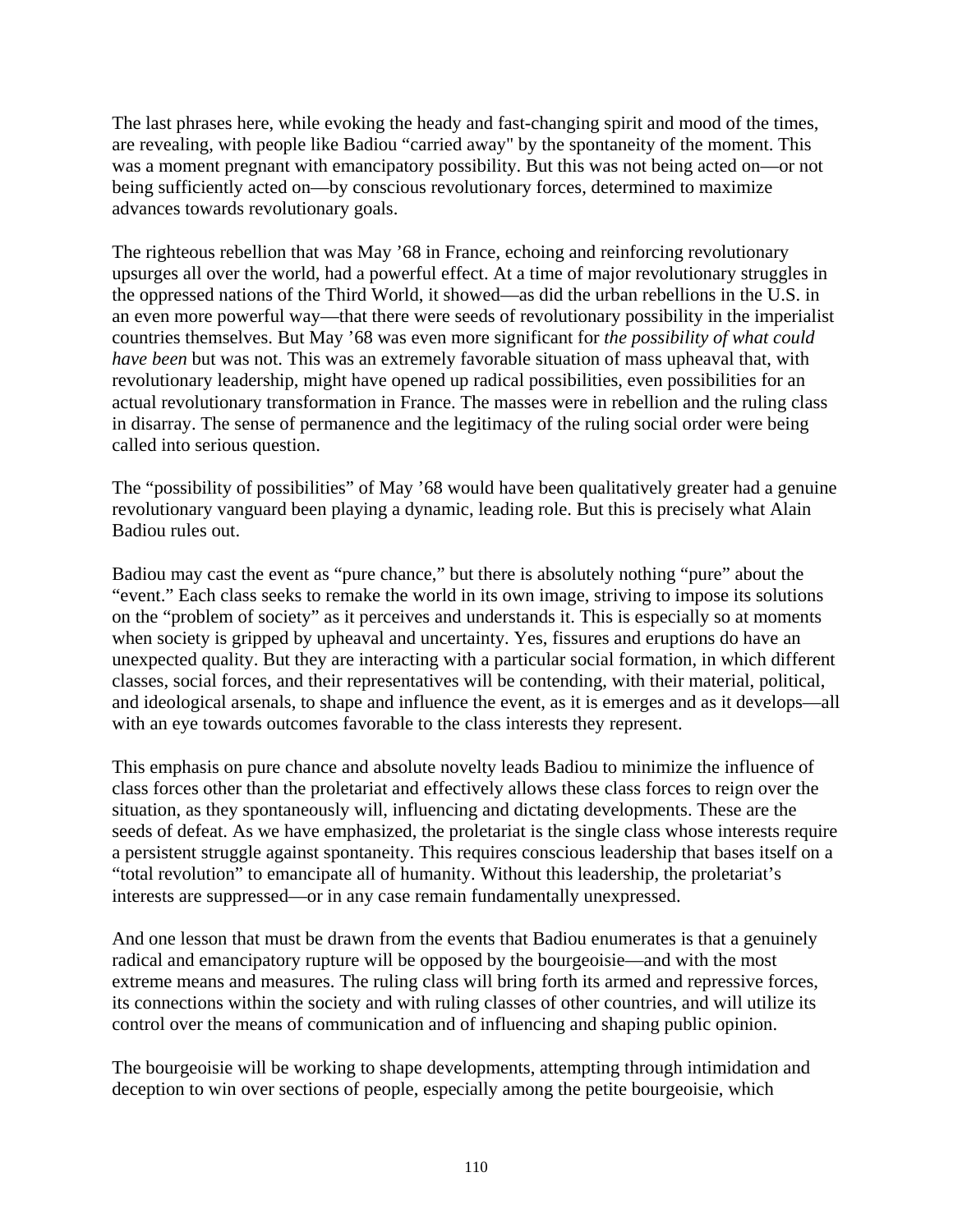vacillates and whose own position drives it to seek out a "third way" (between the bourgeoisie and proletariat) reflecting its class outlook and its interests, which are ultimately unrealizable in modern society. The bourgeoisie will call on and utilize the ideological force of habit and spontaneous pulls to "order and stability," especially among these middle strata. And, as the ruling class did to great effect in France, it will use revisionist parties and organizations to misdirect, to co-opt, and, where necessary, to repress the revolutionary struggle. In the face of this, revolutionary forces must seek to seize, retain, and where necessary re-seize the political and ideological initiative. While France, May '68 shows that this can go quite far without a party, it shows even more that, in the absence of a vanguard, a potential revolutionary opening can be reduced to a constitutional crisis and reform of the existing bourgeois state.

There are other painful contemporary examples of this kind of maneuvering by the imperialists and other class forces. In the Iranian revolution of 1978-79 against the Shah, amidst a wild mix of contending classes and strata, bourgeois and feudal forces around Khomeini, which ultimately received backing from the U.S. imperialists, moved to take power in the midst of the mass upsurge. This was accomplished through connections in the Iranian military. The U.S. imperialists calculated that, in the immediate crisis situation, it was more acceptable to have Khomeini come to power than to have a continuing and intensifying revolutionary situation.

In South Africa, Nelson Mandela was brought to the fore by the Western, especially the U.S. imperialists, and their allies in the South African ruling class, to resolve the struggle against apartheid in a certain framework—again, as a measure to abort the burgeoning revolutionary potential and possibilities.

In neither case were the genuinely revolutionary forces strong and/or clearly oriented enough to bring forward, and rally masses of people sufficiently around, something radically different.

So too in May '68, Badiou's prime example of the event. Different class and social forces were responding to events. The revisionist Communist Party of France (PCF), which had nothing in common with revolution and communism, and was actually a bulwark of the status quo and the existing system, and the PCF's subservient unions representing the labor aristocracy, played a critical role in putting a halter on things and bringing this unprecedented upsurge to a whimpering close. While the students had tremendous revolutionary sentiments, including initially rejecting the legitimizing mechanisms of elections, and while their bold initiative and bravery to a certain extent put revolution "on the map" in France, they were also given to petitbourgeois illusions about the system, and bourgeois democracy in particular, and susceptible to being influenced by economist lines about the workers and the labor movement. Imagine the difference genuine communist leadership with a fully developed revolutionary line and influence among the masses would have made in leading the students to more fully rupture with bourgeois democracy as a crucial and decisive part of the overall revolutionary struggle.<sup>141</sup>

<sup>141.</sup> In speaking of the lack of "genuine communist leadership" in relation to May '68, we are referring to the fact that while there were Maoist currents and forces trying to apply a revolutionary communist line and which did have influence in some of the May 68 upsurge and its aftermath, these forces were inexperienced and weak and had not themselves forged the all-round understanding and organization necessary to exert revolutionary leadership – indeed, there was no vanguard with a developed line and leadership.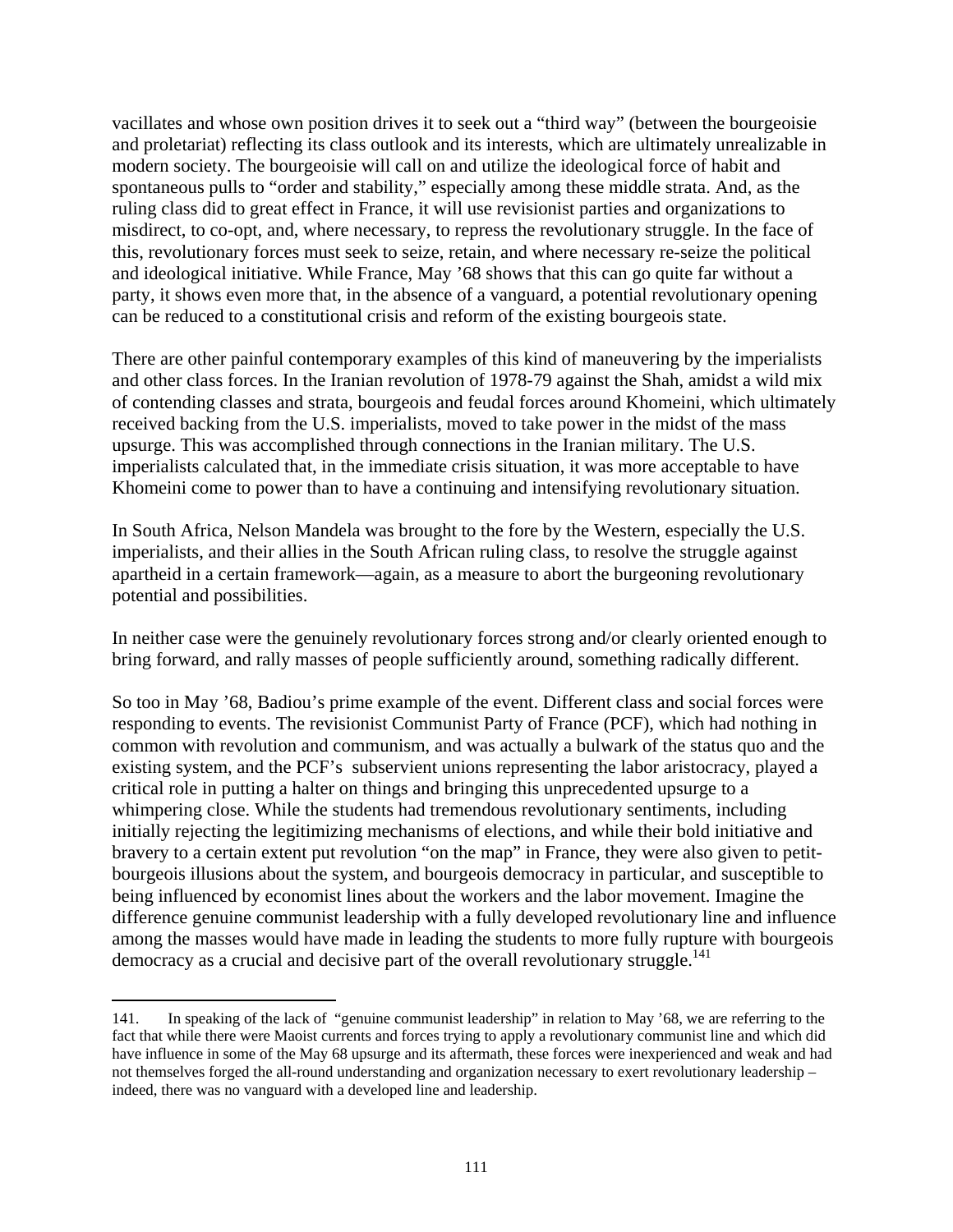In the final analysis, the proletariat as a class—its strategic and emancipatory interests and program for making revolution and transforming the world—was absent from the stage. Without vanguard leadership, this will always be the case.

This was acutely felt towards the end of May '68 when DeGaulle and Pompidou, the two top ruling political officials of France, and the French ruling class as a whole, rallied to bring the event to a close and absorb it back into the fabric of French society. The revisionist PCF and its affiliated union CGT negotiated an agreement with Pompidou to bring a national strike to an end (extracting higher wages as a sop to workers) and went along with elections (to defuse the situation). DeGaulle issued multiple calls for a return to "public order." Pompidou displayed the troops which remained fiercely loyal to the state. The way in which this resolution of the event came together led prominent conservative intellectual Raymond Aron to comment in one of the country's major papers, *Le Figaro,* that this was a "victory of the party of order, which is broader than the Gaullist party."142

## *October 1917 and May 1968: the Decisive Role of Leadership*

Alain Badiou writes out of his equation the principal and critical factor that is needed to "conquer" the circumstances, to grab hold of the event and bring about a radically different world in and through this tumult: revolutionary communist leadership, concentrated in the line and leadership of a vanguard party with its sights set firmly on state power. "Taking it all the way" through the ebbs and flows of such an upsurge, the twists and turns, requires leadership firmly oriented towards a different future, a radically different society with a radically new and different state power.

One cannot linearly compare the situation—and the outcomes—in October 1917 in Russia (which Badiou also considers to be an "event") and May '68 in France. But there *are* profoundly important lessons to be drawn from the presence of a revolutionary leadership in Russia—in a complex and intense situation, with the potential for very different outcomes.

Here, it is important to say a few things about the objective situation in Russia at the time of the revolution. Russia on the eve of the revolution was in many ways a flashpoint of international contradictions. The reality, and the horrors, of World War 1 loomed large: in how it weakened the old order, caused enormous dislocations and suffering within Russian society, affected the military, and in other ways. This war was profoundly shaping of the situation within Russia. Neither the war nor its effects on Russian society "came out of nowhere." This was a product of inter-imperial rivalries and tensions. These factors were knowable, and as the war progressed, events and the possible and likely pathways of development, and revolutionary possibility, could be analyzed and assessed. Lenin was doing just that.

At the same time, nobody could have anticipated the exact ways in which this would erupt. Speaking just a month before the initial bursting open of the crisis, the revolution of February 1917 which overthrew the Tsar, Lenin mused in a lecture in Switzerland that "we of the older

 $\overline{a}$ 142. Quoted in Jean Lacouture, *DeGaulle, The Ruler 1945-1970* (New York: Norton, 1992), p. 557.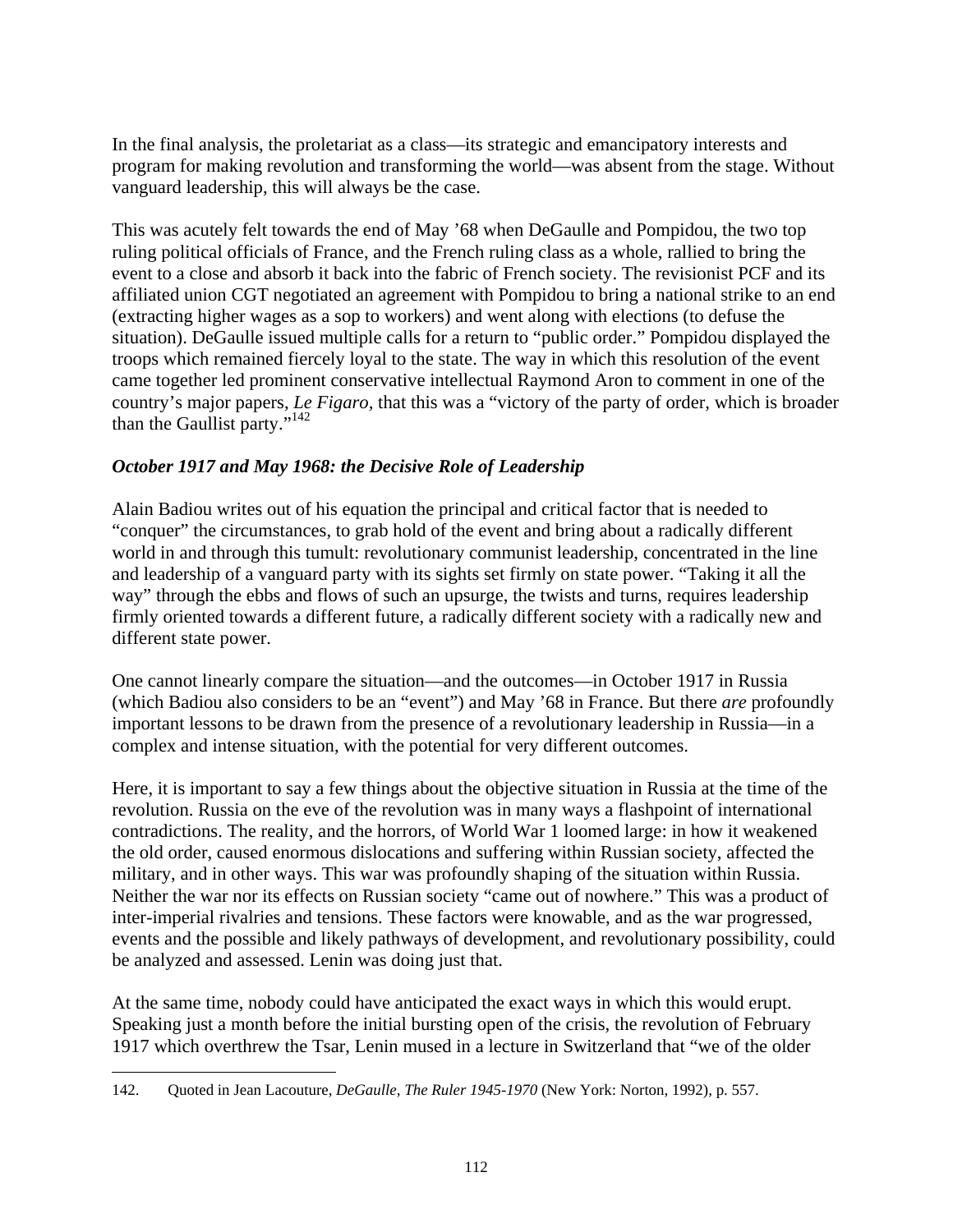generation may not live to see the decisive battles of this coming revolution."143 Writing just days after the February upheavals, Lenin traced the revolution's rapid success to the "fact that, as a result of an extremely unique historical situation, *absolutely dissimilar currents, absolutely heterogeneous* class interests, *absolutely contrary* political and social striving have *merged*, and in a strikingly 'harmonious' manner."<sup>144</sup> All this was new, and demanded new thinking—and bold initiatives, which Lenin took. But in order to take those initiatives, Lenin had to analytically penetrate to the roots of the seemingly miraculous, in the material contradictions, and to the ways in which the revolutionary movement could seize on those contradictions to bring into being something *really new*—a society without exploitation. In some ways, the war was, as Lenin termed it, a "stage manager" for the Russian Revolution. And he led the Bolsheviks to grasp that, and to "work on" that contradiction in a way that would, in the course of less than a year, win people in their millions to become convinced that only revolution and only the Bolsheviks posed a real way out, a real way forward.

Without Lenin, and his leadership of the Bolshevik party and the revolutionary movement, there would have been no October 1917 revolution and no seizure of power. Apart from Russia, and the Bolsheviks specifically, the moment was characterized by virtually the complete collapse of the communist movement. The parties making up the Second International, with the notable exception of the Bolsheviks (and a few others), ended up supporting their own bourgeoisie in World War 1—instead of following a line of revolutionary defeatism in the inter-imperialist war and aiming to make proletarian revolution against their own ruling classes.

Lenin's leadership was concentrated in an ideological and political line that polemicized against this collapse and that further deepened scientific understanding of the state, and the need for proletarian revolution. Lenin and the Bolsheviks fought for this line among the masses and, from the standpoint of making revolution, led through the twists and turns of the developing situation and the revolutionary crisis that erupted.

Bourgeois and revisionist accounts often portray the Russian Revolution as a masterful coup—at the right moment against a "weakened reactionary" state—rather than a revolution, in the full meaning and dimensions of that, involving the many twists and turns and the sudden abrupt changes, including the alternation between periods of great upheaval and those of what Lenin described as intense calm: the February Revolution that toppled the Tsar, a period in which large sections of the petite bourgeoisie got swept up in a patriotic war frenzy, coup attempts by reactionary sections of the military, the storming of the Winter Palace and the insurrection that took power, and the civil war that followed (and in which the reactionary counter-revolutionary armies were supported by foreign imperialist forces from many other countries).

Once again, without the leadership of Lenin—his sights set firmly on state power, and the tactics and policies flowing from that strategic objective—there would have been no Russian Revolution. Lenin led the Bolsheviks and the revolutionary forces in assessing the mood among different classes, the readiness and determination of advanced sections of masses, the

<sup>143.</sup> Lenin, "Lecture on The 1905 Revolution," *Collected Works*, Vol. 23 (Moscow: Progress Publishers, 1962), p. 253.

<sup>144.</sup> Lenin, "Letters from Afar," p. 302.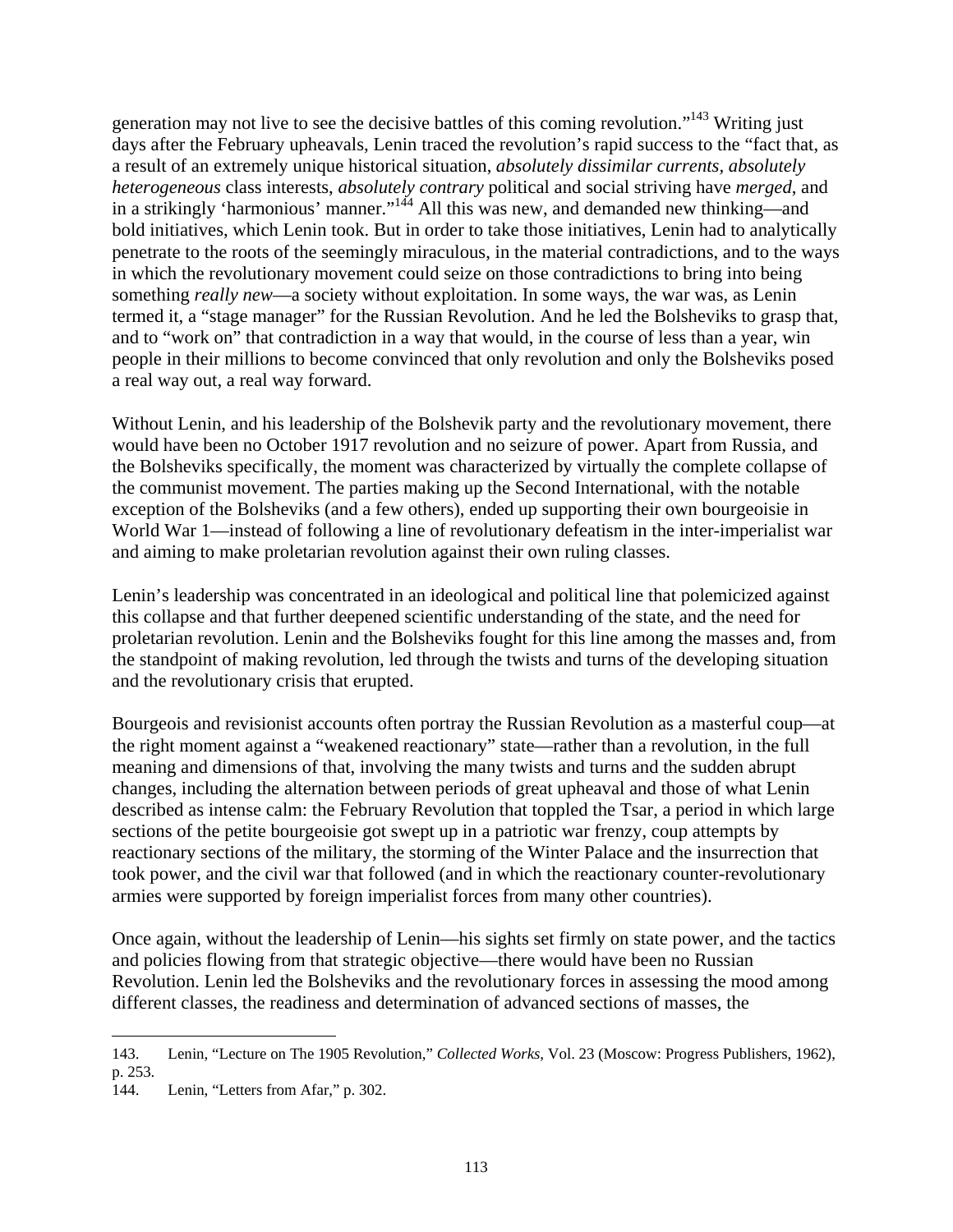contradictions within the ruling class, in analyzing how a revolutionary situation might be developing, and the programmatic demands around which revolutionary unity could be forged. All of this involved fierce struggle with opportunists and revisionists, representing other class forces and programs.

Lenin's leadership is something Badiou recognizes and acknowledges, but he goes on to write out leadership, in the form of negating the "paradigm" of the "party-state," from his theorization of the event.

There is the famous episode: At a mass meeting on the eve of revolution, in the midst of intense discussion and debate, a social-democrat argued that there was no one and no party that will take power in Russian society. A voice rang out, "there is such a party."<sup>145</sup> It was Lenin. Without Lenin leading the Bolsheviks, October 1917 would have been a "non-event."

And even more fundamentally, without the "party-state" there is no real rupture. The event—the possibility of truly radical and emancipating change—proves ultimately fleeting, or what Badiou scholar Peter Hallward fittingly describes as a "politics of the 'flash."<sup>146</sup> This is why in repudiating the "party-state," Alain Badiou declares that the "age of revolution" is over. Alain Badiou's event, for all its explosive qualities and for all its emancipatory potential and poetry, only rips open the social fabric; whether the same old ruling forces—the "party of order"—then re-weaves and mends it, or whether a whole new fabric is brought into being, depends on whether there is a revolutionary vanguard party, a revolution, and a new state power.

<sup>145.</sup> Cited by Sheila Fitzpatrick, *The Russian Revolution* (London: Oxford University Press, 2001), p. 52.

<sup>146.</sup> Hallward, *Badiou*, p. 43.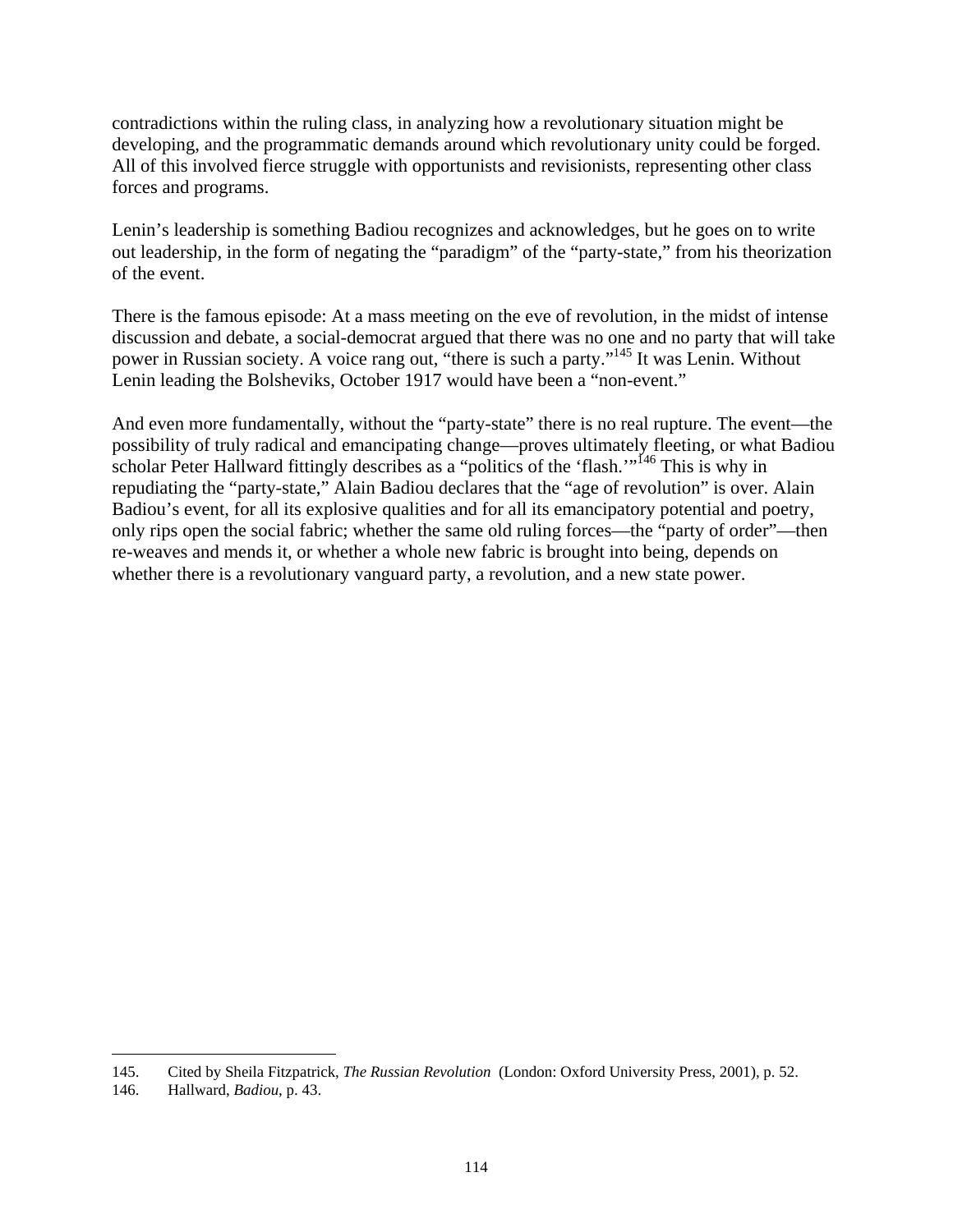## **Endnote on Philosophy**

We cannot enter into a discussion of Badiou's overall philosophy here, as our focus is political philosophy. But we do make the following observation.

Badiou's philosophical construct, derived principally from mathematical set theory, is very much of a piece with postmodernist notions of a diffused social reality lacking structural dynamics or tendential motion.

Badiou's philosophy is especially polemical against historical materialism, Marx's breakthrough in scientifically approaching human society, history, and the dynamics of change. Badiou's key philosophical principles are established in *Being and Event*, about which Oliver Feltham, its English translator and a Badiou scholar in his own right, has said: "Usually *Being and Event* is read as effectuating a pulverization of the Marxist conception of history as an orientated totality  $\ldots$  there is no History, only historical situations."<sup>147</sup>

In invoking history with a capital "H," Feltham is referring to teleology, the idea that there is a pre-set pattern and outcome of history, that anything that has happened had to have happened, and that history is unfolding towards a final goal driven by a will and purpose.

While there have been secondary teleological tendencies in the communist movement, Badiou even if there is on his part a "sincere attempt" to oppose this mechanical and religious tendency—has completely negated the scientific essence and approach of Marxism. Marxism identifies *fundamental relations, structures and processes, and dynamics* that underlie social formations and their historical development. It identifies a *coherence* in history, rooted in the transmission of productive forces from one generation to another.

There is no fixed trajectory or outcome, no "will or purpose," in human history. But the laws governing social development do operate—they operate as tendencies; there are factors of chance; complex interactions between the different levels of society; and there is the conscious, dynamic role of people. Bob Avakian has criticized and further ruptured with the secondary tendencies in the communist movement toward mechanical materialism, determinism, and teleology, as part of the new synthesis in communist theory that he has brought forward—on the basis of materialism and dialectics. Badiou, on the other hand, attempts to "detach" philosophy and a theory of social change ("the idea of communism") from materialism and from dialectics in his attempt to move beyond what he conceives of as a construct, not the reality, of contradiction.

Badiou's theory negates the ability of people to scientifically understand reality beyond the surface level of phenomena and appearance, leading to a profoundly positivist, pragmatic, and empiricist philosophy, assigning knowledge and "truth" to what works, and to what appears. As a necessary consequence, it deprives revolutionary forces of any ability to consciously influence, shape, and transform reality—rather than simply tailing spontaneity and bowing down before

 $\overline{a}$ 147. Feltham, *Alain Badiou, Live Theory*, p. 104.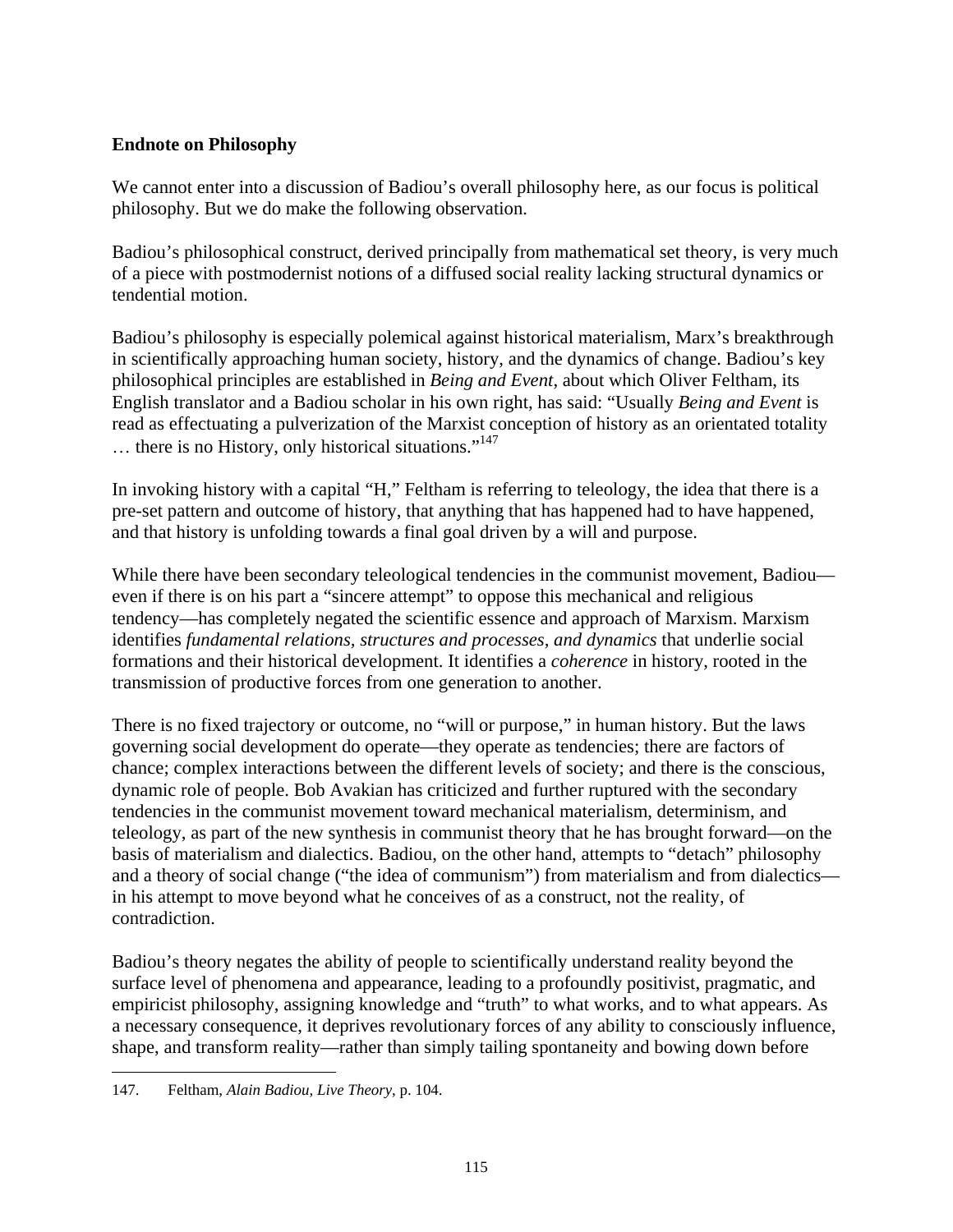necessity. The ultimate horizon of this theory is defined by "what is"—or what appears to be not "what could be" and "what should be." Ultimately, "what is" must of necessity "be": this world of capitalism-imperialism, with all its horrors.